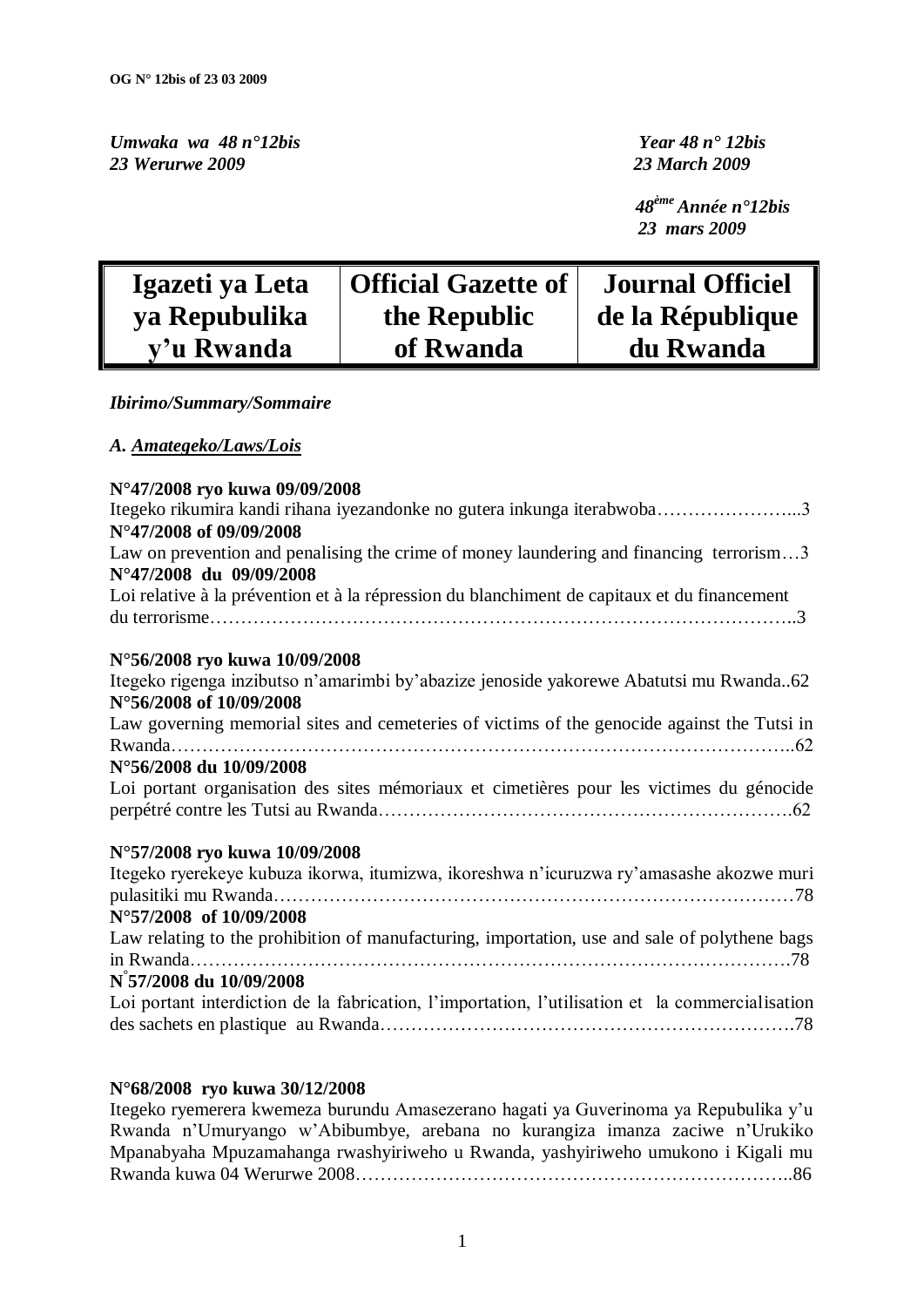#### **N°68/2008 of 30/12/2008**

Law authorising the ratification of the Agreement between the Government of the Republic of Rwanda and the United Nations on the enforcement of sentences of the International Criminal Tribunal for Rwanda, signed at Kigali in Rwanda on 04 March 2008 ………………………86 **N°68/2008 du 30/12/2008** 

Loi autorisant la ratification de l"Accord entre le Gouvernement de la République du Rwanda et l"Organisation des Nations Unies relatif à l"exécution des peines prononcées par le Tribunal Pénal International pour le Rwanda, signé à Kigali au Rwanda le 04 mars 2008…………...86

### *B. Iteka rya Perezida/ Presidential Order/Arrêté Présidentiel*

#### **N°62/01 ryo ku wa 05/12/2008**

Iteka rya Perezida rivugurura kandi ryuzuza Iteka rya Perezida n° 19/01 ryo kuwa 01/10/2001 rishyiraho ikiguzi cy"Igazeti ya Leta ya Repubulika y"u Rwanda n"inyandiko ziyitangarizwamo……………………………………………………………………………..90 **N°62/01 of 05/12/2008** Presidential Order modifying and complementing Presidential Order n°19/01 of 01/10/2001 determining the subscription and advertising rates for the Official Gazette of the Republic of Rwanda……………………………………………………………………90 **N°62/01 du 05/12/2008**

Arrêté Présidentiel modifiant et complétant l"Arrêté Présidentiel n° 19/01 du 01/10/2001 portant fixation du tarif des abonnements et insertions au Journal Officiel de la République du Rwanda……………………………………………………………………………………….90

### *C. Amateka ya Minisitiri w'Intebe/ Prime Minister's Orders/Arrêtés du Premier Ministre*

### **N°16/03 ryo kuwa 09/02/2009**

Iteka rya Minisitiri w"Intebe rishyiraho Umukuru Wungirije w"Ubuyobozi bw"Urwego rushinzwe iterambere mu Rwanda ushinzwe guteza imbere ubumenyi bw"abakozi no kongerera ubushobozi inzego…………………………………………………………………95

#### **N°16/03 of 09/02/2009**

Prime Minister's Order appointing the Deputy Chief Excecutive Officer of Rwanda Development Board in charge of human resources and institutional capacity building……...95 **N°16/03 du 09/02/2009**

Arrêté du Premier Ministre portant nomination du Directeur Général Adjoint de l"Office pour la Promotion du Développement au Rwanda chargé du développement des ressources humaines et des capacités institutionnelles…………………………………………………...95

#### **N°17/03 ryo kuwa 09/02/2009**

Iteka rya Minisitiri w"Intebe rishyiraho Umukuru Wungirije w"Ubuyobozi bw"Urwego rushinzwe iterambere mu Rwanda ushinzwe guteza imbere ibikorwa by"abikorera…………99 **N°17/03 of 09/02/2009**

Prime Minister"s Order appointing the Deputy Chief Excecutive Officer of Rwanda Development Board in charge of promotion of Private Sector………………………………99 **N°17/03 du 09/02/2009**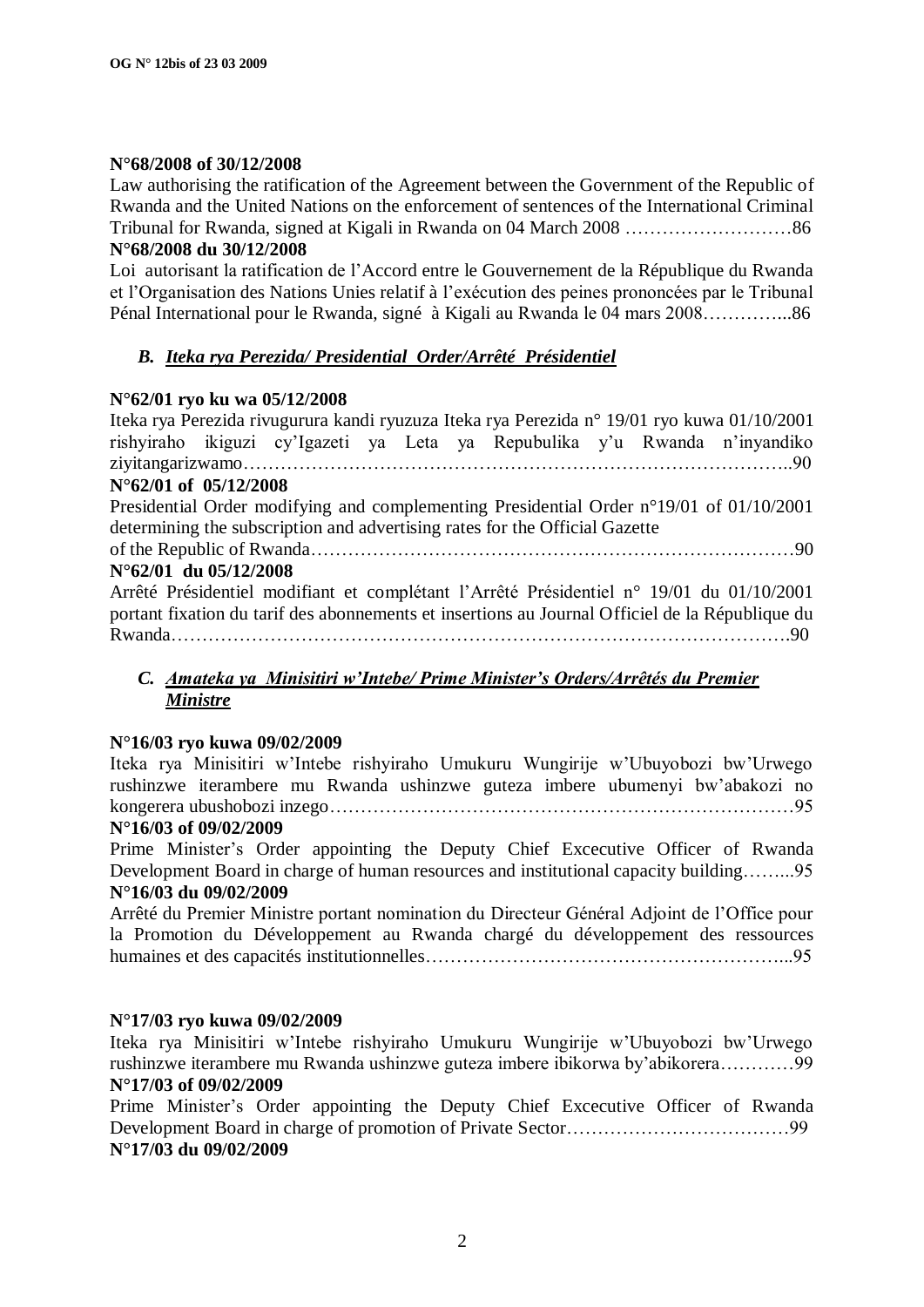#### **OG N° 12bis of 23 03 2009**

Arrêté du Premier Ministre portant nomination du Directeur Général Adjoint de l"Office pour la Promotion du développement au Rwanda chargé de la promotion du Secteur Privé……...99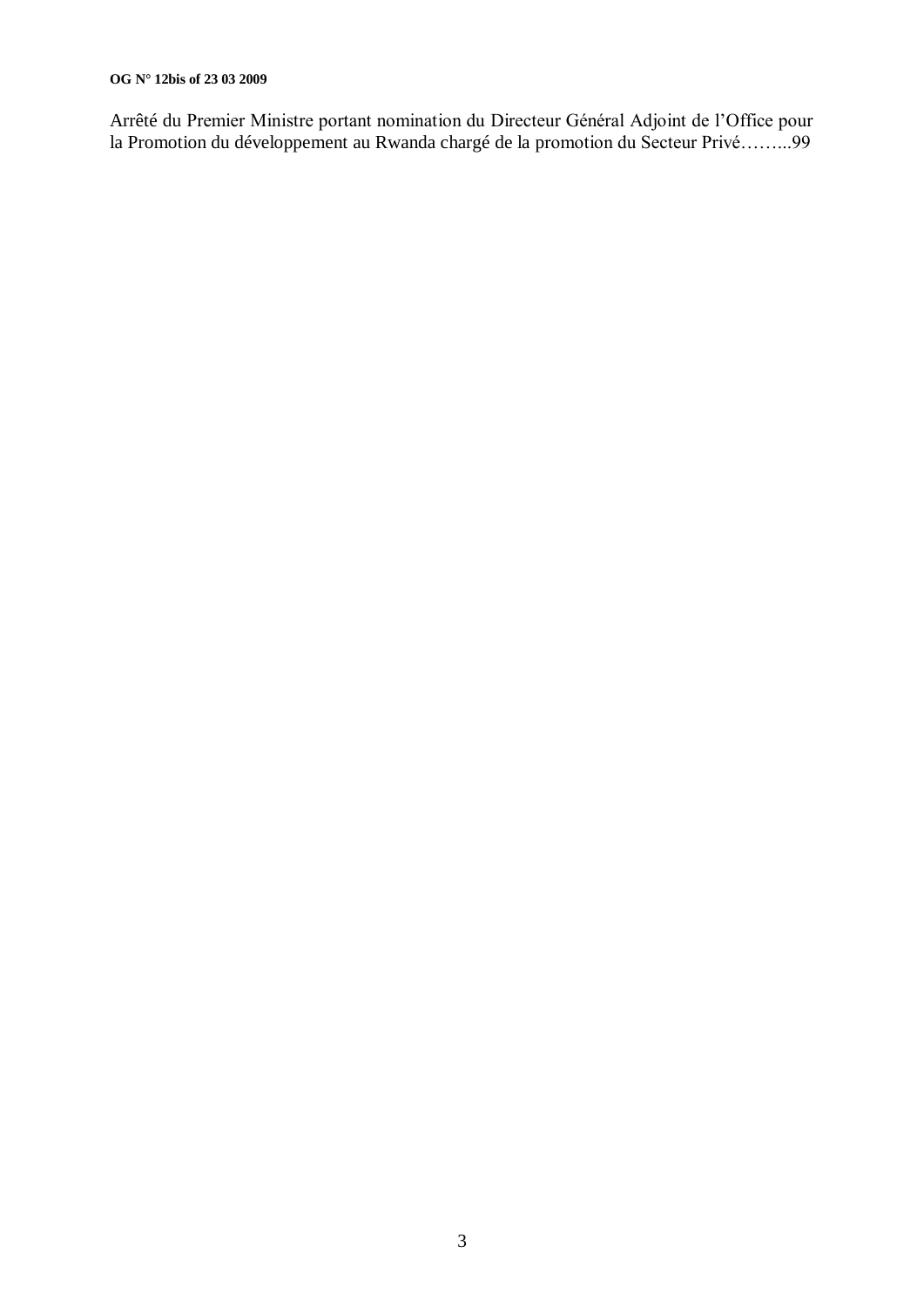**ITEGEKO N°47/2008 RYO KUWA 09/09/2008 LAW N°47/2008 OF 09/09/2008 ON RIKUMIRA KANDI RIHANA IYEZANDONKE PREVENTION AND PENALISING THE A LA PREVENTION ET A LA NO GUTERA INKUNGA ITERABWOBA CRIME OF MONEY LAUNDERING AND REPRESSION DU BLANCHIMENT DE FINANCING TERRORISM LOI N°47/2008 DU 09/09/2008 RELATIVE CAPITAUX ET DU FINANCEMENT DU TERRORISME**

#### **ISHAKIRO TABLE OF CONTENTS TABLE DES MATIERES**

#### **UMUTWE WA MBERE: INGINGO RUSANGE CHAPTER ONE: GENERAL PROVISIONS CHAPITRE PREMIER : DISPOSITIONS GENERALES**

**Ingingo ya mbere: Ikigamijwe n'iri tegeko**

**Ingingo ya 2: Ibisobanuro by'amagambo**

**Ingingo ya 3: Ushinzwe gutanga amakuru**

**Ingingo ya 4: Igikorwa cy'iterabwoba no gutera inkunga iterabwoba**

**bitemewe**

**Article 2: Definitions of terms** 

**Article One : Purpose of this Law**

**Article 3: Reporting entity** 

**Article 4: Act of terrorism and financing terrorism**

**Ingingo ya 5: Amafaranga cyangwa imitungo Article 5: Illicit money or assets**

**IMIRIMO IJYANYE N'IMARI**

**UMUTWE WA II: GUKORERA MU MUCYO CHAPTER II: TRANSPARENCY IN FINANCIAL TRANSACTIONS**

**Article 6: Money transfer**

**Ingingo ya 6 Iyoherezwa ry'amafaranga**

**Ingingo ya 7: Imenyekanisha ry'amafaranga ku Article 7: Cash declaration at the border mupaka**

**Article 2: Définitions des termes**

**Article premier: Objet de la présente loi** 

**Article 3 : Entité déclarante**

 **Article 4 : Acte de terrorisme et du financement du terrorisme**

**Article 5 : Capitaux ou biens illicites**

#### **CHAPITRE II : TRANSPARENCE DES OPERATIONS FINANCIERES**

**Article 6 : Transfert des fonds** 

**Article 7 : Déclaration d'espèces à la frontière**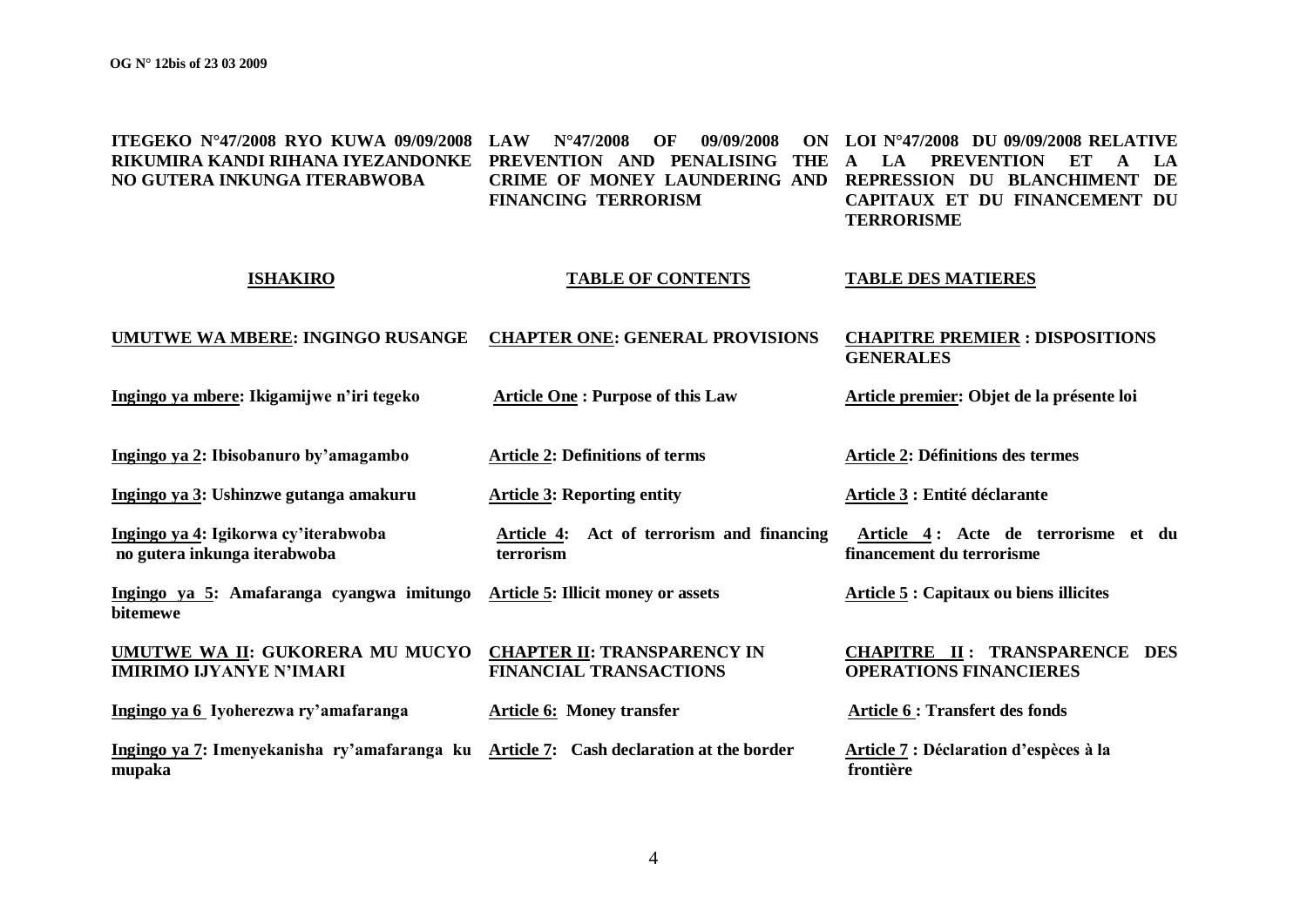| Ingingo ya 8: Ibanga ry'akazi                                                                     | <b>Article 8: Professional secrecy</b>                                                                | <b>Article 8: Secret professionnel</b>                                                                            |  |  |  |
|---------------------------------------------------------------------------------------------------|-------------------------------------------------------------------------------------------------------|-------------------------------------------------------------------------------------------------------------------|--|--|--|
| Ingingo ya 9: Guca banki za baringa na konti<br>zitagira amazina n'izindi ngamba z'ikumira        | Prohibition of fictive banks and<br>Article 9:<br>anonymous accounts and other preventive<br>measures | <b>Article 9:</b> Interdiction des banques fictives<br>et des comptes anonymes et autres mesures<br>de prévention |  |  |  |
| Ingingo ya 10: Umwirondoro w'abakiriya                                                            | <b>Article 10 : Identification of customers</b>                                                       | <b>Article 10: Identification des clients</b>                                                                     |  |  |  |
| Ingingo ya 11: Imyirondoro ya za "kazino", inzu<br>z'imikino n'iy' abakiriya bazo                 | <b>Article 11: Identification of casinos, gaming</b><br>halls and their customers                     | Article 11: Identification des casinos,<br>établissements de jeux et de leurs clients                             |  |  |  |
| Ingingo 12: Imyirondoro<br>mishinga<br>y'indi<br>n'imyuga bitari iby'imari                        | Article 12: Identification of other non-<br>financial businesses and professions                      | <b>Article 12: Identification d'autres entreprises</b><br>et professions non financières                          |  |  |  |
| <b>13:</b><br>Imyirondoro<br>y'abakiriya<br><b>Ingingo</b><br>ya<br>badahoraho                    | <b>Article 13 : Identification of occasional</b><br>customers                                         | <b>Identification</b><br>clients<br>Article 13:<br>des<br>occasionnels                                            |  |  |  |
| Ingingo ya 14: Imyirondoro ya nyir'ubwite                                                         | <b>Article 14: Identification of the owner</b>                                                        | Article 14: Identification du propriétaire                                                                        |  |  |  |
| Ingingo ya 15: Gukurikiranira hafi ibikorwa<br>bimwe na bimwe ku buryo bwihariye.                 | Article 15: Special monitoring of certain<br>transactions.                                            | Article 15: Suivi spécial de certaines<br>opérations                                                              |  |  |  |
| Ingingo ya 16: Inshingano y'ubushishozi ku<br>byerekeye umuntu ugaragara mu rwego rwa<br>politiki | Article 16: Due diligence related to a political<br>Leader                                            | Article 16: Devoir de vigilence relatif à une<br>haute personnalité politique                                     |  |  |  |
| Ingingo ya 17: Ishyingurwa ry'inyandiko                                                           | <b>Article 17: Record-keeping</b>                                                                     | <b>Article 17: Conservation des documents</b>                                                                     |  |  |  |
| Ingingo ya 18: Imenyekanisha ry'amafaranga<br>yishyuriweho                                        | <b>Article 18: Declaration of cash transactions</b>                                                   | Article 18: Déclaration des opérations réglées<br>au comptant                                                     |  |  |  |
| Ingingo ya 19 : Gahunda z'abashinzwe gutanga<br>amakuru zerekeye kurwanya iyezandonke             | <b>Article 19: Programs of reporting authorities</b>                                                  | Article<br><b>19:</b><br><b>Programmes</b><br>des entités<br>déclarantes                                          |  |  |  |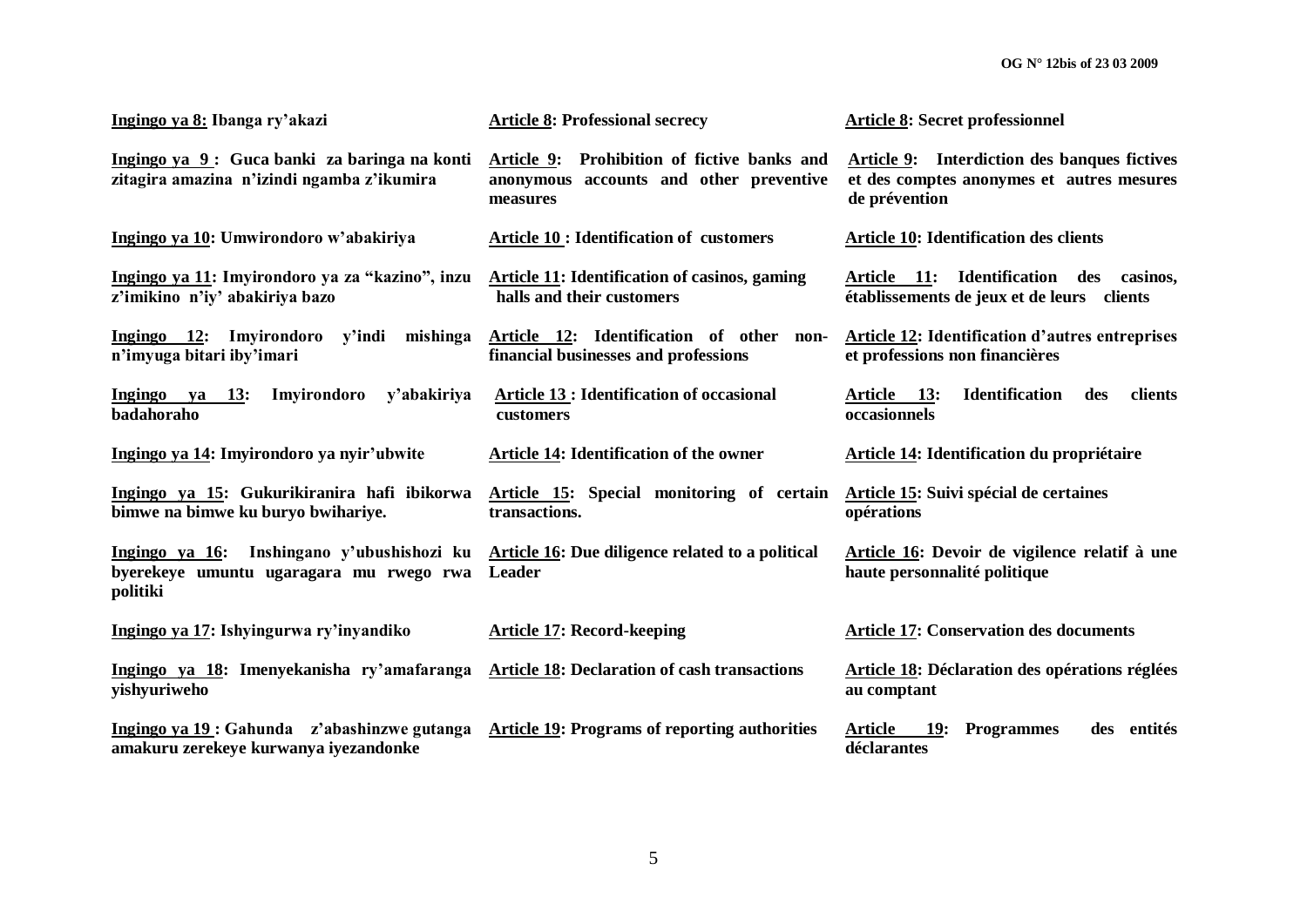| UMUTWE WA III: GUKUMIRA, GUTAHURA<br><b>IYEZANDONKE N' INKUNGA</b><br>Z'ITERABWOBA                                             | III:<br><b>PREVENTION</b><br><b>AND</b><br><b>CHAPTER</b><br>DETECTION OF MONEY LAUNDERING<br>AND FINANCING OF TERRORISM | <b>CHAPITRE</b><br>$\mathbf{III}$<br>: PREVENTION<br>ET<br>DETECTION DU BLANCHIMENT<br>DE<br>CAPITAUX ET DU FINANCEMENT DU<br><b>TERRORISME</b> |  |  |  |
|--------------------------------------------------------------------------------------------------------------------------------|--------------------------------------------------------------------------------------------------------------------------|-------------------------------------------------------------------------------------------------------------------------------------------------|--|--|--|
| 20:<br>ry'Ishami<br><b>Ingingo</b><br>Ishyirwaho<br>va<br>ry'Iperereza ku mari, imiterere,<br>imikorere<br>n'inshingano byaryo | Article 20: Establishment,<br>organization,<br>functioning and mission of the Financial<br><b>Investigation Unit</b>     | 20:<br><b>Article</b><br>Création,<br>organisation,<br>fonctionnement et mission de la Cellule de<br><b>Renseignements Financiers</b>           |  |  |  |
| Ingingo ya 21: Imenyekanisha ry'ibikorwa Article 21:<br>n'amafaganga bikemangwa                                                | suspicious<br><b>Declaration</b><br>of<br>transaction and funds                                                          | Article 21 : Déclaration des transactions et<br>fonds suspects.                                                                                 |  |  |  |
| Ingingo ya 22: Inshingano<br>kutamena<br>Z <sub>0</sub><br>amabanga.                                                           | <b>Article 22 : Obligation of discretion</b>                                                                             | Article 22 : Obligation de discrétion                                                                                                           |  |  |  |
| ya 23:<br>rw'abakora<br><b>Ingingo</b><br>Urutonde<br>iterabwoba n'abaritera inkunga                                           | Article 23: List of terrorists and<br>financiers                                                                         | their Article 23 : Liste des terroristes et de leurs<br>bailleurs de fonds                                                                      |  |  |  |
| Ingingo ya 24 : Ibanga                                                                                                         | <b>Article 24: Confidentiality</b>                                                                                       | Article 24 : Confidentialité                                                                                                                    |  |  |  |
| Ingingo ya 25: Ihagarika ry'agateganyo<br>ry'umutungo cyangwa ry'ibikorwa                                                      | Article 25: Temporary freezing of assets and<br>transactions                                                             | Article 25 : Gel temporaire des biens et des<br>opérations                                                                                      |  |  |  |
| Ingingo ya 26: Uburyo bwihariye bw'iperereza                                                                                   | <b>Article 26: Special investigative techniques</b>                                                                      | Article 26: Techniques d'enquête spéciales                                                                                                      |  |  |  |
| Ingingo ya 27: Isonerwa ry'uburyozwe                                                                                           | <b>Article 27: Exemption of liability</b>                                                                                | Article 27: Exemption de responsabilité                                                                                                         |  |  |  |
| <b>UMUTWE</b><br><b>WA</b><br><b>UBUFATANYE</b><br>IV:<br><b>MPUZAMAHANGA</b>                                                  | <b>CHAPTERE IV: INTERNATIONAL</b><br><b>COOPERATION</b>                                                                  | <b>COOPERATION</b><br><b>CHAPITRE</b><br>IV:<br><b>INTERNATIONALE</b>                                                                           |  |  |  |
| Ingingo ya 28: Ubufatanye n'izindi Leta                                                                                        | <b>Article 28: Cooperation with other States</b>                                                                         | <b>Article 28: Coopération avec les autres Etats</b>                                                                                            |  |  |  |
| Ingingo ya<br>29:<br>Ikigamijwe<br>gusaba<br>mu<br>ubufatanye                                                                  | Article 29: Purpose of the request for mutual Article 29: Objet de demande d'entraide<br>assistance                      |                                                                                                                                                 |  |  |  |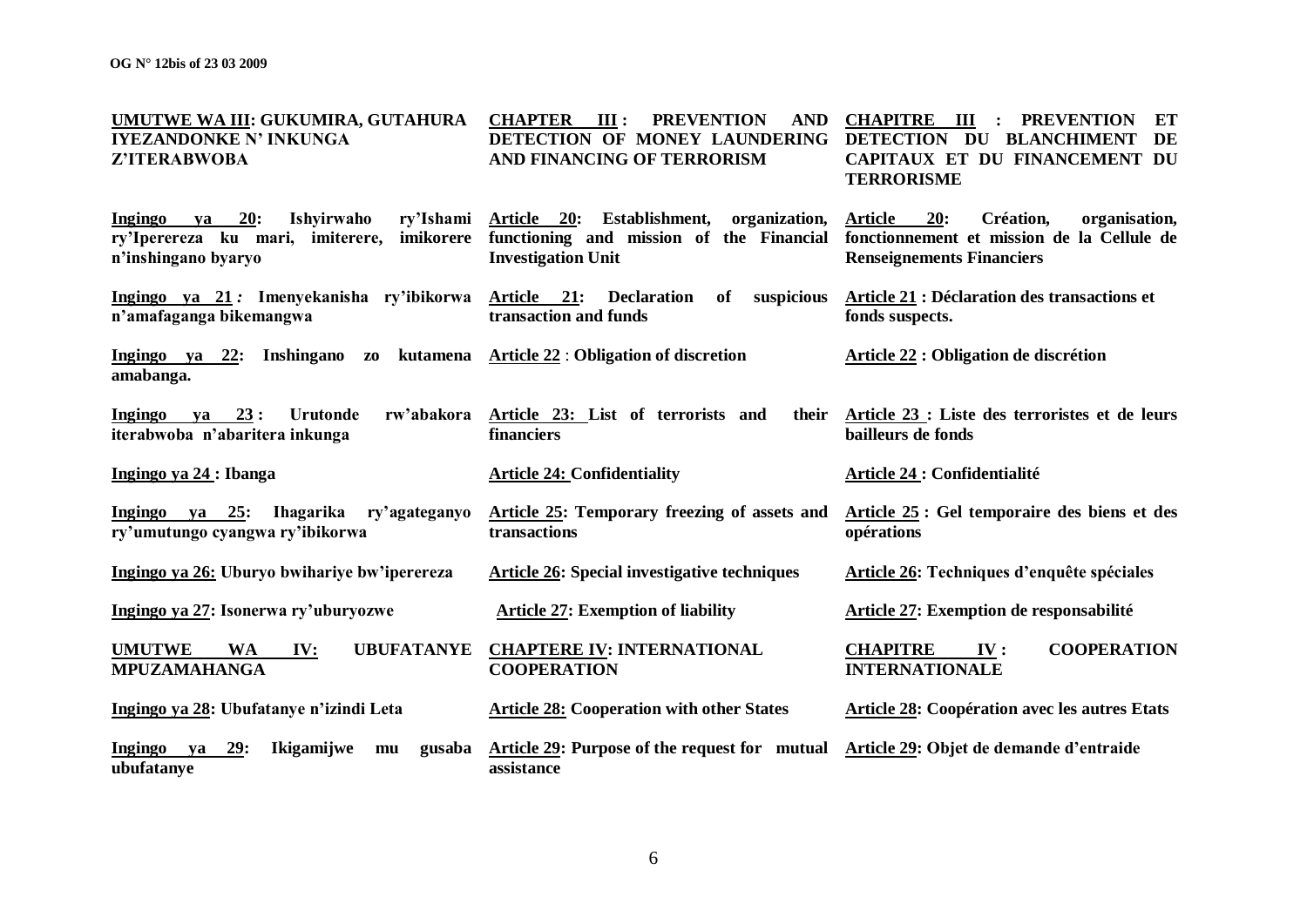| Ingingo ya 30 : Kutemera ubufatanye                                                                                              | <b>Article 30: Refusal of cooperation</b>                                                                                                                                   | Article 30: Refus de coopération                                                                                                                                        |  |  |  |
|----------------------------------------------------------------------------------------------------------------------------------|-----------------------------------------------------------------------------------------------------------------------------------------------------------------------------|-------------------------------------------------------------------------------------------------------------------------------------------------------------------------|--|--|--|
| Ingingo ya 31: Gusaba gukora anketi n'iperereza                                                                                  | Article 31 : Request for investigative and trial<br>measures                                                                                                                | Article 31: Demande d'enquête et<br>d'instruction                                                                                                                       |  |  |  |
| Ingingo ya 32: Gusaba ibyemezo bishingana<br>by'agateganyo                                                                       | <b>Article 32: Request for protective measures</b>                                                                                                                          | de<br><b>Article</b><br>32:<br><b>Demande</b><br>mesures<br>conservatoires                                                                                              |  |  |  |
| Ingingo ya 33: Gusaba ubunyage                                                                                                   | <b>Article 33: Request for dispossession</b>                                                                                                                                | Article 33: Demande de confiscation                                                                                                                                     |  |  |  |
| Ingingo ya 34: Iherezo ry'umutungo wanyazwe                                                                                      | <b>Article 34: Fate of dispossesed property</b>                                                                                                                             | Article 34: Sort des biens confisqués                                                                                                                                   |  |  |  |
| 35:Gusaba<br>Ingingo<br>guhererekanya<br>ya<br>abanyabyaha                                                                       | <b>Article 35: Requests for extradition</b>                                                                                                                                 | <b>Article 35: Demande d'extradition</b>                                                                                                                                |  |  |  |
| cyemeranywaho<br>Ingingo ya 36:<br><b>Icyaha</b><br>n'ibihugu byombi                                                             | <b>Article 36: Dual incrimination</b>                                                                                                                                       | <b>Article 36: Double incrimination</b>                                                                                                                                 |  |  |  |
| Ingingo ya 37: Impamvu zitegetswe zo kwanga<br>guhererekanya abanyabyaha                                                         | Article 37: Compulsory grounds for refusing<br>extradition                                                                                                                  | Article 37: Motifs obligatoires de refus<br>d'extradition                                                                                                               |  |  |  |
| Ingingo ya 38: Impamvu zidategetswe zo kwanga<br>ihererekenya                                                                    | Article 38: Optional grounds for refusing<br>extradition                                                                                                                    | Motifs facultatifs de refus<br>Article 38:<br>d'extradition                                                                                                             |  |  |  |
| Ingingo ya 39: Koherezwa cyangwa<br>gucirwa urubanza                                                                             | Article 39: Aut dedere aut judicare                                                                                                                                         | Article 39: Aut dedere aut judicare                                                                                                                                     |  |  |  |
| Ingingo ya 40: Isubiza ry'umutungo                                                                                               | Article 40: Return of assets                                                                                                                                                | <b>Article 40: Remise des biens</b>                                                                                                                                     |  |  |  |
| UMUTWE WA V:<br><b>INGINGO RUSANGE</b><br>ZEREKERANYE NO GUSABA UBUFATANYE<br><b>N'IYOHEREZWA</b><br>RY'ABAKURIKIRANYWEHO IBYAHA | <b>CHAPTER V:</b><br><b>GENERAL PROVISIONS</b><br>THE REQUESTS<br><b>CONCERNING</b><br><b>FOR</b><br><b>MUTUAL</b><br><b>ASSISTANCE</b><br><b>AND</b><br><b>EXTRADITION</b> | <b>CHAPITRE</b><br><b>DISPOSITIONS</b><br>V<br><b>COMMUNES</b><br><b>AUX</b><br><b>DEMANDES</b><br><b>D'ASSISTANCE</b><br><b>MUTUELLE</b><br>ET<br><b>D'EXTRADITION</b> |  |  |  |
| Ingingo ya 41: Kohereza isaba                                                                                                    | <b>Article 41: Transmission of request</b>                                                                                                                                  | Article 41: Transmission de la demande                                                                                                                                  |  |  |  |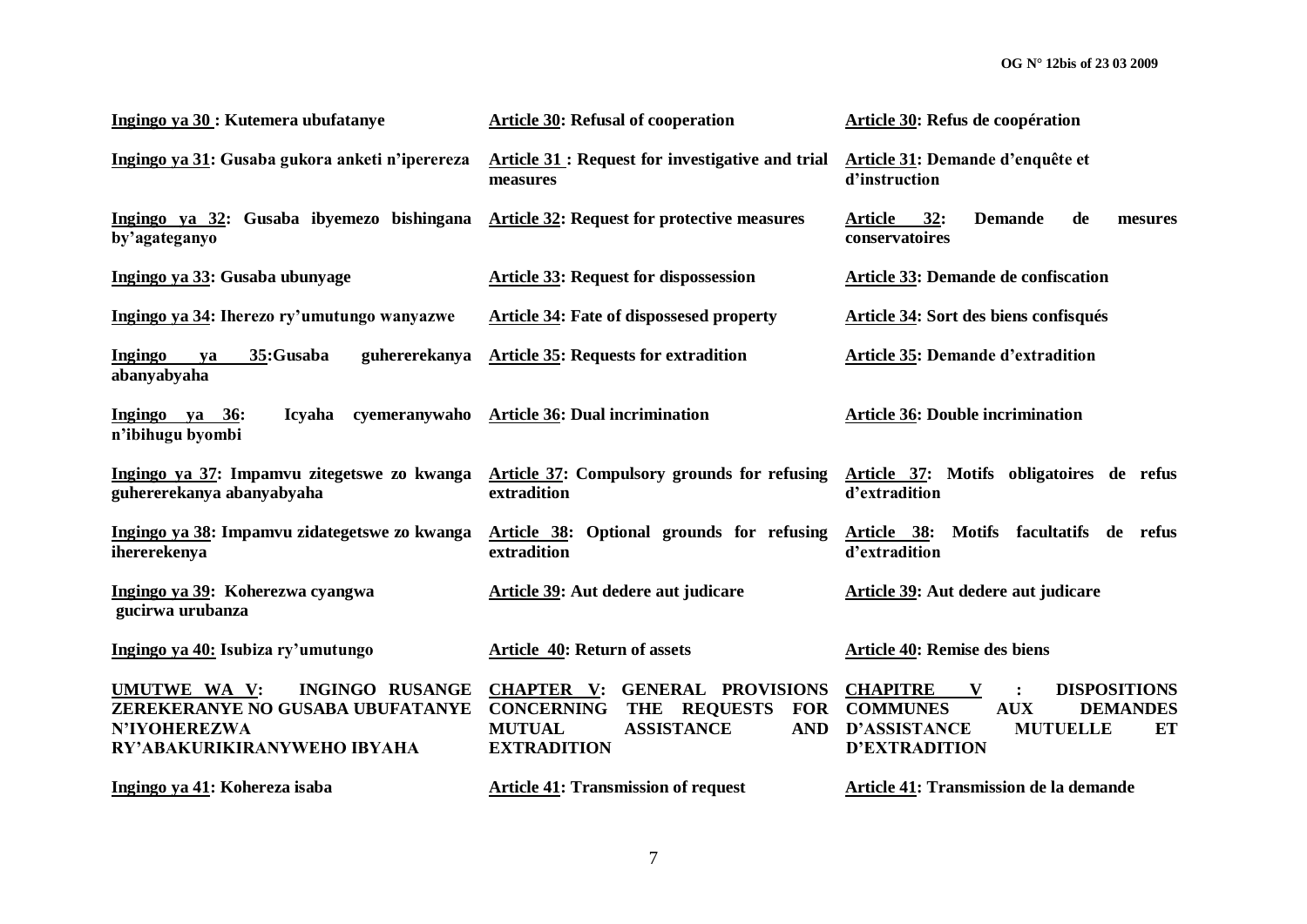| Ingingo ya 42: Ibikubiye mu nyandiko zisaba                                                                | <b>Article 42: Contents of the requests</b>                                                                           | <b>Article 42: Contenu des demandes</b>                                                                    |  |  |
|------------------------------------------------------------------------------------------------------------|-----------------------------------------------------------------------------------------------------------------------|------------------------------------------------------------------------------------------------------------|--|--|
| Ingingo ya 43: Isesengura ry'isaba                                                                         | <b>Article 43: Requests processing</b>                                                                                | <b>Article 43 : Traitement des demandes</b>                                                                |  |  |
| Ingingo ya 44: Amakuru y'inyongera                                                                         | <b>Article 44: Additional information</b>                                                                             | <b>Article 44: Compléments d'information</b>                                                               |  |  |
| Ingingo ya 45: Gusaba ko haba ibanga                                                                       | <b>Article 45: Request for confidentiality</b>                                                                        | Article 45: Demande de confidentialité                                                                     |  |  |
| Ingingo ya 46: Kudakoresha ibimenyetso mu<br>zindi gahunda                                                 | Article 46: Prohibition of using pieces of Article 46: Non utilisation des éléments de<br>evidence for other purposes | preuve à d'autres fins                                                                                     |  |  |
| Ingingo ya 47: Kwishyura imirimo yakozwe                                                                   | <b>Article 47: Payment of charges</b>                                                                                 | <b>Article 47: Imputation des frais</b>                                                                    |  |  |
| <b>UMUTWE WA VI: IBIHANO N'IBINDI</b><br><b>BYEMEZO</b>                                                    | <b>CHAPTER VI: PENALTIES AND OTHER</b><br><b>MEASURES</b>                                                             | <b>CHAPITRE VI: SANCTIONS PENALES</b><br>ET AUTRES MESURES.                                                |  |  |
| Ingingo ya 48: Iyezandonke no gutera inkunga<br>iterabwoba                                                 | <b>Article 48:</b> Money laundering and financing<br>of terrorism                                                     | Article 48: Blanchiment de capitaux et<br>financement du terrorisme                                        |  |  |
| 49:<br>Ubufatanyacyaha<br>Ingingo<br>mu<br>ya<br>iyezandonke<br>inkunga<br>gutera<br>cyangwa<br>iterabwoba | Article 49: Complicity in money laundering or<br>terrorism financing                                                  | Article 49 : Complicité ou entente en vue du<br>blanchiment de capitaux ou de financement<br>du terrorisme |  |  |
| Ibihano<br>biteganyirijwe<br>Ingingo ya<br>50:<br>umuryango                                                | Article 50: Penalties for legal person                                                                                | Article 50:<br><b>Sanctions</b><br>applicables<br>aux<br>personnes morales                                 |  |  |
| Ingingo ya 51 : Impamvu nkomezacyaha                                                                       | <b>Article 51: Aggravating circumstances</b>                                                                          | <b>Article 51 : Circonstances aggravantes</b>                                                              |  |  |
| Ingingo ya 52: Impamvu nyoroshyacyaha                                                                      | <b>Article 52: Mitigating circumstances</b>                                                                           | <b>Article 52 : Circonstances atténuantes</b>                                                              |  |  |
| Ingingo ya 53: Ibihano ku bindi byaha                                                                      | <b>Article 53: Penalties for other offences</b>                                                                       | <b>Article 53: Peines pour d'autres infractions</b>                                                        |  |  |
| Ingingo ya 54: Kutubahiriza itegeko                                                                        | Article 54: Failure to perform the law                                                                                | Article 54: Inexécution de la loi                                                                          |  |  |
| 55:<br><b>Icyemezo</b><br>gishingana<br>Ingingo<br>ya                                                      | <b>Article 55: Protective measure</b>                                                                                 | Article 55: Mesure conservatoire                                                                           |  |  |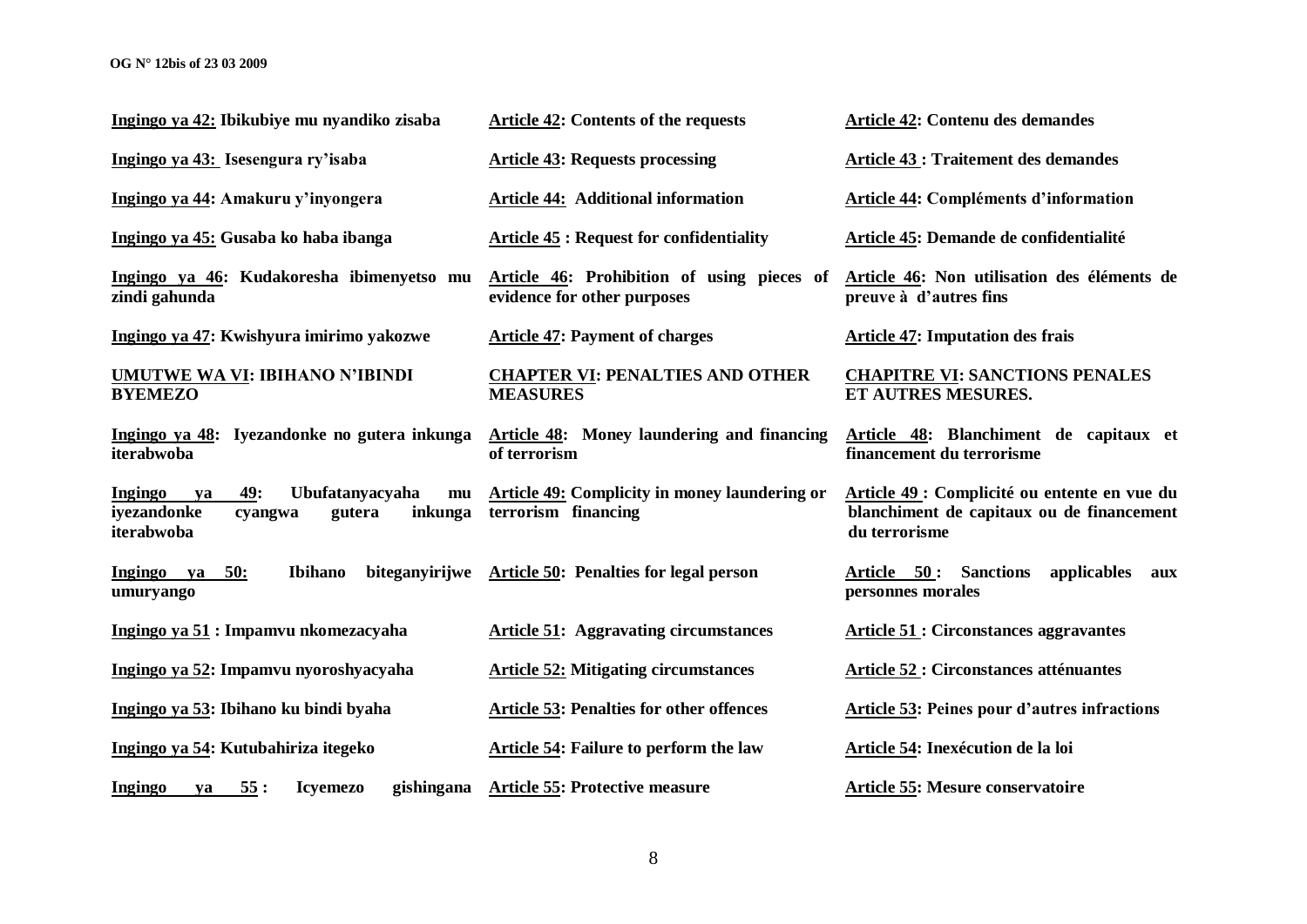**by'agateganyo**

| Ingingo ya 56: Ifatira                                                             | Article 56: Seizure                                                | Article 56: Saisie                                                 |
|------------------------------------------------------------------------------------|--------------------------------------------------------------------|--------------------------------------------------------------------|
| Ingingo ya 57: Ubunyage                                                            | <b>Article 57: Confiscation</b>                                    | <b>Article 57: Confiscation</b>                                    |
| Ingingo ya 58: Icyemezo cy'ubunyage                                                | <b>Article 58: Order of confiscation</b>                           | Article 58: Ordonnance de confiscation                             |
| Ingingo<br>ya 59: Ubunyage<br>bw'umutungo<br>w'umutwe w'abagizi ba nabi            | Article 59: Confiscation of property of a<br>criminal organization | Article 59: Confiscation des biens d'une<br>association criminelle |
| Ingingo ya 60: Itakazagaciro ry'ibikorwa                                           | <b>Article 60: Nullity of certain acts</b>                         | Article 60: Nullité de certains actes                              |
| Ingingo ya 61: Iherezo ry'umutungo wanyazwe                                        | <b>Article 61:</b> Fate of confiscated property                    | Article 61: Sort des biens confisqués                              |
| UMUTWE WA VII: INGINGO ZISOZA                                                      | <b>CHAPTER VII: FINAL PROVISIONS</b>                               | <b>CHAPITRE</b><br><b>DISPOSITIONS</b><br>VII :<br><b>FINALES</b>  |
| Ingingo ya 62: Ikurwaho ry'ingingo zinyuranyije<br>n'iri tegeko                    | <b>Article 62: Repealing provisions</b>                            | <b>Article 62: Disposition abrogatoire</b>                         |
| <b>63:</b><br><b>Igihe</b><br>ritangira<br>Ingingo<br>itegeko<br>ya<br>gukurikizwa | <b>Article 63: Commencement</b>                                    | Article 63: Entrée en vigueur                                      |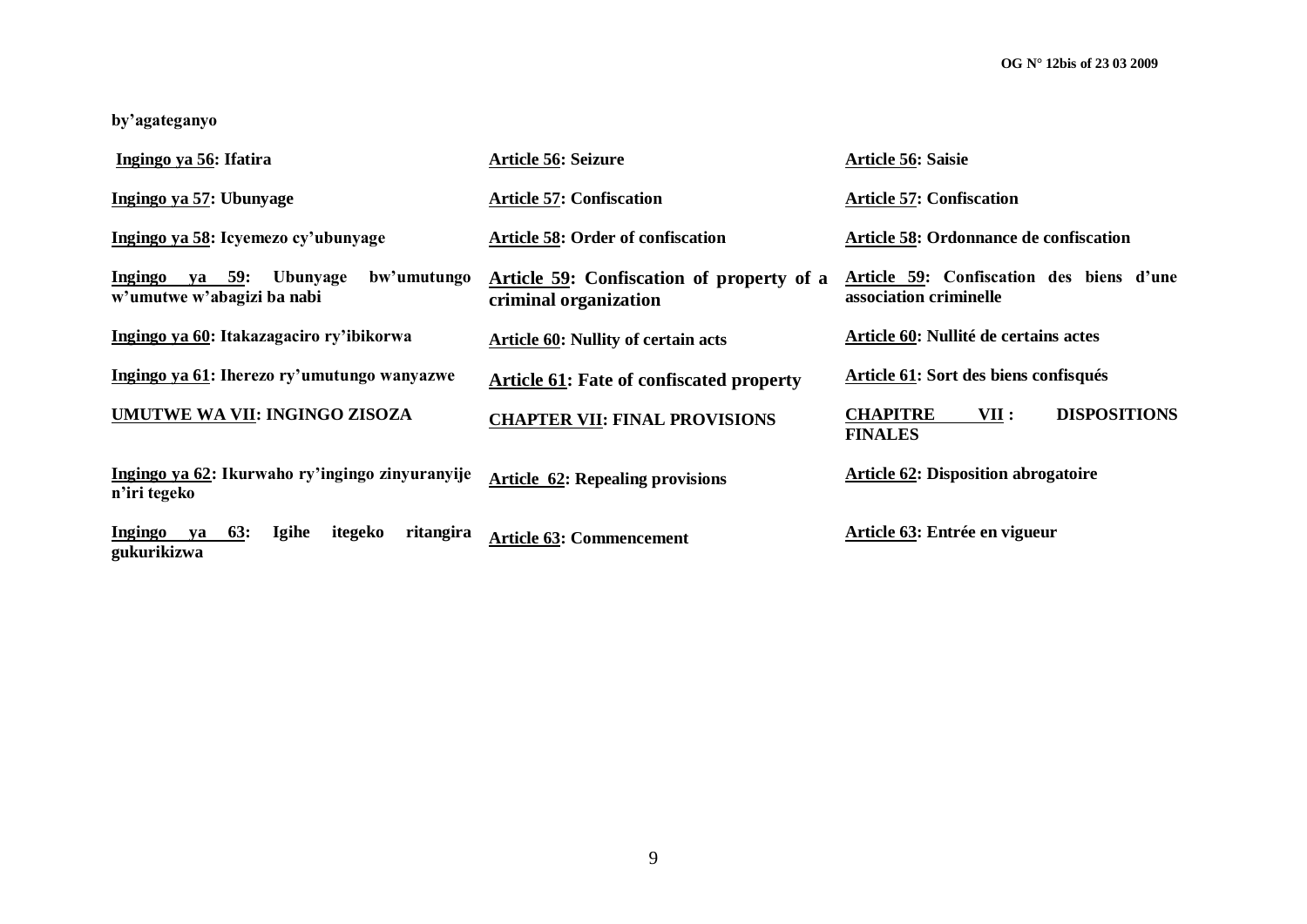| <b>ITEGEKO N°47/2008 RYO KUWA 09/09/2008</b><br>RIKUMIRA KANDI RIHANA IYEZANDONKE<br>NO GUTERA INKUNGA ITERABWOBA                                                                                                                                                                                                                       | <b>LAW</b><br>$N^{\circ}47/2008$<br>OF<br>09/09/2008<br>ON<br>PREVENTION AND PENALISING<br><b>THE</b><br>CRIME OF MONEY LAUNDERING AND<br><b>FINANCING TERRORISM</b>                                                     | LOI N°47/2008 DU 09/09/2008 RELATIVE<br>LA<br><b>PREVENTION</b><br>ET<br>LA<br>A<br>A<br>REPRESSION DU BLANCHIMENT<br>DE<br>CAPITAUX ET DU FINANCEMENT DU<br><b>TERRORISME</b>                                                  |  |
|-----------------------------------------------------------------------------------------------------------------------------------------------------------------------------------------------------------------------------------------------------------------------------------------------------------------------------------------|--------------------------------------------------------------------------------------------------------------------------------------------------------------------------------------------------------------------------|---------------------------------------------------------------------------------------------------------------------------------------------------------------------------------------------------------------------------------|--|
| <b>Twebwe, KAGAME Paul,</b><br>Perezida wa Repubulika;                                                                                                                                                                                                                                                                                  | We, KAGAME Paul,<br>President of the Republic;                                                                                                                                                                           | <b>Nous, KAGAME Paul,</b><br>Président de la République;                                                                                                                                                                        |  |
| INTEKO ISHINGA AMATEGEKO YEMEJE,<br>NONE NATWE DUHAMIJE, DUTANGAJE<br><b>ITEGEKO</b><br><b>RITEYE</b><br>RITYA,<br><b>KANDI</b><br><b>DUTEGETSE</b><br>KO<br><b>RYANDIKWA</b><br>MU<br>IGAZETI YA LETA YA REPUBULIKA Y'U<br><b>RWANDA.</b>                                                                                              | THE PARLIAMENT HAS ADOPTED AND<br>WE SANCTION, PROMULGATE<br>THE<br>FOLLOWING LAW AND ORDER IT BE<br>PUBLISHED IN THE OFFICIAL GAZETTE<br>OF THE REPUBLIC OF RWANDA.                                                     | LE PARLEMENT A ADOPTE ET NOUS<br>SANCTIONNONS, PROMULGUONS LA<br>LOI DONT LA TENEUR SUIT<br>ET<br>ORDONNONS QU'ELLE SOIT PUBLIEE<br><b>JOURNAL</b><br><b>OFFICIEL</b><br>DE<br>LA<br>AU<br>REPUBLIQUE DU RWANDA.                |  |
| <b>INTEKO ISHINGA AMATEGEKO:</b>                                                                                                                                                                                                                                                                                                        | THE PARLIAMENT:                                                                                                                                                                                                          | <b>LE PARLEMENT:</b>                                                                                                                                                                                                            |  |
|                                                                                                                                                                                                                                                                                                                                         |                                                                                                                                                                                                                          |                                                                                                                                                                                                                                 |  |
| Umutwe w'Abadepite, mu nama yawo yo ku wa 05<br>Kamena 2008;                                                                                                                                                                                                                                                                            | The Chamber of Deputies, in its session of 05<br>June 2008;                                                                                                                                                              | La Chambre des Députés, en sa séance du 05<br>juin 2008;                                                                                                                                                                        |  |
| Umutwe wa Sena, mu nama yawo yo ku wa 14 The Senate, in its session of 14 April 2008;<br>Mata 2008;                                                                                                                                                                                                                                     |                                                                                                                                                                                                                          | Le Sénat, en sa séance du 14 avril 2008;                                                                                                                                                                                        |  |
| Ishingiye ku Itegeko Nshinga rya Repubulika y'u<br>Rwanda ryo ku wa 04 Kamena 2003, nk'uko<br>ryavuguruwe kugeza ubu, cyane cyane mu ngingo<br>zaryo, iya 25, iya 62, iya 66 iya 67, iya 88, iya 89,<br>iya 90, iya 92, iya 93, iya 95, iya 108, iya 118, iya<br>149, iya 169, iya 170, iya 171, iya 172, iya 173 iya<br>190 n'iya 201; | Pursuant to the Constitution of the Republic of<br>Rwanda of 04 June 2003 as amended to date<br>especially in Articles 25, 62, 66, 67, 88, 89,90,<br>92, 93, 95, 108, 118, 149, 169, 170, 171, 172,<br>173, 190 and 201; | Vu la Constitution de la République du Rwanda<br>du 04 juin 2003 telle que révisée à ce jour,<br>spécialement en ses articles 25, 62, 66, 67, 88,<br>89, 90, 92, 93, 95, 108, 118, 149, 169, 170, 171,<br>172, 173, 190 et 201; |  |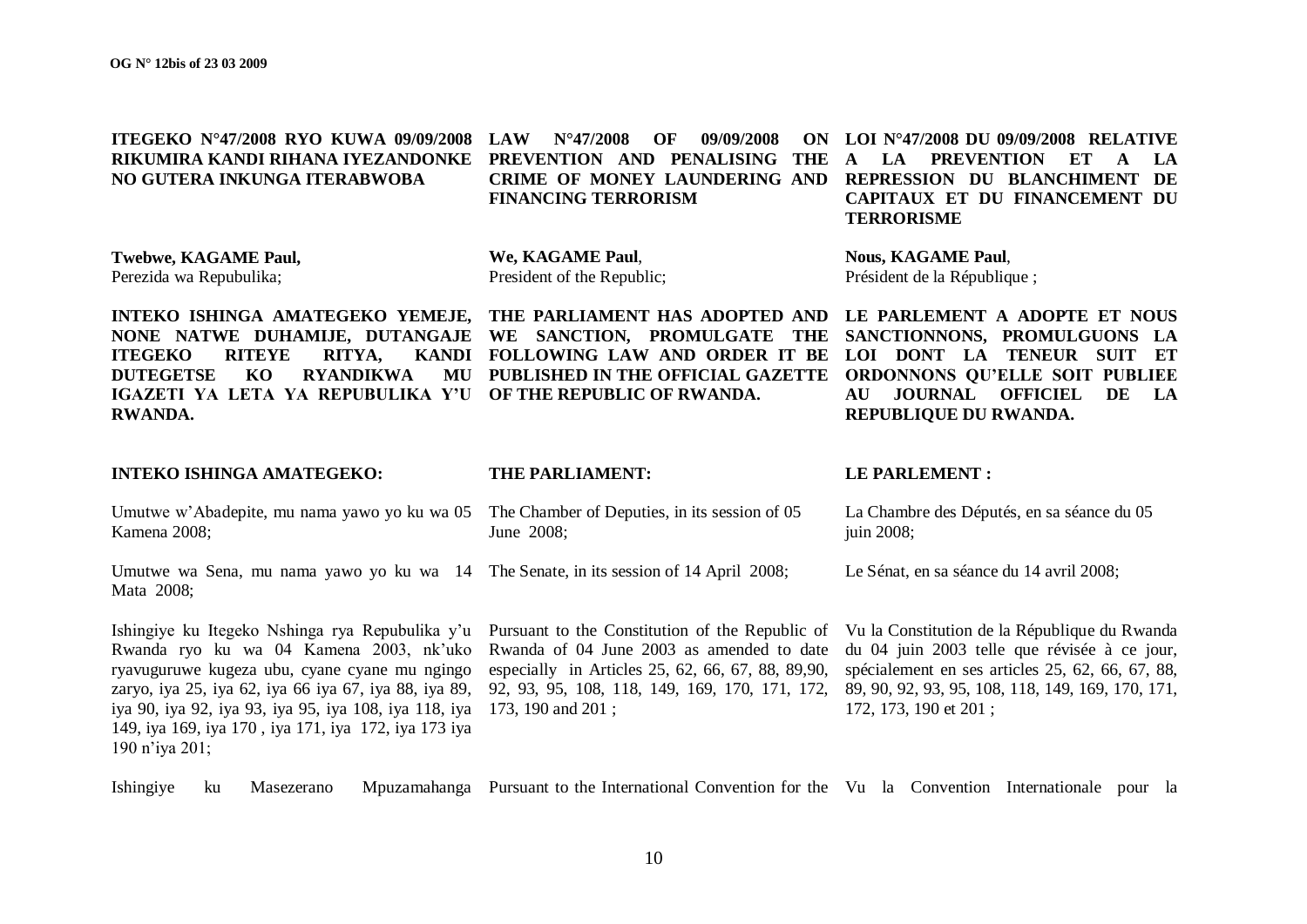yerekeranye no guhana abatera inkunga iterabwoba, yemejwe n"Inama Rusange y"Umuryango w"Abibumbye ku wa 09 Ukuboza 1999, nk"uko yemejwe burundu n"Iteka rya Perezida n° 43/01 ryo Presidential Order n° 43/01 of 14/04/2002; ku wa 14/04/2002 ;

Ishingiye ku Masezerano y"Umuryango w"Ubumwe bw"Afurika yerekeye kwirinda no kurwanya iterabwoba yashyiriweho umukono i Alger, ku wa 13 Nyakanga 1999, nk"uko yemejwe burundu n"Iteka rya Perezida n° 39/01 ryo ku wa 14/04/2002 ;

Ishingiye ku Masezerano Mpuzamahanga yerekeranye no kurwanya ubucuruzi butemewe bw"ibiyobyabwenge yemerejwe i New York n"Inama Rusange y"Umuryango w"Abibumbye yo mu w"1988 nk"uko yemejwe burundu n"Iteka rya Presidential Order n° 47/01 of 14/04/2002; Perezida n° 47/01 ryo ku wa 14/04/2002;

Ishingiye ku Masezerano Mpuzamahanga agamije kurwanya ubugizi bwa nabi mpuzamahanga buteguye yemerejwe i New York n"Inama Rusange y"Umuryango w"Abibumbye ku wa 15 Ugushyingo 2000, nk"uko yemejwe burundu n" Iteka rya Perezida n° 158/01 ryo ku wa 31/12/2002 ;

Ishingiye ku Masezerano Mpuzamahanga agamije gukuraho icuruzwa ry"abantu no gushora abandi mu busambanyi yemerejwe i New York n"Inama Rusange y"Umuryango w"Abibumbye ku wa 21 Werurwe 1950 nk"uko yemejwe burundu n"Iteka rya Perezida n° 162/01 ryo ku wa 31/12/2002;

Suppression of the Financing of Terrorism répression du financement du terrorisme, adopted by the United Nations General Assembly on 9 December 1999 as ratified by

Pursuant to the Organization of African Union Convention on the Prevention and Combating of Terrorism signed in Algiers on 13 July 1999 as ratified by Presidential Order n° 39/01 of 14/04/2002;

Pursuant to the International Convention against Illicit Traffic in Narcotic Drugs and Psychotropic Substances adopted in New York in 1988 by the United Nations General Assembly as ratified by

Pursuant to the United Nations Convention against Transnational Organized Crime adopted by General Assembly in New York by the United Nations General Assembly on 15 November 2000 as ratified by Presidential Order n° 158/01 of 31/12/2002;

Pursuant to the Convention for the Suppression of the Traffic in Persons and of the Exploitation of the Prostitution of Others adopted in New York by the United Nations General Assembly on 21 March 1950 as ratified by Presidential Order n° 162/01 of 31/12/2002;

adoptée par l"Assemblée Générale des Nations Unies le 09 décembre 1999, telle que ratifiée par l"Arrêté Présidentiel n° 43/01 du 14/04/2002 ;

Vu la Convention de l"Organisation de l"Unité Africaine sur la prévention et la lutte contre le terrorisme signée à Alger le 13 juillet 1999 telle que ratifiée par l"Arrêté Présidentiel n° 39/01 du 14/04/2002 ;

Vu la Convention des Nations Unies contre le trafic illicite de stupéfiants et de substances psychotropes adoptée en 1988 par l"Assemblée Générale des Nations Unies telle que ratifiée par l"Arrêté Présidentiel n° 47/01 du 14/04/2002 ;

Vu la Convention des Nations Unies contre la criminalité transnationale organisée, adoptée à New York par l"Assemblée Générale des Nations Unies le 15 novembre 2000 telle que ratifiée par l"Arrêté Présidentiel n° 158/01 du 31/12/2002 ;

Vu la Convention des Nations Unies pour la répression de la traite des êtres humains et de l"exploitation de la prostitution d"autrui, adoptée à New York par l"Assemblée Générale des Nations Unies le 21 mars 1950 telle que ratifiée par l"Arrêté Présidentiel n° 162/01 du 31/12/2002 ;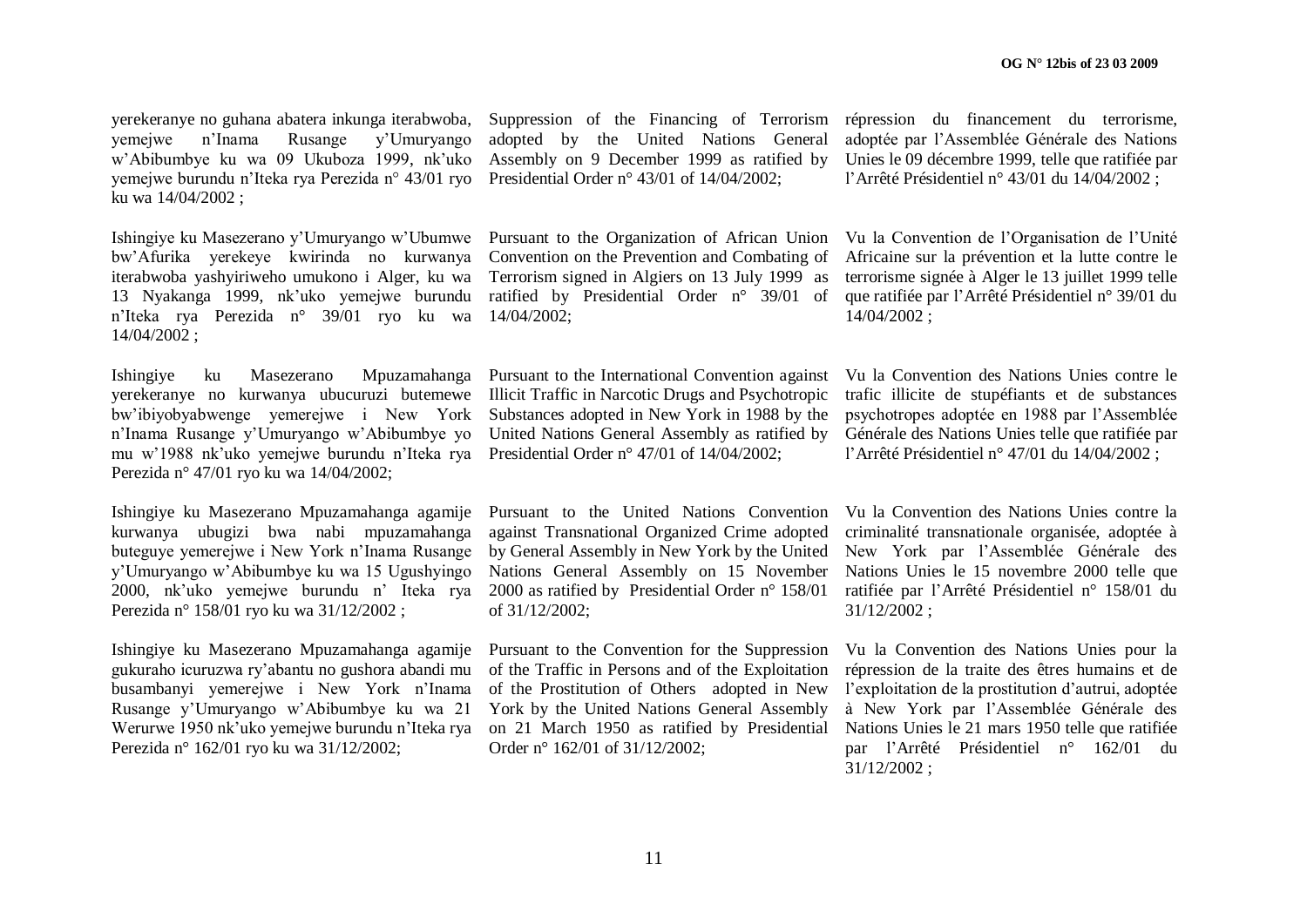Ishingiye ku Masezerano Mpuzamahanga agamije gukuraho no guhana icuruzwa ry"abantu cyane cyane abagore n"abana, yuzuza amasezerano agamije kurwanya ubugizi bwa nabi mpuzamahanga buteguye, yemerejwe i New York n"Inama Rusange y"Umuryango w"Abibumbye ku wa 15 Ugushyingo 2000 nk"uko yemejwe burundu n"Iteka rya Perezida n° 163/01 ryo ku wa 31/12/2002;

Ishingiye ku Masezerano Mpuzamahanga agamije kurwanya ruswa yemerejwe i New York n"Inama Rusange y"Umuryango w"Abibumbye ku wa 31 Ukwakira 2003 nk'uko yemejwe burundu n'Iteka n° 56/01 of 27/12/2005; rya Perezida n° 56/01 ryo ku wa 27/12/2005;

Ishingiye ku Itegeko Ngenga n° 01/2004 ryo ku wa Pursuant to Organic Law n° 01/2004 of Vu la Loi Organique n° 01/2004 du 29/01/2004 29/01/2004 rigena imitunganyirize, imikorere 29/01/2004 establishing the organization, portant organisation, fonctionnement et n'ububasha by'Urukiko rw'Ikirenga ryahinduwe kandi ryujujwe kugeza ubu;

Ishingiye ku Itegeko Ngenga n° 07/2004 ryo ku wa Pursuant to Organic Law n° 07/2004 of Vu la Loi Organique n° 07/2004 du 25/04/2004 25/04/2004 rigena imiterere, imikorere n"ububasha by"Inkiko nk"uko ryahinduwe kandi ryujujwe kugeza ubu;

Ishingiye ku Itegeko n°09/2000 ryo ku wa 16/06/2000 rishyiraho Polisi y"Igihugu kandi rigena imitunganyirize n"ububasha byayo;

Ishingiye ku Itegeko n° 13/2004 ryo ku wa 17/5/2004 ryerekeye imiburanishirize y"imanza z"inshinjabyaha nk"uko ryahinduwe kugeza ubu;

Pursuant to the Protocol to Prevent, Suppress and Vu le Protocole visant à prévenir, réprimer et Punish Trafficking in Persons, Especially Women and Children, supplementing the United femmes et des enfants, additionnel à la Nations Convention against Transnational Convention des Nations Unies contre la Organized Crime adopted in New York by the criminalité transnationale organisée adoptée à United Nations General Assembly on 15 New York par l"Assemblée Générale des November 2000 as ratified by Presidential Order Nations Unies le 15 novembre 2000 tel que n° 163/01 of 31/12/2002;

Pursuant to the United Nations Convention Vu la Convention des Nations Unies contre la against corruption adopted in New York on 31 October 2003 as ratified by Presidential Order octobre 2003 telle que ratifiée par l'Arrêté

Court as amended to date;

25/04/2004 determining the organization, portant code d"organisation, fonctionnement et functioning and jurisdiction of Courts as compétence judiciaires telle que modifiée et amended to date;

establishment, general organization jurisdiction of the National Police;

Pursuant to Law n° 13/2004 of 17/5/2004 Vu la Loi n° 13/2004 du 17/05/2004 portant relating to the Code of criminal procedure as code de procédure pénale telle que modifiée et amended to date;

punir la traite des personnes, en particulier des ratifié par l"Arrêté Présidentiel n° 163/01 du 31/12/2002 ;

corruption, adoptée à New York en date du 31 Présidentiel n° 56/01 du 27/12/2005 ;

functioning and jurisdiction of the Supreme compétence de la Cour Suprême telle que modifiée et complétée à ce jour ;

complétée à ce jour ;

Pursuant to Law n° 09/2000 of 16/06/2000 on the Vu la Loi n° 09/2000 du 16/06/2000 portant création, organisation générale et compétence de la Police Nationale ;

complétée à ce jour;

Ishingiye ku Itegeko n° 18/2004 ryo ku wa Pursuant to Law n° 18/2004 of 20/6/2004 Vu la Loi n° 18/2004 du 20/06/2004 portant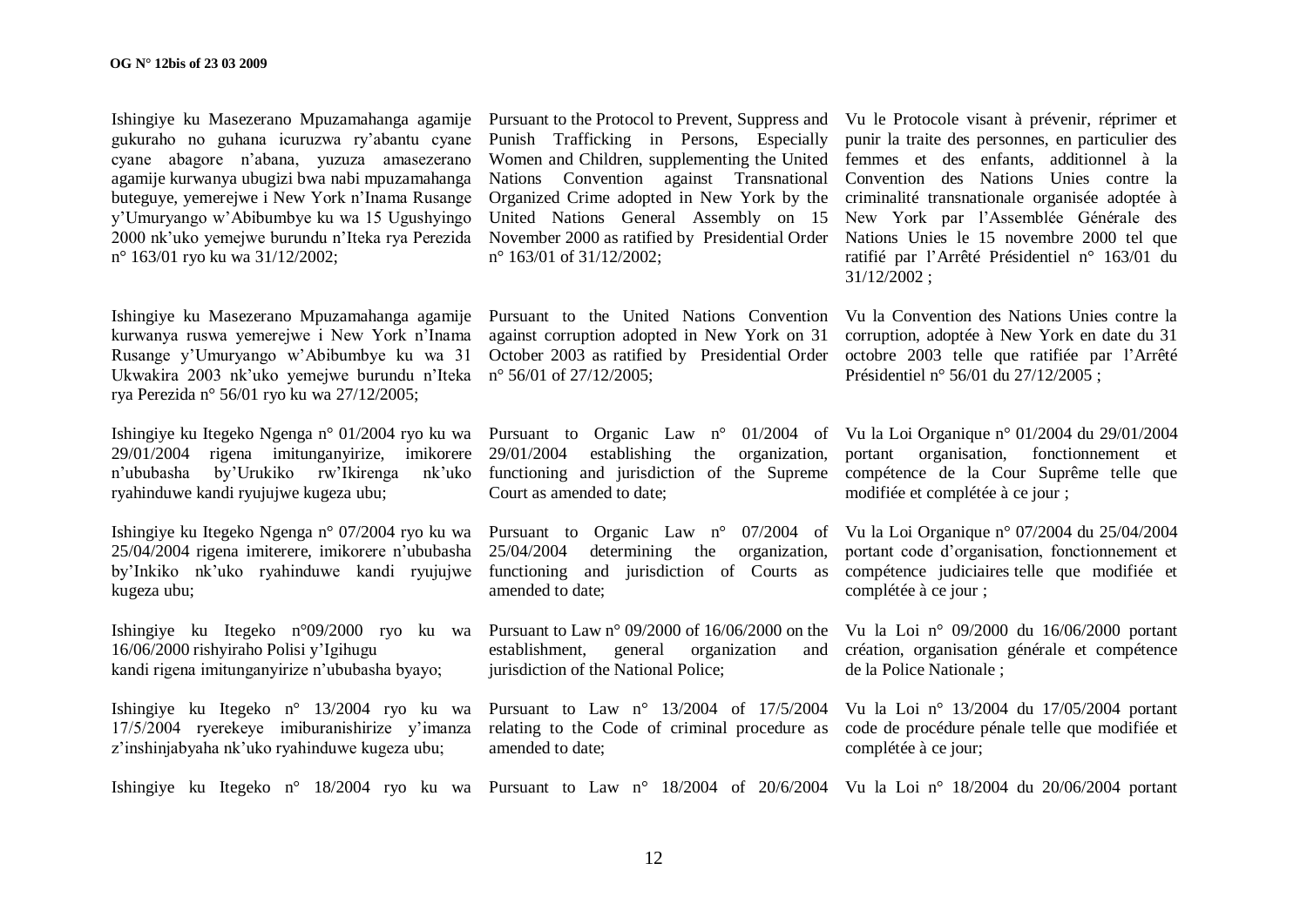constituée par un ou plusieurs actes

| 20/06/2004 ryerekeye imiburanishirize y'imanza relating to the civil, commercial, labour and<br>z'imbonezamubano,<br>iz'ubucuruzi,<br>iz'umurimo<br>n'iz'ubutegetsi nk'uko ryahinduwe kugeza ubu, | administrative procedure as amended date;                                                                                                                        | code de procédure civile, commerciale, sociale<br>et administrative telle que modifiée et<br>complétée à ce jour;                                                                  |  |
|---------------------------------------------------------------------------------------------------------------------------------------------------------------------------------------------------|------------------------------------------------------------------------------------------------------------------------------------------------------------------|------------------------------------------------------------------------------------------------------------------------------------------------------------------------------------|--|
| Isubiye ku Itegeko n° 23/2003 ryo ku wa<br>07/08/2003 rikumira kandi rica burundu ruswa<br>n'ibindi byaha bifitanye isano na yo, cyane cyane<br>mu ngingo zaryo, iya 25, 26 n'iya 27;             | Reviewed Law n° 23/2003 of 07/08/2003 on the<br>prevention and suppression of corruption and<br>other related offences, especially in Articles 25,<br>26 and 27; | Revu la Loi nº 23/2003 du 07/08/2003 relative à<br>la prévention et à la répression de la corruption<br>et des infractions connexes, spécialement en ses<br>articles 25, 26 et 27; |  |
| YEMEJE:                                                                                                                                                                                           | <b>ADOPTS:</b>                                                                                                                                                   | <b>ADOPTE:</b>                                                                                                                                                                     |  |
| <b>UMUTWE WA MBERE: INGINGO RUSANGE</b>                                                                                                                                                           | <b>CHAPTER ONE: GENERAL PROVISIONS</b>                                                                                                                           |                                                                                                                                                                                    |  |
| Ingingo ya mbere: Ikigamijwe n'iri tegeko                                                                                                                                                         | <b>Article One: Purpose of this Law</b>                                                                                                                          | Article premier: Objet de la présente loi                                                                                                                                          |  |
| Iri tegeko rigamije gukumira, gutahura, kurwanya<br>no guca:                                                                                                                                      | This Law aims at preventing, detecting, fighting<br>and eradicating:                                                                                             | La présente loi a pour objet de prévenir,<br>détecter, lutter et éradiquer:                                                                                                        |  |
| ikoreshwa ry'ibigo by'imari cyangwa izindi 1°<br>$1^{\circ}$<br>nzego z'ubukungu rigambiriye iyezandonke;                                                                                         | the use of the financial system or the other<br>economic sectors for the purpose of money<br>laundering;                                                         | 1° l'utilisation du système financier ou<br>d'autres secteurs de la vie économique à<br>des fins de blanchiment de capitaux;                                                       |  |
| iterankunga ry'ibikorwa by'iterabwoba byaba<br>$2^{\circ}$<br>bifitanye<br>bidafitanye<br>cyangwa<br>isano<br>n'iyezandonke.                                                                      | the financing of acts of terrorism whether 2°<br>$2^{\circ}$<br>related to money laundering or not.                                                              | le financement des actes de terrorisme<br>associé ou non au blanchiment de capitaux.                                                                                               |  |
| Ingingo ya 2: Ibisobanuro by'amagambo                                                                                                                                                             | <b>Article 2: Definitions of terms</b>                                                                                                                           | Article 2: Définitions des termes                                                                                                                                                  |  |
| Muri iri tegeko, amagambo akurikira asobanura:                                                                                                                                                    | For the purpose of this Law, the terms below<br>shall have the following meanings:                                                                               | Au sens de la présente loi, les termes repris ci-<br>après ont les significations suivantes:                                                                                       |  |
| 1° "icyaha cy'iyezandonke": icyaha kirangwa<br>n'igikorwa kimwe cyangwa byinshi muri ibi                                                                                                          | 1° "offence of money laundering": offence<br>constituted by one or several of the acts                                                                           | $1^\circ$ "infraction de blanchiment de capitaux"<br>: infraction intentionnellement commise                                                                                       |  |

listed below, committed deliberately,

bikurikira cyakozwe bigambiriwe, ari byo: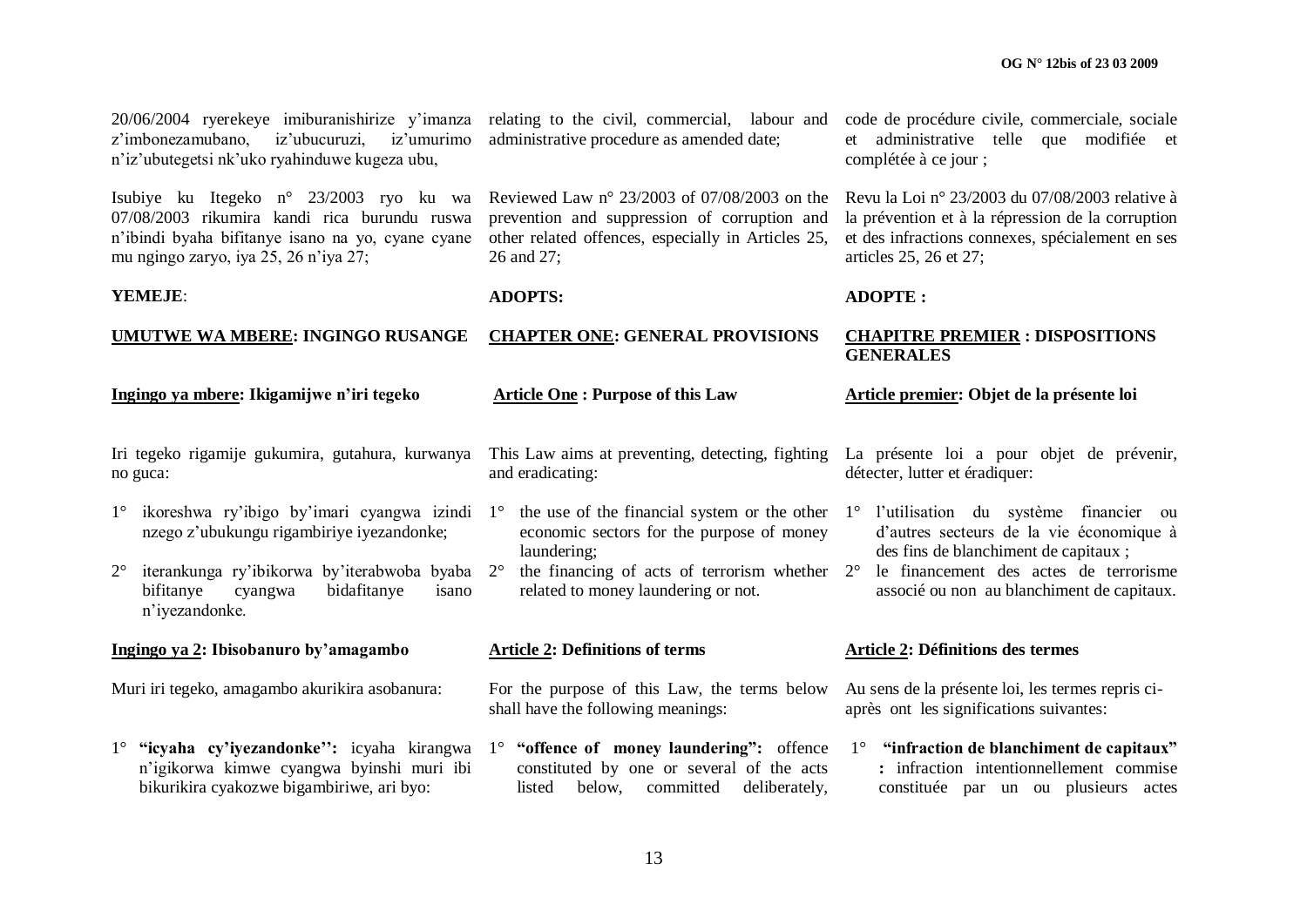- a. guhindura, kohereza cyangwa gufata umutungo, nyir"ukubikora azi ko bituruka ku cyaha gikomeye cyangwa cy"ubugome, cyangwa se bituruka ku kugira uruhare muri icyo cyaha, hagamijwe guhisha, kutagaragaza inkomoko itemewe n"amategeko y"uwo mutungo cyangwa gufasha umuntu wese wagize uruhare mu ikorwa ry"icyo cyaha guhunga ubutabera;
- b. guhisha, kutagaragaza imiterere, inkomoko, ahabarizwa umutungo, kuwukoresha uko ushaka, itangwa ryawo, guhisha nyiri umutungo nyawe cyangwa uwufiteho uburenganzira, uzi neza ko uwo mutungo ari indonke ituruka ku cyaha gikomeye cyangwa cy"ubugome cyangwa uturuka ku kugira uruhare kuri ibyo byaha;
- c. kugura, gutunga cyangwa gukoresha umutungo uzi ko, mu gihe cyo kuwakira, uwo mutungo ukomoka ku cyaha gikomeye cyangwa cy"ubugome cyangwa uturuka ku kugira uruhare kuri ibyo byaha;
- d. kugira uruhare, kwishyira hamwe, ubwinjiracyaha, gufasha, gushuka, gutegera, korohereza cyangwa gutanga inama mu gukora igikorwa icyo ari cyo cyose mu byavuzwe muri iyi ngingo.

#### namely:

- a. the conversion, transfer or handling of property whose author knows that they are derived from felony or misdemeanor crimes, or from an act of participation in such offence, for the purpose of concealing or disguising the illicit origin of the property or assisting any person involved in the commission of such an offence to escape justice;
- b. the concealment or disguise of the true nature, origin, location, disposition, donation, rights with respect to or ownership of property, knowing that such a property is derived from felony or misdemeanor crimes or from an act of participation in such offences;
- c. acquisition, possession or use of property, knowing, at the time of receipt, that such a property is derived from felony or misdemeanor crimes or from an act of participation in such offences;
- d. participation in, association to commit, attempts to commit, aiding, inciting, abetting, facilitating or counseling the commission of any of the acts set forth in accordance with this Article.

énumérés ci-après, à savoir :

- a. la conversion, le transfert ou la détention de biens dont l"auteur sait qu"ils sont le produit du délit ou du crime ou de la participation à ces infractions commises dans le but de dissimuler ou de déguiser l'origine illicite desdits biens ou d"aider toute personne impliquée dans la commission de cette infraction à échapper à la justice:
- b. la dissimulation, le déguisement de la nature, de l"origine, du lieu, de la disposition, de la donation ou de la dissimulation du propriétaire réel de biens ou de droits y relatifs sachant pertinemment que ces biens sont le produit d"un délit ou crime ou de la participation à ces infractions;
- c. acquisition, possession ou utilisation de biens dont l"auteur sait, au moment de leur réception qu'ils sont le produit d'un délit ou crime ou de la participation à ces infractions;
- d. la participation à l"un des actes visés au présent article, l"association pour commettre un tel acte, la tentative de le perpétrer, le fait d"aider, d"inciter de défier, d"assister ou de conseiller quelqu"un à le commettre.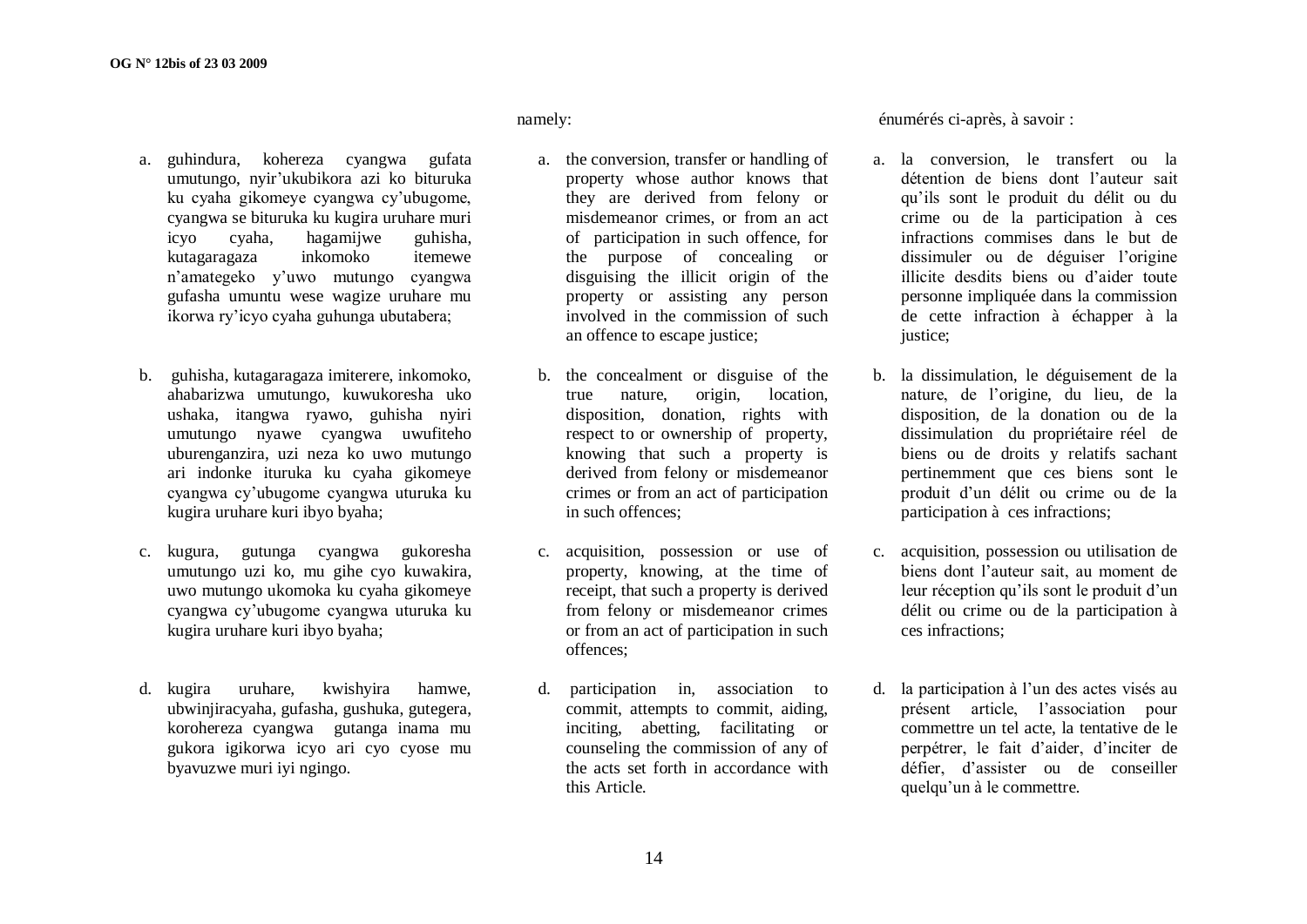Haba habaye iyezandonke n"ubwo ibikorwa by"ibanze biganisha ku kugura, gutunga cyangwa kohereza umutungo ugamije kwezwa, gukingira ikibaba, byaba byakorewe ku butaka bw"ikindi gihugu.

- 2° "**ubunyage":** ukwamburwa burundu umutungo n"icyemezo ndakuka cy"urukiko rubifitiye ububasha rukawushyikiriza Leta, ndetse byaba ngombwa rukanayishyikiriza n"ibindi bijyanye n"uburenganzira kuri uwo mutungo;
- 3° "**umutwe w'abagizi ba na**b**i":** ishyirahamwe ry"abantu bishyize hamwe bagamije gukora icyaha cy"ubugome, kugira ngo babone, mu buryo butaziguye cyangwa buziguye, inyungu y"ibintu cyangwa se y"amafaranga;
- 4° "**umukiriya**": umuntu ku giti cye cyangwa 4° *"***customer"***:* natural person or legal entity umuryango ufite ubuzimagatozi:
	- a. ufungura cyangwa ufungurirwa konti muri banki ;
	- b. ufite ububasha bwo gusinya kuri iyo konti ;
	- c. ushyira, wohereza cyangwa wohererezwa amafaranga binyujijwe kuri iyo konti;

Money laundering is committed even if the original acts leading to the acquisition, possession or transfer of the property to be laundered and the protection of the offender are carried out in the territory of another State.

- 2° "**confiscation":** permanent deprivation of property by a definitive decision of a competent tribunal which transfers to the State the ownership of this property and any related title to property;
	- 3° *"***criminal organization":** structured group acting in concert with the aim of committing an offence qualified as a crime, in order to obtain, directly or indirectly, a material or financial benefit;
	- who:
		- a. opens a bank account or in the name of whom a bank account is opened ;
		- b. has the power to sign on that account;
		- c. deposits, transfers or receives money by using that account;

Il y a blanchiment de capitaux même si les faits qui sont à l"origine de l"acquisition, de la possession et du transfert des biens à blanchir et de la protection de l"auteur sont commis sur le territoire d"un Etat tiers.

- 2° **"confiscation" :** déchéance du droit de propriété sur un bien prononcée définitivement par une juridiction compétente et affectant ce bien et, le cas échéant, transférant le titre de cette propriété au domaine de l"Etat;
- 3° *"***organisation criminelle":** groupe structuré opérant de concert en vue de commettre une infraction qualifiée de crime pour en tirer, directement ou indirectement, un avantage matériel ou financier ;
- 4° **"client***" :* personne physique ou morale qui :
- a. ouvre un compte ou au nom de laquelle un compte bancaire est ouvert;
- b. a le pouvoir de signer sur ce compte;
- c. dépose, transfère ou reçoit l"argent en utilisant ce compte;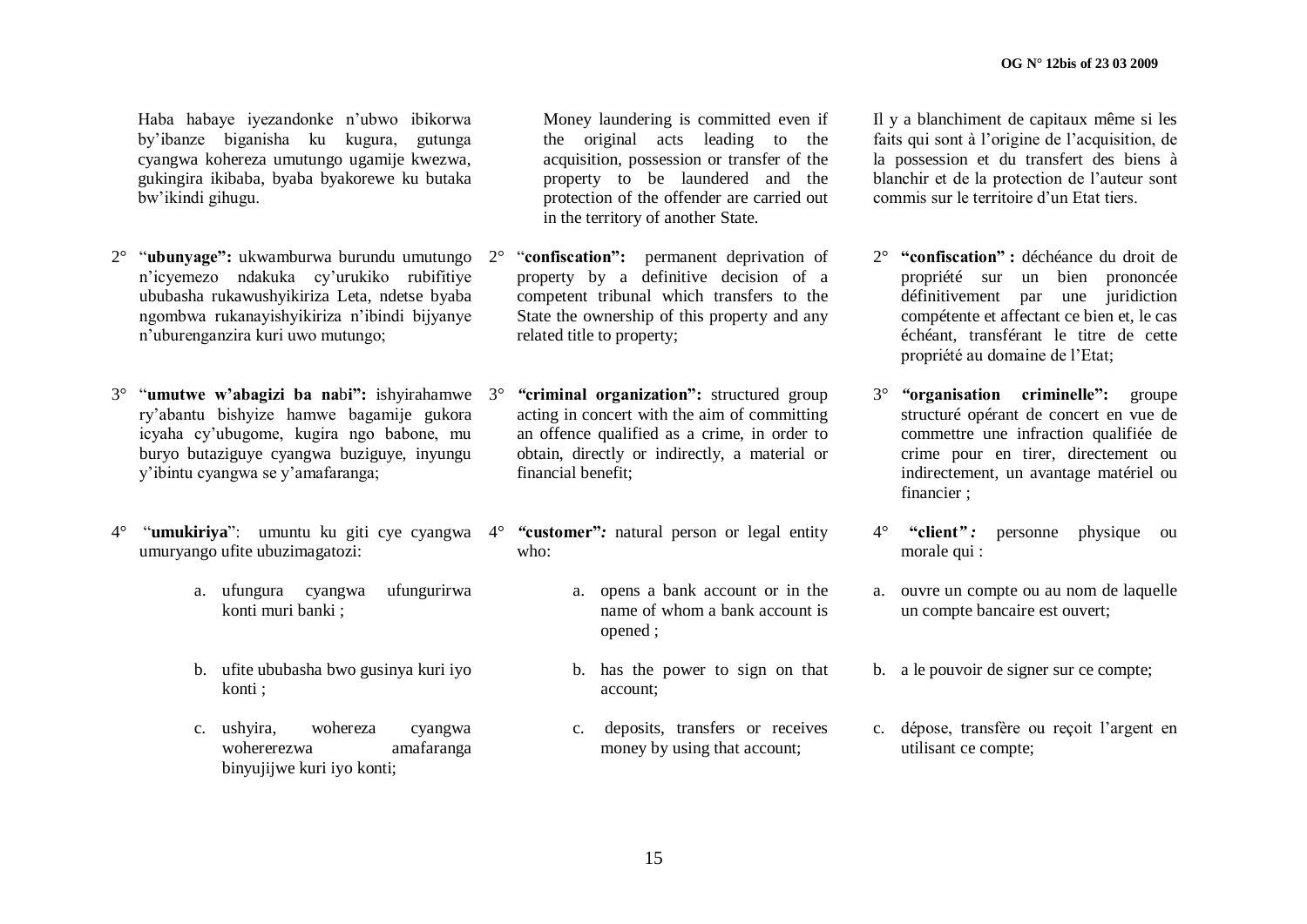- d. undi wese wemerewe kugira icyo akora kuri iyo konti ;
- 5° **"ihagarika ryagateganyo":** icyemezo kigamije guhagarika by"agateganyo ishyirwa mu bikorwa ry"igikorwa, kubuza kohereza, guhindura, kwimura umutungo bishingiye ku cyemezo cyangwa amabwiriza atanzwe n"ubuyobozi bubifitiye ububasha;
- 6° "**igikoresho":** ikintu icyo ari cyo cyose cyakoreshejwe cyangwa kigenewe gukoreshwa, ari igice cyangwa cyose uko cyakabaye, no mu buryo ubwo ari bwo bwose mu rwego rwo gukora icyaha;
- 7° **"umuntu ugaragara mu rwego rwa politiki**": umuntu uwo ari we wese washinzwe cyangwa wigeze gushingwa imirimo ikomeye ya Leta muri Repubulika y"u Rwanda cyangwa mu bindi bihugu, hiyongereyemo abagize umuryango we, abandi bantu b"inkoramutima cyangwa se bafite ibyo bahuriyeho mu by"ubucuruzi cyangwa se imari;
- 8° "**indonke**"**:** umutungo uwo ari we wose ukomoka, mu buryo butaziguye cyangwa buziguye, ku cyaha cyakozwe;
- 9° "**umutungo**"**:** icyo umuntu atunze icyo ari cyo cyose, cyaba kiboneka cyangwa kitaboneka, cyimukanwa cyangwa kitimukanwa, gifatika cyangwa kidafatika hamwe n"inyandiko cyangwa ibimenyetso bigaragaza uburenganzira
- d. is authorized to conduct the transaction on that account;
- 5° **"freezing***"***:** measure which consists of the temporary delay of the execution of a transaction, the prohibition or restriction of the transfer, the conversion, the transformation, the movement of property on the basis of a decision or a directive issued by a competent authority;
	- "instrument": object used or meant to be used, in full or in part, and in any manner, in order to commit a criminal offence;
	- 7° *"***political Leader***"***:** any person who is or has been entrusted with prominent public functions in the Republic of Rwanda or in other countries including his/her family members or other persons who are his/her close associates or have business or financial relationships with him or her;
	- 8° "**proceed**"**:** property which, directly or indirectly, is derived from the commission of an offence;
	- "**property**": an asset of every kind, whether corporeal or incorporeal, movable or immovable, tangible or intangible, as well as legal documents or instruments evidencing the existence of a right to, or interest in an
- d. est autorisée à mener des opérations sur le compte;
- 5° **"gel":** mesure qui consiste à différer provisoirement l"exécution d"une opération, interdire le transfert, la modification, la transformation, le déplacement de biens par suite d"une décision ou d"une directive donnée par une autorité compétente ;
- 6° **"instrument***"***:** objet utilisé ou devant être utilisé totalement ou en partie et de quelque manière que ce soit pour commettre un acte criminel;
- 7° *"***haute personnalité politique" :** quiconque exerce ou a exercé en République du Rwanda ou dans d"autres pays d"importantes fonctions publiques y compris les membres de sa famille ou les personnes qui lui sont étroitement associées ou ont des relations commerciales ou financières avec lui;
- 8° "**produit**" **:** bien qui, directement ou indirectement, provient de la commission d"une infraction ;
- 9° "**bien**" **:** tout avoir de quelque nature que ce soit, corporel ou incorporel, mobilier ou immobilier, tangible ou intangible, ainsi que les documents ou instruments légaux attestant l"existence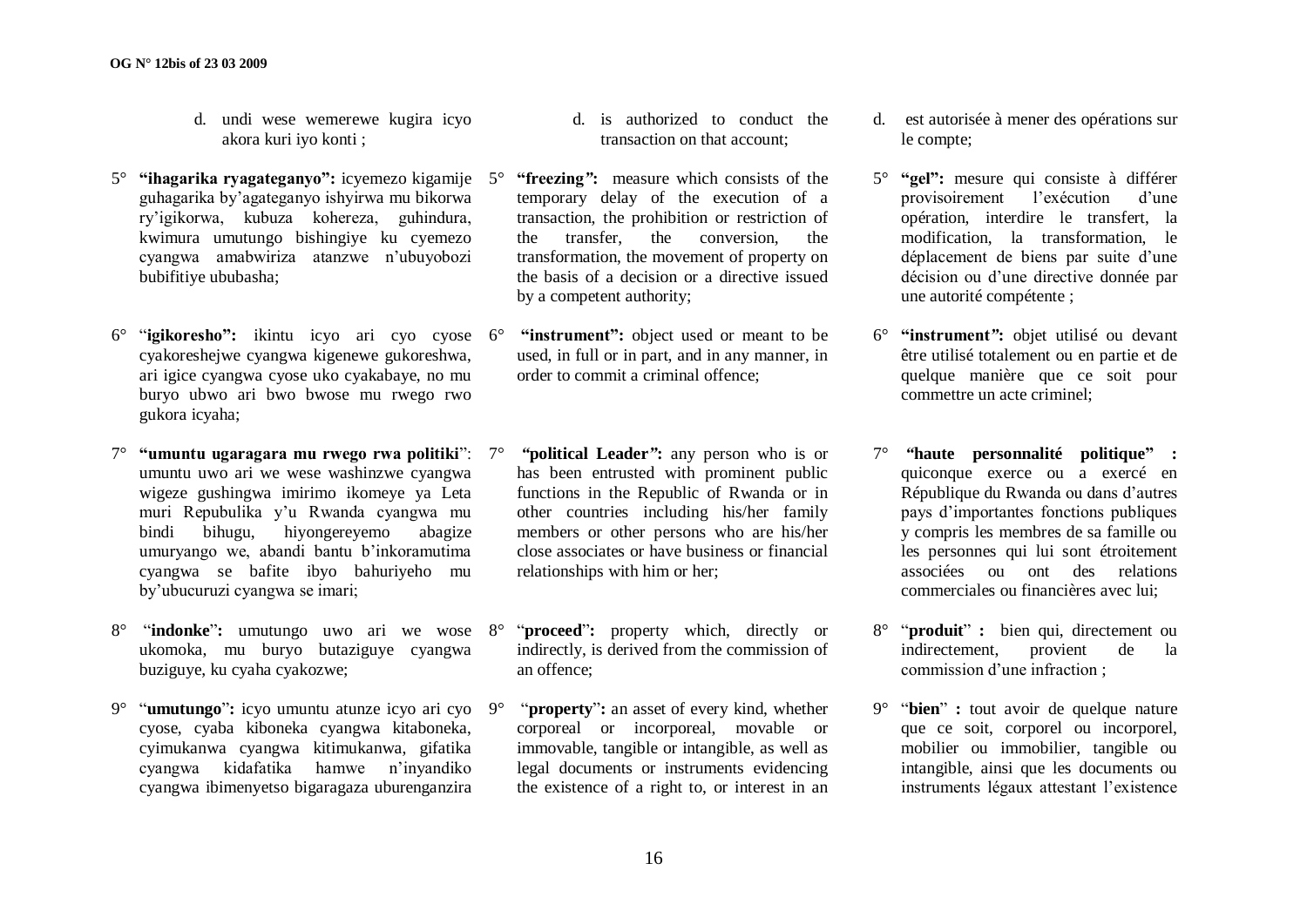cyangwa inyungu kuri uwo mutungo;

10° "**ushinzwe gutanga amakuru**"**:** umuntu ku giti cye cyangwa umuryango ufite ubuzimagatozi bivugwa mu ngingo ya gatatu (3) y"iri tegeko.

#### **Ingingo ya 3: Ushinzwe gutanga amakuru**

Ingingo z"iri tegeko zireba umuntu ku giti cye cyangwa umuryango ufite ubuzimagatozi mu rwego rw"imirimo akora, ayobora, agenzura, cyangwa se atangamo inama ku byerekeranye no kubitsa, kuvunja, gushora imari, guhindura cyangwa ubundi buryo bwose bwo kwimura amafaranga, cyangwa indi mitungo, by"umwihariko:

- 1° Banki Nkuru y"Igihugu;
- 2° amabanki n"ibindi bigo by"imari;
- 3° abakora imirimo yigenga mu by"amategeko, igihe bahagarariye cyangwa bafasha abakiriya babo hanze y"inkiko, by"umwihariko mu rwego rw"ibikorwa bikurikira:
	- a. kugura no kugurisha imitungo, ibikorwa cyangwa umutungo by"ubucuruzi;
	- b. gufata amafaranga, inyandiko mvunjwafaranga n"indi mitungo

asset;

10° "**reporting entity**"**:** natural or legal person with legal personality set forth in Article 3 of this Law.

#### **Article 3: Reporting entity**

The provisions of this Law shall apply to any natural or legal person that, in the framework of its profession, conducts, controls or advises transactions involving deposits, exchanges, investments, conversions or any other capital movement or any other property, in particular:

- 1° the National Bank of Rwanda;
- 2° banks and other financial institutions;
	- members of private legal practice, when they represent or assist their clients outside of a judicial process, in particular within the framework of the following activities:
		- a. buying and selling of properties, trading companies or businesses
		- b. handling of money, securities and other assets belonging to clients;

d"un droit ou d"un intérêt sur cet avoir ;

10° "**entité déclarante**"**:** toute personne physique ou morale dotée de la personnalité juridique visée à l"article 3 de la présente loi.

#### **Article 3 : Entité déclarante**

Les dispositions de la présente loi sont applicables à toute personne physique ou morale dotée de la personnalité juridique qui, dans l"exercice de sa profession, dirige, contrôle des opérations entraînant des dépôts, des échanges, des investissements, des conversions ou tous autres mouvements de capitaux ou de tous autres biens ou y intervient à titre de conseil, notamment:

- 1° la Banque Nationale du Rwanda ;
- 2° les banques et autres établissements financiers;
- 3° les membres des professions juridiques libérales, lorsqu"ils représentent ou assistent leurs clients en dehors de toute procédure judiciaire, notamment dans le cadre des activités suivantes :
	- a. achat et vente de biens, d"entreprises commerciales ou de fonds de commerce ;
	- b. manipulation d"argent, de titres ou d"autres actifs appartenant au client ;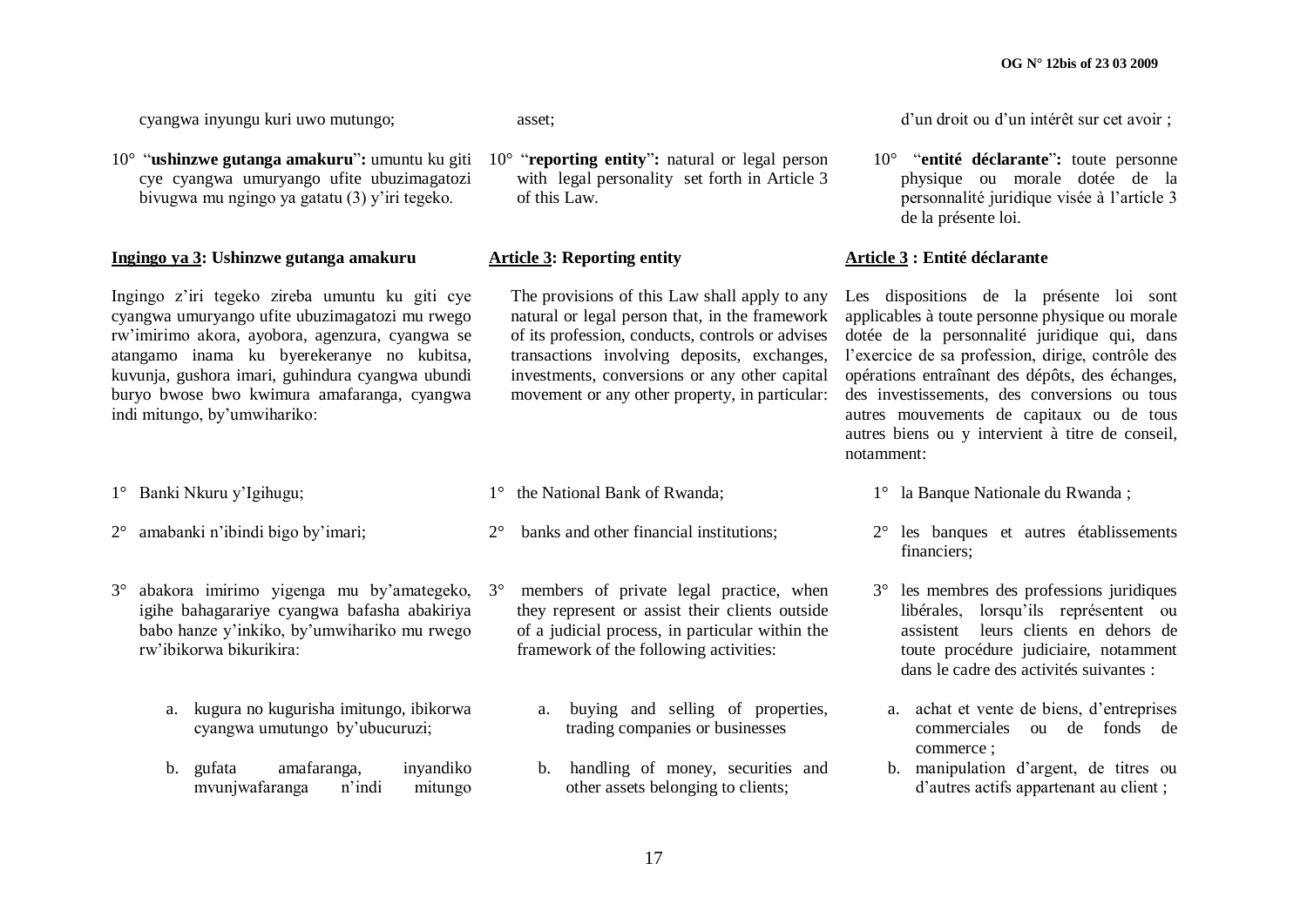y"umukiriya;

- c. gufunguza no gucunga konti za banki, konti zo kuzigama, konti z"inyandiko mvunjwafaranga;
- d. gushyiraho, gucunga no kuyobora ibigo by"ubucuruzi, imiryango y"ubucuruzi yibumbiye hamwe cyangwa indi iteye ityo cyangwa se gukora ibindi bijyanye n"imari.
- 4° abandi bantu, by"umwihariko:
	- a. abagenzuzi b'imari:
	- b. abahuza abaguzi n"abagurisha mu mirimo yerekeranye n"imitungo itimukanwa;
	- c. abacuruzi b"ibicuruzwa by"igiciro kinini birimo ibikorwa by"ubuhanzi nk"ibishushanyo biteye amarangi, amashusho y"abantu, n"ibikorwa by"amabuye n"ibyuma by"agaciro;
	- d. abantu bagemura amafaranga;
	- e. abatunze, abayobora n"abacunga ahakinirwa imikino, inzu z"imyidagaduro harimo n"ibigo bikoresha amatombora yo mu rwego rw"igihugu;
	- f. imiryango ishinzwe gutwara abantu n"ibintu
	- g. imiryango itegamiye kuri Leta.
- c. opening and management of current, savings or securities accounts;
- d. formation, management or directing of companies, trusts or other similar ventures or the execution of any other financial transactions.
- 4. other persons, in particular:
	- a. auditors;
	- b. real estate agents;
	- c. traders in items of significant value, such as works of art such as paintings, masks as well as precious stones and metals;
	- d. natural/legal persons involved in the business of transporting money;
	- e. owners, directors and managers of casinos and gaming halls, including national lotteries;
	- f. travel agencies;
	- g. Non-governmental organizations.
- c. ouverture ou gestion de comptes bancaires, courants ou de titres ;
- d. constitution, gestion ou direction de sociétés commerciales, de fiducies ou de structures similaires ou exécution d"autres opérations financières.
- 4. les autres assujettis, notamment:
	- a. les auditeurs;
	- b. les agents immobiliers ;
	- c. les marchands d"articles de grande valeur, tels que les objets d"art notamment les tableaux, les masques, les pierres et les métaux précieux ;
	- d. les intermédiares financiers ;
	- e. les propriétaires, les directeurs et les gérants de casinos et d"établissements de jeux, y compris de lotteries nationales ;
- f. les agences de voyage ;
- g. les organisations non gouvernementales.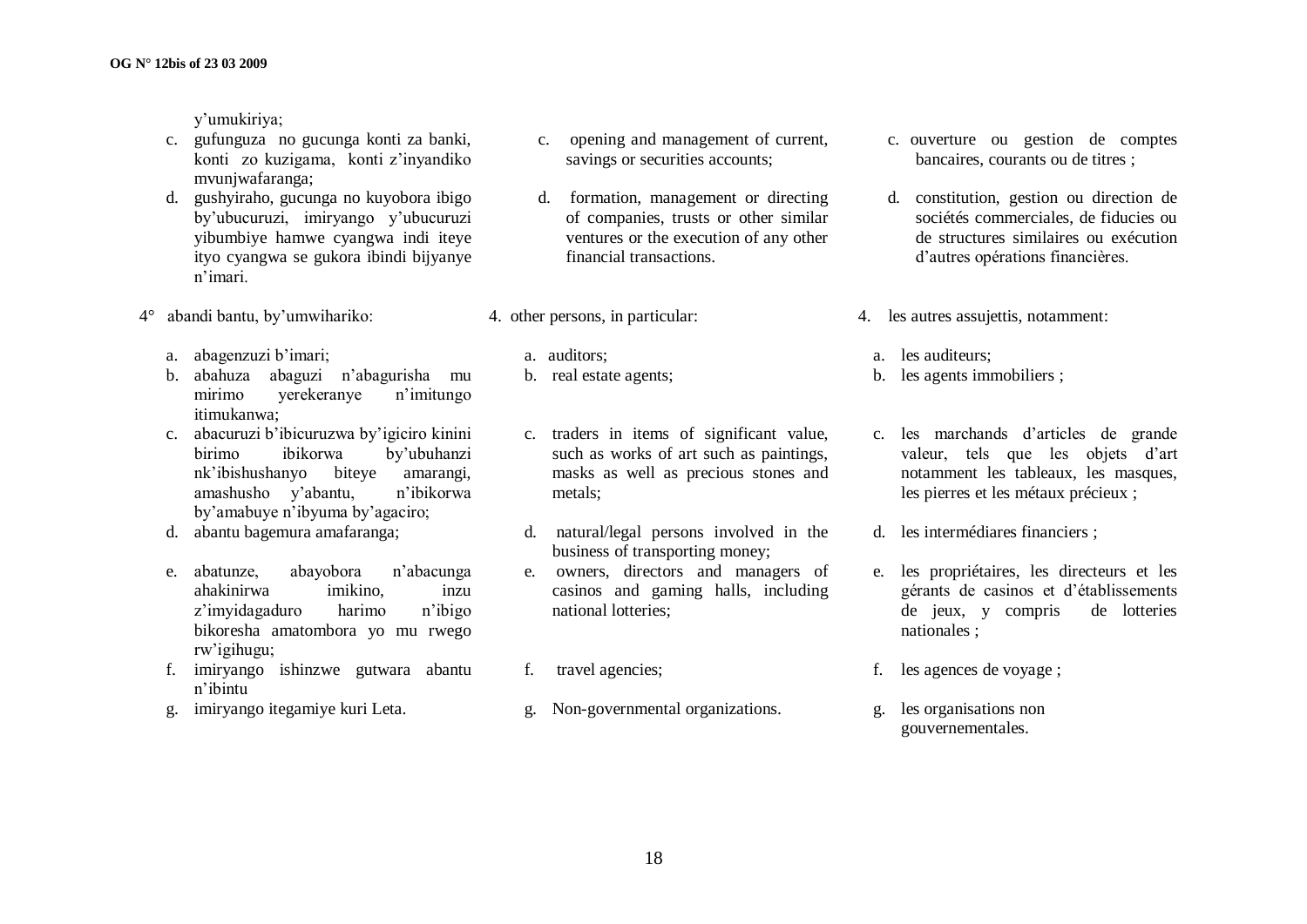#### **Ingingo ya 4: Igikorwa cy'iterabwoba no gutera inkunga iterabwoba**

Hatirengagijwe iyubahirizwa ry"amasezerano Notwithstanding the application of international mpuzamahanga yemejwe na Repubulika y"u conventions ratified by the Republic of Rwanda, Rwanda, ibikorwa bifatwa nk"iby"iterabwoba ni acts of terrorism shall be those specified by the ibikorwa bisobanurwa n'ingingo ryerekeye kurwanya iterabwoba.

Igikorwa gifatwa nk"icyaha cyo gutera inkunga iterabwoba, iyo uko gutera inkunga gukozwe n"umuntu uwo ari we wese akabikorera ikigo cy"iterabwoba mu gutanga, mu gukusanya cyangwa mu gucunga amafaranga cyangwa umutungo uwo ari wo wose, cyangwa mu gutanga inama agamije kubona ayo mafaranga, uwo mutungo n"ibyo bikoresho byakoreshwa cyangwa azi ko byose cyangwa igice cyabyo bigamije gukoreshwa kimwe mu bikorwa by"iterabwoba biteganijwe n"itegeko ryihariye ryerekeye kurwanya iterabwoba.

#### **Ingingo ya 5: Amafaranga cyangwa imitungo Article 5: Illicit money or assets bitemewe**

Mu gushyira mu bikorwa iri tegeko, inkomoko For the implementation of this Law, the origin of Pour l"application de la présente loi, l"origine de y"amafaranga cyangwa umutungo biba bitemewe iyo bikomoka ku gukora:

- 1° icyaha gifitanye isano na:
- a. iterabwoba;
- b. ruswa n"ibindi byaha bifitanye isano na yo bisobanurwa n"itegeko;
- c. icyaha cy"ubugome cyateguwe;

# **terrorism**

z'itegeko provisions of the law on counter terrorism.

Any act shall constitute an act of financing of a terrorism enterprise by any person by providing, collecting or managing funds, assets or any goods or by providing advice with the aim of having those assets or goods utilized or knowing that they are intended to be used, entirely or partially in order to commit any of terrorism acts provided for by the law on counter terrorism.

money or property is illicit when derived from the commission of:

- 1° an offence related to:
	- a. terrorism;
	- b. corruption and related offences as defined by the law;
	- c. organized crime;

#### **Article 4: Act of terrorism and financing Article 4 : Acte de terrorisme et du financement du terrorisme**

Sous réserve de l"application des conventions internationales ratifiées par la République du Rwanda, sont considérés comme actes terroristes, les actes définis par les dispositions de la loi spéciale relative à la lutte contre le terrorisme.

Constitue une infraction de financement du terrorisme, le financement par toute personne d"une entreprise terroriste en fournissant, en collectant ou en gérant des fonds, des valeurs ou des biens quelconques ou en donnant des conseils en vue de l"acquisition de tels fonds, valeurs ou biens utilisés ou en sachant qu"ils sont destinés à être utilisés, en tout ou partie en vue de commettre l"un quelconque des actes de terrorisme prévus par la loi spéciale relative à la lutte contre le terrorisme.

#### **Article 5 : Capitaux ou biens illicites**

capitaux ou de biens est illicite lorsque ceux-ci proviennent de la commission:

- 1° d"une infraction liée:
	- a. au terrorisme;
	- b. à la corruption et aux infractions connexes telles que définies par la loi ;
	- c. au crime organisé ;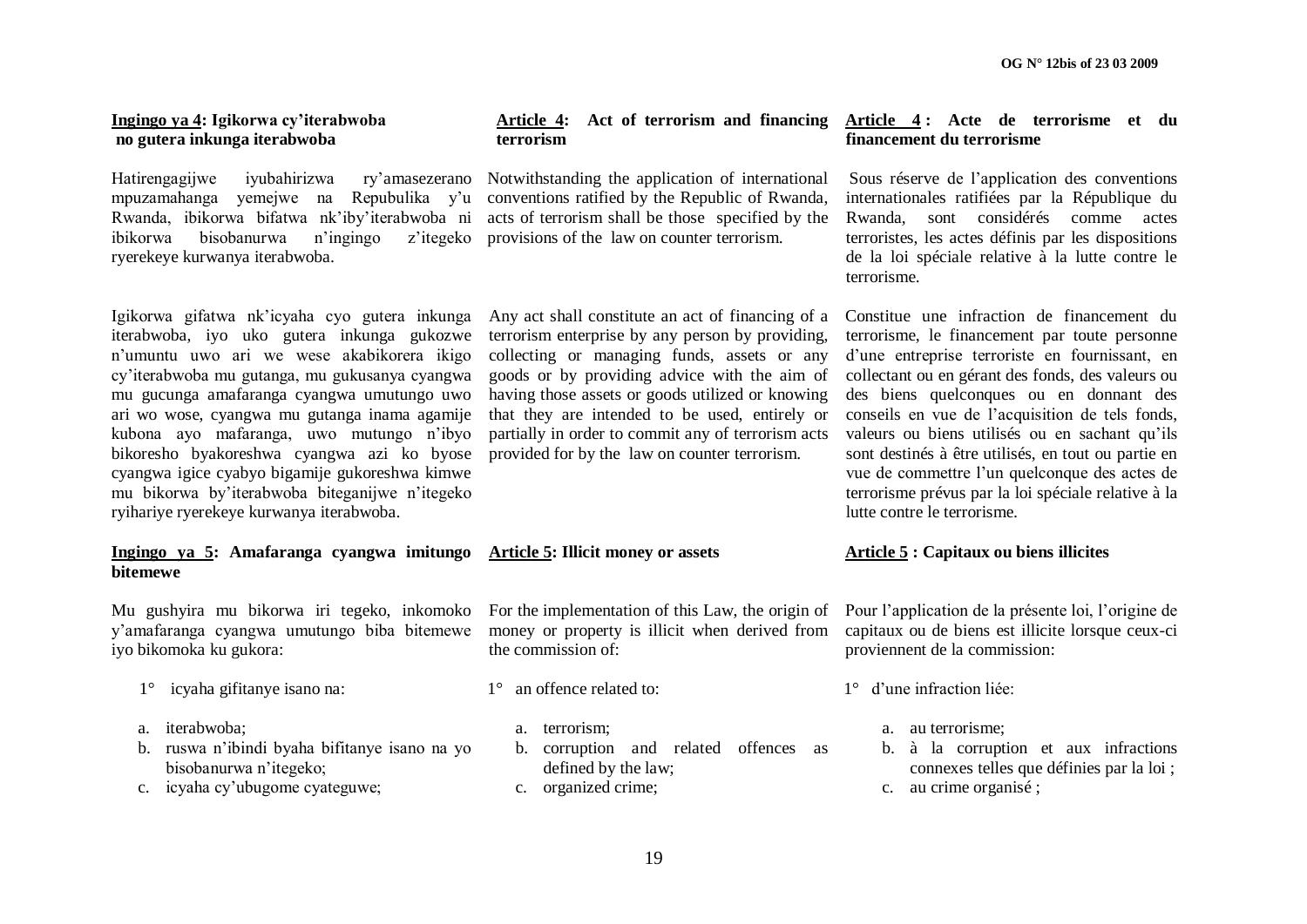- d. ubucuruzi butemewe bw"ibiyobyabwenge;
- e. ubucuruzi butemewe bw"intwaro, bw"imitungo n"ubw"ibicuruzwa;
- f. icuruzwa ry"abakozi bakoreshwa rwihishwa;
- g. icuruzwa ry"abantu;
- h. guhahisha ubumaraya;
- i. gukoresha ku nyamaswa mu buryo butemewe imisemburo, ibyica imisemburo, imiti yongera imbaraga mu mubiri cyangwa ibindi byongera imisemburo cyangwa gukora ubucuruzi butemewe bw"ibyo bintu;
- i. ubucuruzi butemewe bw'ingingo n'imibiri i. by"abantu;
- $2^{\circ}$  icyaha kijyanye n'icuruzwa ry'imigabane ku  $2^{\circ}$  an offence related to the stock market or  $2^{\circ}$  d'une infraction boursière ou d'un appel isoko cyangwa no guhamagarira rubanda gufata imigabane bitemewe n"amategeko;
- 3° ubwambuzi bushukana mu bikorwa by"imari, 3° financial fraud, hostage-taking, theft or gufata bunyago, ubujura cyangwa kwambura kiboko ukoresheje ibikangisho cyangwa igihombo cy"uburiganya;
- 4° kimwe mu byaha bisobanurwa n"itegeko 4° one of the offences defined under the Law on rijyanye n"ikumira no guca burundu ruswa n"ibyaha bifitanye isano na yo.

**UMUTWE WA II: GUKORERA MU MUCYO CHAPTER II: TRANSPARENCY IN IMIRIMO IJYANYE N'IMARI**

**Ingingo ya 6 Iyoherezwa ry'amafaranga**

**Article 6: Money transfer**

Iyoherezwa ry"amafaranga iryo ari ryo ryose Any transfer of money or negotiable instruments Tout transfert, à destination ou en provenance

- d. illicit trafficking in narcotics;
- e. illicit trafficking in weapons, goods and merchandise;
- f. trafficking in illegal labour;
- g. trafficking in human beings;
- h. exploitation of prostitution;
- i. illicit use of hormonal, anti-hormonal, beta-adrenergic or production stimulating substances on animals or the illegal trade in such substances;

illicit trafficking in human organs and tissues;

- irregular public issue of shares;
- extortion with the use of violence or threats or fraudulent bankruptcy;
- prevention and suppression of corruption and related offences.

# **FINANCIAL TRANSACTIONS**

- d. au trafic illicite de stupéfiants ;
- e. au trafic illicite d"armes, de biens et de marchandises ;
- f. au trafic de mains-d"œuvre clandestine ;
- g. au trafic d"êtres humains ;
- h. à l"exploitation de la prostitution ;
- i. à l"utilisation illégale chez les animaux de substances à effet hormonal, à effet anti-hormonal, à effet bêtaadrénergique ou à effet stimulateur de production ou au commerce illégal de telles substances;
- j. au trafic illicite d"organes et de tissus humains.
- public irrégulier à l"épargne ;
- 3° d"une escroquerie financière, d"une prise d"otages, d"un vol ou d"une extorsion à l'aide de violences ou de menaces, d'une banqueroute frauduleuse ;
- 4° de l"une des infractions définies par la loi relative à la prévention et à la répression de la corruption et des infractions connexes.

#### **CHAPITRE II : TRANSPARENCE DES OPERATIONS FINANCIERES**

#### **Article 6 : Transfert des fonds**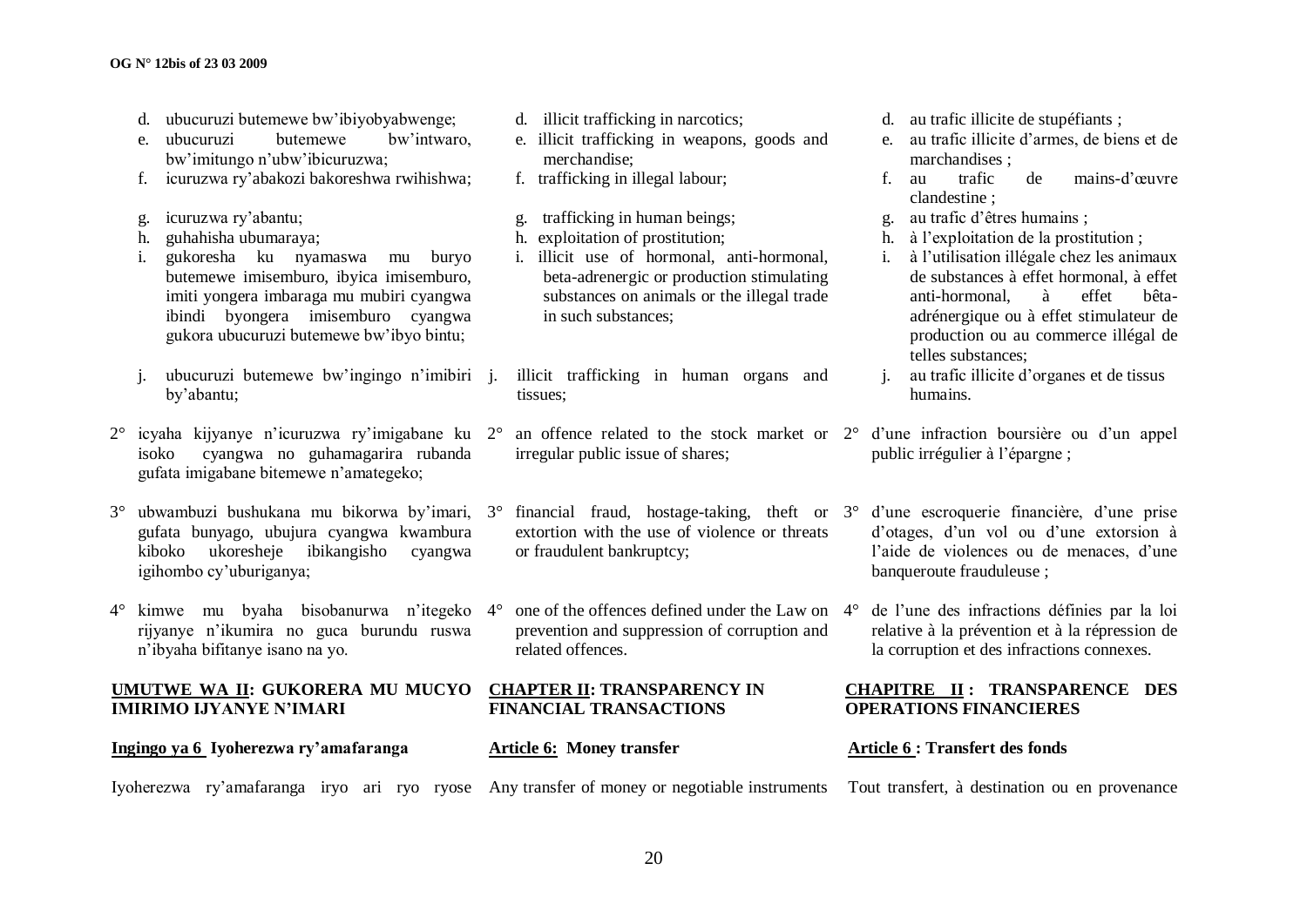cyangwa se inyandiko mvunjwafaranga bijya cyangwa biva mu mahanga bigeze ku mubare w"amafaranga ungana nibura n"ikigero cyashyizweho n"ishami rishinzwe iperereza ku mari, rikorwa binyujijwe kuri banki cyangwa ikindi kigo cy"imari cyangwa undi muntu wemerewe gutanga amafaranga.

Amabanki, ibindi bigo by"imari n"abemerewe gutanga amafaranga, bigaragaza, mu iyohereza ry"amafaranga rikoresha uburyo bwa elegitoronike cyangwa ubundi buryo, amakuru nyayo yerekeye uwategetse gukorerwa uwo murimo, ndetse n"andi makuru afitanye isano na yo. Ayo makuru aherekeza inzira y"iyohereza ry"amafaranga kugeza habaye iyishyurwa.

Igika cya 2 cy"iyi ngingo ntigikurikizwa ku iyohereza ry"amafaranga rikozwe mu buryo elegitoronike iyo hakoreshejwe ikarita y"umwenda cyangwa yo kwishyurana kandi inomero y"iyo karita ikagaragara mu makuru aherekeje iryo yohereza; icyakora, gikurikizwa iyo ikarita y"umwenda cyangwa yo kwishyurana ikoreshejwe nk"uburyo bwo kwishyurana.

Igika cya kabiri cy"iyi ngingo ntigikurikizwa mu byerekeye iyohereza ry"amafaranga rikoresha uburyo elegitoronike no mu byerekeye kwishyurana, iyo uwayohereje unategekwa gutanga amakuru hamwe n"uwohererejwe amafaranga ari ibigo by"imari byikorera ibyo bikorwa mu izina account. ryabyo.

destined for or coming from a foreign country, of an amount at least equal to a threshold set by the Financial Investigation Unit, shall be performed by the intermediary of a bank or a financial institution or by an authorized money remitter.

Banks and other financial institutions and money remitters shall include accurate originator information in money transfers, electronic or others, along with any other related message. This information shall go along with the transfer throughout the payment chain.

Paragraph 2 of this Article shall not apply to wire transfers performed with credit or cash card the number of which appears in the included information; it shall applie, however, when the credit or cash cards are used as a means of payment.

Paragraph 2 of this Article shall not apply to wire transfers and payments when the originator subjected to the obligation of providing information and the beneficiary are financial institutions which are acting on their own

d"un pays étranger, de fonds ou de titres d"un montant au moins égal à un seuil fixé par la cellule de renseignements financiers doit être effectué par l"intermédiaire d"une banque ou établissement financier ou d"un service de remise de fonds autorisé.

Les banques et les autres établissements financiers et les services de remise de fonds incluent dans les transferts de fonds, sous forme électronique ou autres, des renseignements exacts sur le donneur d"ordre ainsi que tout autre message connexe. Ces renseignements accompagnent la chaîne du transfert jusqu"au paiement.

L"alinéa 2 du present article ne s"applique pas aux transferts électroniques de fonds exécutés par carte de crédit ou de paiement dont le numéro figure dans les renseignements les accompagnant; il s"applique en revanche lorsque les cartes de crédit ou de paiement sont utilisées comme moyen de paiement.

L"alinéa 2 du présent article ne s"applique pas aux transferts électroniques de fonds et aux règlements lorsque le donneur d"ordre soumis à l"obligation d"information et le bénéficiaire sont des institutions financières opérant pour leur propre compte.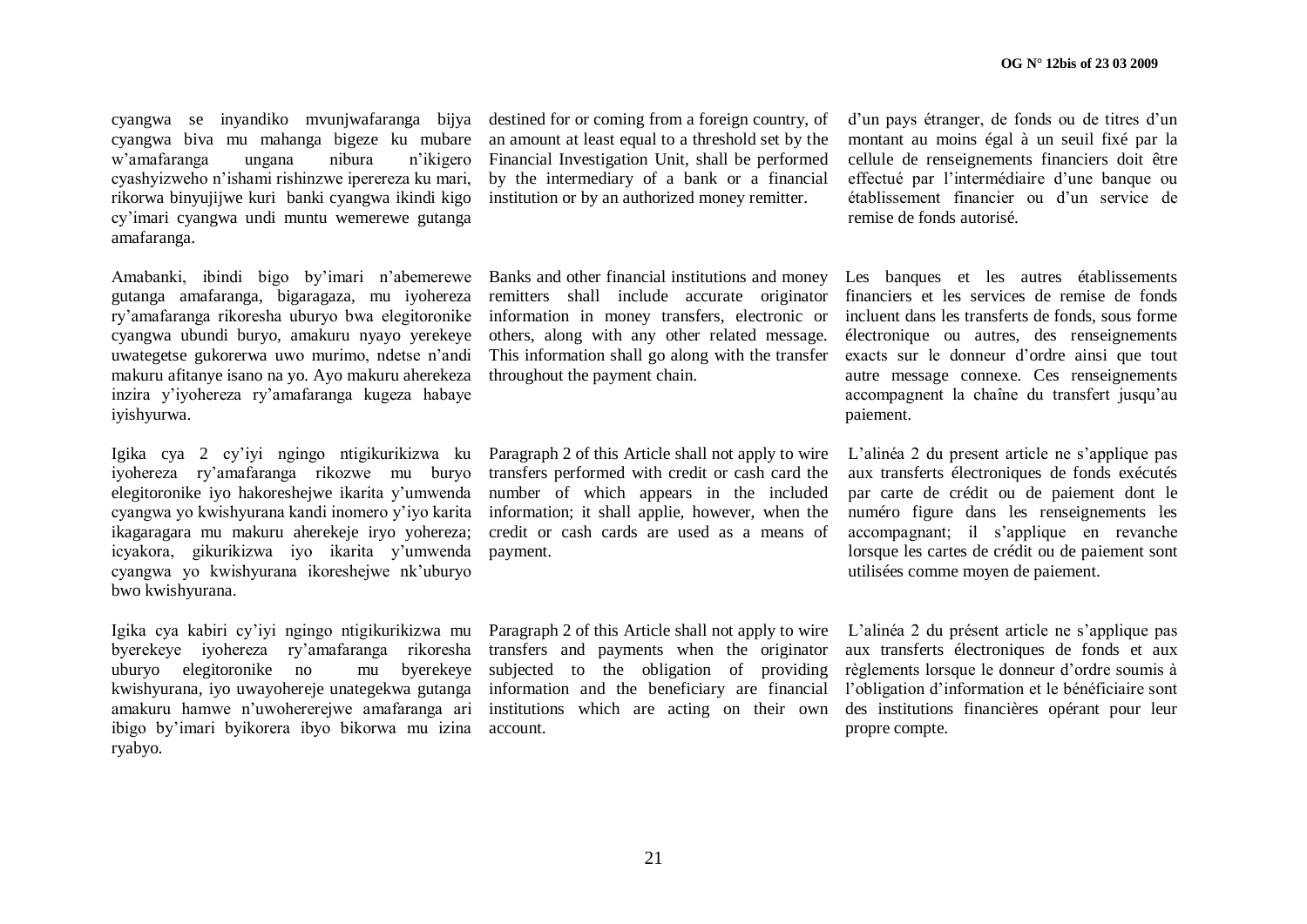#### **Ingingo ya 7: Imenyekanisha ry'amafaranga ku Article 7: Cash declaration at the border mupaka**

Aba akoze icyaha cy"iyezandonke, umuntu we wese usohotse cyangwa winjiye muri Repubulika y"u Rwanda utwaye amafaranga cyangwa impapuro zivunjwamo amafaranga aruta ikigero cyashyizweho n"Ishami rishinzwe iperereza ku mari atarayamenyekanishije, uretse amafaranga afitiwe urupapuro rwo kubikuza rwatanzwe na banki yemewe mu Rwanda.

#### **Ingingo ya 8: Ibanga ry'akazi**

Buri muntu cyangwa ikigo gishinzwe gutanga amakuru, urwego rugenzura cyangwa umugenzuzi w"imari bagomba kubahiriza amabwiriza avugwa muri iri tegeko, hatitawe ku nshingano zo kugira ibanga ry"akazi cyangwa irindi tegeko iryo ari ryo ryose ribuza kumena ibanga.

Icyakora, ba avoka, ba noteri cyangwa abandi However, lawyers, notaries and other bakora umurimo ujyanye n"amategeko mu buryo bwigenga, si ngombwa ko bashyikiriza amakuru ajyanye n"ibikorwa bikemangwa ku ishami rishinzwe iperereza ku mari iyo amakuru bafite bayabonye gusa mu rwego rw"ibanga ry"akazi cyangwa ry"ubwizimbe mu kazi bahabwa n"amategeko.

Any person who leaves or enters the Republic of Rwanda transporting cash or negotiable bills or exchange or an amount above that of the threshold set by the financial investigation unit without prior declaration, except for funds certified by a withdrawal slip issued by an accredited bank in Rwanda shall commit an offence of money laundering

#### **Article 8: Professional secrecy**

Every reporting entity, control organ or auditor, shall respect the conditions set forth by this Law, notwithstanding any obligation of professional secrecy or restriction of divulgation of information imposed by any other law.

independent legal professions acting as independent jurists are not required to submit a suspicious transaction report to the Financial Investigation Unit if the information that they acquired was obtained in circumstances resulting from professional secrecy or a legal professional privilege.

#### **Article 7 : Déclaration d'espèces à la frontière**

Commet une infraction de blanchiment de capitaux, quiconque quitte la République du Rwanda ou y entre transportant des espèces ou des effets négociables d"un montant supérieur à un seuil fixé par la cellule de renseignements financiers sans les avoir au préalable déclarés, à l"exception des fonds attestés par un bordereau de retrait délivré par une banque agréée au Rwanda.

#### **Article 8: Secret professionnel**

Chaque entité déclarante, organe de contrôle ou auditeur doit respecter les conditions prévues dans la présente loi, nonobstant toute obligation au secret professionnel ou restriction à la divulgation de renseignements imposée par toute autre loi.

Toutefois, les avocats, notaires, les autres professions juridiques libérales agissant en qualité des juristes indépendants ne sont pas tenus de déclarer les opérations suspectes à la cellule de renseignements financiers si les informations qu"ils détiennent ont été obtenues dans des circonstances relevant du secret professionnel ou d"un privilège professionnel légal.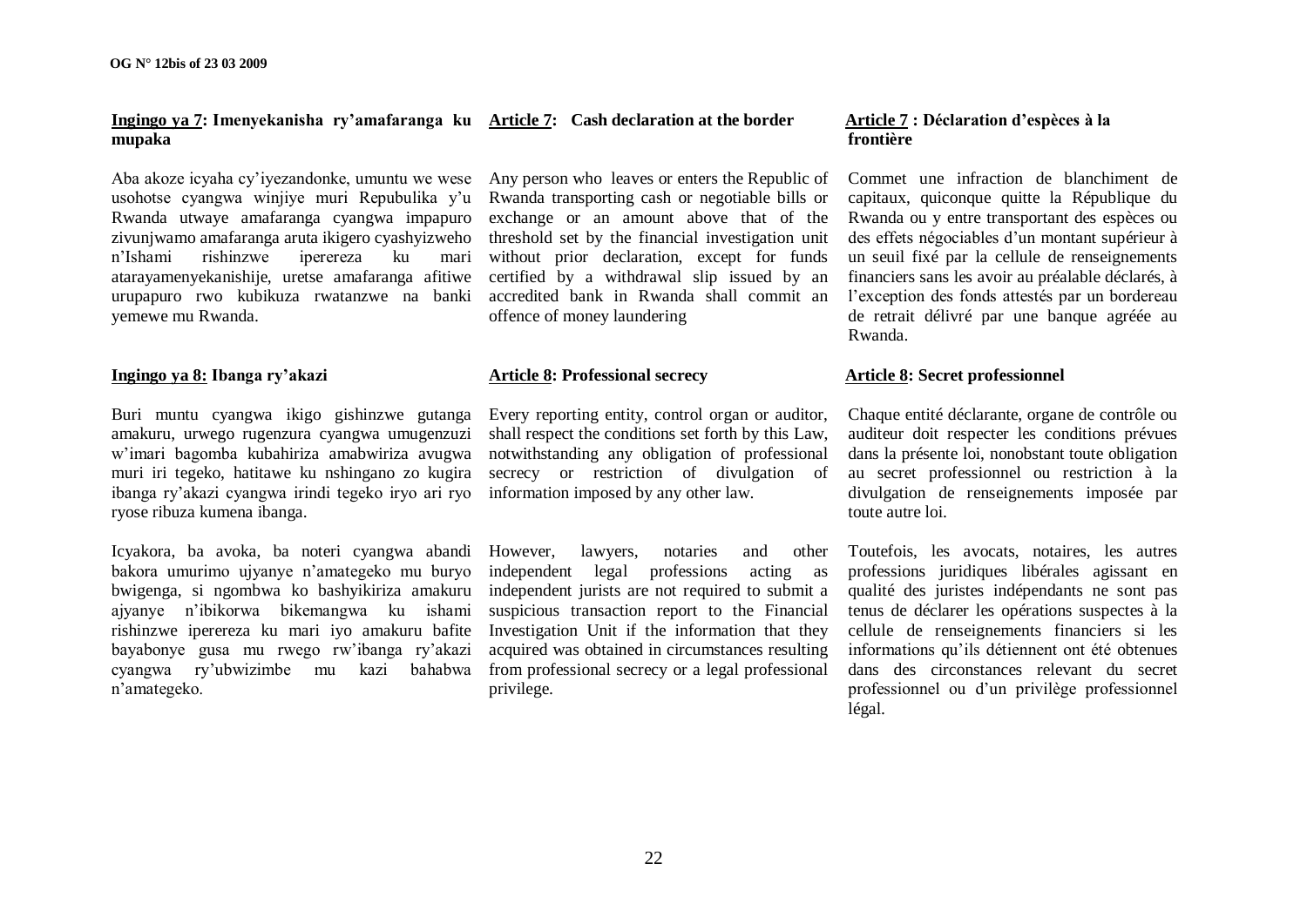| zitagira amazina n'izindi ngamba z'ikumira                                                                                                                                                                                                                                                                                                                                                                                                                           | anonymous accounts and other preventive<br>measures                                                                                                                                                                                                                                                                                                                                                                                                     | et des comptes anonymes et autres mesures<br>de prévention                                                                                                                                                                                                                                                                                                                                                                                                                      |
|----------------------------------------------------------------------------------------------------------------------------------------------------------------------------------------------------------------------------------------------------------------------------------------------------------------------------------------------------------------------------------------------------------------------------------------------------------------------|---------------------------------------------------------------------------------------------------------------------------------------------------------------------------------------------------------------------------------------------------------------------------------------------------------------------------------------------------------------------------------------------------------------------------------------------------------|---------------------------------------------------------------------------------------------------------------------------------------------------------------------------------------------------------------------------------------------------------------------------------------------------------------------------------------------------------------------------------------------------------------------------------------------------------------------------------|
| Kugira ngo bibashe gukorera ku butaka bwa<br>Repubulika y'u Rwanda, amabanki cyangwa ibigo<br>by'imari bigomba kuba bihagaragara.                                                                                                                                                                                                                                                                                                                                    | To be able to operate on the territory of the<br>Republic of Rwanda, banks or financial<br>institutions shall have to be physically present on<br>the said territory.                                                                                                                                                                                                                                                                                   | Pour pouvoir mener leurs activités sur le<br>territoire de la République du Rwanda, les<br>banques ou les établissements financiers doivent<br>y maintenir une présence physique.                                                                                                                                                                                                                                                                                               |
| Banki<br>n'ibindi<br>by'imari<br>ntibikorana<br>bigo<br>n'amabanki yanditse ahantu kandi atahagaragara.                                                                                                                                                                                                                                                                                                                                                              | Banks and other financial institutions shall not<br>implement business relationships with banks<br>registered in places where they are not physically<br>present.                                                                                                                                                                                                                                                                                       | Les banques et les autres établissements<br>financiers n'entretiennent pas des relations<br>commerciales avec les banques immatriculées<br>dans des lieux où elles ne sont pas<br>physiquement présentes.                                                                                                                                                                                                                                                                       |
| Imiryango iyo ari yo yose ifite ubuzimagatozi iba<br>mu Rwanda igomba kugeza, ku buryo butaziguye<br>buziguye, ku bayobozi b'inzego<br>cyangwa<br>z'ubutabera no ku Ishami rishinzwe iperereza ku<br>mari, amakuru nyayo kandi ajyanye n'igihe,<br>yerekeye umuntu ku giti cye cyangwa imiryango<br>ubuzimagatozi<br>biyigenzura<br>ifite<br>cyangwa<br>biyihagarariye mu rwego rw'amategeko, hamwe<br>n'amakuru ku bayobozi b'iyo miryango ndetse na<br>ba nyirayo. | Any legal persons or entities established in the<br>Republic of Rwanda shall provide accurate,<br>relevant and updated information, directly or<br>indirectly, to the judicial authorities and the<br>Financial Investigation Unit regarding the natural<br>or legal persons who are effectively controlling<br>or managing them or who constitute their legal<br>representation, as well as information about their<br>managers and beneficial owners. | Les personnes morales ou entités établies en<br>République du Rwanda doivent fournir,<br>directement ou indirectement, aux autorités<br>judiciaires et à la Cellule de renseignements<br>financiers<br>informations<br>des<br>adéquates,<br>pertinentes et à jour sur les personnes physiques<br>ou morales qui les contrôlent ou les gèrent<br>effectivement ou en constituent la représentation<br>légale, ainsi que sur leurs administrateurs et<br>bénéficiaires effectifs. |
| Ibigo by'imari ntibigomba gufungura cyangwa ngo<br>bigire konti zitagira amazina ya ba nyirazo cyangwa<br>konti zigizwe n'imibare gusa, cyangwa konti<br>z'amazina ya baringa cyangwa atari yo.                                                                                                                                                                                                                                                                      | Financial institutions shall not open or maintain<br>anonymous or digitized accounts, nor accounts<br>with fictive or incorrect names.                                                                                                                                                                                                                                                                                                                  | Les institutions financières n'ouvrent ni ne<br>tiennent des comptes anonymes ou numérisés ni<br>des comptes sous de noms fictifs ou incorrects.                                                                                                                                                                                                                                                                                                                                |
| Ingingo ya 10: Umwirondoro w'abakiriya                                                                                                                                                                                                                                                                                                                                                                                                                               | <b>Article 10: Identification of customers</b>                                                                                                                                                                                                                                                                                                                                                                                                          | <b>Article 10: Identification des clients</b>                                                                                                                                                                                                                                                                                                                                                                                                                                   |
| Abashinzwe gutanga amakuru bafata imyirondoro<br>y'abakiriya babo mu bihe bikurikira:                                                                                                                                                                                                                                                                                                                                                                                | Reporting entities shall identify their customers<br>in the following cases:                                                                                                                                                                                                                                                                                                                                                                            | Les entités déclarantes doivent identifier leurs<br>clients dans les cas suivants:                                                                                                                                                                                                                                                                                                                                                                                              |

**Ingingo ya 9 : Guca banki za baringa na konti Article 9: Prohibition of fictive banks and Article 9: Interdiction des banques fictives**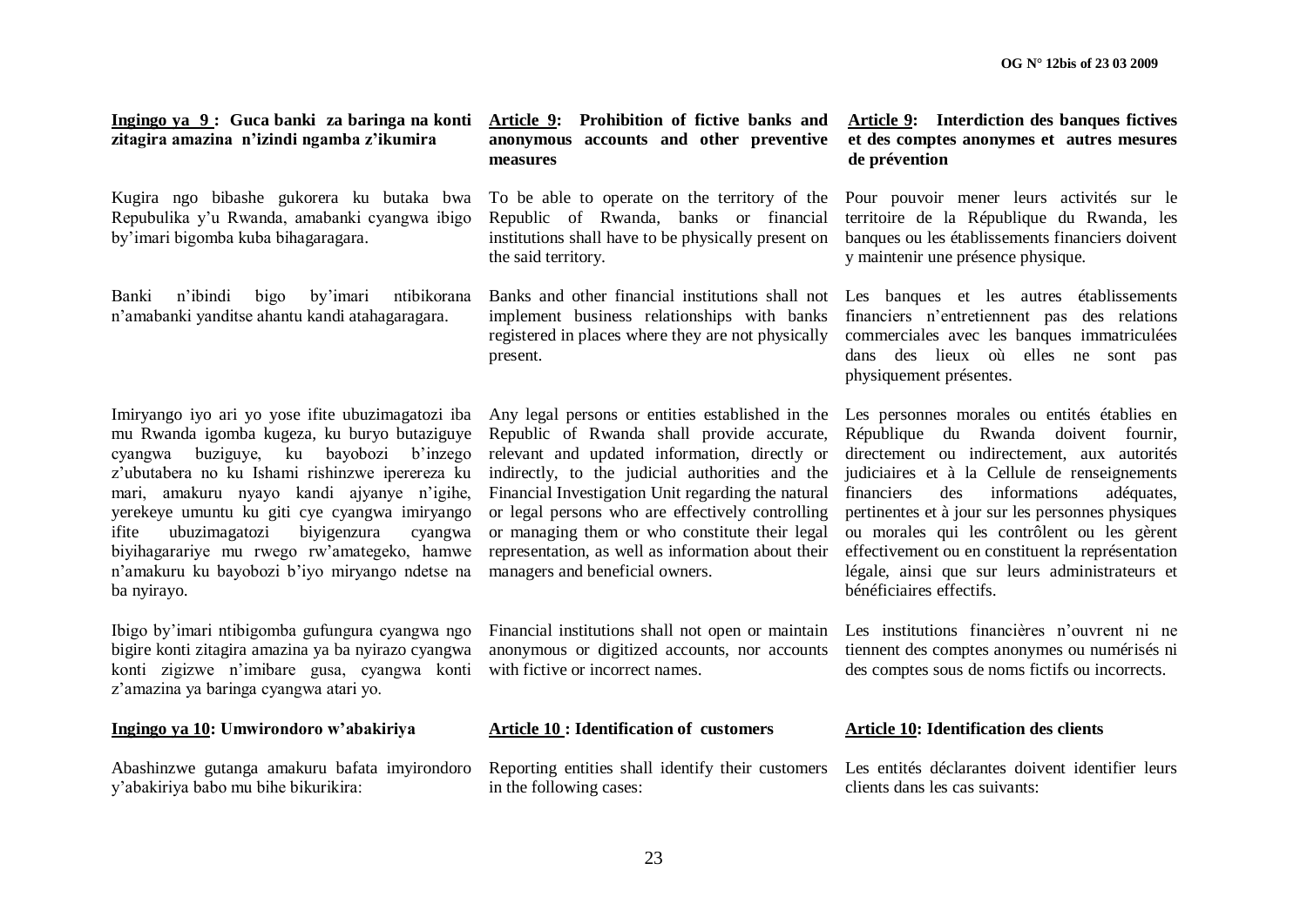#### **OG N° 12bis of 23 03 2009**

- 1° mbere y"uko bagirana imikoranire ;
- 2° iyo bagiranye ibikorwa bidahoraho by"amafaranga afite agaciro karenze ikigero cyashyizweho n"ishami rishinzwe iperereza ku mari;
- 3° iyo bohererejwe amafaranga mu buryo bwa 3° when they receive a wire transfer that does elegitoroniki hatagaragajwe neza amakuru nyayo y"uwayohereje;
- 4° iyo hari ugukeka ko habaye iyezandonke;
- 5° iyo hashidikanywa ku kuri kw"amakuru 5° when they have doubts about the veracity or baheruka kubona ku mwirondoro w"umukiriya.

Umwirondoro w"umuntu ku giti cye umenyekana neza iyo herekanywe impapuro z'umwirondoro zemewe zitangwa na Leta kandi ziriho ifoto ye. Iteka rya Minisitiri ufite ubutabera mu nshingano ze rigena urutonde rw'invandiko z'umwirondoro zemewe na Leta.

Imiryango ifite ubuzimagatozi irangwa n"inyandiko iyo ari yo yose yemewe, by"umwihariko icyemezo cy"iyandikwa. Abashinzwe gutanga amakuru bafata ingamba zikwiriye zo kumenya neza umwirondoro wa ba nyir"umuryango.

1° prior to establishing a business relationship;

- when they execute occasional transactions exceeding the threshold set by the Financial Investigation Unit;
- not contain full information about the originator;
- 4° when there is suspicion of money laundering;
- accuracy of the customers' previously obtained identification data.

The identity of a natural person shall be verified identification documents, including a official identification documents.

Legal persons shall be identified with any valid Les personnes morales sont identifiées au document, in particular their registration moyen de toute pièce valide, notamment leur certificate. Reporting entities shall take any reasonable measure to verify the identity of their déclarantes doivent prendre des mesures members.

1° avant d'établir des relations d"affaires ;

- 2° lorsqu'elles exécutent des opérations occasionnelles dépassant le seuil fixé par la cellule de renseignements financiers ;
- 3° lorsqu'elles reçoivent un transfert électronique qui ne contient pas de renseignements complets sur le donneur d'ordre;
- 4° lorsqu'il existe un soupçon de blanchiment de capitaux;
- 5° lorsqu'elles ont des doutes quant à la véracité ou la pertinence des informations précédemment obtenues sur l'identité du client.

by the presentation of a valid official L'identité d'une personne physique est vérifiée photograph. An Order of the Minister in charge officielles valides, munies d'une photographie. of justice shall establish a list of the acceptable Un arrêté du Ministre ayant la Justice dans ses par la présentation de pièces d'identité attributions établit par la liste des pièces d"identité officielles acceptables.

> certificat d'immatriculation. Les entités raisonnables en vue de l"identification de leurs membres effectifs.

Umuntu wese ukora mu izina ry'umukiriya agomba Any person known to act on behalf of a customer Toute personne réputée agir pour le compte d'un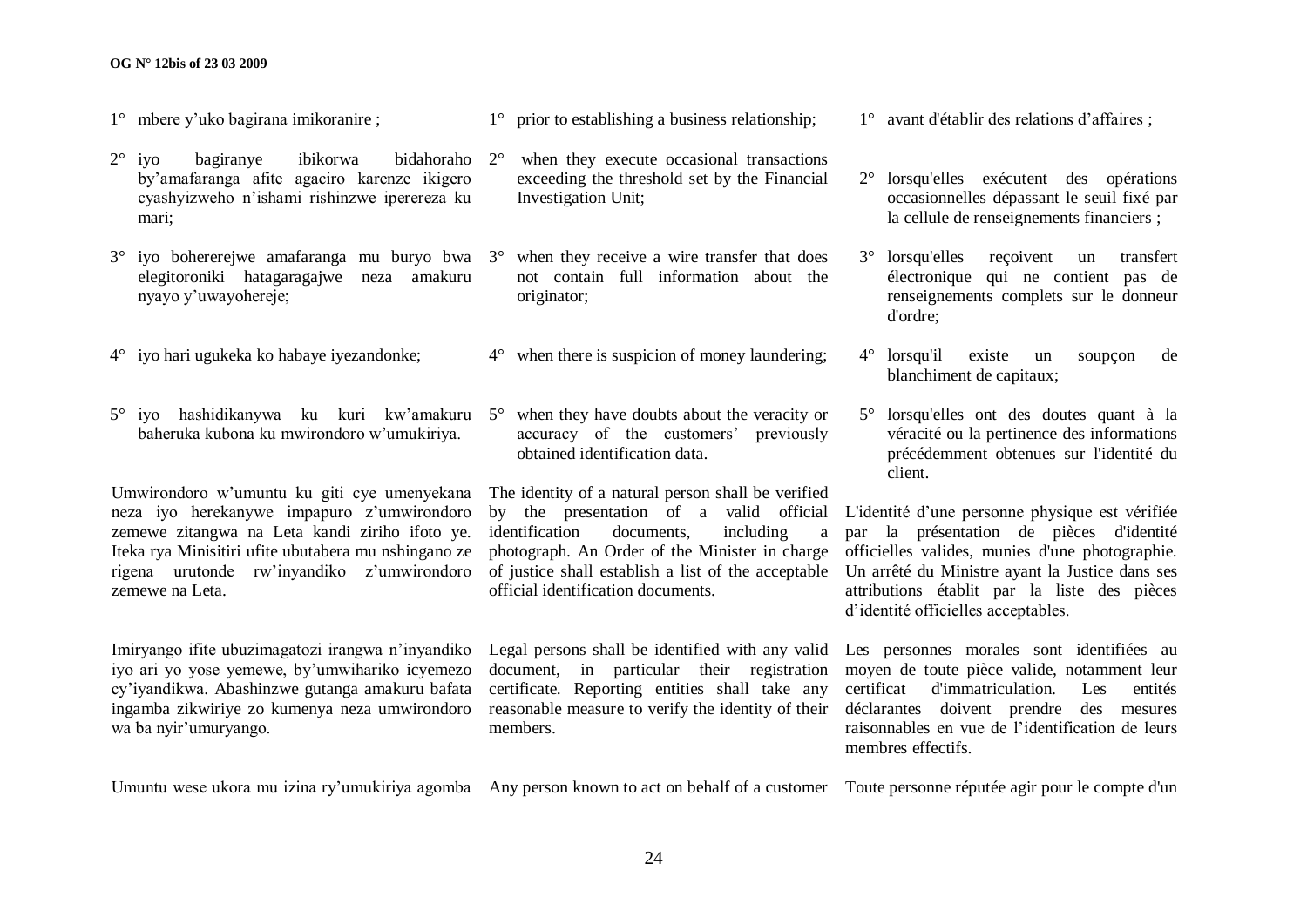kugaragaza ibimenyetso by"uko akora mu izina rye, hamwe n"indangamuntu ye, cyangwa impapuro z"umwirondoro zemewe na Leta zivugwa mu gika cya 2 cy"iyi ngingo.

#### **Ingingo ya 11: Imyirondoro ya za "kazino", inzu z'imikino n'iy' abakiriya bazo**

Abacunga, abayobora na b"abafite za kazino n"amazu y"imikino bagomba kwitondera inshingano zikurikira:

- 1° kugaragariza abayobozi bo mu butegetsi bwite bwa Leta babishinzwe uhereye ku munsi basabiyeho gutangiza umuryango inkomoko yemewe y"amafaranga ya ngombwa yo kuwutangiza;
- 2° kumenya neza umwirondoro w"abakinnyi bagura, bazana, bahindura tike cyangwa ibyemezo by"umukino ku giciro cy"amafaranga kirenze cyangwa kingana n"ikigero cyashyizweho n"Ishami rishinzwe iperereza ku mari, herekanwa indangamuntu cyangwa ibindi byangombwa byemewe by"umwimerere biyisimbura biriho ifoto kandi hakabikwa kopi;
- 3° kwandika ibikorwa byose byavuzwe mu gace ka 2° k"iki gika ahabugenewe hitaweho uko byagiye bikurikirana, bikandikwa nk"uko biteye ndetse n"umubare w"amafaranga wabyo, hakerekanwa amazina yose ya buri mukinnyi ndetse na nomero y"inyandiko

well as his/her identity card or an official identification document in conformity with document en tenant lieu conformément à paragraph 2 of this Article.

#### **Article 11: Identification of casinos, gaming halls and their customers**

Managers, directors and owners of casinos and gaming halls shall observe the following obligations:

- 1° to demonstrate to the relevant public authorities, from the day of the application for the opening, the lawful origin of the funds necessary for the creation of the enterprise;
- 2° to confirm the identity, upon presentation of a valid identity card or any valid original official document in lieu thereof, bearing a photo and of which a copy shall be kept, of the players who buy, bring, change chips or game tags for an amount of money superior or equal to a threshold set by the Financial Investigative authority;
- 3° to record all transactions set forth in subparagraph 2 on this paragaraph in an appropriate register in a chronological order, including their nature and amount, indicating all names of each player, as well as the number of the presented identification

must present evidence to act on his/her behalf, as client doit présenter la preuve en vertu de laquelle elle agit, ainsi que sa carte d'identité ou l"alinéa 2 du présent article.

#### **Article 11: Identification des casinos, établissements de jeux et de leurs clients**

Les gérants, les directeurs et les propriétaires de casinos et des établissements de jeux sont tenus aux obligations ci-après :

- 1° justifier auprès des autorités publiques compétentes, dès la date de demande d"autorisation d"ouverture, de l"origine licite des fonds nécessaires à la création de l"établissement ;
- 2° s"assurer de l"identité, par la présentation d"une carte d"identité ou de tout document officiel original en tenant lieu, en cours de validité, et comportant une photographie dont il est pris une copie, des joueurs qui achètent, apportent, échangent des jetons ou des plaques de jeux pour une somme supérieure ou égale au seuil fixé par la Cellule des renseignements financiers;
- 3° consigner sur un registre spécial, dans l"ordre chronologique, toutes les opérations visées au point 2° du présent alinéa, leur nature et leur montant avec indication des noms et prénoms des joueurs, ainsi que du numéro du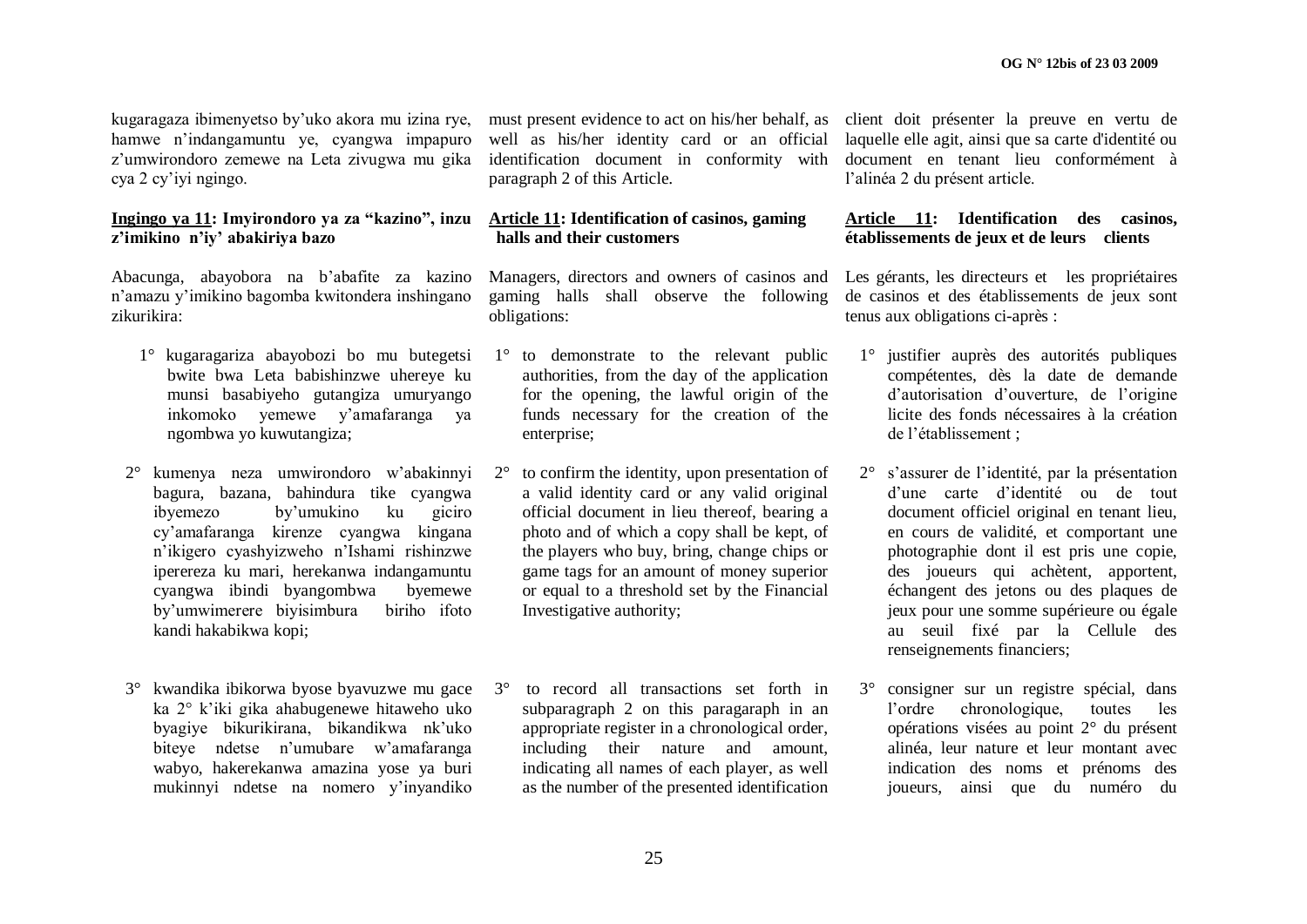z"imyirondoro yerekanwe, kandi iyo nyandiko ikabikwa mu gihe cy"imyaka itanu (5) uhereye igihe igikorwa cya nyuma cyandikiweho;

4° kwandika ahabugenewe buri gihe hoherejwe amafaranga hagati ya "kazino" n"inzu z"imikino hakurikijwe uko ibyo bikorwa byagiye bikurikirana no kubika iyo nyandiko mu gihe cy"imyaka itanu uhereye igihe iyohereza ryanyuma ryandikiwe.

Igihe kazino cyangwa inzu y"umukino bigenzurwa n"umuryango runaka ufite amashami menshi, icyemezo cy"umukino kigaragaza ishami ryagitanze. Uko byagenda kose, ntabwo icyemezo cyatanzwe n"ishami runaka gishobora kwishyurwa n"irindi shami, ryaba rikorera ku butaka bw'u Rwanda cyangwa bw"ikindi gihugu.

#### **Ingingo 12: Imyirondoro y'indi mishinga n'imyuga bitari iby'imari**

Imishinga n"imyuga bitari iby"imari bisabwa kumenya imyirondoro y"abakiriya babyo no kubika inyandiko z"ibyo bibakorera muri gahunda zikurikira, by"umwihariko:

 $1^\circ$  abakora umwuga wo n"abagurisha b"imutungo itimukanwa: iyo bagiranye ibikorwa n"abakiriya babo bijyanye no kugura cyangwa kugurisha umutungo utimukanwa;

document and preserve this register for five (5) years from when the last transaction was recorded;

4° to record any transfer of funds transacted between casinos and gaming halls in an appropriate register in a chronological order and preserve this register for five (5) years from the time when the last transaction was recorded.

In case a casino or a gaming hall is controlled by a legal person which owns several subsidiaries, the game chips shall identify the issuing branch. In no case shall the game chips issued by a doivent porter l"identification de la filiale branch be refunded by another branch, whether operating on the national territory or in another state.

#### **Article 12: Identification of other nonfinancial businesses and professions**

Customer due diligence and record-keeping requirements shall apply to non-financial businesses and professions in the following situations, in particular:

guhuza abaguzi  $1^\circ$  real estate agents: when they are involved in transactions for their client concerning the buying and selling of real estate;

document d"identité présenté et conserver ledit registre pendant cinq ans après la dernière opération enregistrée;

4° consigner dans l"ordre chronologique tous les transferts de fonds effectués entre casinos et établissements de jeux sur un registre spécial et conserver ledit registre pendant cinq (5) ans après la dernière opération enregistrée.

Dans le cas où le casino ou l"établissement de jeux est contrôlé par une personne morale possédant plusieurs filiales, les jetons de jeux d"émission. En aucun cas, des jetons de jeux émis par une filiale ne peuvent être remboursés par une autre filiale, que celle-ci soit située sur le territoire national, ou dans un Etat tiers.

#### **Article 12: Identification d'autres entreprises et professions non financières**

Le devoir de vigilance relatif à la clientèle et de conservation des documents s"appliquent aux autres entreprises et professions non financières notamment dans les circonstances particulières suivantes:

1° agents immobiliers : lorsqu"ils effectuent des transactions pour leurs clients concernant l"achat et la vente des biens immobiliers;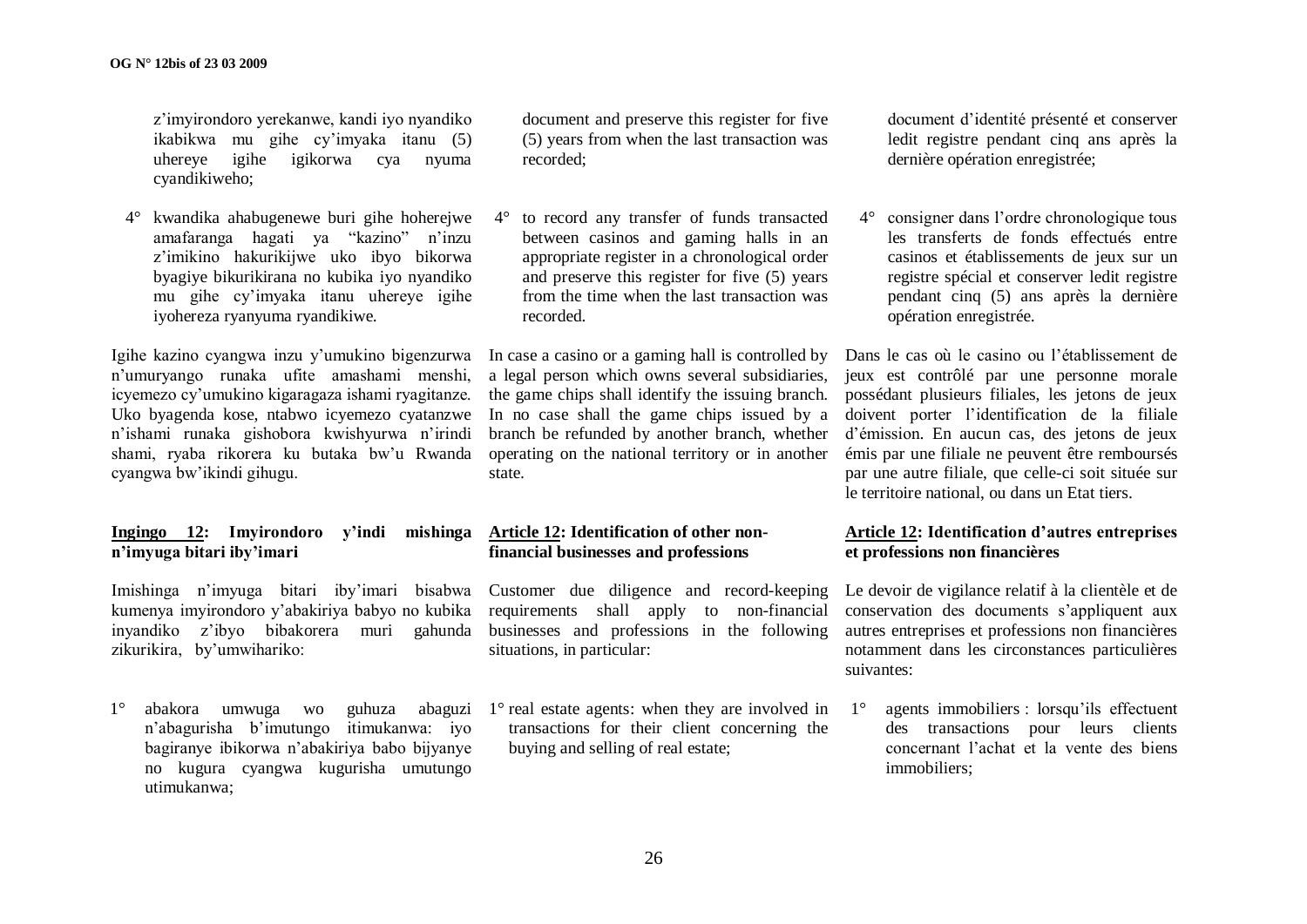- 2° abacuruzi b"ibyuma n"amabuye y"agaciro: iyo bagiranye ibikorwa n"umukiriya byishyuwe ako kanya ku mafaranga angana cyangwa ari hejuru y"ikigero cyemejwe n"Ishami rishinzwe iperereza ku mari;
- 3° ba avoka, ba noteri, abandi banyamategeko b"umwuga bigenga n"abacungamari: iyo bateguriye cyangwa iyo bakoreye abakiriya babo imirimo ijyanye n"ibikorwa bikurikira:
	- a. kugura no kugurisha imitungo itimukanwa;
	- b. gucunga amafaranga y"umukiriya, inyandiko mvunjwafaranga cyangwa indi mitungo y"umukiriya;
	- c. gucunga konti za banki, konti zo kuzigama cyangwa z"inyandiko mvunjwafaranga;
	- d. kwegeranya imigabane hagamijwe ishingwa, ikora n"icungwa ry"amasosiyete y"ubucuruzi;
	- e. ishingwa, ikora, icungwa ry"imiryango cyangwa imishinga, igura n"igurisha ry"imishinga y"ubucuruzi.

#### **Ingingo ya 13: Imyirondoro y'abakiriya badahoraho**

Imyirondoro y"abakiriya badahoraho ifatwa, nk"uko bisobanurwa n"ingingo ya 10 y"iri tegeko, mu gihe habayeho ibikorwa by"amafaranga angana nibura n"ikigero cyashyizweho n"ishami rishinzwe iperereza ku mari. Uwo mwirondoro usabwa na

- 2° dealers in precious metals and precious stones: when they engage in any cash transaction with a customer equal to or above the threshold which is specified by Financial Investigation Unit;
- 3° lawyers, notaries, other legal professionals and accountants: when they prepare for or carry out transactions for their client concerning the following activities:
	- a. buying and selling of real estate;
	- b. management of client"s money, securities or his/her any other assets ;
	- c. management of the bank, current or securities accounts;
	- d. organization of contributions for the creation, operation or management of business companies;
	- e. creation, operation or management of legal persons or arrangements, and buying and selling of business entities.

#### **Article 13 : Identification of occasional customers**

described in Article 10 of this Law in the case of manière prévue à l'article 10 de la présente loi à transactions involving an amount equivalent to at l"occasion des opérations mettant en jeu une least the threshold set by the Financial somme d'au moins égale au seuil fixé par la

- 2° négociants en métaux précieux ou en pierres précieuses : lorsqu"ils effectuent avec un client des transactions au comptant dont le montant est égal ou supérieur au seuil désigné par la cellule de renseignements financiers;
- 3° avocats, notaires, autres professions juridiques indépendantes et comptables : lorsqu"ils préparent ou effectuent des transactions pour leurs clients dans le cadre des activités suivantes :
	- a. achat et vente de biens immobiliers ;
- b. gestion des capitaux, des titres ou autres actifs du client ;
- c. gestion de comptes bancaires, d"épargne ou de titres ;
- d. souscription aux apports pour la création, l"exploitation ou la gestion de sociétés commerciales;
- e. création, exploitation, gestion de personnes morales ou d"entités juridiques, d"achat et de vente d"entités commerciales.

#### **Article 13: Identification des clients occasionnels**

Occasional customers shall be identified as Les clients occasionnels sont identifiés de la Investigation Unit. This identification shall also cellule de renseignements financiers. Cette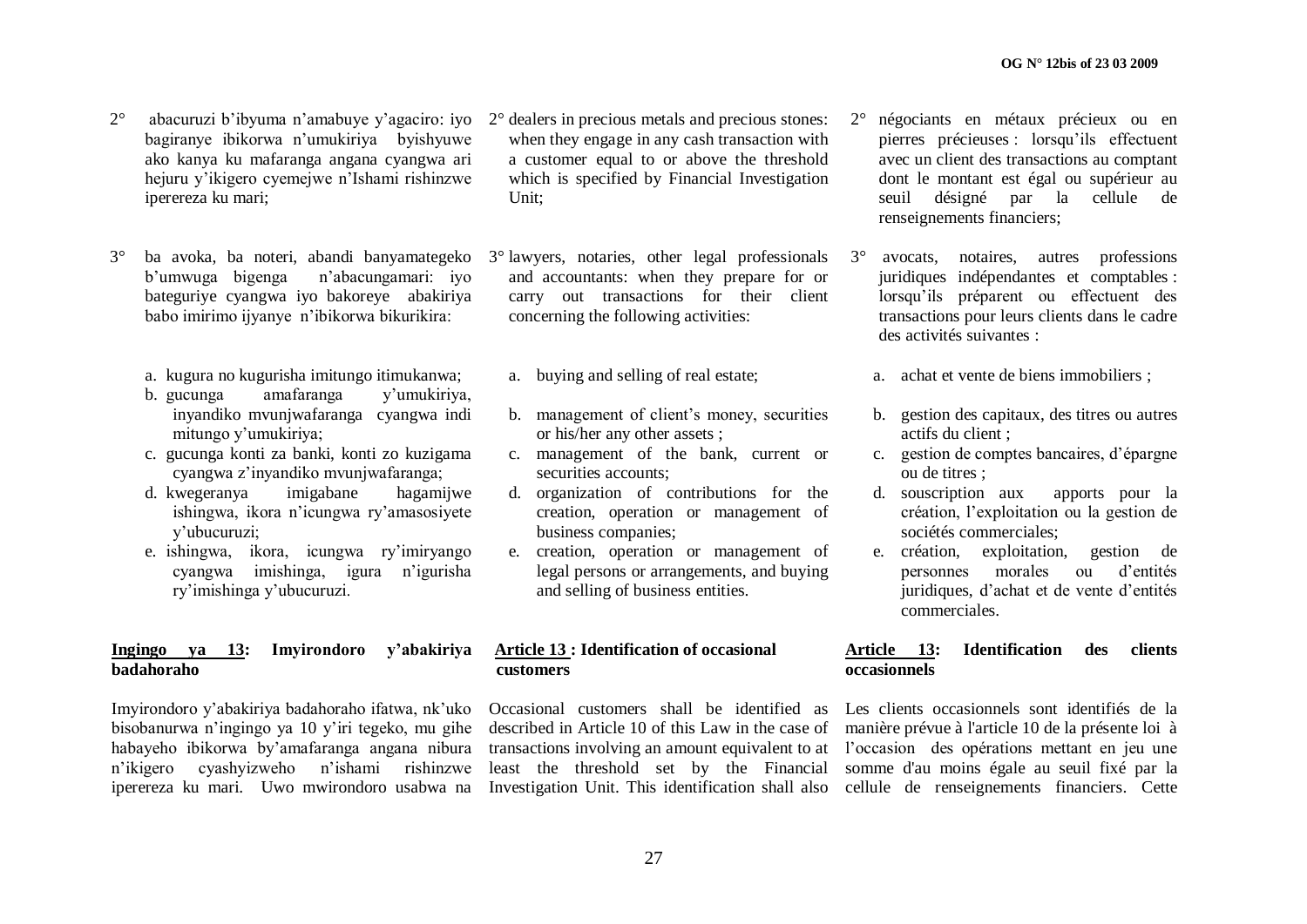none iyo habayeho igikorwa icyo ari cyo cyose gifite agaciro k"amafaranga ari munsi y"icyo kigero iyo icyo gikorwa ari kimwe mu bikorwa bifitanye cyangwa bisa n"aho bifitanye isano, kandi igiteranyo cyabyo byose gifite agaciro karenga icyo kigero.

#### **Ingingo ya 14: Imyirondoro ya nyir'ubwite**

Igihe cyose habayeho gushidikanya niba umukiriya akora mu izina rye, banki cyangwa ikigo cy"imari bigomba kumenya amakuru ku buryo bwose bushoboka kugira ngo hakorwe umwirondoro nyawo w"umuntu shingiro umukiriya akorera.

Nyuma y"igenzura, iyo ugushidikanya ku mwirondoro wa nyir"umutungo gukomeje, ikigo cy"imari gikora raporo y"imirimo ikemangwa kikayishyikiriza ishami rishinzwe iperereza ku mari.

#### **Ingingo ya 15: Gukurikiranira hafi ibikorwa bimwe na bimwe ku buryo bwihariye**

Abashinzwe gutanga amakuru basabwa gukurikiranira hafi ku buryo bwihariye ibikorwa bikomatanyije, bidasanzwe, cyangwa bihanitse ku buryo bwihariye, bigaragara ko bitagamije ubukungu cyangwa bidafite intego igaragara yemewe n"amategeko. Bagomba gusuzuma neza amavu n"amavuko ndetse n"ikigamijwe n"ibyo bikorwa, bagashyira mu nyandiko ibyo babonye hanyuma bagashyikiriza raporo Ishami rishinzwe

be requested for any transaction whose amount is identification est également exigée pour toute less than this threshold if it comprises of a part of the whole of transactions which are or seem to be linked and the total of which exceeds the threshold.

#### **Article 14: Identification of the owner**

Whenever there is uncertainty as to whether the Lorsqu'il n'est pas certain qu'un client agit pour customer acts on his/her personal behalf, the bank or the financial institution shall by all means obtain information in order to establish the exact identity of the principal or the stakeholder on behalf of whom the customer acts.

After verification, if the uncertainity persists on Après vérification, si le doute persiste sur the identity of the economic beneficiary, the l"identité de l"ayant droit économique, financial institution shall make a report on a l"institution financière procède à la déclaration suspicious transaction and forwards it to the de soupçon à la Cellule de renseignements Financial Investigation Unit.

#### **Article 15: Special monitoring of certain Article 15: Suivi spécial de certaines transactions**

Reporting authorities are required to pay special attention to all complex, unusual patterns of transactions or exceptionally large transactions, which have no apparent economic or visible lawful purpose. They must examine the background and purpose of such transactions, establish the findings in writing, and transmit the report to the Financial Investigation Unit.

opération dont le montant est inférieur à ce seuil si elle fait partie d'un ensemble d"opérations qui sont ou semblent liées et dont le total dépasserait ce seuil.

#### **Article 14: Identification du propriétaire**

son propre compte, la banque ou l"institution financière doit se renseigner par tout moyen pour établir l'identité exacte du mandant ou de la partie prenante pour le compte duquel agit le client.

financiers.

# **opérations**

Les entités déclarantes sont tenues de porter une attention particulière à toutes les opérations complexes, inhabituelles ou exceptionnellement importantes, ou celles qui n'ont pas de cause apparente, économique ou manifestement licite. Elles sont tenues d"examiner le contexte et l'objet de ces opérations, de dresser par écrit les constatations faites et transmettre le rapport à la Cellule de renseignements financiers.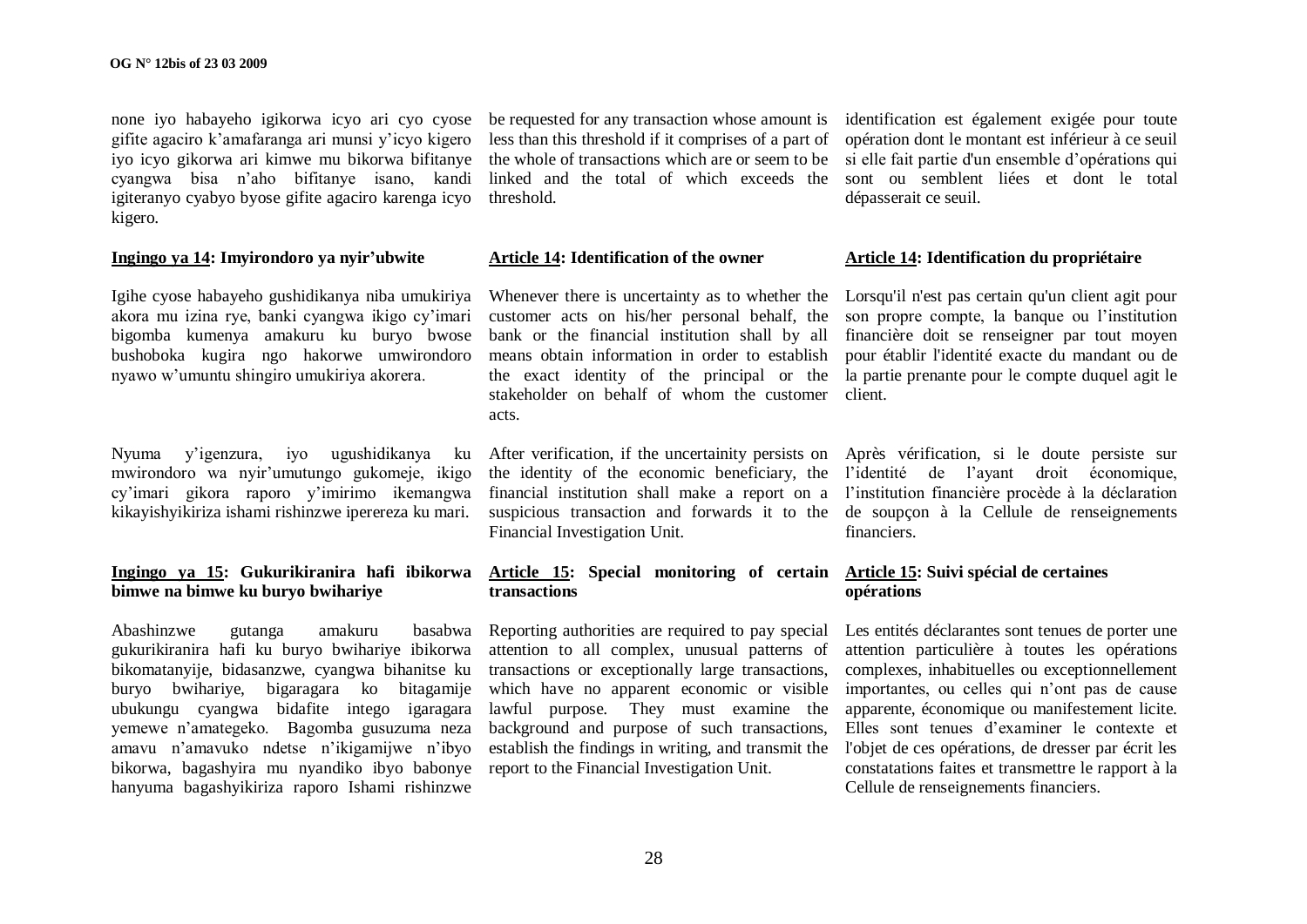iperereza ku mari.

Abashinzwe gutanga amakuru gukurikiranira hafi imishyikirano ndetse n"ibikorwa mu rwego rw"ubucuruzi bagirana n"abantu baba mu bihugu bigaragara ko, mu rwego rwo kurwanya iyezandonke, bidakurikiza cyangwa bikurikiza mu buryo butuzuye ingingo z"amategeko zisa n"iziteganijwe muri iri tegeko

#### **Ingingo ya 16: Inshingano y'ubushishozi ku byerekeye umuntu ugaragara mu rwego rwa politiki**

Ku byerekeye umuntu ugaragara mu rwego rwa politiki, abashinzwe gutanga amakuru basabwa, hamwe no gushyira mu bikorwa ingamba ziboneye:

- 1° kugira uburyo buhamye bwo gukumira ibibazo kugira ngo babashe kugaragaza niba umukiriya ari umuntu ugaragara mu rwego rwa politiki;
- 2° kubona uruhushya ruturutse ku buyobozi bukuru bwabo mbere yo gutangira imikoranire y"ubucuruzi n"uwo mukiriya;
- 3° gufata ingamba zikwiriye zo kumenya aho imitungo ye n"amafaranga bituruka;
- 4° gukomeza gukurikiranira hafi imikorere 4° conduct monitoring of the business y"uwo mukiriya.

basabwe In order to fight money laundering, reporting authorities are required to pay special attention to their business relationships and transactions with persons residing in countries which do not apply regulations for combating money laundering or apply insufficiently regulations equivalent to those provided for in this Law.

#### **Article 16: Due diligence related to a political Leader**

In case relating to a political Leader, reporting authorities, in addition to performing normal due d"une haute personnalité politique, d"appliquer diligence measures, must be required to:

- $1^\circ$  have appropriate risk management systems  $1^\circ$ to determine whether the customer is a political Leader;
- $2^{\circ}$  obtain employer approval for establishing  $2^{\circ}$ business relationships with such a customer;
- 3<sup>°</sup> take all reasonable measures to establish 3<sup>°</sup> his/her source of wealth and source of funds;
	- relationship with such a client.

Les entités déclarantes sont tenues de porter une attention particulière à leurs relations d'affaires et opérations avec les personnes résidant dans les pays qui, pour lutter contre le blanchiment de capitaux, n"appliquent pas ou appliquent insuffisamment des règles équivalentes à celles prévues dans la présente loi.

#### **Article 16: Devoir de vigilence relatif à une haute personnalité politique**

Les entités déclarantes sont tenues, dans le cas les mesures de vigilance normales et de :

- disposer de systèmes de gestion des risques adéquats afin de déterminer si le client est une haute personnalité politique;
- 2° obtenir l'autorisation de l"employeur avant de nouer une relation d'affaires avec un tel client;
	- 3° prendre toutes mesures nécessaires pour identifier l"origine du patrimoine et des fonds;
- assurer une surveillance des relations d'affaires avec ce client.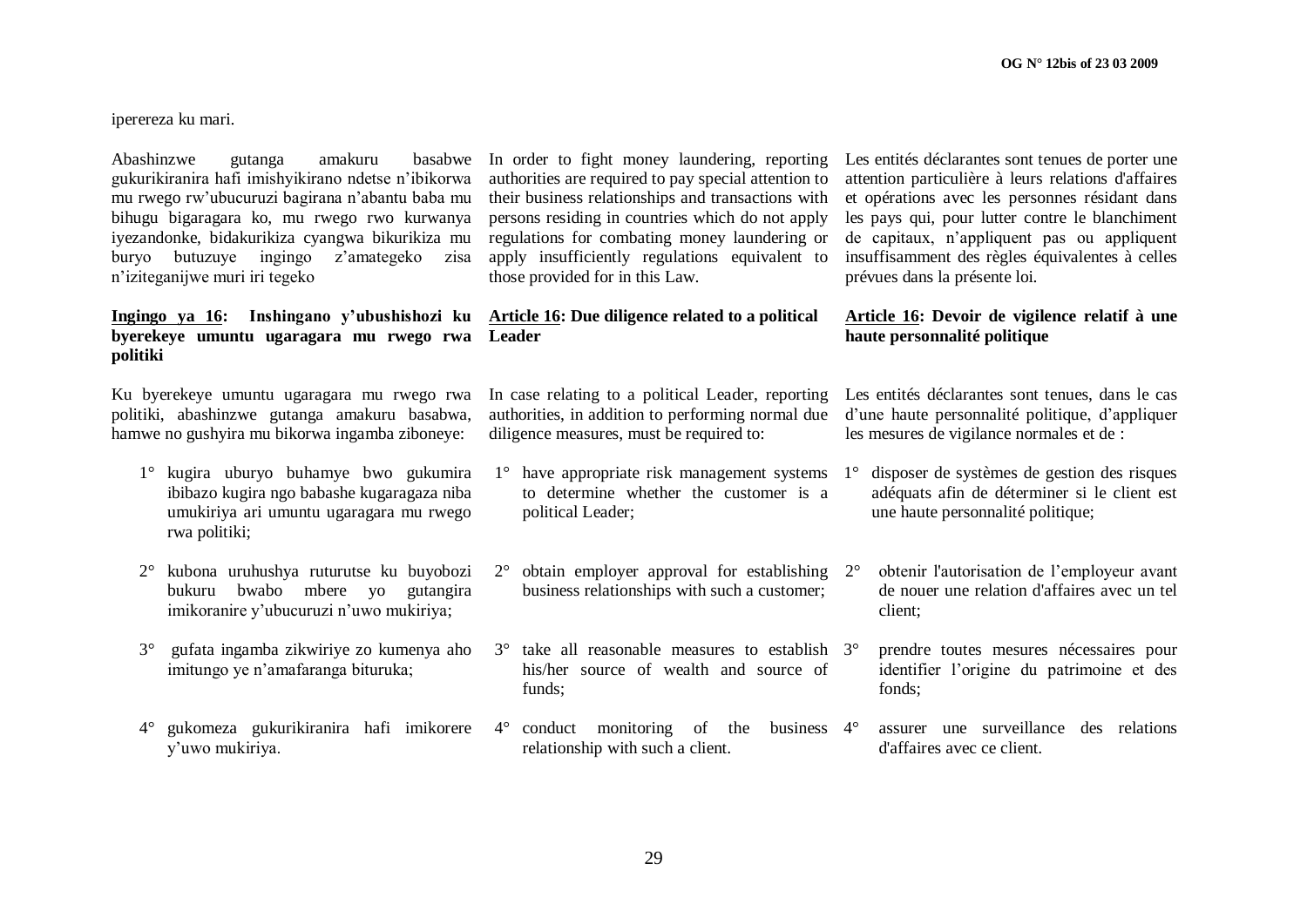#### **Ingingo ya 17: Ishyingurwa ry'inyandiko**

Abashinzwe gutanga amakuru babika inyandiko ku makuru ajyanye n"imyirondoro bamenye cyangwa bagejejweho mu gihe cy"ikurikirana ry"umukiriya mu gihe nibura cy"imyaka icumi (10) nyuma y"uko imikoranire n"umukiriya mu rwego rw"ubucuruzi irangiye. Iyo ari umukiriya udasanzwe, icyo gihe cy"imyaka icumi kibarwa uhereye igihe igikorwa runaka kirangiriye.

Abashinzwe gutanga amakuru babika, nibura mu gihe cy"imyaka icumi (10), inyandiko zose za ngombwa z"ibikorwa byaba ibyo mu gihugu cyangwa mu rwego mpuzamahanga.

Abantu basabwa gukorana ubushishozi mu kubika ibitabo bya konti n"amabaruwa mu gihe nibura cy"imyaka icumi (10) nyuma y"uko imikoranire n"umukiriya irangiye.

Amakuru ajyanye n"imyirondoro n"inyandiko z"ibikorwa zigomba guhita zihabwa umuyobozi wo mu gihugu ubisabye iyo abishinzwe kandi abiherewe uburenganzira n"ishami rishinzwe iperereza ku mari.

#### **Ingingo ya 18: Imenyekanisha ry'amafaranga Article 18: Declaration of cash transactions yishyuriweho**

Abashinzwe gutanga amakuru bagaragariza ishami rishinzwe iperereza ku mari, mu buryo no mu bihe biteganywa n"amabwiriza y"iryo shami, ibikorwa byose bijyanye n"amafaranga ahise yishyurwa ari mu kigero kigenwa n"iryo shami, keretse iyo

#### **Article 17: Record-keeping**

Reporting authorities shall keep records on the identification data obtained through or presented during the customer due diligence process within a period of at least ten (10) years after the end of the business relationship. In the case of an occasional customer, the ten (10) year period shall start from the conclusion of the transaction.

Reporting authorities shall maintain, in a period of at least ten (10) years, all necessary records on transactions at the national or international level.

Persons required to exercise due diligence shall maintain account books and business correspondence in a period of at least ten (10) years after the end of the business relationship.

Identification data and transaction records are immediately given to the requesting competent domestic authorities upon authorization by the Financial Investigation Unit.

Financial Investigation Unit, in an appropriate renseignement financier sous la forme et dans form and time determined by regulations set by les délais prescrits par règlement établit par that Unity, all cash transactions within the celle-ci, toute opération en espèces au seuil fixé

#### **Article 17: Conservation des documents**

Les entités déclarantes conservent les données d'identification obtenues ou présentées dans le cadre de l"exercice du devoir de diligence pendant au moins dix (10) ans après l'expiration des relations d'affaires. Dans le cas d'un client occasionnel, cette période de dix (10) ans est calculée dès l'achèvement de l'opération.

Les entités déclarantes conservent, pendant au moins dix (10) ans, toutes les pièces nécessaires se rapportant aux opérations, tant nationales qu"internationales.

Les personnes tenues à l'obligation de diligence conservent les livres de comptes et la correspondance commerciale pendant au moins dix (10) ans après l'expiration des relations d'affaires.

Les données d'identification et les pièces se rapportant aux opérations sont mises à la disposition des autorités nationales requérantes sur autorisation de la cellule de renseignement financier.

#### **Article 18: Déclaration des opérations réglées au comptant**

Reporting authorities shall indicate to the Les entités déclarantes signalent à la cellule de threshold set out by the Unit, unless the sender par la cellule, sauf si l'expéditeur et le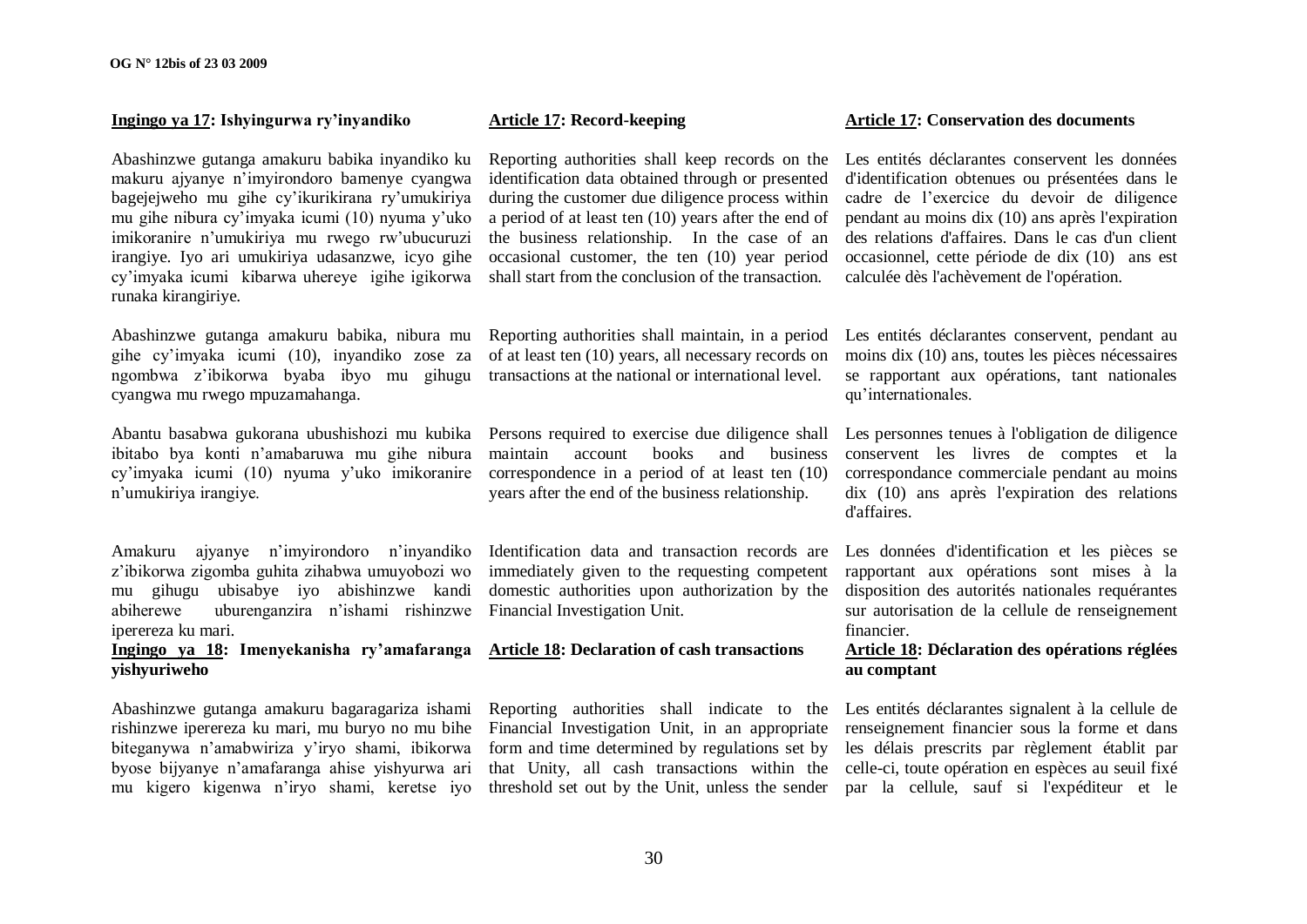uyohereza n'uyohererezwa ari amabanki cyangwa and the recipient are banks or financial destinataire sont des banques ou autres ibindi bigo by"imari.

Abashinzwe gutanga amakuru bagomba kugaragariza ishami rishinzwe iperereza ku mari igikorwa cyose gifite agaciro k"amafaranga ari munsi y"ikigero kivugwa mu gika cya mbere, iyo icyo gikorwa ari kimwe mu bindi bikorwa bifitanye isano cyangwa bisa n"aho bifitanye isano, kandi igiteranyo cyabyo byose gifite agaciro karenga icyo kigero.

**Ingingo ya 19 : Gahunda z'abashinzwe gutanga amakuru zerekeye kurwanya iyezandonke**

Abashinzwe gutanga amakuru bagomba gushyiraho no gukomeza gahunda zo kurwanya Iyezandonke no gutera inkunga iterabwoba. Muri izo gahunda harimo izi zikurikira :

- 1° kunoza politiki, imirongo ngenderwaho mu mikorere, igenzura, harimo ingamba z"igenzuramikorere mu itangwa ry"akazi hagamijwe gusuzuma ko gatangwa hubahirijwe ibisabwa;
- $2^{\circ}$  gushyiraho ubugenzuzi ku rw"ubuyobozi;
- 3° gukomeza gahunda yo guhugura abakozi;
- 4° gahunda ihoraho y"igenzura kugira ngo 4° a permanent audit function to ensure the ingamba zafashwe zikurikizwe kandi zigere ku ntego mu rwego rwo gushyira mu bikorwa iri tegeko.

institutions.

Reporting authorities must indicate to the Les entités déclarantes sont tenues de signaler à Financial Investigation Unit all transactions la cellule de renseignements financiers toute equivalent to the amount less than the threshold opération dont le montant est inférieur au seuil indicated in paragraph One, if they are part of a indiqué à l"alinéa 1, si elle fait partie d'un whole of transactions which are or seem to be ensemble d'opérations qui sont ou semblent linked and the total of which would exceed the liées et dont le total dépasserait ce seuil. threshold.

## **Article 19: Programs of reporting authorities**

Reporting authorities shall develop and maintain programs which are against money laundering and financing of terrorism. These programmes include:

- 1° the improvement of policies, procedures and controls, including recruitment supervision mechanisms to check whether recruitment requirements are satisfactorily complied with;
- $2^{\circ}$  the designation of inspections at the  $2^{\circ}$  la désignation de contrôleurs au niveau de la management level;
- 3° an ongoing employee training programme;

conformity and the efficiency of the adopted measures in order to apply this Law.

établissements financiers.

#### **Article 19: Programmes des entités déclarantes**

Les entités déclarantes doivent mettre au point et entretenir des programmes de lutte contre le blanchiment de capitaux et le financement du terrorisme. Ces programmes comprennent :

- 1° l"amélioration des politiques, des procédures et des contrôles internes, y compris des mécanismes de supervision de recrutement pour s"assurer du respect des conditions de recrutement;
- direction;
- 3° un programme de formation continue des employés ;
- 4° un dispositif de vérification permanent pour s"assurer de la conformité et de l"efficacité des mesures adoptées pour appliquer la présente loi.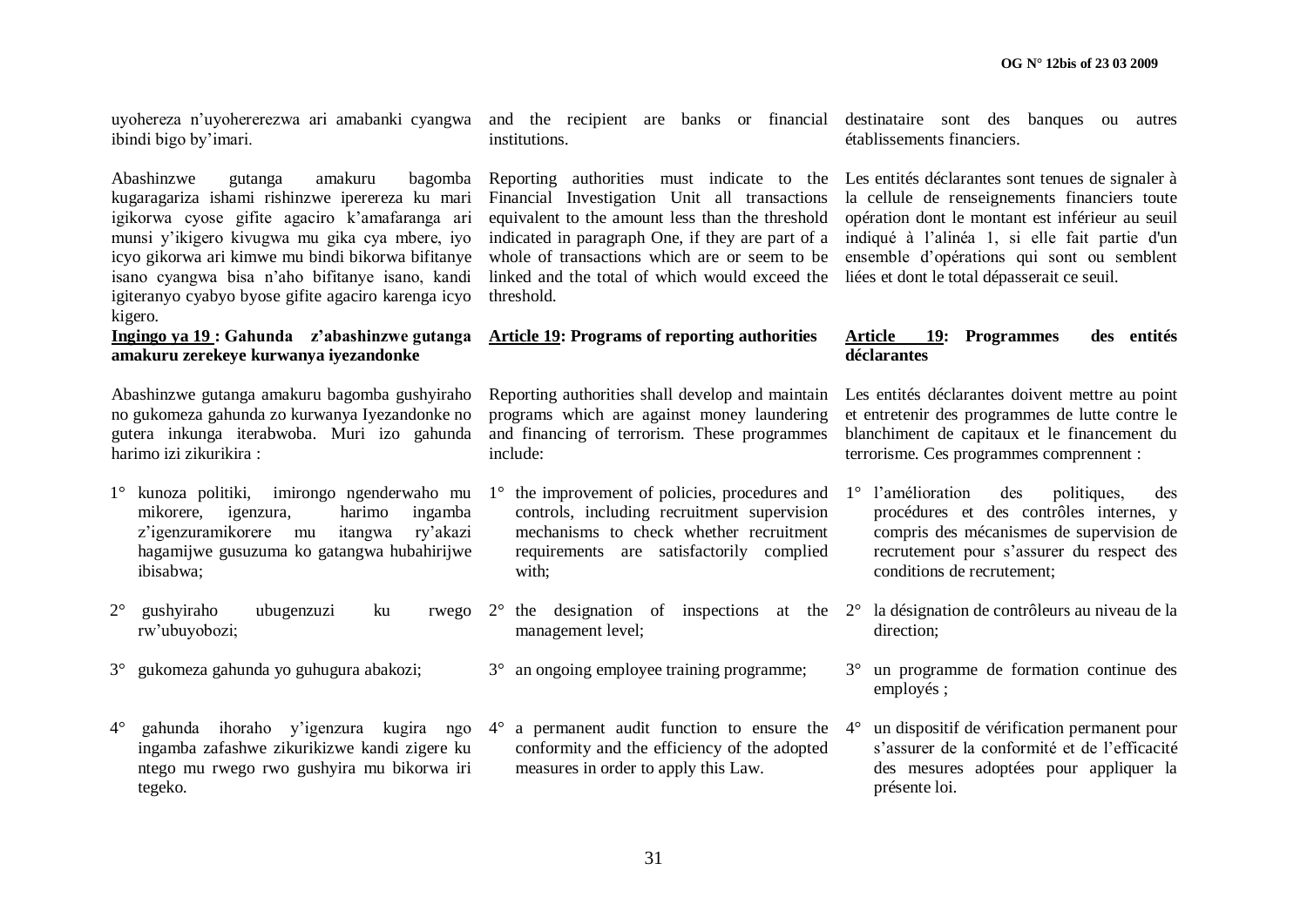Abayobozi bafite mu nshingano zabo kugenzura abashinzwe gutanga amakuru, bashobora kugaragaza ibikubiye muri gahunda yo gukumira iyezandonke ndetse n"uburyo bwo kubishyira mu bikorwa. Bakora iperereza, igihe bibaye ngombwa kugira ngo bagenzure ishyirwa mu bikorwa ry"izi gahunda.

#### **UMUTWE WA III: GUKUMIRA, GUTAHURA IYEZANDONKE N' INKUNGA Z'ITERABWOBA**

**Ingingo ya 20: Ishyirwaho ry'Ishami ry'Iperereza ku mari, imiterere, imikorere functioning and mission of the Financial fonctionnement et mission de la Cellule de n'inshingano byaryo**

Hashyizweho Ishami rishinzwe iperereza ku mari ritwa "Cellule de Renseignements Financiers" CRF mu magambo ahinnye y"igifaransa. Iteka rya Perezida rigena imiterere, imikorere n"ishingano by"iryo shami rikagena urwego iryo shami rikoreramo.

#### **Ingingo ya 21** *:* **Imenyekanisha ry'ibikorwa n'amafaganga bikemangwa**

Igihe cyose hari impamvu zituma amabanki, ibindi bigo by"imari, indi miryango cyangwa abandi bantu birebwa n"ingingo ya 3 y"iri tegeko, bikeka ko amafaranga cyangwa iyimura ryayo bifitanye isano cyangwa bigamije gukoreshwa mu bikorwa by"iyezandonke cyangwa byo gutera inkunga iterabwoba, mu bikorwa by"iterabwoba cyangwa Supervising authorities of reporting entities may disclose the contents and the modalities of implementation of the preventive programmes for money laundering. They shall perform, where relevant, in situ investigations in order to verify the good implementation of these programmes.

#### **CHAPTER III : PREVENTION AND DETECTION OF MONEY LAUNDERING DETECTION DU BLANCHIMENT DE FINANCING TERRORISM**

**Article 20: Establishment, organization, Investigation Unit**

Investigation Unit referred to as (Cellule de abbreviation. A Presidential Order shall and parent institution of the Unit.

#### **Article 21: Declaration of suspicious transaction and funds**

Banks, financial institutions and other legal Lorsqu"ils ont des motifs raisonnables de persons subject to provisions of Article 3 of this suspecter que des fonds ou mouvements de Law shall, whenever they have reasonable fonds sont liés, associés ou destinés à être motives to suspect that the funds or movement of utilisés dans les opérations de blanchiment de funds are/is linked, associated or destined to be capitaux et/ou pour le financement du used in money laundering activities or for terrorisme, des actes terroristes ou des

Les autorités de contrôle des entités déclarantes peuvent préciser le contenu et les modalités d"application des programmes de prévention du blanchiment de capitaux. Elles effectuent, le cas échéant, des investigations sur place afin de vérifier la bonne application de ces programmes.

**CHAPITRE III : PREVENTION ET CAPITAUX ET DU FINANCEMENT DU TERRORISME**

## **Article 20: Création, organisation, Renseignements Financiers**

There shall be established a Financial Il est institué une cellule de renseignements Renseignments Financiers) CRF in French renseignements financiers » CRF en sigle. Un determine the organization, functioning, mission fonctionnement, les missions de cette Cellule et financiers, ci-après dénommée « Cellule de arrêté présidentiel détermine l"organisation, le détermine également l"institution à laquelle elle est rattachée.

#### **Article 21 : Déclaration des transactions et fonds suspects**

financing terrorism, terrorism or acts of terrorism organisations terroristes, les banques, les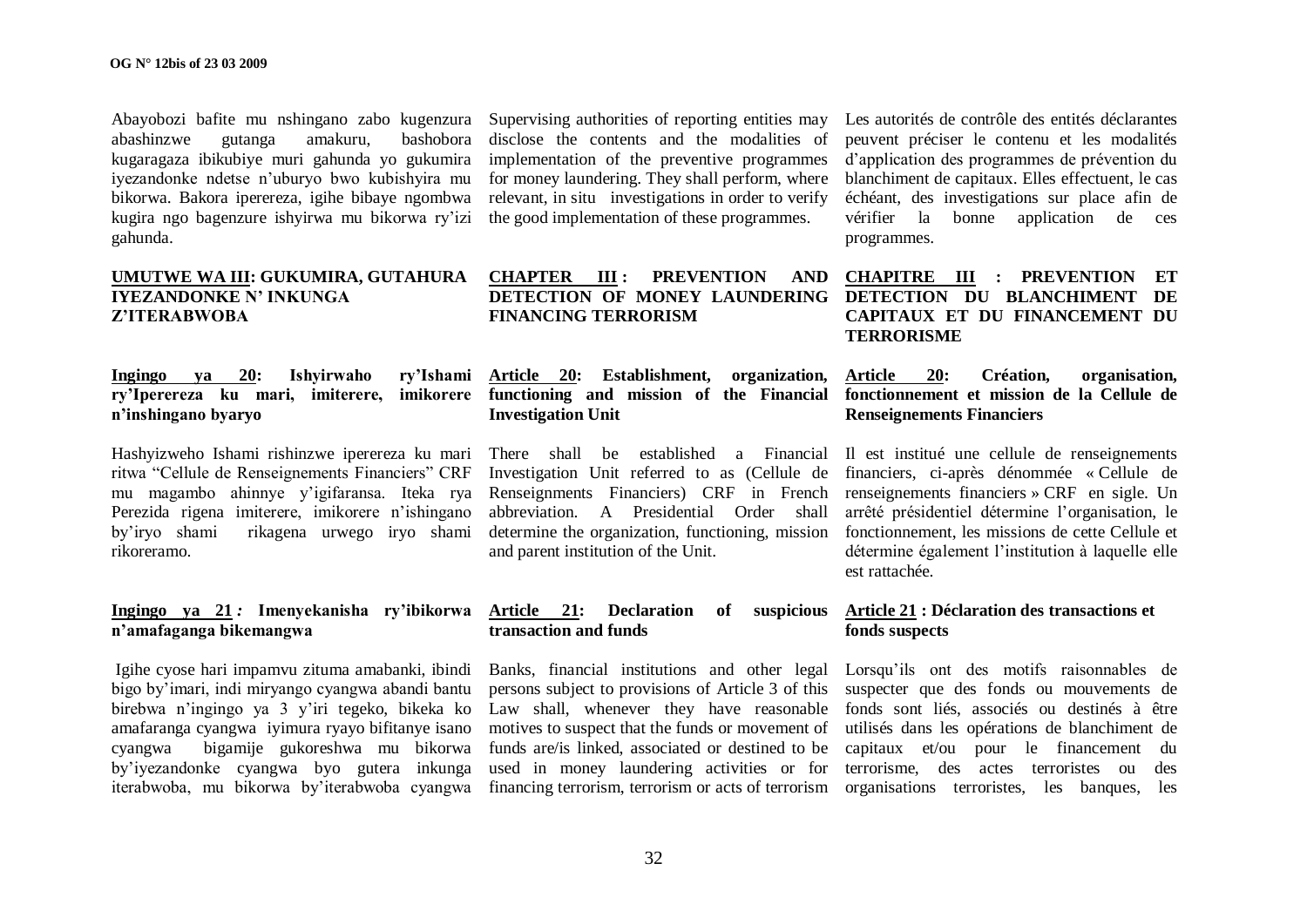by"udutsiko tw"iterabwoba, bigomba guhita bibimenyesha Ishami rishinzwe iperereza ku Imari. Ayo makuru atangwa mu ibanga kandi ntashobora kumenyeshwa nyir"ibikorwa cyangwa nyir"ukubikora.

Iyo raporo imaze gutangwa hakurikijwe ibivugwa mu gika cya mbere cy"iyi ngingo, abashinzwe gutanga amakuru bagomba guhita batanga amakuru y"inyongera ashobora kwemeza cyangwa kuvanaho ibikemangwa.

#### **Ingingo va 22: Ins amabanga**

Abashinzwe gutanga amakuru ntibashobora na rimwe guhishurira abakiriya babo cyangwa abandi bantu ko amakuru yatanzwe ku Ishami rishinzwe iperereza ku mari, cyangwa ko raporo ijyanye n"iyezandonke cyangwa gutera inkunga iyezandonke yatanzwe.

#### **Ingingo ya 23 : Urutonde rw'abakora iterabwoba n'abaritera inkunga**

Ishami rishinzwe iperereza ku mari rikora, hakurikijwe imyanzuro y"Umuryango w"Abibumbye yo gukumira no guca iterankunga ry"iterabwoba, urutonde rw"abantu cyangwa imiryango bigomba gufatirwa ibyemezo kubera ko byagaragaweho gukora iterabwoba, gukorana n'abakora iterabwoba cyangwa gutera inkunga linked to terrorist organizations or financing restrictives en tant que terroristes ou en relation

or of terrorist organizations, report immediately their suspicion to the Financial Investigation Unity. These reports are confidential and cannot be communicated to the owner or the author of the transaction.

Once a report is presented in conformity with the provisions of paragraph One of this Article, the reporting entities shall also convey without delay any additional information confirming or denying suspicion.

|  | shingano zo kutamena Article 22 : Obligation of discretion |  |
|--|------------------------------------------------------------|--|
|  |                                                            |  |

Reporting entities can in no way reveal to their customers or third parties that information has been communicated to the Financial Investigation Unity or that a report related to money laundering or financing of terrorism has been submitted.

#### **Article 23: List of terrorists and their financiers**

In accordance with the United Nations Resolutions for the prevention and suppression of the financing of terrorist acts, the Financial Investigation Unit shall establish a list of natural or legal persons and organizations who shall be subject to restrictive measures as terrorists or

établissements financiers et les autres personnes assujetties au titre de l"article 3 de la présente loi doivent déclarer rapidement leurs soupçons à la Cellule de renseignements financiers. Ces déclarations sont confidentielles et ne peuvent être communiquées au propriétaire ou à l"auteur des opérations.

Dès qu"une déclaration a été présentée en application des dispositions de l"alinéa premier du présent article, les entités déclarantes doivent également communiquer sans délai toute information complémentaire pouvant confirmer ou dissiper les soupçons.

#### **Article 22 : Obligation de discrétion**

Les entités déclarantes ne peuvent en aucun cas signaler à leurs clients ou à des tiers que des informations ont été communiquées à la Cellule de renseignements financiers ou qu'une déclaration relative au blanchiment de capitaux ou de financement du terrorisme a été transmise.

#### **Article 23 : Liste des terroristes et de leurs bailleurs de fonds**

La Cellule de renseignements financiers établit, conformément aux résolutions des Nations Unies relatives à la prévention et à la répression du financement des actes terroristes, une liste des personnes physiques ou morales et des organisations devant faire l"objet de mesures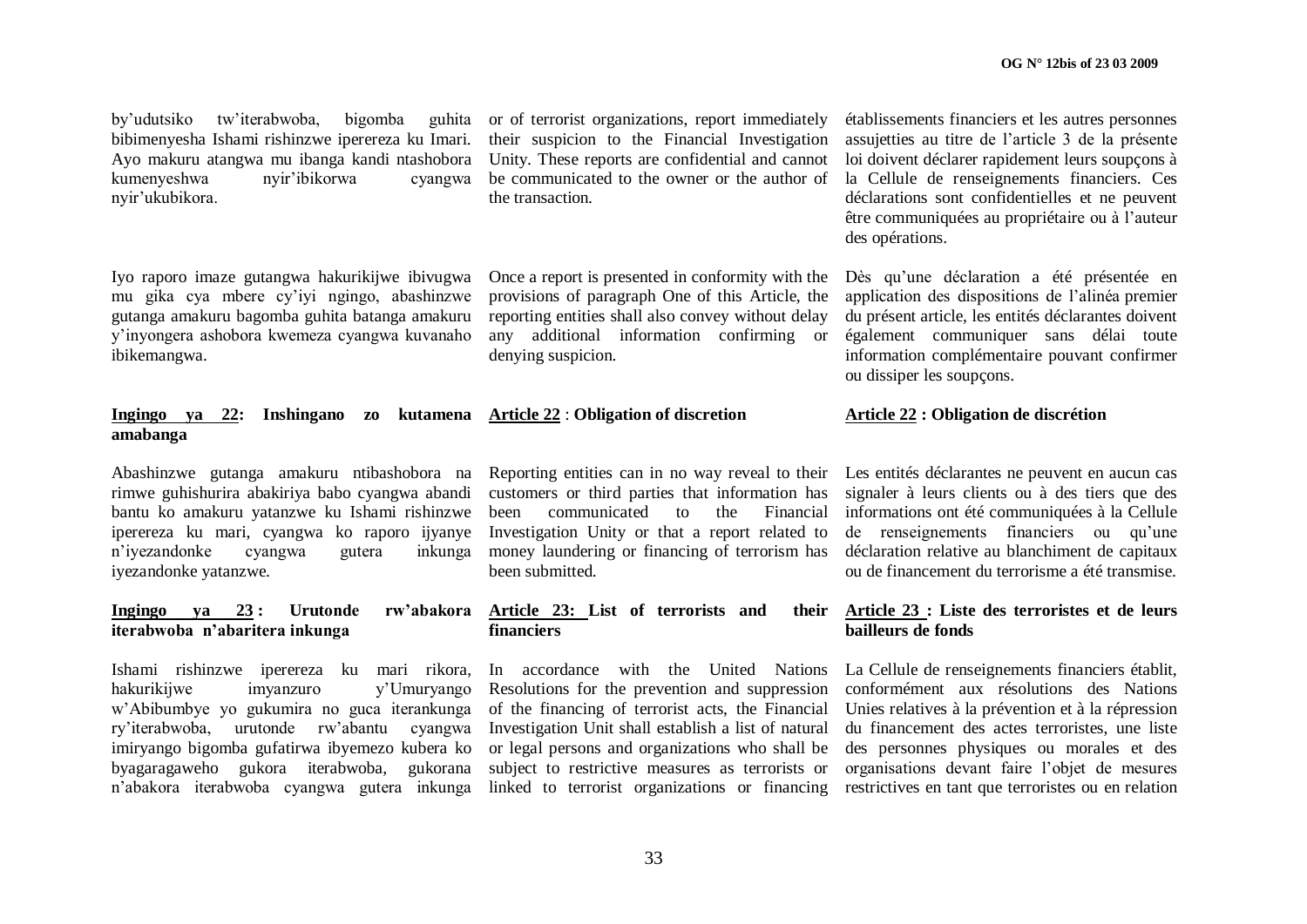ibikorwa by"iterabwoba.

Ishami rishinzwe iperereza ku mari rikora urutonde rw"abantu cyangwa imiryango bifite amafaranga yafatiriwe n"ibigo bishinzwe imari n"abandi bantu barebwa n"iri tegeko, rikayigeza ku Mushinjacyaha Mukuru.

Ishami rishinzwe iperereza ku mari risuzuma niba amazina y"abantu ku giti cyabo cyangwa y"imiryango ari ku rutonde rwakozwe asobanutse neza kugira ngo hakorwe umwirondoro mu buryo bunoze.

#### **Ingingo ya 24 : Ibanga**

Abayobozi b"imirimo, abakozi b"Ishami rishinzwe iperereza ku mari, cyangwa undi muntu wahawe umwe mu mirimo yaryo bagomba kubika ibanga ry"amakuru bamenye bakora imirimo bashinzwe ndetse n"igihe batagikora iyo mirimo. Ayo makuru ntashobora gukoreshwa ku zindi mpamvu uretse izivugwa muri iri tegeko kandi ntashobora guhishurirwa undi keretse iyo hafashwe icyemezo cy"urukiko rubifitiye ububasha.

#### **Ingingo ya 25: Ihagarika ry'agateganyo ry'umutungo cyangwa ry'ibikorwa**

Bitewe n"uburemere bw"igikorwa cyangwa n'ubwihutirwe bwo kugikurikirana,

terrorism and terrorist organizations.

The Financial Investigation Unit shall set the list of persons, entities or organizations whose funds are frozen by the financial organisms and other persons subject to this Law and submit it to the Prosecutor General.

The Financial Investigation Unit shall ensure that the names of natural or legal persons figuring in the set list are sufficiently detailed in order to allow an effective identification.

#### **Article 24: Confidentiality**

The executive officers, employers or agents of the Financial Investigation Unit or any other person appointed to one of these posts must preserve the confidential character of the informations obtained in the exercise of their official duties, as well as when they have ceased to exercise these duties. These information cannot be used for purposes other than the ones provided for by this Law and cannot be revealed unless there is a decision of the competent Court.

#### **Article 25: Temporary freezing of assets and transactions**

avec des organisations terroristes ou qui financent le terrorisme et les organisations terroristes.

La Cellule de renseignements financiers arrête la liste des personnes, entités ou organisations dont les fonds sont gelés par les institutions financières ou les autres personnes assujetties à la présente loi et la transmet au Procureur Général.

La Cellule de renseignements financiers veille à ce que les noms des personnes physiques ou morales qui sont énumérés sur la liste qu"elle arrête comportent des précisions suffisantes pour permettre leur identification effective.

#### **Article 24 : Confidentialité**

Les dirigeants, employés ou agents de la Cellule de renseignements financiers ou toute autre personne nommée à un de ses emplois sont tenus de préserver le caractère confidentiel des informations obtenues dans l"exercice de leurs fonctions, même après la cessation de fonction. Ces informations ne peuvent être utilisées à des fins autres que celles prévues par la présente loi et ne peuvent être divulguées sauf sur décision de la juridiction compétente.

#### **Article 25 : Gel temporaire des biens et des opérations**

Due to the gravity of a transaction or the urgency En raison de la gravité d'une opération ou de to confront it, the Financial Investigation Unit l"urgence d"y faire face, la Cellule de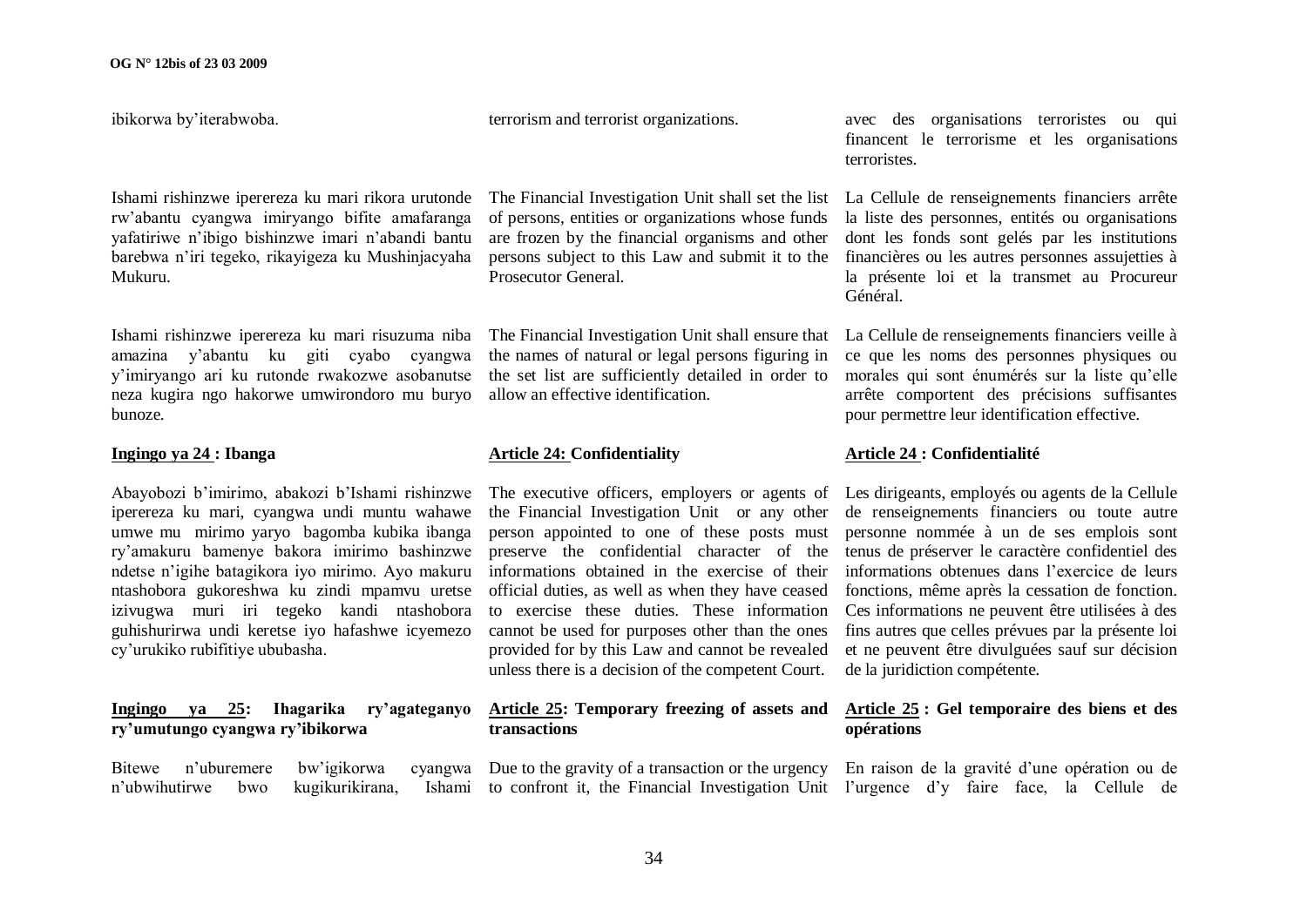rishinzwe iperereza ku mari rishobora gufata icyemezo cyo guhagarika by"agateganyo umutungo cyangwa ibikorwa mu gihe kidashobora kurenga amasaha mirongo ine n"umunani (48) kandi rigahita ritangariza uwatanze amakuru icyemezo ryafashe. Muri icyo gihe, Ishami rishinzwe iperereza ku mari ryoherereza dosiye Ubushinjacyaha Bukuru iyo impamvu zashingiweho kugira ngo bakeke ko habaye iyezandonke zifite ishingiro, bitagenze bityo icyemezo cy"ihagarika gikurwaho bigahita bimenyeshwa uwatanze amakuru.

Igihe cyose Ubushinjacyaha Bukuru burimo kwiga iyo dosiye bushobora kongeraho iminsi irindwi (7) ku gihe cy"ihagarika bukamenyesha mu nyandiko abashinzwe gutanga amakuru.

Ubushinjacyaha buhita bwohereza dosiye mu Rukiko rubifitiye ububasha kugira ngo rufate immediately refer the case to the competent icyemezo cyo guhagarika by"agateganyo umutungo cyangwa ibikorwa. Igihe Urukiko rubifitiye ububasha rurimo kwiga ihagarika ryasabwe competent Court may extend the period provided rushobora kongera igihe kivugwa mu gika for in the prior paragraph. kibanziriza iki**.**

#### **Ingingo ya 26: Uburyo bwihariye bw'iperereza**

Kugira ngo haboneke ibimenyetso by"ibyaha bivugwa muri iri tegeko, Urukiko rubifitiye ububasha rushobora gusaba mu gihe runaka:

1° gukurikiranira hafi konti za banki n'ibindi bisa 1° monitoring of bank accounts and other 1° la surveillance des comptes bancaires et nazo;

may pronounce the freezing of the property or renseignements financiers peut prononcer le gel the transactions for a period that cannot exceed de biens ou d"opérations pour un délai ne fourty eight hours (48) hours and shall immediately communicate its decision to the immédiatement communiquer sa décision à reporting entity. During this time, the Financial Investigation Unit shall refer the case to the National Public Prosecutor Authority if the l"Organe National de Poursuite Judiciaire si les reasons on the basis of a presumption of money laundering are conclusive and, or in the case to the contrary, lift the freezing order and inform dans le cas contraire, lever l"ordre de gel et en immediately the reporting entity.

The National Public Prosecutor Authority may, as long as it is handling the case, extend the order on the freezing of property or transactions for an additional period of seven (7) days and notifies in writing the reporting entity.

The National Public Prosecutor Authority shall Court so that it pronounces the property or transactions freezing. Examining the request, the

#### **Article 26: Special investigative techniques**

In order to obtain evidence related to the offences under this Law, the competent Court may require, for a given period:

related matters;

pouvant pas dépasser (48) heure et doit l"entité déclarante. Pendant ce délai, la Cellule de renseignements financiers doit saisir raisons à la base de la présomption de blanchiment de capitaux sont concluantes et, ou informer immédiatement l"entité déclarante.

L"Organe National de Poursuite Judiciaire peut, pendant qu"il est saisi du dossier, proroger l"ordre de gel des biens ou des opérations, pendant une période supplémentaire de sept (7) jours et notifie par écrit l"entité déclarante.

L"Organe National de Poursuite Judiciaire doit immédiatement saisir la juridiction compétente pour qu"elle prononce le gel des biens ou des opérations. La juridiction compétente, pour l"examen de la demande de gel, peut proroger le délai prévu à l"alinéa précédent.

#### **Article 26: Techniques d'enquête spéciales**

Afin d"obtenir des preuves relatives aux infractions prévues par la présente loi, la juridiction compétente peut exiger pendant une période donnée :

assimilés;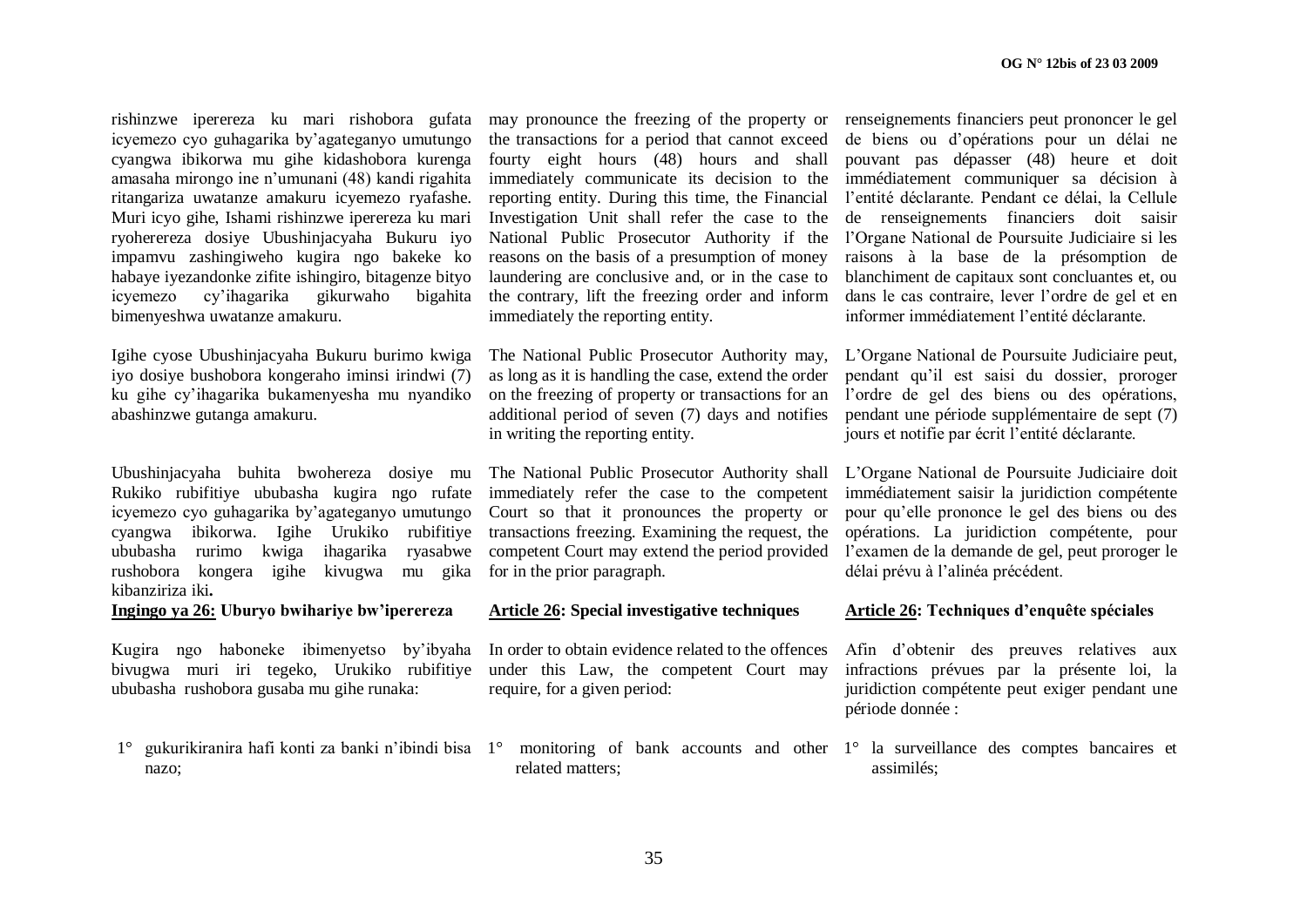- 2° kugera ku buryo bukoreshwa na za 2° access to systems, networks and computer 2° l"accès à des systèmes, réseaux et serveurs mudasobwa, ku miyoboro n"ububiko bwazo;
- 3° gukurikirana cyangwa kumva ibivugirwa kuri 3° telefone, telefagisi, ibindi bikoresho telefone, telefagisi, ibindi bikoresho by"itumanaho rya kure cyangwa ihererekanya ry"amakuru ku byuma kabuhariwe by"itumanaho, hifashishijwe icyuma kigenzura amajwi;
- 4° gufata amajwi n"amashusho y"ibikorwa, imyifatire cyangwa ibiganiro ;
- 5° guhabwa inyandiko ziriho umukono wa noteri n"inyandiko z"umuntu bwite cyangwa amakuru yerekeye amabanki, imari cyangwa ubucuruzi.

Urukiko rubifitiye ububasha rushobora no gutegeka ko hafatirwa inyandiko zavuzwe mu gace ka 5° k"igika cya mbere cy"iyi ngingo;

Icyakora, ibyo bikorwa bishoboka gusa iyo hari However, these acts shall be only valid if there Toutefois, ces démarches ne sont valables que impamvu zifatika zo gukeka ko amakonti, imiyoboro ya telefoni, imikorere cyangwa uruhurirane rw"isesenguramakuru cyangwa inyandiko byakoreshejwe cyangwa biteganywa gukoreshwa muri gahunda y"iyezandonke cyangwa gutera inkunga iterabwoba.

#### **Ingingo ya 27: Isonerwa ry'uburyozwe**

Nta rubanza cyangwa ikirego cy"uburyozwe mu rwego mbonezamubano, rw"ubutegetsi cyangwa mpanabyaha bishobora gushozwa, nta n"igihano kijyanye n'umwuga kigenerwa Umuyobozi Director of the Financial Investigation Unit,

servers;

3° monitoring or listening through sound control 3° la mise sous surveillance ou sur table unit of telephone, telefax, equipment of telecommunications or electronic transmissions;

- 4° audio-visual recording of actions, behaviors 4° l"enregistrement audio-visuel d"actions, or conversations;
- $commutation$  of notarized private  $5^\circ$ banking, financial or commercial information documents.

of the documents provided for in subparagraph 5° of the paragraph One of this Article.

are strong grounds to suspect that the accounts, telephone lines, systems or data-processing networks or documents are used or likely to be réseaux informatiques ou documents sont used in a money laundering or terrorist financing process.

#### **Article 27: Exemption of liability**

or penal liability can be brought, nor any professional sanction decreed against the intentée, ni aucune sanction professionnelle

- informatiques;
- d"écoute de lignes de téléphone, de télécopie, de matériel de télécommunications ou de transmissions électroniques;
- comportements ou conversations;
- la communication d'actes notariés et privés ou d"informations bancaires, financières ou commerciales.

The competent Court may also order the seizure La Juridiction Compétente peut également ordonner la saisie des documents mentionnés au point 5° de l"alinéa 1 du présent article.

> s'il y a de fortes raisons de croire que les comptes, lignes téléphoniques, systèmes ou utilisés ou risquent d"être utilisés à un processus de blanchiment de capitaux ou de financement du terrorisme.

#### **Article 27: Exemption de responsabilité**

No proceedings or action of civil, administrative Aucune poursuite ou action en responsabilité civile, administrative ou pénale ne peut être prononcée contre le Directeur de la Cellule de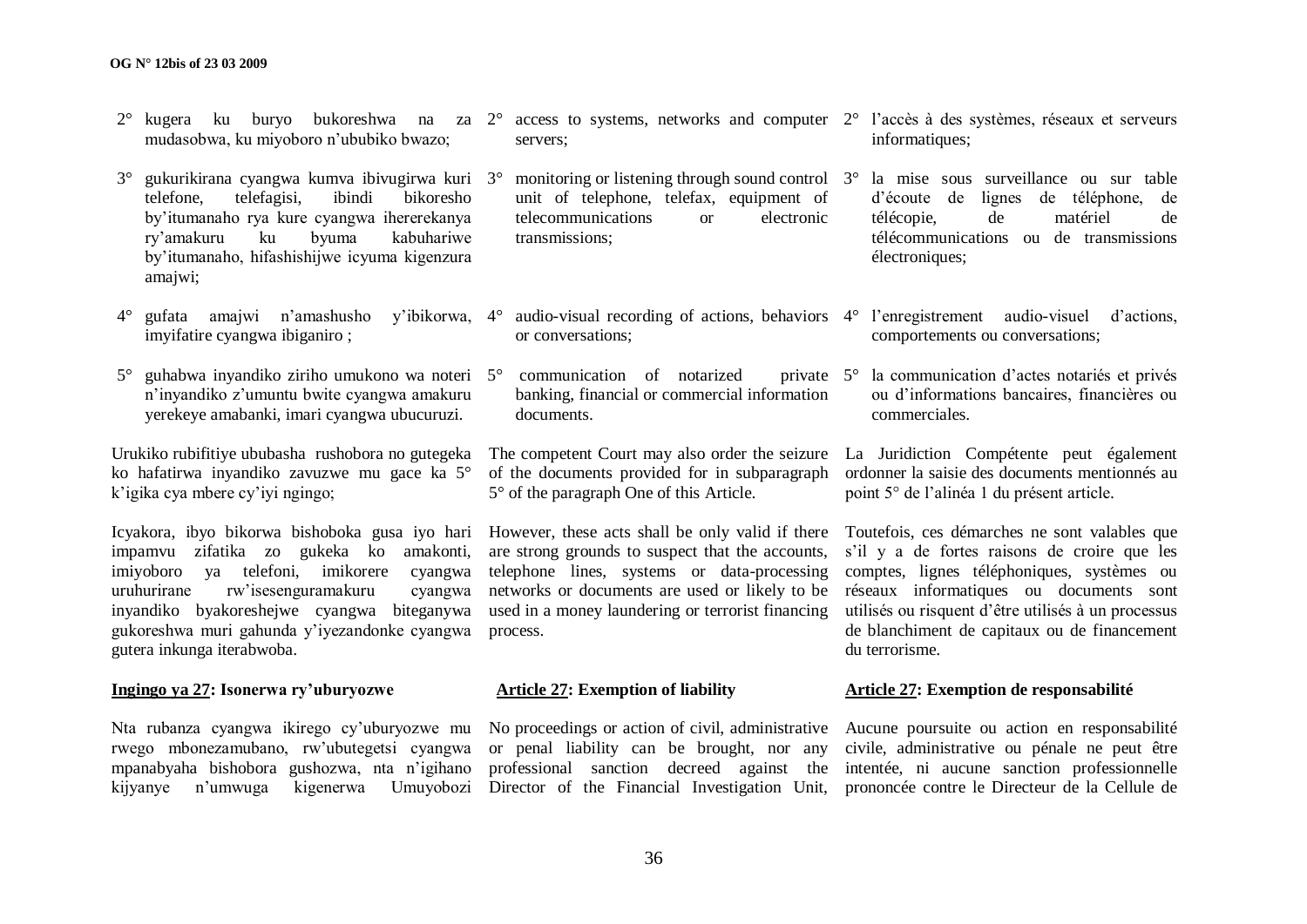w"Ishami rishinzwe iperereza ku mari, abamwungirije, abakozi cyangwa impuguke iyo bujuje inshingano zabo nta buriganya nk"uko biteganywa n"iri tegeko.

Icyakora, iyo bigaragaye ko hari umuntu mu bamaze kuvugwa wakoze ikosa abigambiriye, ahanwa hakurikijwe amategeko.

Nta kurikiranwa ryerekeranye no kumena ibanga ry"akazi rishobora gukorerwa abayobozi b"imirimo n"abakozi b"abashinzwe gutanga amakuru mu gihe bayatanze cyangwa batanze raporo ziteganywa n"iri tegeko, batagambiriye gukora nabi, n"ubwo amaperereza cyangwa imyanzuro y"urukiko ntawe yaba yahamije icyaha.

Nta rubanza rw"uburyozwe bw"indishyi, nshinjabyaha cyangwa rwo mu rwego rw"akazi rushobora gushorwa ku bayobozi b"imirimo n"abakozi b"abashinzwe gutanga amakuru bitewe n"iyangirika ry"ibintu bifatika cyangwa bidafatika biturutse ku guhagarika ibikorwa.

Iyo habayeho ibangamirwa rikomoka ku buryo butaziguye kuri raporo y"ibikorwa bikemangwa yakozwe nta mugambi mubi, Leta iryozwa ingaruka zabaye hashingiwe ku biteganywa no ku bipimo ntarengwa bishyirwaho n"amategeko y"u Rwanda.

experts when having acted in good faith in the exercise of their official duties in accordance with provisions under this Law.

However, when it is established that one or the Toutefois, s'il est établi que l'une ou l'autre des other person among those above mentioned has acted in bad faith, he/she shall be punished in foi, elle est sanctionnée conformément à la loi. conformity with laws.

No proceedings for breach of professional secrecy can be brought against the executive officers and employees of reporting entities which, in good faith, have transmitted information or submitted the reports provided for in this Law, even if the investigations or the Court Orders did not result in any conviction.

No proceedings of civil, penal or professional liability can be brought against the executive officers and employees of the reporting entities due to material or non material damages resulting from the blocking of a transaction.

In case of prejudice resulting directly from a bona fide statement of suspicion, the State shall be liable for the damage suffered under the conditions and scope of the Republic of Rwanda legislation.

deputies director, its employees, agents or renseignements financiers, les Directeurs adjoints, ses employés, agents ou experts ayant agi de bonne foi dans l"exercice de leurs fonctions conformément aux dispositions prévues par la présente loi.

personnes susmentionnées a agi de mauvaise

Aucune poursuite pour violation du secret professionnel ne peut être engagée contre les personnes ou les dirigeants et préposés des entités déclarantes qui, de bonne foi, ont transmis les informations ou fait les déclarations prévues par les dispositions de la présente loi, même si les enquêtes ou les décisions judiciaires n"ont donné lieu à aucune condamnation.

Aucune action en responsabilité civile, pénale ou professionnelle ne peut être intentée contre les dirigeants et préposés des entités déclarantes du fait des dommages matériels ou immatériels qui pourraient résulter du blocage d"une opération.

En cas de préjudice résultant directement d"une déclaration de soupcons de bonne foi, l'Etat répond du dommage subi aux conditions et dans les limites de la législation de la République du Rwanda.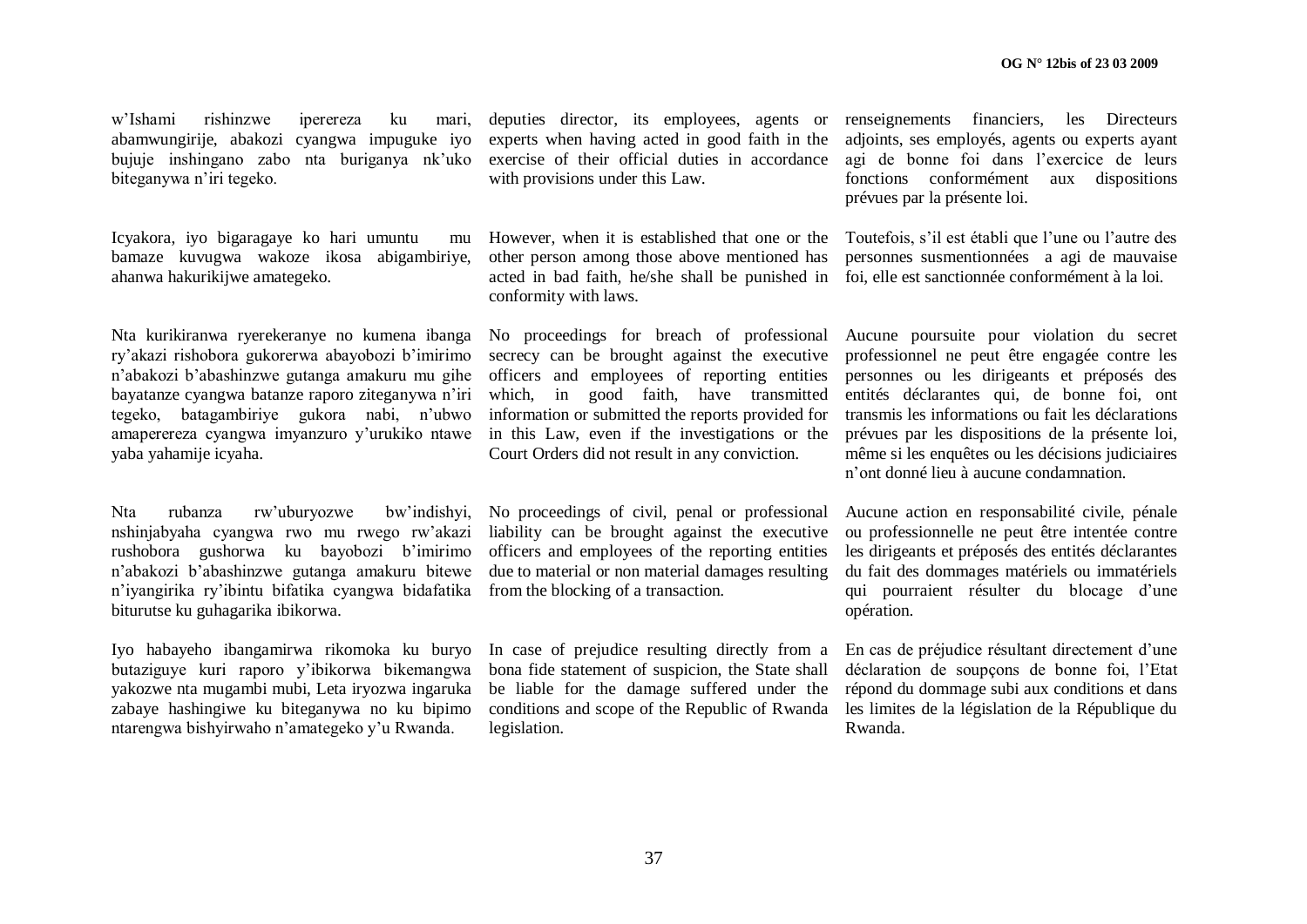#### **UMUTWE WA IV: UBUFATANYE CHAPTER IV: INTERNATIONAL MPUZAMAHANGA COOPERATION**

### **Ingingo ya 28: Ubufatanye n'izindi Leta**

Leta y"u Rwanda, igirana ubufatanye n"izindi Leta mu rwego rwo guhana amakuru, iperereza n"ikurikirana bigamije ibyemezo bishingana by"agateganyo, ifatira n"ubunyage bw"ibikoresho, amafaranga n"umutungo bifitanye isano n"iyezandonke no gutera inkunga iterabwoba, ku mpamvu zo guhererekanya abanyabyaha n"iz"ubufatanye mu bya tekiniki.

# **Ingingo ya 29: Ikigamijwe mu gusaba ubufatanye**

Bisabwe na Leta yo hanze, isaba ry"ubufatanye mu byerekeranye n"ibyaha bivugwa mu ngingo ya 2, agace ka 1° n"iya 4 z"iri tegeko, bikorwa ku buryo bujyanye n"amahame asobanurwa n"iri tegeko.

Mu bufatanye hashobora kubamo:

- 1° gusaba ibimenyetso cyangwa ubuhamya ku 1° collection of evidence or statements from 1° le recueil de témoignages ou de bantu ;
- 2° gufasha abayobozi b"inzego z"ubutabera za Leta y"igihugu gisaba ubufatanye, kugera ku bantu bafunze cyangwa abandi bantu kugira ngo batange ubuhamya cyangwa bafashe iperereza;
- 3° gutanga inyandiko iyo ari yo yose ijyanye 3° providing of any judicial document; n"ubucamanza ;

# **Article 28: Cooperation with other States**

The Government of Rwanda shall cooperate with L"Etat Rwandais coopère avec les autres Etats other States in the exchange of information, in investigation and in procedure, with regard to protective measures, seizures and confiscations of the instruments, funds and property related to money laundering and financing of terrorism, for purposes of extradition, and for purposes of mutual technical assistance.

# **Article 29: Purpose of the request for mutual Article 29: Objet de demande d'entraide assistance**

# foreign State relating to the offences under Articles 2, 1º and 4 of this Law shall be carried out in accordance with the principles defined by this Law.

The cooperation may include :

- persons;
- 2° assistance of foreign state legal authorities in 2° l"aide aux autorités judiciaires de l"Etat providing access to detained persons or other persons in order to witness or to help in the enquiries:
- 

# **CHAPITRE IV : COOPERATION INTERNATIONALE**

#### **Article 28: Coopération avec les autres Etats**

aux fins d"échange d"information, d"investigation et de poursuite, visant les mesures conservatoires, les saisies et les confiscations des objets, fonds et biens liés au blanchiment de capitaux et le financement du terrorisme, aux fins d"extradition et d"assistance technique mutuelle.

The request for mutual legal assistance from a Les demandes d'entraide en provenance d'un Etat étranger se rapportant aux infractions prévues aux articles 2, 1º et 4 de la présente loi sont exécutées conformément aux principes définis par la présente loi.

L"entraide peut notamment inclure :

- dépositions ;
- requérant en mettant à leur disposition des personnes détenues ou d"autres personnes, aux fins de témoignage ou d"assistance dans la conduite de l'enquête :
- 3° la remise de tout document judiciaire ;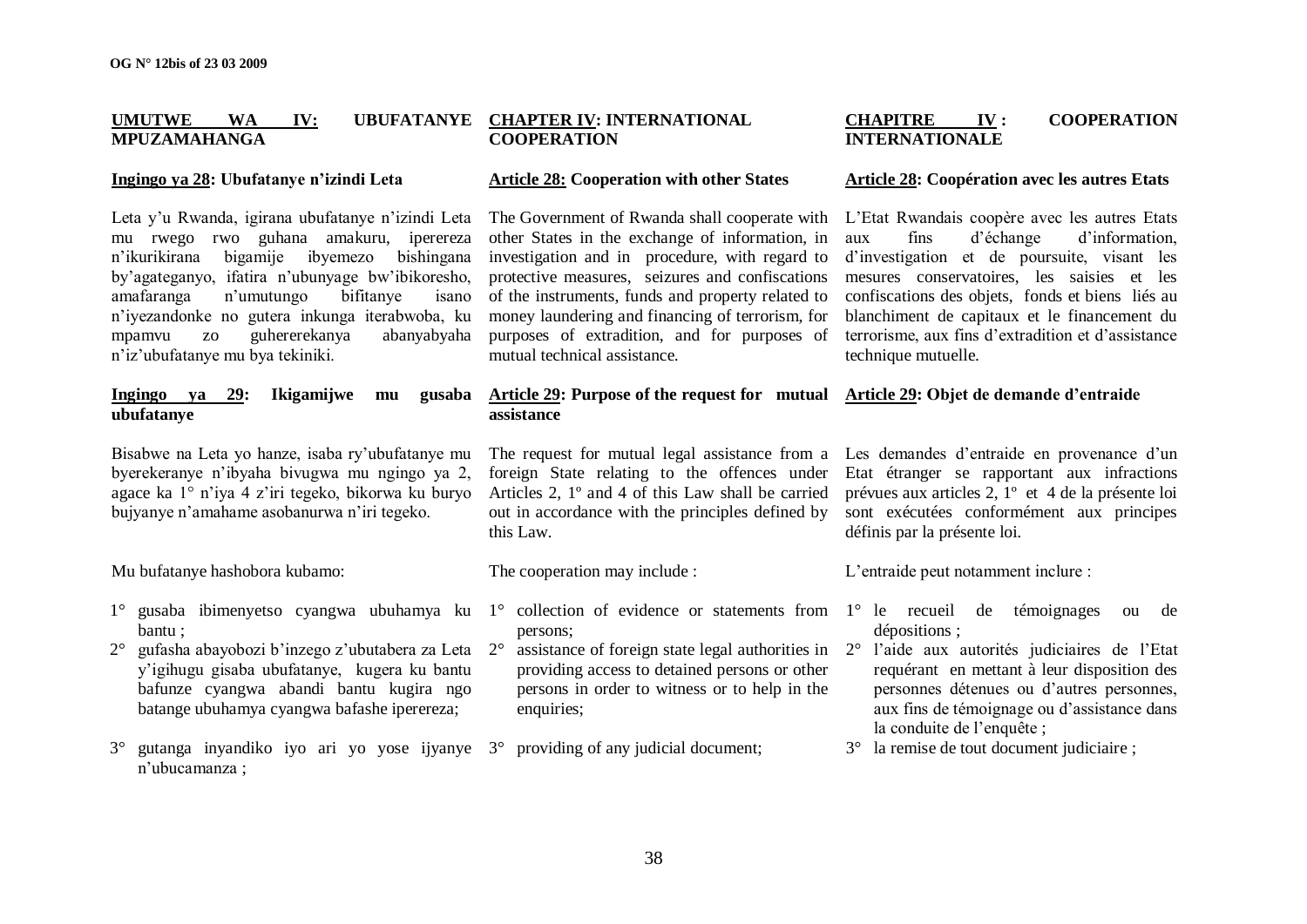- 4° gusaka no gufatira ;
- 5° gusuzuma ibintu n"aho biri ;
- 6° gutanga amakuru n"ibindi byagaragaza ibimenyetso ;
- $7^\circ$  gutanga impapuro z'umwimerere cyangwa  $7^\circ$ ziriho umukono wa noteri, n"inyandiko za ngombwa harimo izerekeye amabanki, iz"ibaruramari n"izerekana imikorere y"ikigo cyangwa imirimo yacyo y"ubucuruzi.

#### **Ingingo ya 30 : Kutemera ubufatanye**

Gusaba ubufatanye bishobora gusa kwangwa iyo :

- 1° bishobora kubangamira umudendezo, ubusugire, umutekano cyangwa amahame remezo y"Itegeko Nshinga rya Repubulika y"u Rwanda ;
- 2° isaba ridaturutse ku buyobozi bubifitiye ububasha hashingiwe ku mategeko ya Leta isaba cyangwa iyo isaba ritoherejwe mu buryo bwemewe;
- $3^\circ$  ibyo isaba rishingiraho bigikurikiranwa mu  $3^\circ$  the facts on which the request is based have rwego mpanabyaha, byahaniwe cyangwa byafashweho icyemezo cy"urukiko kitagishobora kujuririrwa muri Repubulika y"u Rwanda;
- 4° executing searches and seizures;
- 5° examining objects and visiting sites;
	- providing information and evidential value;
	- providing originals or certified copies of 7° relevant documents, including bank statements, accounting documents and registers showing the functioning of an enterprise or its commercial activities.

#### **Article 30: Refusal of cooperation**

Request for cooperation may only be refused if :

- $1^\circ$  it is likely to prejudice the public order,  $1^\circ$ sovereignty, security or fundamental principles of the Constitution of the Republic of Rwanda;
- $2^{\circ}$  the requesting authority is not competent  $2^{\circ}$ under the requesting state Law or the request is not duly transmitted;
	- already been criminally processed, sentenced or definitively judged on the territory of the Republic of Rwanda;
- 4° les perquisitions et les saisies ;
- 5° l"examen d"objets et les descentes sur les lieux ;
- 6° la fourniture de renseignements et de pièces à conviction ;
	- la présentation des originaux ou de copies certifiées conformes aux dossiers et documents pertinents y compris des relevés bancaires, des pièces comptables, des registres montrant le fonctionnement d"une entreprise ou ses activités commerciales.

#### **Article 30: Refus de coopération**

La demande d"entraide ne peut être refusée que si :

- 1° son exécution risque de porter atteinte à l"ordre public, à la souveraineté, à la sécurité ou aux principes fondamentaux enoncés dans la Constitution de la République du Rwanda;
- 2° elle n"émane pas d"une autorité compétente selon la législation du pays requérant ou n"est pas dûment envoyée;
- les faits sur lesquels elle porte font l'objet de poursuites pénales, ont déjà fait l"objet de sanction ou d"une décision judiciaire coulée en force de chose jugée sur le territoire de la République du Rwanda;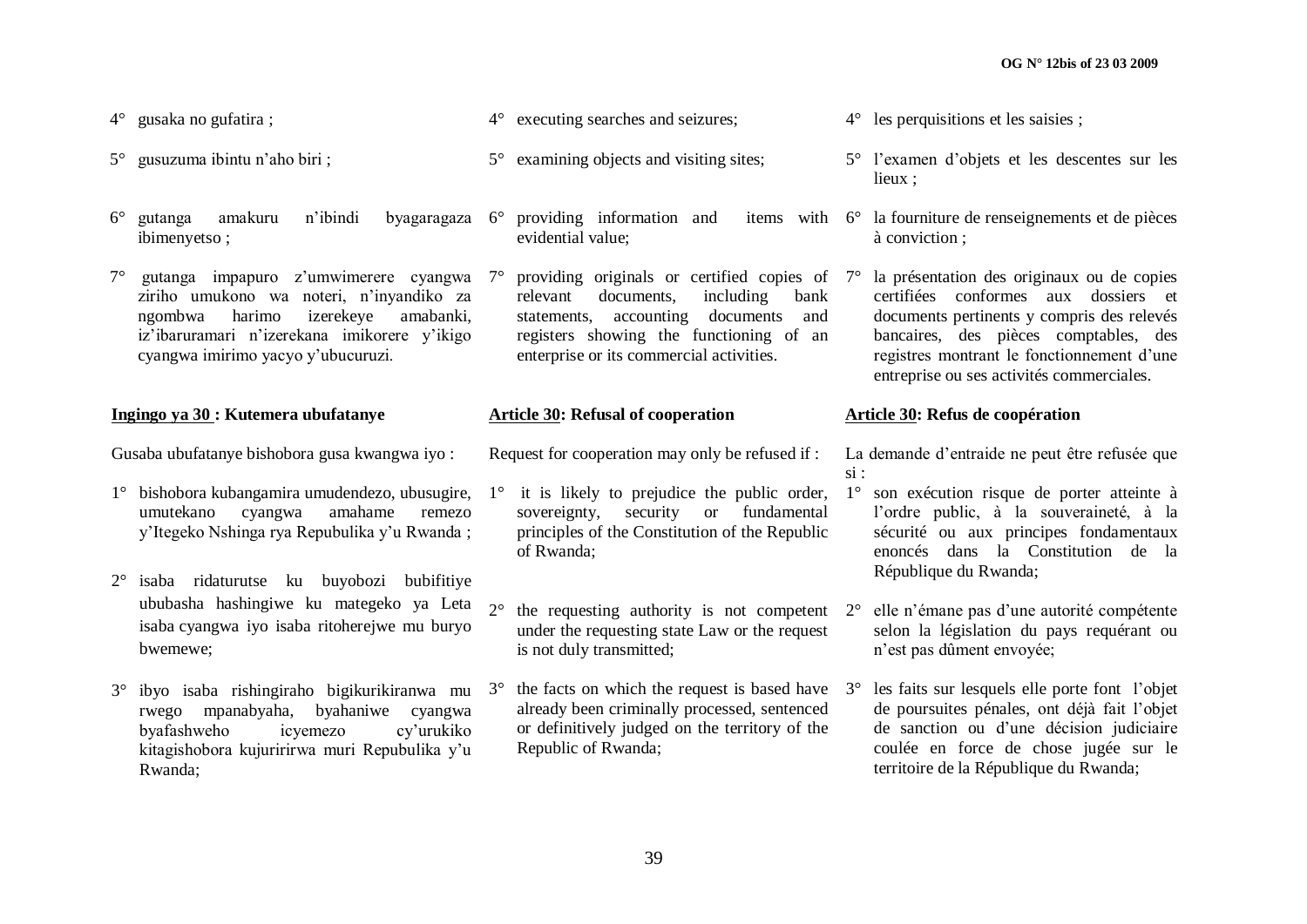- 4° icyaha isaba rishingiraho kitaba mu mategeko y"u Rwanda cyangwa kidahuje imiterere n"icyaha kiba mu mategeko ya Repubulika y"u Rwanda;
- 5° ibyemezo bisabwa cyangwa ibindi byemezo bifite ingaruka zimwe bitemewe n"amategeko ya Repubulika y"u Rwanda cyangwa bidashobora gukurikizwa ku cyaha isaba rishingiraho hakurikijwe amategeko ya Repubulika y"u Rwanda;
- 6° ibyemezo bisabwa bidashobora gufatwa cyangwa ngo byubahirizwe bitewe n"ubuzime bw"icyaha cy"iyezandonke cyangwa cyo gutera inkunga iterabwoba nk"uko biteganywa n"amategeko ya Repubulika y"u Rwanda cyangwa aya Leta isaba;
- 7° icyemezo gisabwa gukurikizwa kidashobora kubahirizwa hakurikijwe amategeko ya Repubulika y"u Rwanda;
- 8° icyemezo giturutse mu kindi gihugu cyategetswe mu buryo budatanga icyizere gihagije mu birebana n"uburenganzira bwo kwiregura ;
- 9° hari impamvu zikomeye zemeza ko isaba rigamije gukurikirana cyangwa guhana umuntu bishingiye ku gitsina, ibara ry"uruhu, idini n"ubwenegihugu, ubwoko cyangwa ibitekerezo
- does not exist under the law of the Republic of Rwanda or does not have common characteristics with an offence existing under the law of the Republic of Rwanda;
- the requested measures or other measures  $5^\circ$ with similar effects are not authorized under the law of the Republic of Rwanda or can not be applied to the offences on which the request is based under the Law of the Republic of Rwanda;
- the requested measures can not be decreed or  $6^{\circ}$ executed because of the prescription of the crime of money laundering or financing terrorism under the Law of the Republic of Rwanda or under the Law of the requesting state;
- 7° the decision whose the implementation is requested is not binding under the legislation  $7^\circ$ of the Republic of Rwanda;
- the decision from another country has been  $8^\circ$ ordered in conditions that do not offer sufficient guarantees regarding the rights to defend oneself;
- 9° there are substantial grounds for believing that the request has been made for the purpose of prosecuting or punishing a person on the basis of sex, race, religion, nationality,
- $4^{\circ}$  the offence on which the request is based  $4^{\circ}$  l'infraction visée dans la demande n'est pas prévue par la législation de la République du Rwanda ou ne présente pas de caractéristiques communes avec une infraction prévue par la législation de la République du Rwanda;
	- 5° les mesures sollicitées ou toutes autres mesures ayant des effets analogues, ne sont pas autorisées par la législation de la République du Rwanda ou ne sont pas applicables à l"infraction visée dans la demande d"après la législation de la République du Rwanda;
	- les mesures demandées ne peuvent être prises ou exécutées pour cause de prescription de l"infraction de blanchiment de capitaux ou de financement du terrorisme d"après la législation de la République du Rwanda ou celle de l"Etat requérant;
	- la décision dont l'exécution est demandée n"est pas exécutoire sous la législation de la République du Rwanda;
	- la décision étrangère a été prononcée dans des conditions n"offrant pas de garanties suffisantes au regard des droits de la défense;
	- 9° il y a de sérieuses raisons de penser que les mesures demandées ou la décision sollicitée ne visent la personne concernée qu"en raison de son sexe, de sa race, de sa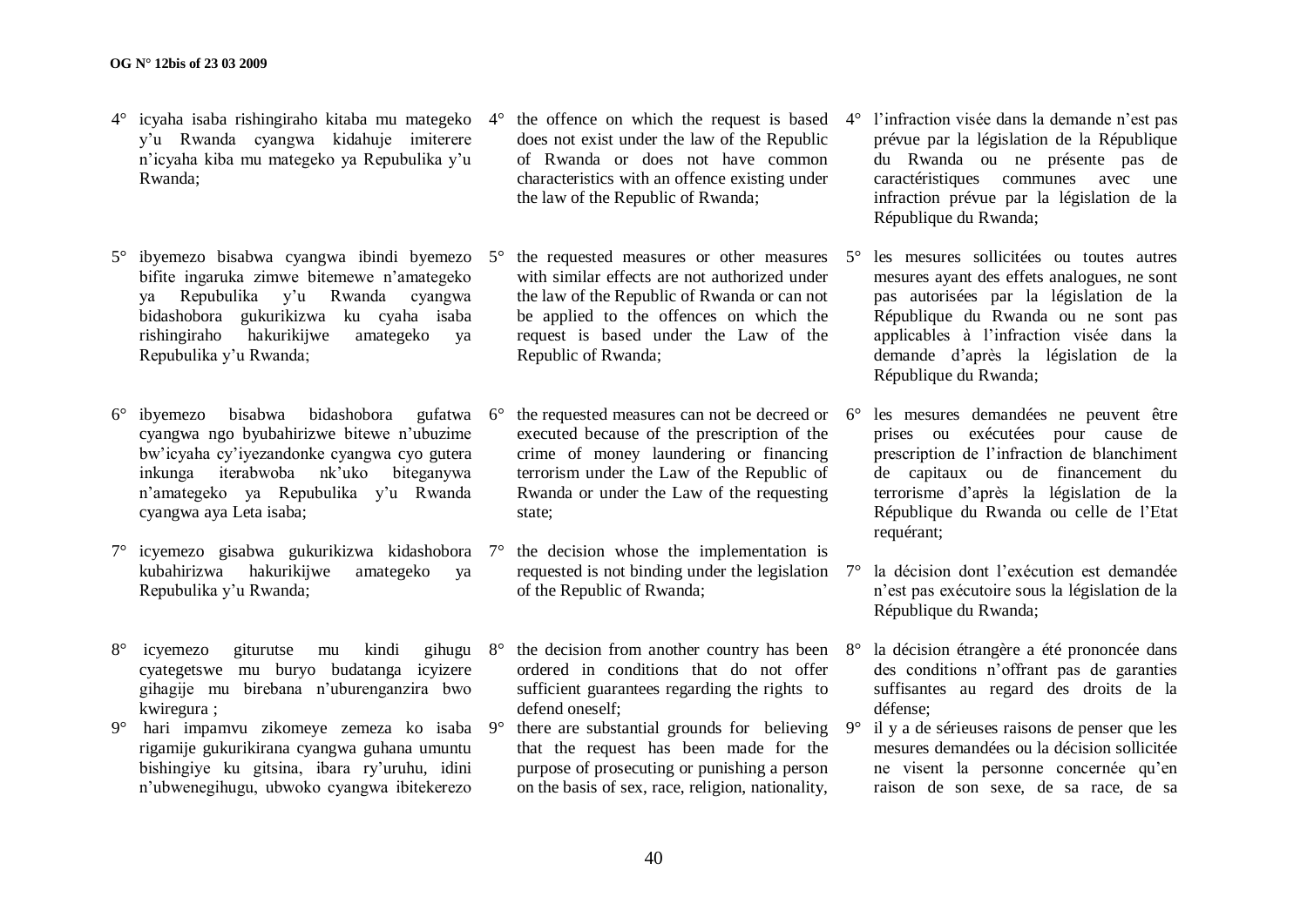| bya politiki cyangwa imimerere ye;                                                                                                                                                                                                       | ethnic origin or political opinions or status;                                                                                                                                                                                                                                                    | religion, de sa nationalité, de son origine<br>ethnique, de ses opinions politiques ou de<br>son statut;                                                                                                                                                                                                              |
|------------------------------------------------------------------------------------------------------------------------------------------------------------------------------------------------------------------------------------------|---------------------------------------------------------------------------------------------------------------------------------------------------------------------------------------------------------------------------------------------------------------------------------------------------|-----------------------------------------------------------------------------------------------------------------------------------------------------------------------------------------------------------------------------------------------------------------------------------------------------------------------|
| 10° isaba rishingiye ku cyaha cya politiki cyangwa<br>ritewe n'impamvu za politiki;                                                                                                                                                      | $10o$ the request is based on a political offence or<br>is motivated by political consideration;                                                                                                                                                                                                  | $10^{\circ}$ la demande porte<br>infraction<br>sur une<br>politique<br>ou est<br>motivée<br>des<br>par<br>considérations d'ordre politique ;                                                                                                                                                                          |
| 11° ikibazo<br>kidafite<br>uburemere<br>buhwanye<br>n'ubw'ibyemezo<br>byasabwe<br>cyangwa<br>se<br>n'ubw'ishyirwa<br>mu bikorwa<br>ry'icyemezo<br>cy'urukiko rw'ikindi gihugu                                                            | $11^{\circ}$ the case is not important enough to justify<br>the requested measures or the enforcement of<br>the foreign court decision.                                                                                                                                                           | $11^{\circ}$ l'importance de l'affaire ne justifie pas les<br>mesures réclamées ou l'exécution de la<br>décision rendue à l'étranger.                                                                                                                                                                                 |
| Guverinoma ya Repubulika y'u Rwanda imenyesha<br>bidatinze impamvu yanze kubahiriza ibisabwa.                                                                                                                                            | The Government of the Republic of Rwanda<br>shall communicate immediately the grounds for<br>refusal of the request.                                                                                                                                                                              | Le Gouvernement de la République du Rwanda<br>communique sans délai au gouvernement<br>étranger les motifs du refus d'exécution de sa<br>demande.                                                                                                                                                                     |
|                                                                                                                                                                                                                                          |                                                                                                                                                                                                                                                                                                   |                                                                                                                                                                                                                                                                                                                       |
| Ingingo ya 31: Gusaba gukora anketi n'iperereza                                                                                                                                                                                          | Article 31 : Request for investigative and trial<br>measures                                                                                                                                                                                                                                      | Article 31: Demande d'enquête et<br>d'instruction                                                                                                                                                                                                                                                                     |
| Gukora anketi n'iperereza, bikorwa hakurikijwe<br>amategeko ya Repubulika y'u Rwanda keretse<br>abayobozi babishinzwe bo mu kindi gihugu basabye<br>ko bikorwa mu buryo bwihariye butanyuranije<br>n'amategeko ya Repubulika y'u Rwanda. | Investigative and trial measures shall be executed<br>in accordance with the laws of the Republic of<br>Rwanda unless the competent authorities of a<br>another State requires that it be proceeded<br>according to a specific form compatible with the<br>legislation of the Republic of Rwanda. | Les mesures d'enquête et d'instruction sont<br>exécutées conformément à la législation de la<br>République du Rwanda à moins que les<br>autorités compétentes d'un autre Etat n'aient<br>demandé qu'il soit procédé selon une procédure<br>particulière compatible avec la législation de la<br>République du Rwanda. |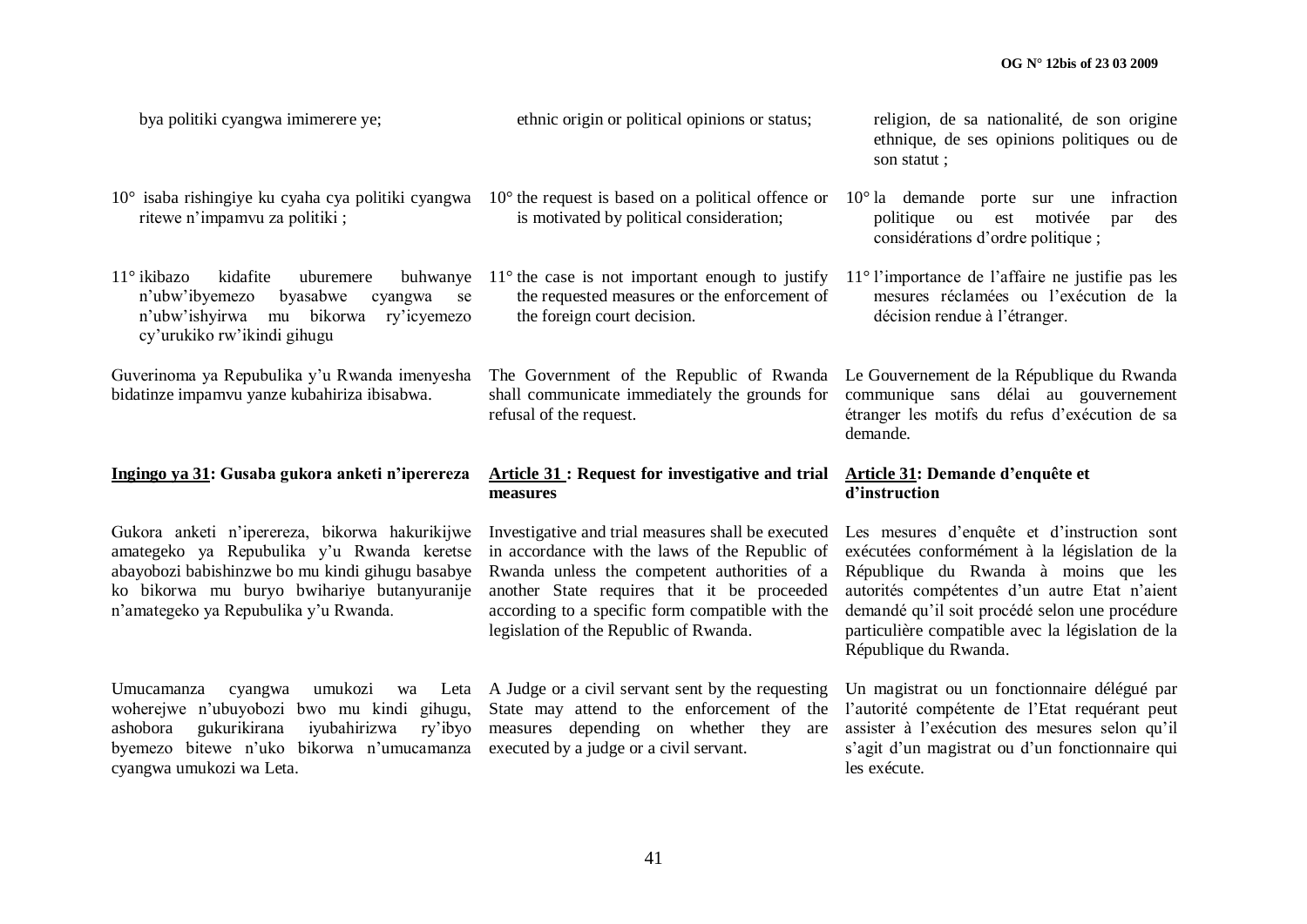### **Ingingo ya 32: Gusaba ibyemezo bishingana Article 32: Request for protective measures by'agateganyo**

Iyo igihugu cy"amahanga gisabye u Rwanda gufata ibyemezo bishingana by"agateganyo, Urukiko rubifitiye ububasha rufata ibyo byemezo hakurikijwe amategeko ya Repubulika y'u Rwanda. Iyo iryo saba ryanditse mu buryo rusange, urukiko rufata ibyemezo bishingana by"agateganyo bikwiye hakurikijwe amategeko y"u Rwanda.

Iyo ibyemezo bisabwa bidateganijwe n"amategeko y"u Rwanda, urukiko rubifitiye ububasha rushobora kubisimbuza ibyemezo bikwiye biteganywa n"amategeko ya Repubulika y"u Rwanda.

# **Ingingo ya 33: Gusaba ubunyage**

Iyo habayeho gusaba ubufatanye ku mpamvu zo gufata ibyemezo byo kunyaga, Urukiko rubifitiye ububasha rufata icyemezo rubisabwe n"Ubushinjacyaha. Icyemezo cy"ubunyage kireba umutungo ugizwe n"ibikomoka cyangwa ibyakoreshejwe ku cyaha biri ku butaka bwa Repubulika y"u Rwanda cyangwa kigategeka kwishyura amafaranga angana n"agaciro k"uwo mutungo.

Urukiko rubifitiye ububasha igihe rwiga isaba ryo kubahiriza icyemezo cy"ubunyage cyafatiwe mu kindi gihugu, rusuzuma iby"icyo cyemezo cyashingiyeho, rukaba rwakwanga gushyira mu In case Rwanda is requested by another State for purposes of pronouncing protective measures, a competenr Court shall order the aforementioned solicited protective measures according to the proper Rwandan legislation. If the request is written in general terms, the Court pronounces the most appropriate protective measures provided for by the Rwandan legislation.

In case the requested measures are not provided for by the Rwandan law, the competent Court may substitute them with appropriate measures provided for by the Rwandan law.

# **Article 33: Request for confiscation**

In the case of a request for cooperation for the purpose of pronouncing a decision for seizure, a competent Court shall take a decision upon request of the National Public Prosecutor Authority. The decision of seizure shall concern an asset constituting the product or the instrument of an offence taking place on the territory of the Republic of Rwanda, or creating an obligation to pay an amount of money corresponding to the value of this asset.

The competent Court dealing with a request relating to the enforcement of a decision of dispossession pronounced abroad examines the

#### **Article 32: Demande de mesures conservatoires**

Lorsqu"un un Etat étranger demande au Rwanda de prendre des mesures conservatoires, la juridiction compétente du Rwanda ordonne lesdites mesures sollicitées conformément à la législation rwandaise. Si la demande est rédigée en termes généraux, la juridiction prononce les mesures les plus appropriées prévues par la législation rwandaise.

Dans le cas où les mesures sollicitées ne sont pas prévues par la législation rwandaise, la juridiction compétente peut leur substituer les mesures appropriées prévues par la législation de la République du Rwanda.

# **Article 33: Demande de confiscation**

Dans le cas d'une demande d'entraide judiciaire à l"effet de prononcer une décision de confiscation, la juridiction compétente statue sur saisine de l"Organe National de Poursuite Judiciaire. La décision de confiscation doit viser un bien constituant le produit ou l"instrument ayant servi à commettre une infraction se trouvant sur le territoire de la République du Rwanda, ou peut consister en l"obligation de payer une somme d"argent correspondant à la valeur de ce bien.

facts on which the decision was based and can faits sur lesquels se fonde la décision et ne peut La juridiction compétente saisie d'une demande relative à l"exécution d"une décision de confiscation prononcée à l"étranger examine les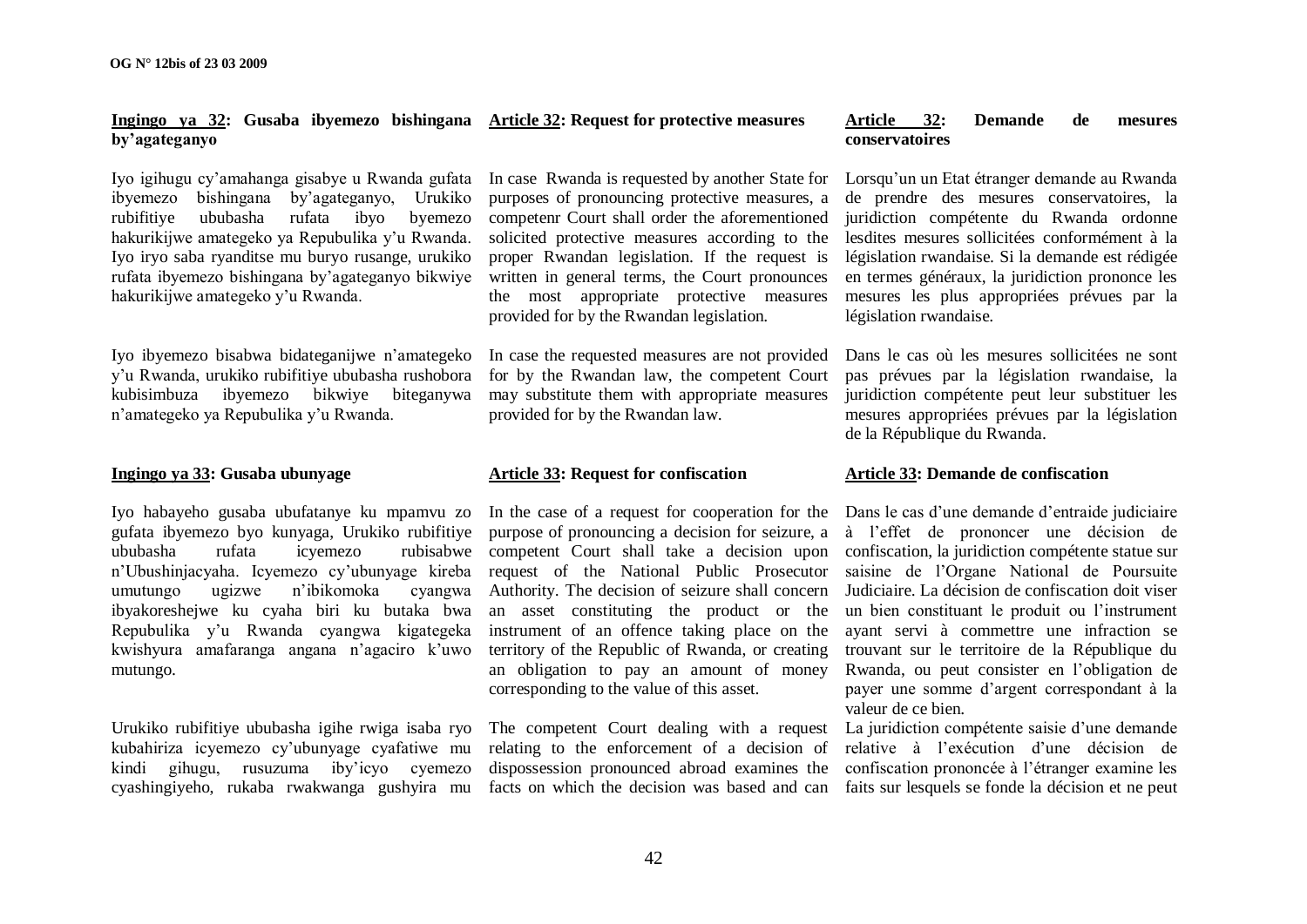bikorwa iryo saba bitewe gusa n"impamvu imwe mu zivugwa mu ngingo ya 30 y"iri tegeko.

#### **Ingingo ya 34: Iherezo ry'umutungo wanyazwe**

Leta y"u Rwanda ifite ububasha bwo gukoresha uko ishaka umutungo wanyagiwe ku butaka bwayo bisabwe n"ikindi gihugu, keretse iyo amasezerano yakoranywe n"igihugu kibisaba abiteganya ukundi.

**Ingingo** ya 35: Gusaba

**abanyabyaha**

refuse execution of the request only for one of the reasons enumerated in Article 30 of this Law.

# **Article 34: Fate of confiscated property**

The Rwandan State shall have the powers to dispose of seized property on its territory upon request of foreign authorities, unless an agreement concluded with the requesting State provides otherwise.

#### **Article 35: Requests for extradition**

Isaba ryerekeye kohererezwa abantu bashakwa kugira ngo baburanire mu kindi gihugu, rikorwa ku byaha biteganywa mu ngingo ya 2 igice cya mbere n"iya 4 z"iri tegeko cyangwa ku mpamvu zo gushyira mu bikorwa igihano kijyanye n"icyo cyaha.

Uburyo n"amahame biteganywa n"amasezerano ariho yo kohererezanya abakurikiranyweho ibyaha hagati y'igihugu cyabisabye n'u Rwanda birakurikizwa.

Iyo nta masezerano yo kohererezanya abakurikiranyweho ibyaha ahari, iyoherezwa ryabo rikorwa hakurikijwe uburyo n"iyubahirizwa ry"amahame asobanurwa n"amasezerano rusange yo kohererezanya abakurikiranyweho ibyaha yemejwe n"Inteko Rusange y"Umuryango w"Abibumbye mu mwanzuro wayo 45/116. Icyakora, ingingo z'iri tegeko ni zo shingiro ry"uburyo bwo kohererezanya abakurikiranyweho icyaha.

purposes of procedure in a foreign State shall be recherchées aux fins de poursuite dans un Etat carried out for the offences envisaged under Articles 2, 1º and 4 of this Law or for purposes to enforce a sentence related to such an offence.

the treaty of extradition in force between the requesting State and the Republic of Rwanda shall be applied.

In the absence of a treaty of extradition or legislative provisions, the extradition shall be carried out according to the procedure and respecting the principles defined by the standard treaty of extradition adopted by the General Assembly of the United Nations in its Resolution 45/116. However, the provisions of this Law shall form a legal basis for the procedure of extradition.

refuser de faire droit à la demande que pour l"un des motifs énumérés à l"article 30 de la présente loi.

#### **Article 34: Sort des biens confisqués**

L"Etat Rwandais jouit du pouvoir de disposition sur les biens confisqués sur son territoire à la demande d'autorités étrangères, à moins qu'un accord conclu avec l"Etat requérant n"en décide autrement.

#### **Article 35: Demande d'extradition**

The requests for extradition of persons sought for Les demandes d'extradition des personnes étranger sont ouvertes pour les infractions prévues aux articles 2, 1° et 4 de la présente loi ou aux fins de l"exécution d"une peine relative à une telle infraction.

The procedures and the principles provided for in Les procédures et les principes prévus par le traité d"extradition en vigueur entre l"Etat requérant et la République du Rwanda sont applicables.

> En l"absence de traité d"extradition ou de dispositions législatives en la matière, l"extradition est exécutée selon la procédure et dans le respect des principes définis par le traité type d"extradition adopté par l"Assemblée Générale des Nations Unies dans sa résolution 45/116. Toutefois, les dispositions de la présente loi, formeront la base juridique pour les procédures d"extradition.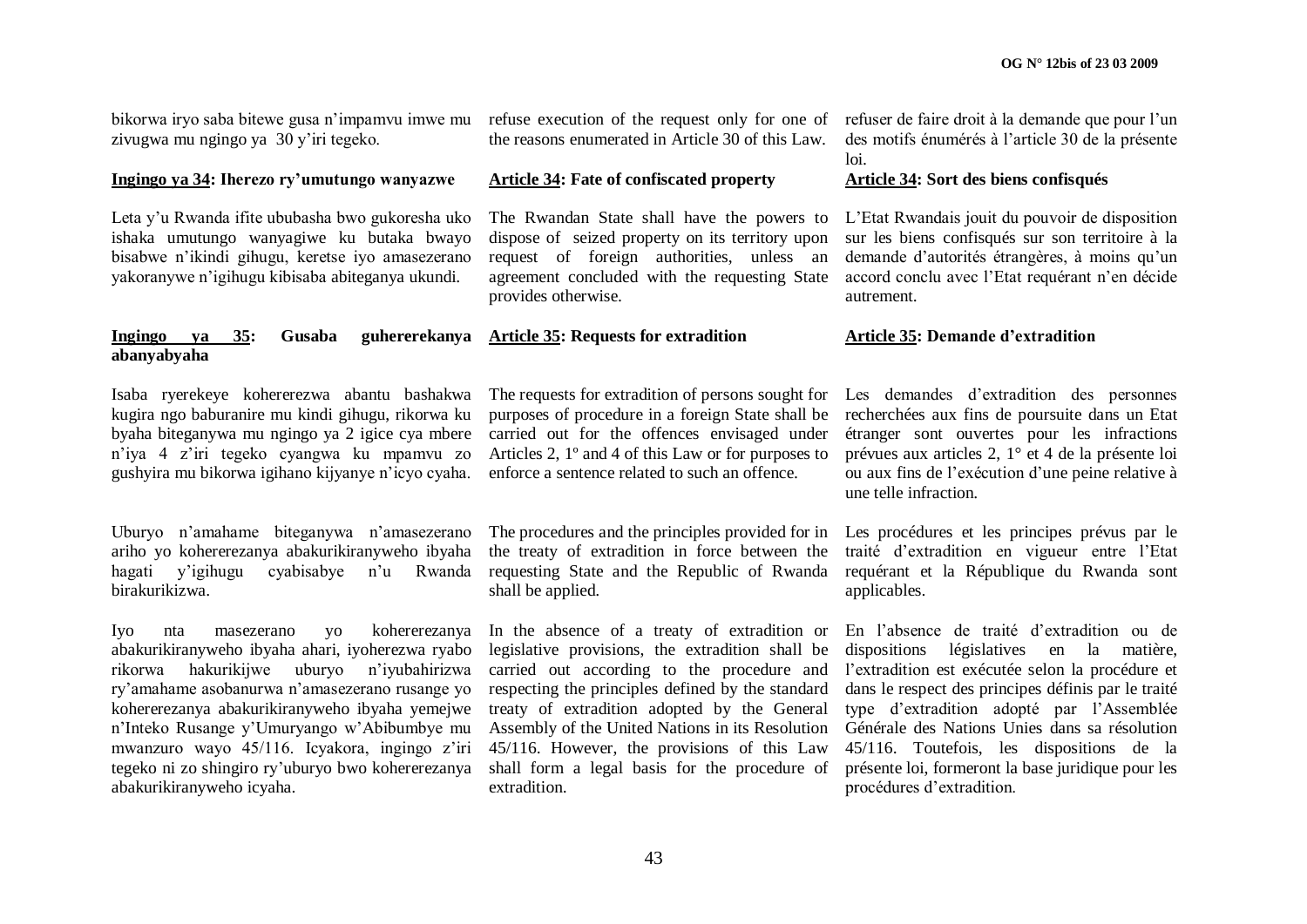# **Ingingo ya 36: Icyaha cyemeranywaho Article 36: Dual incrimination n'ibihugu byombi**

Hakurikijwe ibyo iri tegeko riteganya, kohererezanya abakurikiranyweho ibyaha bikorwa gusa igihe icyaha gituma habaho iryo yoherezanya cyangwa ikindi cyaha gisa na cyo giteganywa mu mategeko ya Leta isaba no mu mategeko ya Repubulika y"u Rwanda.

# **Ingingo ya 37: Impamvu zitegetswe zo kwanga guhererekanya abanyabyaha**

Gusaba kohereza ukurikiranyweho icyaha mu kindi gihugu ntibyemerwa iyo.

- 1° hari impamvu zikomeye zituma hakekwa ko azakurikiranwa cyangwa agahanwa kubera ubwoko bwe, idini rye, ubwenegihugu bwe, inkomoko ye, ibitekerezo bya politiki bye, igitsina cye cyangwa imimerere ye, cyangwa se ko ashobora kugirirwa nabi kubera imwe muri izo mpamvu;
- 2° hari urubanza rwaciwe burundu muri Repubulika y"u Rwanda ku byerekeranye n"icyaha iyoherezwa ry"ukurikiranyweho icyaha risabirwa;
- 3° umuntu ikindi gihugu gisaba atagishobora gukurikiranwa cyangwa guhanwa kubera amategeko ya kimwe muri ibyo bihugu atabyemera kubera igihe gishize, imbabazi

Under the terms of this Law, the extradition shall be carried out only when the offence giving rise to extradition or a similar offence is envisaged both in the legislation of the requesting State and Republic of Rwanda.

# **Article 37: Compulsory grounds for refusing Article 37: Motifs obligatoires de refus extradition**

Requested extradition of the accused shall not be La demande d'extradition d'un prévenu ne peut granted if:

- 1° there are serious reasons to believe that the request for extradition was presented with a view to suing or punishing a person due to his/her race, religion, nationality, ethnic origins, political opinions, sex ou status, or that this situation may endanger him/her for any of the above reasons;
- 2° a final judgement was pronounced in the Republic of Rwanda for the offence in respect of which the extradition is being sought;
- 3° the person whose extradition is being sought can no longer, due to the legislation of one or the other of these countries, be sued or punished due to the elapsed time or

**Article 36: Double incrimination**

Aux termes de la présente loi, l"extradition n"est exécutée que quand l"infraction donnant lieu à extradition ou une infraction similaire est prévue à la fois dans la législation de l"Etat requérant et de la République du Rwanda.

# **d'extradition**

pas être acceptée si :

- 1° il existe de sérieux motifs de croire extradition a été demandée en vue de poursuivre ou de punir une personne en raison de sa race, de sa religion, de sa nationalité, de son origine éthnique, de ses opinions politiques, de son sexe ou de son statut, ou qu"il pourrait en résulter une atteinte à cette personne pour l"un de ces motifs;
- 2° un jugement coulé en force de chose jugée a été prononcé en République du Rwanda à raison de l"infraction pour laquelle l"extradition est demandée ;
- 3° la personne dont l"extradition est demandée ne peut plus, en vertu de la législation de l'un ou l'autre des pays, être poursuivi ou puni, en raison du temps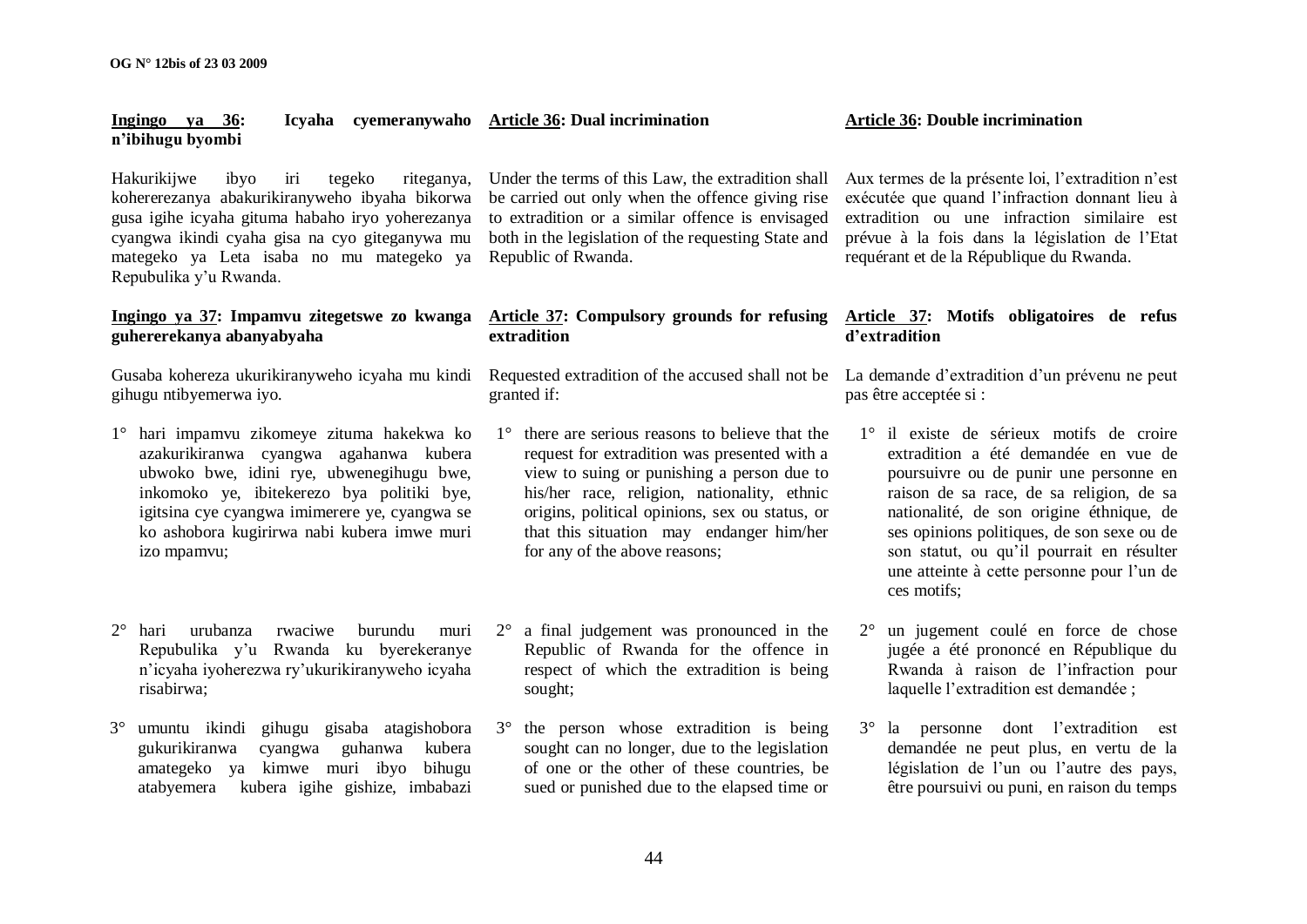cyangwa izindi mpamvu;

- 4° usabwa koherezwa yakorewe cyangwa yakorerwa, mu gihugu gisaba, iyica rubozo cyangwa ibindi bikorwa bya kinyamaswa bimutesha agaciro;
- 5° usabwa koherezwa atahawe cyangwa adashobora guhabwa, mu gihugu gisaba uburenganzira bw"ibanze buteganijwe mu miburanishirize y"imanza z"inshinjabyaha nk"uko biteganywa mu ngingo ya 14 y"amasezerano mpuzamahanga yerekeranye n"amategeko mbonezamubano na politiki;

Ntabwo igihugu gishobora kwanga kohereza umuntu ukurikiranyweho icyaha mu kindi gihugu kubera impamvu zirebana n"ibibazo by"imisoro.

Uko byagenda kose, nta na rimwe iyohereza ry"ukurikiranyweho icyaha w"umunyarwanda shall not be granted. rishobora kwemerwa.

# **Ingingo ya 38: Impamvu zidategetswe zo kwanga Article 38: Optional grounds for refusing ihererekenya**

Iyoherezwa ry"ukurikiranyweho icyaha rishobora Extradition may be refused if : kwangwa iyo:

1° abayobozi ba Repubulika y'u Rwanda 1° the competent authorities of the Republic of 1° les autorités compétentes de la République babifitiye ububasha bemeje kudakurikirana umuntu uregwa icyaha runaka gisabirwa iyoherezwa cyangwa kureka gukurikirana uwo

an amnesty or any other reason;

- the person whose extradition is being sought has been or would be subjected to torture and other cruel, inhuman and degrading treatments;
- 5° the person whose extradition is being sought has not received or would not receive the minimum guarantees in criminal proceedings as contained in Article 14 of the International Convention on Civil and Political Rights;

simple reason that the offence is considered as relating to fiscal issues.

In any case, extradition of a Rwandan citizen En tout état de cause, l'extradition d'un citoyen

# **extradition**

Rwanda have decided not to proceed with charges against the person concerned for the particular offence for which the extradition is qui s"est écoulé ou d"une amnistie ou de toute autre raison ;

- 4° la personne dont l"extradition est demandée a été ou serait soumis dans l"Etat requérant à des tortures et autres peines ou traitements cruels, inhumains ou dégradants ;
- 5° la personne dont l"extradition est demandée n"a pas bénéficié ou pourrait ne pas bénéficier de garanties minimales prévues lors des procédures pénales, par l"article 14 du Pacte international relatif aux droits civils et politiques.

The extradition may not be refused for the L'extradition ne peut être refusée au seul motif que l"infraction est considérée comme portant sur des questions fiscales.

rwandais ne peut être accordée.

# **Article 38: Motifs facultatifs de refus d'extradition**

L'extradition peut être refusée si :

du Rwanda ont décidé de ne pas engager de poursuites contre l"intéressé à raison de l'infraction pour laquelle l'extradition est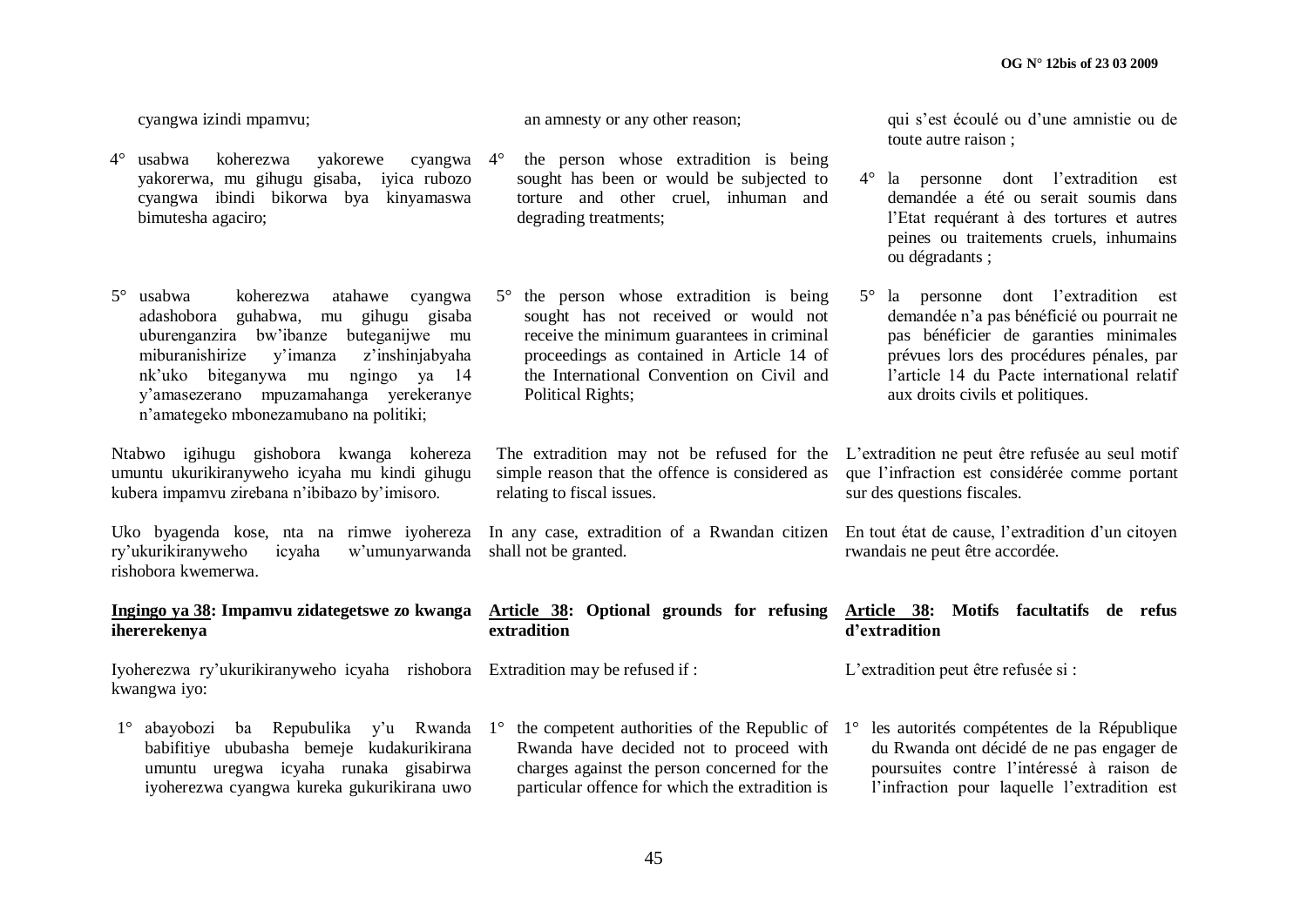muntu;

- 2° ikurikiranacyaha rirebana n"icyaha cyatumye hasabwa iyoherezwa rigikomeza mu Rwanda;
- $3^\circ$  icyaha gisabirwa iyoherezwa cyakorewe hanze  $3^\circ$ y"ubutaka bw"ibihugu byombi kandi, hakurikijwe amategeko ya Repubulika y'u Rwanda, inkiko z"u Rwanda zidafitiye ububasha ku byerekeranye n"ibyaha byakorewe hanze y"ubutaka bw"u Rwanda, harebwe impamvu;
- 4° usabwa koherezwa yaburanishijwe, cyangwa hari impungenge ko ashobora kuburanishwa cyangwa agakatirwa n"urukiko rudasanzwe rwa Leta ibisaba;
- $5^\circ$  Repubulika y'u Rwanda, mu gihe yiga imiterere  $5^\circ$ y"icyaha n"inyungu z"igihugu gisaba, ibona ko, bitewe n"impamvu z"ikibazo, iyoherezwa ry"ukurikiranyweho icyaha ryaba ritajyanye n"imyumvire ya kimuntu, bitewe n"imyaka ye, ubuzima bwe cyangwa izindi mpamvu bwite z"uwo muntu;
- 6° icyaha gisabirwa iyoherezwa ry"ukurikiranyweho icyaha gifatwa, mu mategeko ya Repubulika y"u Rwanda, nk"aho cyose cyangwa igice cyacyo cyakorewe ku butaka bwayo;

requested or to put an end to the proceedings instituted against the aforementioned person;

- 2° proceedings for the offence related to the requested extradition are pending in the Republic of Rwanda;
- the offence for which the extradition is  $3^\circ$ requested has been committed outside the territory of either country and for which, according to the legislation of the Republic of Rwanda, the Rwandan juridictions are not competent with regard to the offences committed outside its territory in comparable circumstances;
- the person whose extradition is requested has  $4^\circ$ been judged or risked to be judged or convicted in the requesting State by a special Court;
- the Republic of Rwanda, while taking into  $5^\circ$ account the nature of the offence and the interests of the requesting State, considers that, given the circumstances of the matter, the extradition of the concerned person would be incompatible with humanitarian considerations, taking into account the age, the state of health or other personal circumstances of the aforesaid person;
- the offence for which the extradition is  $6^\circ$ requested is considered by the legislation of the Republic of Rwanda as committed in all or partly on its territory;

demandée ou de mettre fin aux poursuites engagées contre ladite personne ;

- 2° des poursuites à raison de l"infraction pour laquelle l"extradition est demandée sont en cours en République du Rwanda;
- l'infraction pour laquelle l'extradition est demandée a été commise hors du territoire de l"un ou de l"autre pays et que, selon la législation de la République du Rwanda, les juridictions rwandaises ne sont pas compétentes en ce qui concerne les infractions commises hors de son territoire dans des circonstances comparables;
- la personne dont l'extradition est demandée a été jugée ou risquerait d"être jugée ou condamnée dans l"Etat requérant par une juridiction d"exception;
- la République du Rwanda, tout en prenant en considération la nature de l"infraction et les intérêts de l"Etat requérant, considère qu"étant donné les circonstances de l"affaire, l"extradition de la personne en question serait incompatible avec des considérations humanitaires, compte tenu de l"âge, de l"état de santé ou d"autres circonstances personnelles de ladite personne ;
- l'infraction pour laquelle l'extradition est demandée, est considérée par la législation de la République du Rwanda comme ayant été commise en tout ou en partie sur son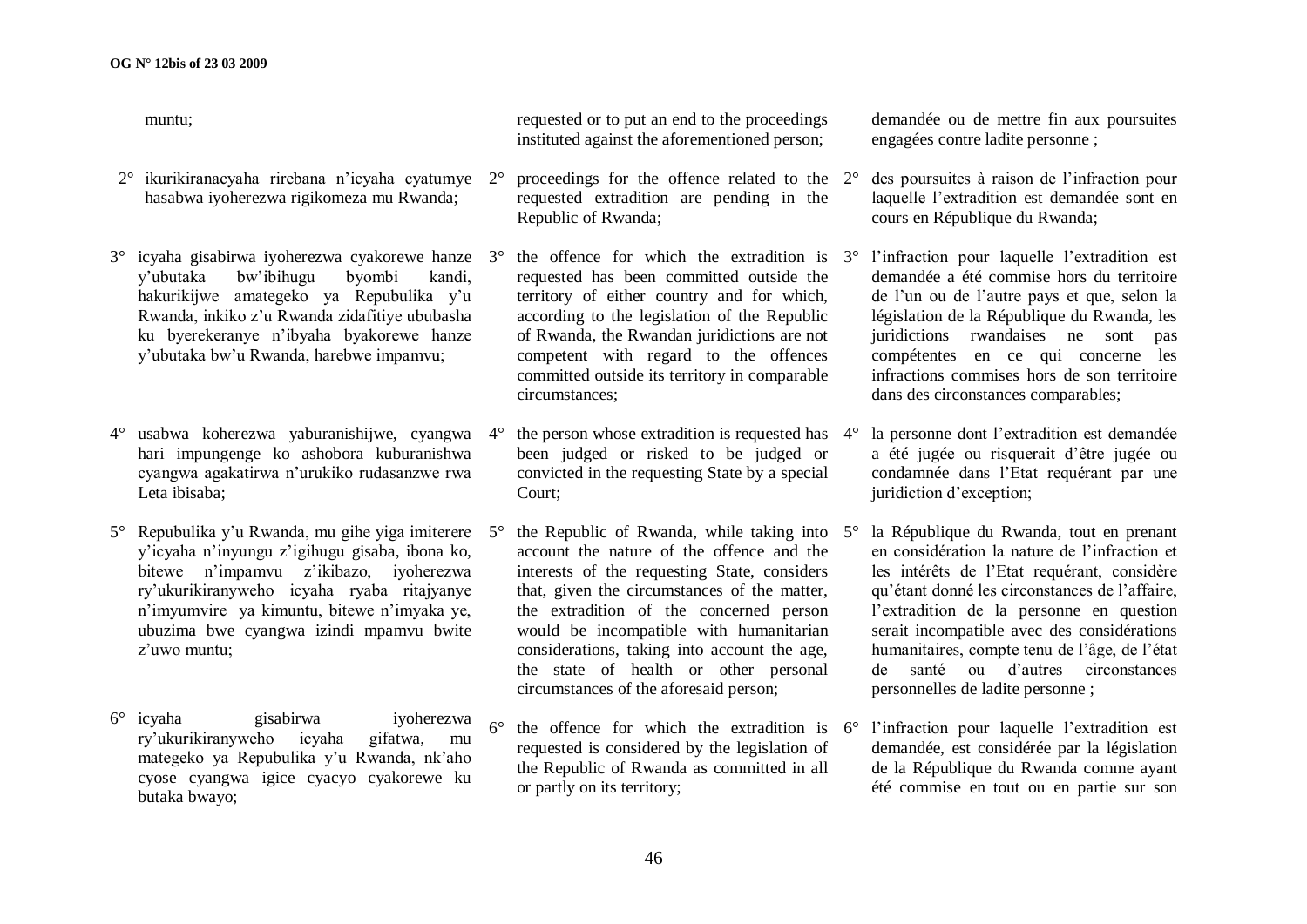territoire ;

 $7^\circ$  the extradition is requested in execution of a  $7^\circ$ final judgment issued in the absence of the person concerned, who has not been able to ensure his/her defense for reasons beyond

#### **Article 39: Aut dedere aut judicare**

his/her will.

When the Republic of Rwanda refuses the extradition for a reason mentioned in Article 37, paragraphs 3° and 4° of Paragraph One and in Article 38 of this Law, it shall refer the matter to the competent Court so that the person concerned can be prosecuted.

# **Article 40: Return of assets**

Without prejudice to the legislation of the Republic of Rwanda and the rights of third parties, all assets found on the territory of the Republic of Rwanda acquired as a result of the offence committed or that may be required as elements of evidence shall be returned to the requesting State, upon request of the requesting State and if the extradition is granted.

Upon request of the requesting State, the assets set forth in paragraph One eo this Article may be returned to this State even if the granted extradition cannot be carried out.

l'extradition est demandée en exécution d"un jugement définitif qui a été rendu en l"absence de l"intéressé, lequel n"a pas été en mesure d"assurer sa défense pour des raisons indépendantes de sa volonté.

#### **Article 39: Aut dedere aut judicare**

Si la République du Rwanda refuse l"extradition pour les motifs visés à l"article 37, alinéa 1, points 3° et 4° et à l"article 38 de la présente loi, elle soumet l"affaire à la juridiction compétente en vue des poursuites contre l"intéressé.

#### **Article 40: Remise des biens**

Sans préjudice de la législation de la République du Rwanda et des droits des tiers, tous les biens trouvés sur le territoire de la République du Rwanda dont l"acquisition est le résultat d"une infraction commise ou qui peuvent être requis comme éléments de preuve seront remis à l"Etat requérant, si celui-ci le demande et si l'extradition est accordée.

Les biens mentionés l"alinéa 1 du présent article peuvent, si l"Etat requérant le demande, être remis à celui-ci même si l"extradition accordée ne peut pas être réalisée.

Igihe cyose uwo mutungo ushobora gufatirirwa Whenever the aforementioned assets shall be Lorsque lesdits biens sont susceptibles de saisie

7° hasabwe iyoherezwa ry"ukurikiranyweho icyaha kugira ngo hashyirwe mu bikorwa urubanza rwaciwe burundu umuntu adahari, atarashoboye kwiregura kubera impamvu zitamuturutseho.

#### **Ingingo ya 39: Koherezwa cyangwa gucirwa urubanza**

Mu gihe Repubulika y"u Rwanda yanze iyoherezwa ry"ukurikiranyweho icyaha ku mpamvu ziteganywa n"ingingo ya 37 agice ka 3° n"aka 4° tw"igika cya mbere n"iya 38 z"iri tegeko, ishyikiriza ikirego urukiko rubifitiye ububasha kugira ngo uwo muntu akurikiranwe.

# **Ingingo ya 40: Isubiza ry'umutungo**

Bitabangamiye ibiteganywa n"amategeko ya Repubulika y"u Rwanda n"uburenganzira bw"abandi bantu, umutungo wose ugaragara ku butaka bwa Repubulika y"u Rwanda ukomotse ku cyaha cyakozwe cyangwa ushobora kwakwaho ibimenyetso, usubizwa Leta isaba, iyo iwusabye kandi iyo iyoherezwa ry"ukurikiranyweho icyaha ryemewe.

Bisabwe na Leta isaba, umutungo uvugwa mu gika cya 1 cy"iyi ngingo ishobora gusubizwa iyo Leta n"ubwo iyoherezwa ry"ukurikiranyweho cyaha ritashobora gushyirwa mu bikorwa,

47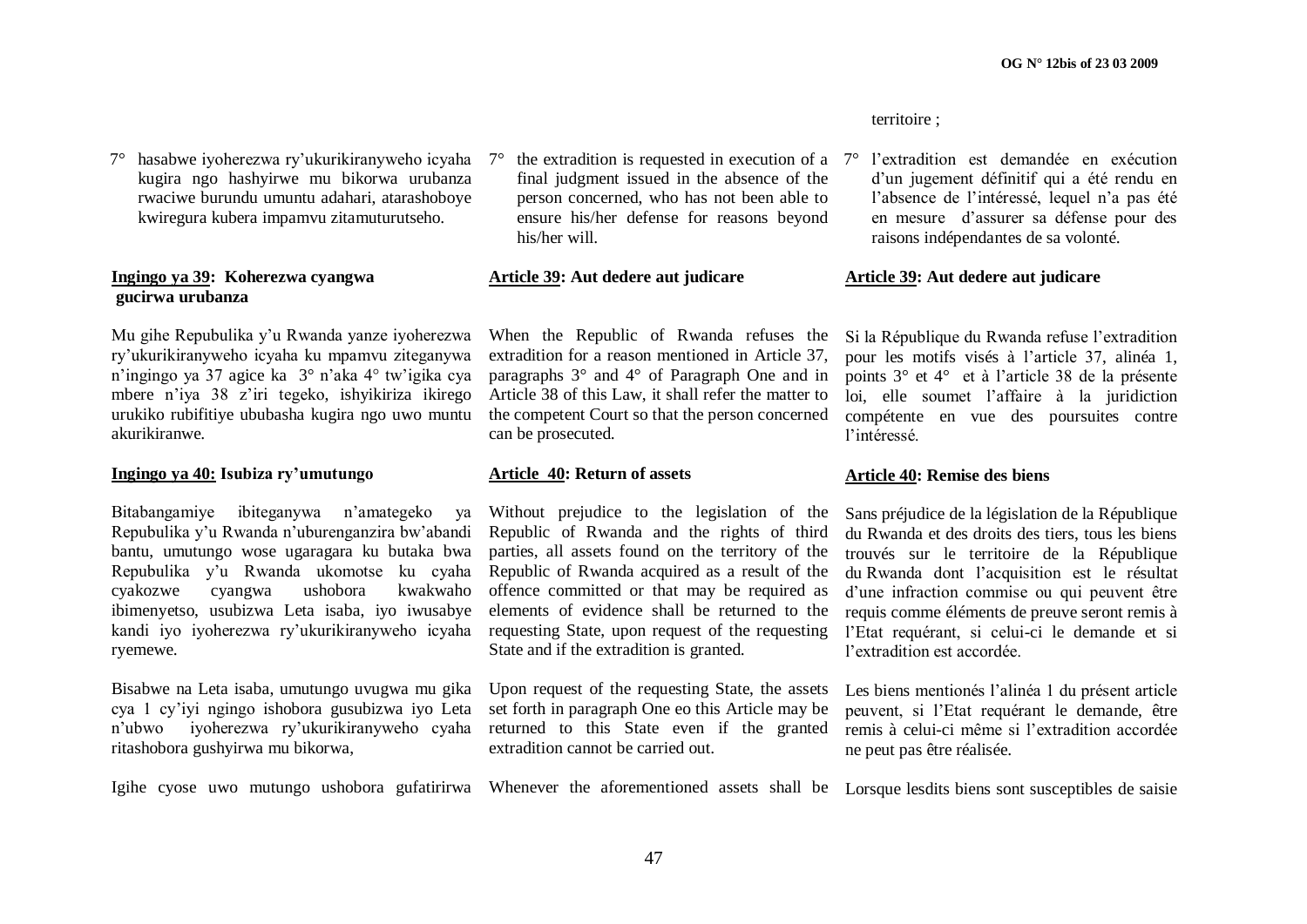cyangwa kunyagirwa ku butaka bwa Repubulika y"u Rwanda, Leta ishobora kuwugumana by"agateganyo cyangwa ikawusubiza.

Bisabwe na Repubulika y"u Rwanda, igihe cyose amategeko abiteganya kandi hubahirijwe uburenganzira bw"abandi bantu, umutungo wasubijwe ugarurwa mu Rwanda ku buntu, iyo ikurikirana cyaha ryarangiye.

# **UMUTWE WA V: INGINGO RUSANGE ZEREKERANYE NO GUSABA UBUFATANYE N'IYOHEREZWA RY'ABAKURIKIRANYWEHO IBYAHA**

# **Ingingo ya 41: Kohereza isaba**

Isaba rikozwe n"ubuyobozi bwo mu kindi gihugu bubifitiye ububasha ku mpamvu zo kugaragaza ibikorwa by"icyaha cy"iyezandonke, cyangwa byo gutera inkunga iterabwoba, ku mpamvu zo gushyira mu bikorwa cyangwa gufata ibyemezo bishingana by"agateganyo, ibyemezo by"ubunyage cyangwa ku mpamvu z"iyoherezwa ry"abakurikiranyweho ibyaha, rinyuzwa mu nzego z"ubutwererane. Mu gihe byihutirwa, isaba rishobora kunyuzwa muri INTERPOL, cyangwa mu buryo butaziguye, ubuyobozi bwo mu bindi bihugu bukaryoherereza inzego z"ubutabera za Repubulika y"u Rwanda**,**  binyujijwe mu iposita cyangwa indi nzira iyo ari yo yose yihuta, isiga ikimenyetso cyanditse cyangwa ikindi kintu gihwanyije agaciro na cyo. Icyo gihe,

territory of the Republic of Rwanda, the State République du Rwanda, l"Etat peut les garder shall be able to maintain temporarily or return temporairement ou les remettre. them.

Upon request by the Republic of Rwanda and at any time the legislation of the Republic of Rwanda so provides, and in respect of the rights of third parties, the returned assets shall be brought back to the Republic of Rwanda free of Rwanda le prévoit ainsi et dans le respect des charge, if prosecution is finalised.

**CHAPTER V: GENERAL PROVISIONS CONCERNING THE REQUESTS FOR COMMUNES AUX DEMANDES MUTUAL ASSISTANCE EXTRADITION**

susceptible of seizure or dispossession on the ou de confiscation sur le territoire de la

Sur demande de la République du Rwanda, les biens ainsi remis sont retournés sans frais à la République du Rwanda à la cloture de la procédure, si la législation de la République du droits des tiers.

# **CHAPITRE V : DISPOSITIONS D'ASSISTANCE MUTUELLE ET D'EXTRADITION**

# **Article 41: Transmission of request**

Requests addressed by foreign competent Les demandes formulées par des autorités authorities for purposes of establishing the perpetration of money laundering or financing of terrorism, for purposes to carry out or pronounce protective orders or a seizure or for purposes of extradition shall be transmitted through diplomatic channels. In urgent cases, they may be communicated through INTERPOL or directly by the foreign authorities to the judicial authorities of the Republic of Rwanda, either by mail, or by any other faster means of transmission, leaving a hard copy or equivalent material. In such cases, unless confirmation is given through diplomatic channels, requests shall not be followed up.

#### **Article 41: Transmission de la demande**

compétentes étrangères aux fins d"établir des faits constitutifs de blanchiment de capitaux ou de financement du terrorisme, en vue d"exécuter ou de prononcer des mesures conservatoires ou une confiscation ou aux fins d"extradition sont transmises par la voie diplomatique. En cas d'urgence, elles peuvent faire l'objet d'une communication par INTERPOL ou de communications directes par les autorités étrangères aux autorités judiciaires de la République du Rwanda, soit par la poste, soit par tout autre moyen de transmission plus rapide, laissant une trace écrite ou matériellement équivalente. En pareil cas, faute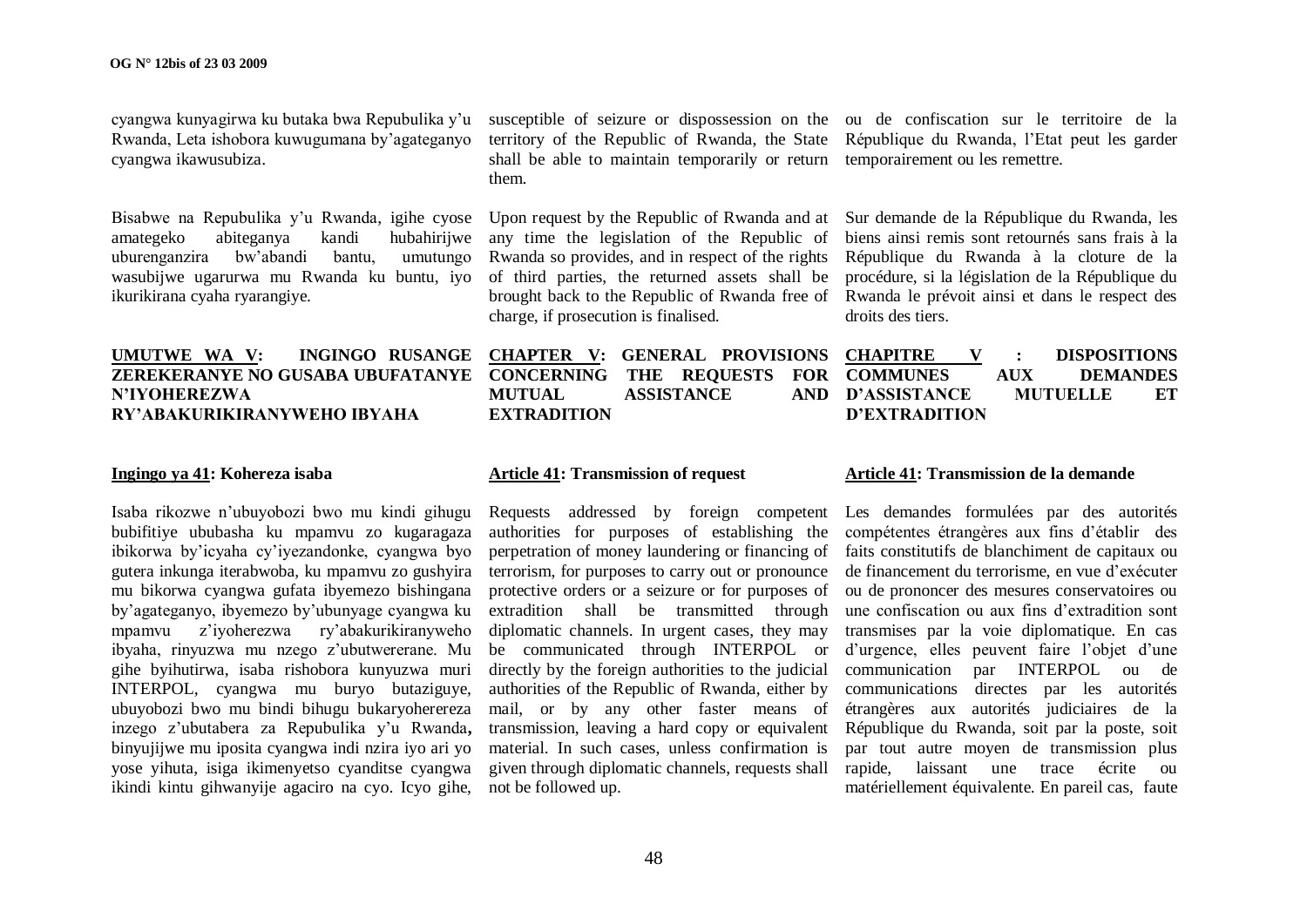|                                                                                                                                                                                                                                          | iyo hatabayeho gushimangira isaba binyuze mu<br>nzego z'ubutwererane, isaba ntirikurikiranwa.                                                                                                    | confirmation donnée par<br>la<br>de<br>voie<br>diplomatique, des demandes n'ont pas de suite<br>utile. |                                                                                                                                                                                                                           |                                                                                                                                             |                                                                                                                                                                           |  |  |  |
|------------------------------------------------------------------------------------------------------------------------------------------------------------------------------------------------------------------------------------------|--------------------------------------------------------------------------------------------------------------------------------------------------------------------------------------------------|--------------------------------------------------------------------------------------------------------|---------------------------------------------------------------------------------------------------------------------------------------------------------------------------------------------------------------------------|---------------------------------------------------------------------------------------------------------------------------------------------|---------------------------------------------------------------------------------------------------------------------------------------------------------------------------|--|--|--|
| Inyandiko zisaba n'imigereka yazo, biherekezwa The requests and their annexes shall be<br>n'inyandiko zihinduwe muri rumwe mu ndimi accompanied by a translation in one of the<br>zikoreshwa mu butegetsi muri Repubulika y'u<br>Rwanda. |                                                                                                                                                                                                  |                                                                                                        | official languages of the Republic of Rwanda.                                                                                                                                                                             | Les demandes et leurs annexes doivent être<br>accompagnées d'une traduction dans une des<br>langues officielles de la République du Rwanda. |                                                                                                                                                                           |  |  |  |
| Ingingo ya 42: Ibikubiye mu nyandiko zisaba                                                                                                                                                                                              |                                                                                                                                                                                                  | <b>Article 42: Contents of requests</b>                                                                |                                                                                                                                                                                                                           | <b>Article 42: Contenu des demandes</b>                                                                                                     |                                                                                                                                                                           |  |  |  |
|                                                                                                                                                                                                                                          | Isaba rigomba kugaragaza neza:                                                                                                                                                                   |                                                                                                        | The requests shall specify:                                                                                                                                                                                               |                                                                                                                                             | Les demandes doivent préciser:                                                                                                                                            |  |  |  |
|                                                                                                                                                                                                                                          | 1° ubuyobozi busaba icyo cyemezo;                                                                                                                                                                |                                                                                                        | 1° the authority requesting for the measure;                                                                                                                                                                              |                                                                                                                                             | 1° l'autorité qui sollicite la mesure;                                                                                                                                    |  |  |  |
| $2^{\circ}$                                                                                                                                                                                                                              | ubuyobozi busabwa;                                                                                                                                                                               | $2^{\circ}$                                                                                            | the requested authority;                                                                                                                                                                                                  | $2^{\circ}$                                                                                                                                 | l'autorité requise;                                                                                                                                                       |  |  |  |
| $3^{\circ}$                                                                                                                                                                                                                              | igisabwa n'ibindi byose byashingirwaho mu<br>kugaragaza urwego kirimo;                                                                                                                           | $3^\circ$                                                                                              | the subject of the request and any relevant $3^{\circ}$ l'objet de la demande et toute remarque<br>remark on its context;                                                                                                 |                                                                                                                                             | pertinente sur son contexte;                                                                                                                                              |  |  |  |
|                                                                                                                                                                                                                                          | 4° ibimenyetso bisobanura igisabwa;                                                                                                                                                              | $4^{\circ}$                                                                                            | the facts justifying the request;                                                                                                                                                                                         | $4^\circ$                                                                                                                                   | les faits justifiant la demande;                                                                                                                                          |  |  |  |
|                                                                                                                                                                                                                                          | byose bizwi byafasha kumenya 5°<br>$5^\circ$ ibintu<br>umwirondoro w'abantu bireba by'umwihariko<br>irangamimerere, ubwenegihugu, aho babarizwa<br>n'icyo bakora;                                |                                                                                                        | all known elements likely to facilitate the 5° tous elements connus susceptibles de<br>identification of the persons concerned and in<br>particular the civil status, the nationality, the<br>address and the profession; |                                                                                                                                             | faciliter l'identification des personnes<br>concernées et notamment l'état civil, la<br>nationalité, l'adresse et la profession;                                          |  |  |  |
| $6^{\circ}$                                                                                                                                                                                                                              | amakuru yose y'ingenzi yafasha kumenya no 6°<br>kuranga aho umuntu aba, ibikoresho cyangwa<br>imitungo bireba;                                                                                   |                                                                                                        | all necessary information to identify and 6°<br>locate the person, instruments, resources or<br>property concerned;                                                                                                       |                                                                                                                                             | tous renseignements nécessaires<br>pour<br>identifier et localiser la personne, les objets,<br>les ressources ou les biens visés;                                         |  |  |  |
|                                                                                                                                                                                                                                          | 7° inyandiko y'ingingo y'amategeko agaragaza 7°<br>icyaha, cyangwa iyo bikenewe, inyandiko<br>ikubiyemo amategeko yerekeranye n'icyo<br>cyaha, no kwerekana ibihano byahanishijwe<br>icyo cyaha; |                                                                                                        | the text of the legal provision instituting the $7^{\circ}$<br>offence or, if needed, a report of the law<br>applicable to the offence, and the indication<br>of the sentence incurred for the offence;                   |                                                                                                                                             | les références légales de l'infraction ou, le<br>cas échéant, un exposé du droit applicable à<br>l'infraction, et l'indication de la peine<br>encourue pour l'infraction; |  |  |  |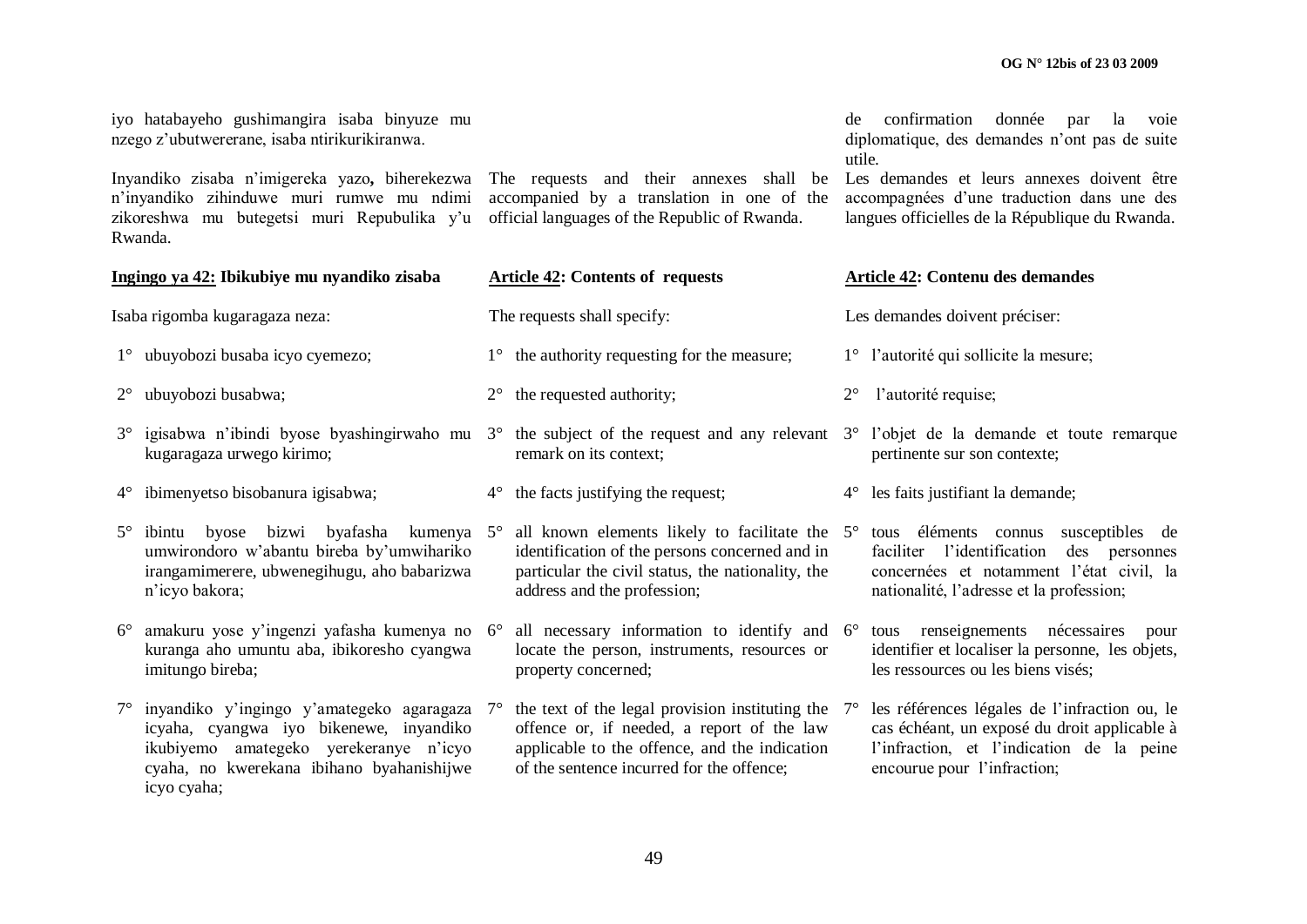Isaba rigamije iyubahirizwa ry"icyemezo gishingana by"agateganyo cyangwa ry"icyemezo cy"ubunyage riba ririmo kandi ibikurikira:

n"ibisobanuro birambuye by"uburyo igihugu

1° ibisobanuro ku byemezo bishingana by"agateganyo iyo hasabwa ibyo byemezo;

2° raporo y"ibimenyetso bya ngombwa n"ibitekerezo bituma inzego z"ubutabera zifata

gisaba cyifuza ko bukoreshwa.

rikubiyemo kandi ibi bikurikira :

- 1° kopi y"icyemezo ihuje n"iy"umwimerere igaragaza impamvu zacyo, yaba itazigaragaza, ikaba iriho isobanurampavu;
- 2° inyandiko ihamya ko icyo cyemezo kigomba kurangizwa kandi kidashobora kujuririrwa mu nzira z"ubujurire zisanzwe;
- 3° kwerekana aho ishyirwa mu bikorwa ry"icyemezo ritarenga byanaba ngombwa hakerekanwa umubare w"amafaranga

8° inyandiko isobanura ubufatanye busabwa 8° a description of the required assistance and the detail of any particular procedure that the requesting State wishes to see applied.

Mu bihe bimwe na bimwe byihariye, isaba riba elements in some particular cases: The request shall also contain the following

> 1° in the case of a request for a protective measure, a description of the protective order requested;

2° in case of a request for a decision for confiscation, a report of the relevant facts and arguments allowing the judicial authorities to pronounce the confiscation, according to the provisions of national law.

In case of a request for enforcement of a decision of a protective measure or of confiscation, the requests shall be further accompanied by:

- 1° a certified true copy of the decision setting out such grounds and, if it does not state them, an explanatory note of such a decison;
- $2^{\circ}$  a certificate according to which the decision  $2^{\circ}$ is enforceable and not subject to ordinary means of redress;
- decision shall be carried out and, where appropriate, the amount of money to

8° une description de l"assistance requise et les détails de la procédure particulière que l"Etat requérant souhaite voir appliquée.

En outre, les demandes doivent contenir les éléments suivants dans certains cas particuliers :

- 1° un descriptif de mesures conservatoires en cas de demande de telles mesures ;
- 2° un exposé des faits et arguments pertinents devant permettre, en vertu du droit interne, aux autorités judiciaires de prononcer la confiscation, en cas de demande d"une décision de confiscation.

La demande d"exécution d"une décision de mesures conservatoires ou de confiscation contient en outre :

- 1° une copie certifiée conforme à la décision énonçant ses motifs et, si elle ne les énonce pas, elle enonce l"exposé de ses motifs;
- 2° une attestation selon laquelle la décision est exécutoire et n"est pas susceptible de recours ordinaires;
- $3^\circ$  the indication of the limits within which the  $3^\circ$  l'indication des limites dans lesquelles la décision doit être exécutée et, le cas échéant, du montant de la somme à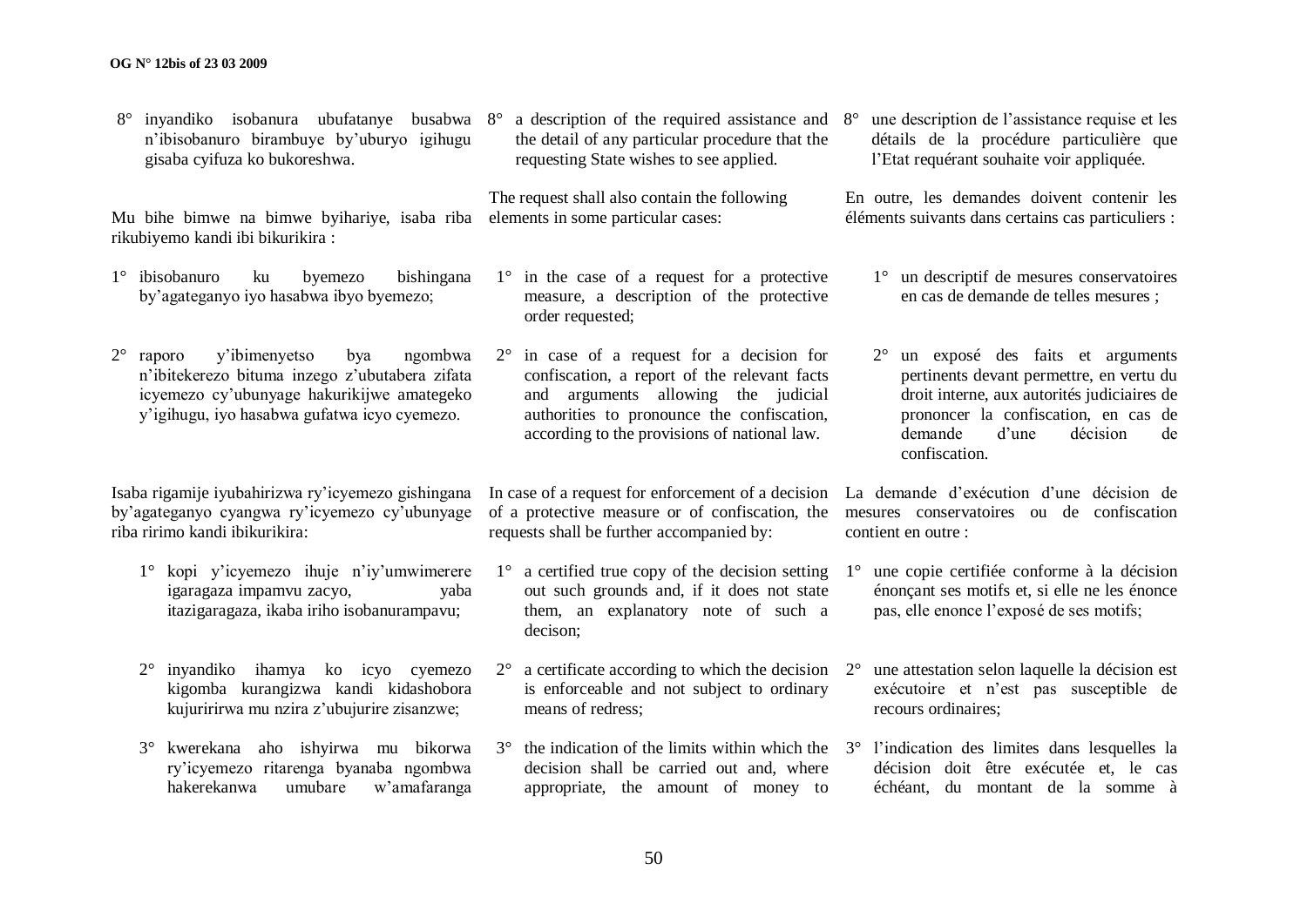asabwa ku mutungo;

4° iyo byakorwa kandi bishoboka, ibisobanuro byose bijyanye n"uburenganzira abandi bantu bashobora gusaba ko byubahirizwa ku bikoresho, ku mitungo cyangwa ibindi bintu bivugwa.

Iyo hasabwa iyoherezwa ry"ukurikiranyweho icyaha kandi umuntu bireba akaba yarahamwe n"icyaha, isaba riherekezwa n"umwanzuro w"urubanza cyangwa kopi yawo iriho umukono wa noteri cyangwa indi nyandiko yose yemeza ko uwo muntu yahamwe n"icyaha, ikanerekana igihano yahawe, niba umwanzuro w"urubanza ugomba kurangizwa hamwe n"ibihano bitarangijwe.

# **Ingingo ya 43: Isesengura ry'isaba**

Minisiteri ifite ubutabera mu nshingano zayo, imaze The Ministry in charge of justice, after having gusuzuma ko isaba ryemewe, iryoherereza Ubushinjacyaha Bukuru bw"aho iperereza rizakorerwa cyangwa bw"aho usabwa koherezwa abarizwa.

Ubushinjacyaha Bukuru bwiyambaza abakozi ba The National Public Prosecution Authority shall L"Organe National de Poursuite Judiciaires Leta babifitiye ububasha kugira ngo bakore refer to the competent civil servants for the saisit les fonctionnaires compétents des iperereza kuri iryo saba, bukiyambaza n"Urukiko rubifitiye ububasha ku byerekeye isaba rijyanye n"ibyemezo bishingana by"agateganyo, inyaga protective orders, confiscations and extradition. n"iyoherezwa ry"abakurikiranyweho ibyaha.

reclaim for the asset(s);

 $4^\circ$  if applicable and if possible, all indications  $4^\circ$  s'il y a lieu et si possible, toutes les related to the rights that third parties can demand on the instruments, resources, property or other.

person concerned was declared guilty of an offence, the request shall be accompanied with the judgment or a certified copy conform to the judgment or any other document proving that the concerned person has been recognized guilt and indicative of the sentence pronounced, the fact that the judgment is enforceable and the extent to which the sentence has not been carried out.

# **Article 43: Requests processing**

verified the legitimacy of the request, shall submit it to the National Public Prosecution Authority of the location where the investigations shall be carried out or where the person whose extradition is requested is located.

requests for investigation and the competent Court with regard to the requests related to récupérer sur le ou les biens;

indications relatives aux droits que des tiers peuvent revendiquer sur les instruments, ressources, biens ou autres choses visés.

In the case of a request for extradition and if the En cas de demande d"extradition et si la personne en cause a été reconnue coupable d"une infraction, les demandes sont accompagnées du jugement ou de la copie certifiée conforme du jugement ou de tout autre document établissant la culpabilité de l"intéressé et indiquant la peine prononcée, le fait que le jugement est exécutoire et la mesure dans laquelle la peine n"a pas été exécutée.

# **Article 43 : Traitement des demandes**

Le Ministère ayant la justice dans ses attributions, après vérification de la régularité de la demande, transmet ladite demande à l"Organe National de Poursuite judiciaire du lieu où les investigations doivent être menées ou du lieu où se trouve la personne dont l"extradition est demandée.

demandes d"investigation et la juridiction compétente en ce qui concerne les demandes relatives aux mesures conservatoires, aux confiscations et à l"extradition.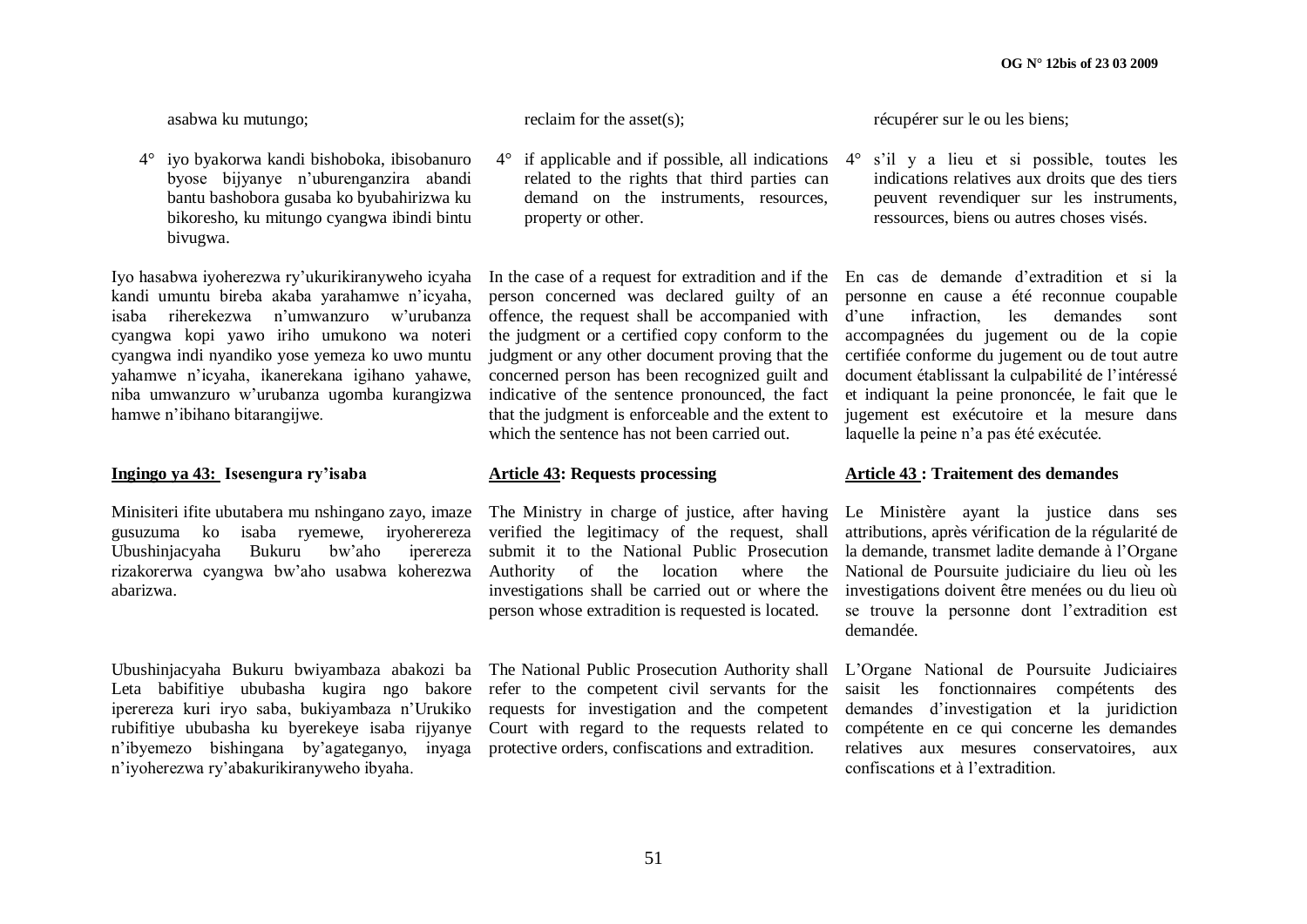Umucamanza cyangwa umukozi wa Leta A judge or a civil servant delegated by the Un magistrat ou un fonctionnaire délégué par woherejwe n"ubuyobozi bwo mu kindi gihugu bubishinzwe, ashobora gukurikirana iyubahirizwa enforcement of the protective measures assister à l'exécution des mesures selon qu'elles n"ishyirwa mu bikorwa ry"ibyemezo byakozwe n'Umucamanza, Umushinjacyaha umukozi wa Leta ubifitiye ububasha.

#### **Ingingo ya 44: Amakuru y'inyongera**

Minisitiri ufite ubutabera mu nshingano ze cyangwa Ubushinjacyaha Bukuru bwashyikirijwe ikibazo, igihe bagikurikirana, babyibwirije cyangwa babisabwe n"Urukiko rubifitiye ububasha, bashobora gusaba, binyuze mu nzego z"ubutwererane cyangwa ku buryo butaziguye, ubuyobozi bubifitiye ububasha bwo mu kindi gihugu gutanga amakuru y"inyongera ya ngombwa kugira ngo isaba rikorwe neza cyangwa iyubahirizwa ryaryo ryoroshywe.

# **Ingingo ya 45: Gusaba ko haba ibanga**

Igihe hari Igihugu cyifuje ko isaba ryacyo rigirwa ibanga, biremerwa. Iyo bidashoboka, Igihugu cyabisabye kibimenyeshwa mu buryo bwihutirwa.

# **Ingingo ya 46: Kudakoresha ibimenyetso mu zindi gahunda**

Gukoresha ibimenyetso byatanzwe mu iperereza cyangwa mu miburanishirize itandukanye n'iyateganijwe mu isaba ryaturutse mu kindi gihugu of the elements of evidence is prohibited and demande d'un Etat étranger des éléments de

competent requesting State can attend the l"autorité compétente de l"Etat requérant peut depending on whether they are executed by a sont effectuées par un magistrat, un procureur judge, a prosecutor or an authorized civil servant. ou par un fonctionnaire habilité.

#### **Article 44: Additional information**

The Ministry in charge of justice or the National Le Ministère ayant la justice dans ses Public Prosecution Authority dealing with the case, either on own initiative or upon request of the competent Court, may solicit, through demande de la juridiction compétente, peut diplomatic channels or directly, the foreign solliciter, par la voie diplomatique ou competent authority for purposes to providing all additional information necessary to carry out the fins de fournir toutes les informations request or facilitate its enforcement.

#### **Article 45 : Request for confidentiality**

and the contents of its request be kept l"existence et la teneur de sa requête soient confidential, this must be done. If it is tenues confidentielles, il y est fait droit. En cas impossible, the requesting authority shall be d"impossibilité, l"Etat requérant en est informé informed without delay.

# **evidence for other purposes**

provided for by the foreign State request, the use procédures autres que celles prévues dans la

#### **Article 44: Compléments d'information**

attributions ou l"Organe National de Poursuite Judiciaire saisi, soit de son initiative, soit à la directement, l"autorité compétente étrangère aux complémentaires nécessaires pour exécuter la demande ou pour en faciliter l"exécution.

#### **Article 45: Demande de confidentialité.**

When the requesting State asks that the existence Lorsque l'Etat requérant demande que sans délai.

# **Article 46: Prohibition of using pieces of Article 46: Non utilisation des éléments de preuve à d'autres fins**

For investigations or procedures other than those L'utilisation dans des enquêtes ou des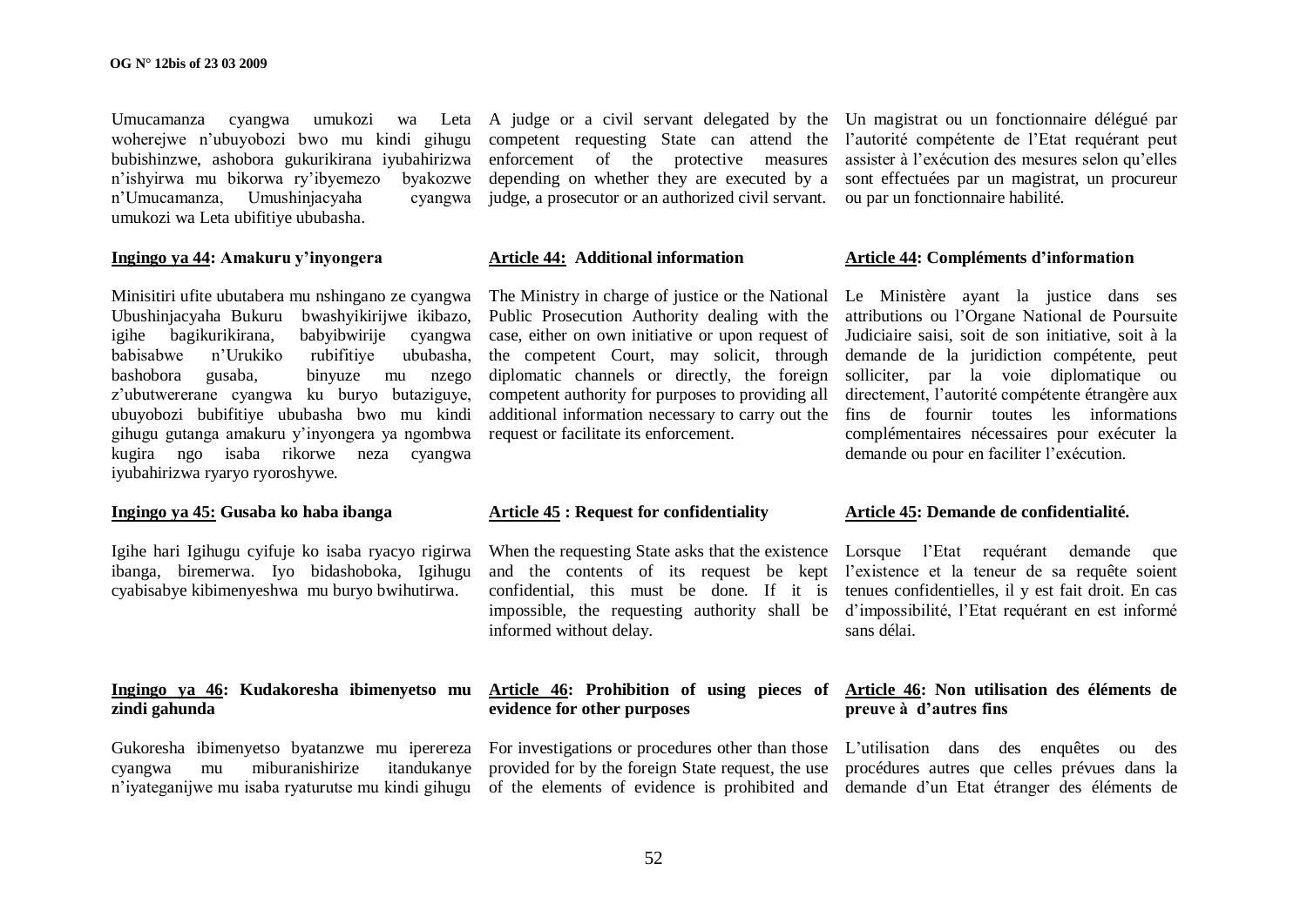birabujijwe, kubikora byatuma iryo perereza n"iyo may lead to nullity of the said investigations and miburanishirize biba imfabusa, keretse bibanje kwemerwa na Leta y"icyo gihugu.

# **Ingingo ya 47: Kwishyura imirimo yakozwe**

Amafaranga ajyanye n"ishyira mu bikorwa ry"isaba rivugwa muri uyu mutwe, yishyurwa na Leta yabisabye, kereka byumvikanyweho ukundi.

# **UMUTWE WA VI: IBIHANO N'IBINDI BYEMEZO**

#### **Ingingo ya 48: Iyezandonke no gutera inkunga iterabwoba**

Bitabangamiye ibihano bikomeye biteganywa n"andi mategeko**,** ahanishwa igifungo kuva ku myaka itanu (5) kugeza ku myaka icumi (10) n"ihazabu kugeza ku nshuro icumi (10) z"umubare w"amafaranga y"iyezandonke, umuntu wahamwe n"icyaha cy"iyezandonke n"uwo bafatanyije.

Ahanishwa igifungo kuva ku myaka itanu (5) kugeza ku myaka icumi (10) n"ihazabu ishobora kugeza ku nshuro icumi (10) z"umubare w"amafaranga y"inkunga ye, umuntu wakoze icyaha cyo gutera inkunga iterabwoba.

procedures, unless there is a prior consent of the foreign Government.

# **Article 47: Payment of charges**

Costs computed for the execution of the requests under this chapter are borne by the requesting State unless it is agreed otherwise.

# **CHAPTER VI: PENALTIES AND OTHER MEASURES**

# **Article 48: Money laundering and financing of terrorism**

Without prejudice to more severe penalties under other laws, any person who commits the offence of money laundering and his/her accomplice shall be sentenced to an imprisonment from five  $(5)$  to ten  $(10)$  years and fine up to ten  $(10)$  times the amount of the laundered sums.

financing shall be sentenced to an imprisonment from five (5) years to ten (10) years and a fine of up to ten (10) times the amount of his/her concours financier, quiconque commis financial assistance.

preuve que celle-ci contient est interdite sous peine de nullité desdites enquêtes et procédures, sauf consentement préalable de l"Etat étranger.

# **Article 47: Imputation des frais**

Les frais exposés pour exécuter les demandes prévues au présent chapitre sont à la charge de l'Etat requérant à moins qu'il en soit convenu autrement.

# **CHAPITRE VI: SANCTIONS PENALES ET AUTRES MESURES**

# **Article 48: Blanchiment de capitaux et financement du terrorisme**

Sans préjudices des peines plus sévères prévues par d"autres lois, sera puni d"un emprisonnement de cinq (5) à dix (10) ans et d"une amende allant jusqu"à dix (10) fois le montant des sommes blanchies, quinconque aura commis l"infraction de blanchiment de capitaux ainsi que ses complices.

Any person who commits a crime of terrorist Sera puni d"une peine d"emprisonnement de cinq  $(5)$  à dix  $(10)$  ans et d'une amende pouvant aller jusqu"à dix (10) fois le montant de son l"infraction de financement du terrorisme.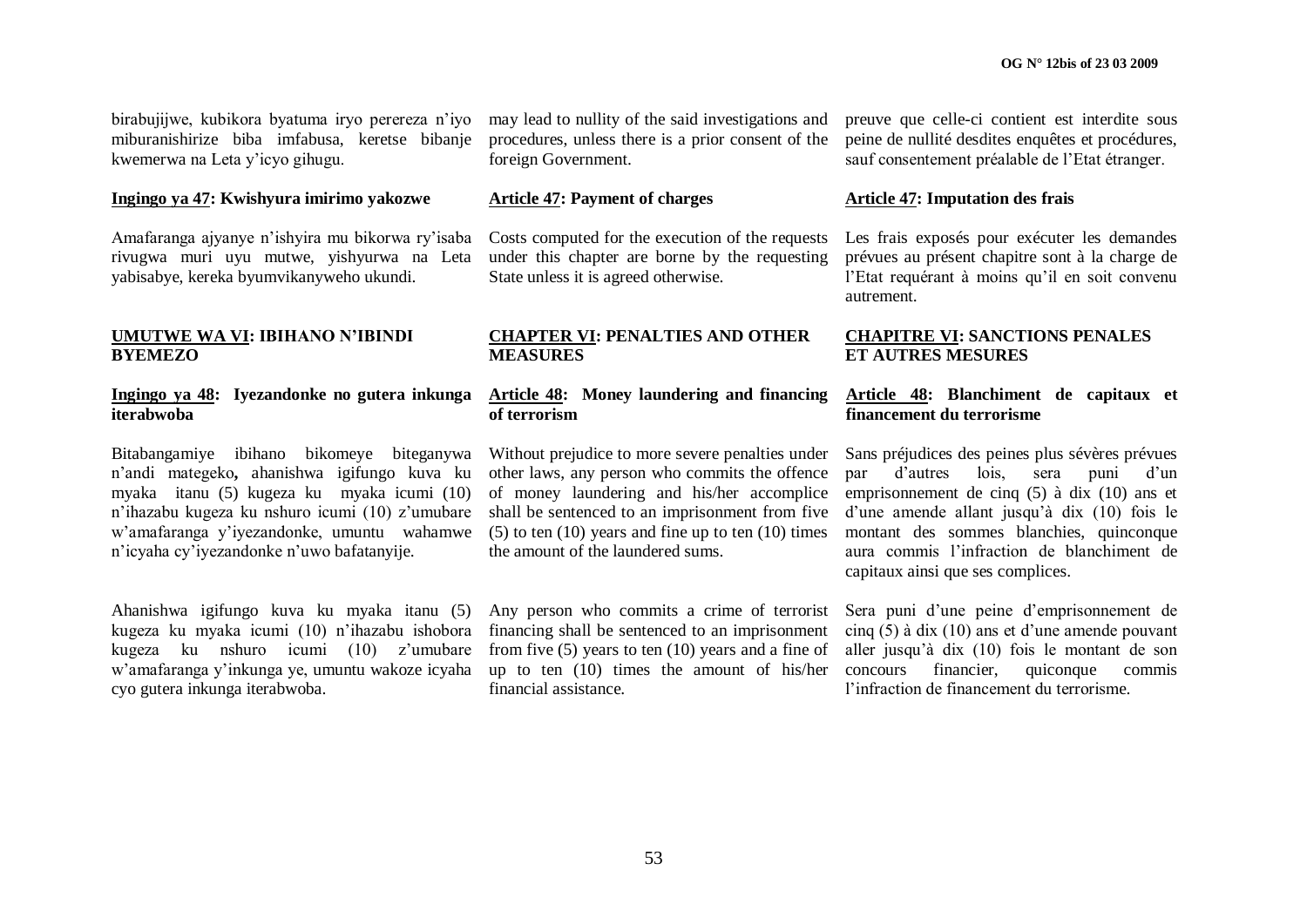#### Ingingo va 49: Ubufatanyacyaha **iyezandonke cyangwa gutera iterabwoba inkunga terrorism financing**

Ahanishwa igifungo kuva ku myaka itanu (5) kugeza ku myaka icumi (10) n"ihazabu ishobora kugeza ku nshuro icumi (10) z"umubare w"amafaranga y"inkunga ye, umuntu wagize uruhare mu ishyirahamwe agamije gukora ibikorwa bivugwa mu ngingo ya 2, agace ka 1° n'iya 4 z'iri tegeko.

# **Ingingo** ya 50: **Ibihano umuryango**

Uhanishwa ihazabu y"amafaranga angana n"inshuro eshanu (5) z"ihazabu iteganywa mu gika cya mbere cy"ingingo ya 48 y"iri tegeko, umuryango wakoze icyaha cy"Iyezandonke cyangwa gutera inkunga iterabwoba ukoresheje abawuhagarariye, bitabujije ko n"abo bawuhagarariye baryozwa icyaha cy"ubufatanyacyaha cyakozwe**.**

Bitewe n"uburemere bw"ibyakozwe, uwo muryango ushobora guhanishwa kandi :

- 1° kubuzwa burundu gukora mu buryo butaziguye cyangwa buziguye imirimo yihariye ijyanye n"umwuga ;
- 2° guhagarikwa mu gihe kitari munsi y"imyaka itanu  $(5)$ :
- 

Any person who is involved in an association with an intent to commit practices mentioned in articles 2,1° and 4 of this Law shall be sentenced to an imprisonment of five (5) years to ten (10 ) years and a fine which may be up to ten (10) times the amount of his/her financial assistance to terrorism.

#### **Article 50: Penalties for legal person**

Legal person, on behalf of/for the benefit of which an offence of money laundering or financing of terrorism has been committed by its representatives, shall be fined an amount equal to five (5) times the fines specified in the paragraph One of Article 48 of this Law, without prejudice of the liability of the latter as ccomplices in the offence

Legal person, depending on the gravity of the La personne morale sera, selon la gravité des events, shall be sentenced to:

- 1° definitive prohibition from direct or indirect involvement in specific professional activities;
- $2^{\circ}$  closing for a minimum of five (5) years;
- 3° guseswa igihe washinzwe ugamije gukora 3° dissolution when established to commit the

# **Article 49: Complicity in money laundering or Article 49 : Complicité ou entente en vue du blanchiment de capitaux ou de financement du terrorisme**

Sera puni d"une peine d"emprisonnement de cinq  $(5)$  à dix  $(10)$  ans et d'une amende pouvant aller jusqu"à dix (10) fois le montant de son concours financier quiconque aura participé à une association ou entente en vue de la commission des faits visés aux articles 2, 1° et 4 de la présente loi.

# **Article 50 : Sanctions applicables aux personnes morales**

La personne morale, pour le compte ou au bénéfice de laquelle une infraction de blanchiment de capitaux ou de financement du terrorisme a été commise par ses représentants, sera punie d"une amende d"un taux égal au quintuple des amendes spécifiées à l"alinéa 1 de l"article 48 de la présente loi, sans préjudice de la condamnation de ces derniers comme complices de l"infraction.

faits, condamnée à :

- 1° l"interdiction à titre définitif d"exercer directement ou indirectement certaines activités professionnelles;
- 2° la fermeture pour une durée de cinq (5) ans au moins ;
- 3° la dissolution lorsqu"elle a été créée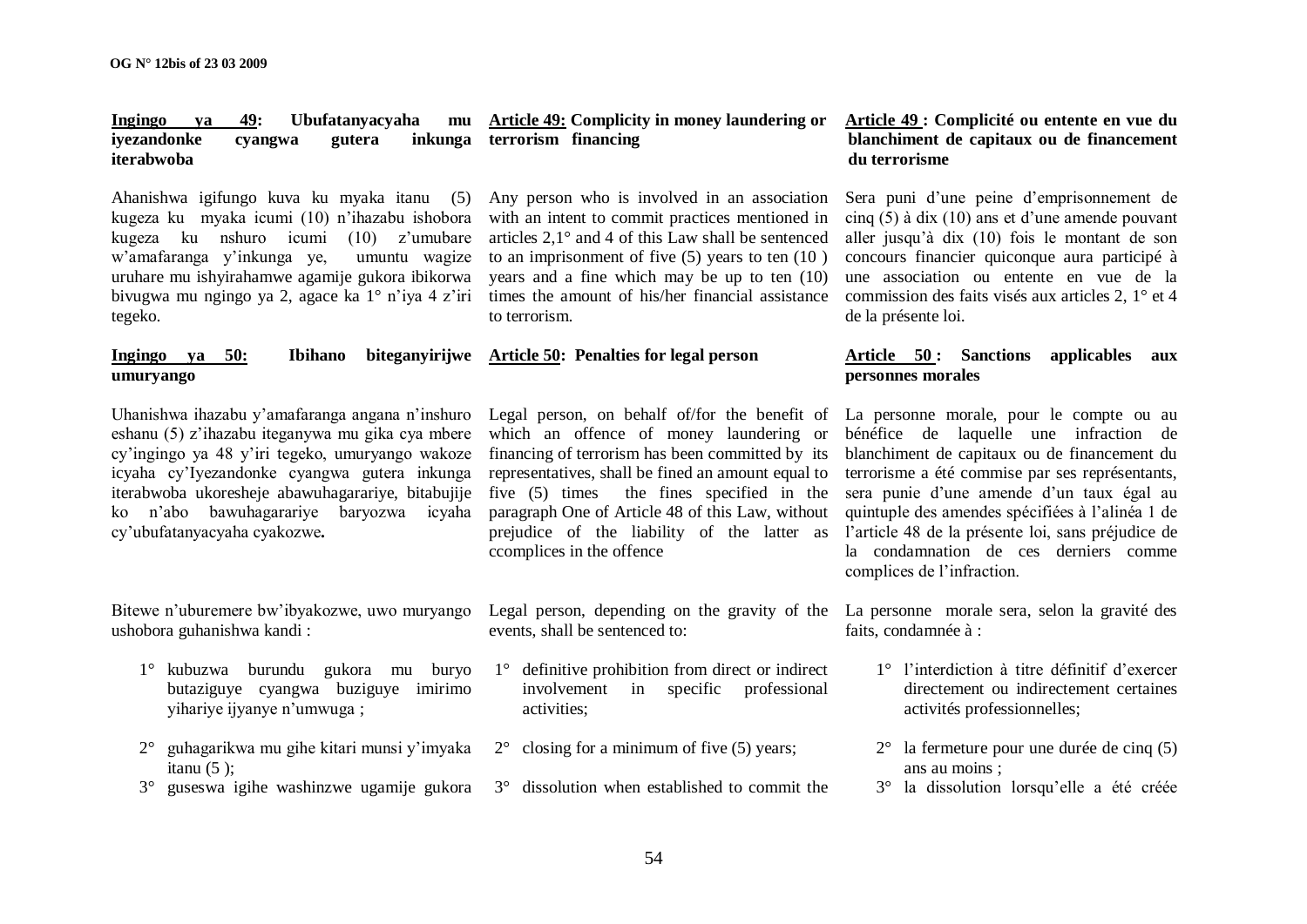| icyaha.                                                                                                                                             | incriminated acts.                                                                                                                                                 | pour commettre les faits incriminés.                                                                                                                                    |  |  |  |
|-----------------------------------------------------------------------------------------------------------------------------------------------------|--------------------------------------------------------------------------------------------------------------------------------------------------------------------|-------------------------------------------------------------------------------------------------------------------------------------------------------------------------|--|--|--|
| Icyemezo cy'urukiko gitanga igihano gitangazwa<br>mu binyamakuru no mu bundi buryo bwose<br>bukoreshwa mu itangazamakuru.                           | The Court's decision of the sentence shall be La décision judiciaire de condamnation sera<br>published in newspapers and through other<br>means used by the media. | publiée dans la presse écrite et par toute autre<br>voie utilisée par les médias.                                                                                       |  |  |  |
| Ingingo ya 51: Impamvu nkomezacyaha                                                                                                                 | <b>Article 51:</b> Aggravating circumstances                                                                                                                       | <b>Article 51: Circonstances aggravantes</b>                                                                                                                            |  |  |  |
| Ibihano bivugwa mu ngingo ya 48, iya 49 n'iya 50<br>z'iri tegeko bishobora kwikuba kabiri:                                                          | Penalties mentioned in Articles 48, 49 and 50 of Les peines prévues aux articles 48, 49 et 50 de<br>this Law can be doubled :                                      | la présente loi peuvent être portées au double :                                                                                                                        |  |  |  |
| $1^\circ$ igihe icyaha cy'ibanze gihanishwa<br>igihano cy'igifungo kiruta ikivugwa mu<br>ngingo ya 48, iya 49 n'iya 50 z'iri<br>tegeko;             | when the primary offence is punished with a<br>$1^{\circ}$<br>sentence of imprisonment higher than the<br>one in articles 48, 49 and 50 of this Law;               | 1° quand l'infraction d'origine est punie<br>d'une peine privative de liberté d'une<br>durée supérieure à celle prévue aux<br>articles 48, 49 et 50 de la présente loi; |  |  |  |
| gikozwe<br>$2^{\circ}$<br>igihe icyaha<br>mu rwego<br>rw'akazi;                                                                                     | $2^{\circ}$ when the offence is perpetrated in the<br>exercise of a professional activity;                                                                         | 2° lorsque l'infraction est perpétrée dans<br>l'exercice d'une activité professionnelle;                                                                                |  |  |  |
| igihe icyaha gikozwe mu rwego<br>$3^{\circ}$<br>rw'ubufatanyacyaha bwateguwe;                                                                       | $3^\circ$ when the offence is perpetrated within the<br>framework of an organized<br>criminal<br>conspiracy;                                                       | 3° lorsque l'infraction est perpétrée dans le<br>cadre d'une entente criminelle organisée ;                                                                             |  |  |  |
| $4^{\circ}$ igihe habaye isubiracyaha.                                                                                                              | $4^\circ$ in case of a second offence.                                                                                                                             | en cas de récidive.<br>$4^{\circ}$                                                                                                                                      |  |  |  |
| Ingingo ya 52: Impamvu nyoroshyacyaha                                                                                                               | <b>Article 52: Mitigating circumstances</b>                                                                                                                        | Article 52 : Circonstances atténuantes.                                                                                                                                 |  |  |  |
| akurikizwa<br>muri Without prejudice to the existing legislation of Sans préjudice de la législation en vigueur de la<br>Bitabangamiye<br>amategeko |                                                                                                                                                                    |                                                                                                                                                                         |  |  |  |

repubulika y"u Rwanda arebana n"impamvu nyoroshyacyaha, ibihano biteganijwe mu ngingo ya 48, iya 49 n"iya 50 z"iri tegeko bishobora kugabanywa iyo uwakoze icyaha atanze amakuru atashoboraga kuboneka ku bundi buryo afasha gukumira cyangwa kugabanya ingaruka z"icyaha, kumenya cyangwa gushyikiriza inkiko abakoze icyaha, kubona ibimenyetso cyangwa gukumira identify or take legal action against other effets de l'infraction, identifier ou traduire en

Without prejudice to the existing legislation of the Republic of Rwanda on mitigating circumstances, the penalties spelt out in Articles 48, 49 and 50 of this Law may be reduced when aux articles 48, 49 et 50 de la présente loi the author of the offence shall provide to the judicial authorities information which they would l"infraction fournit aux autorités judiciaires des not have obtained otherwise, which helps them to prevent or limit the effects of the offence,

Sans préjudice de la législation en vigueur de la République du Rwanda sur le régime des circonstances atténuantes, les peines prévues peuvent être réduites lorsque l"auteur de informations qu"elles n"auraient pas pu obtenir autrement, les aidant à prévenir ou limiter les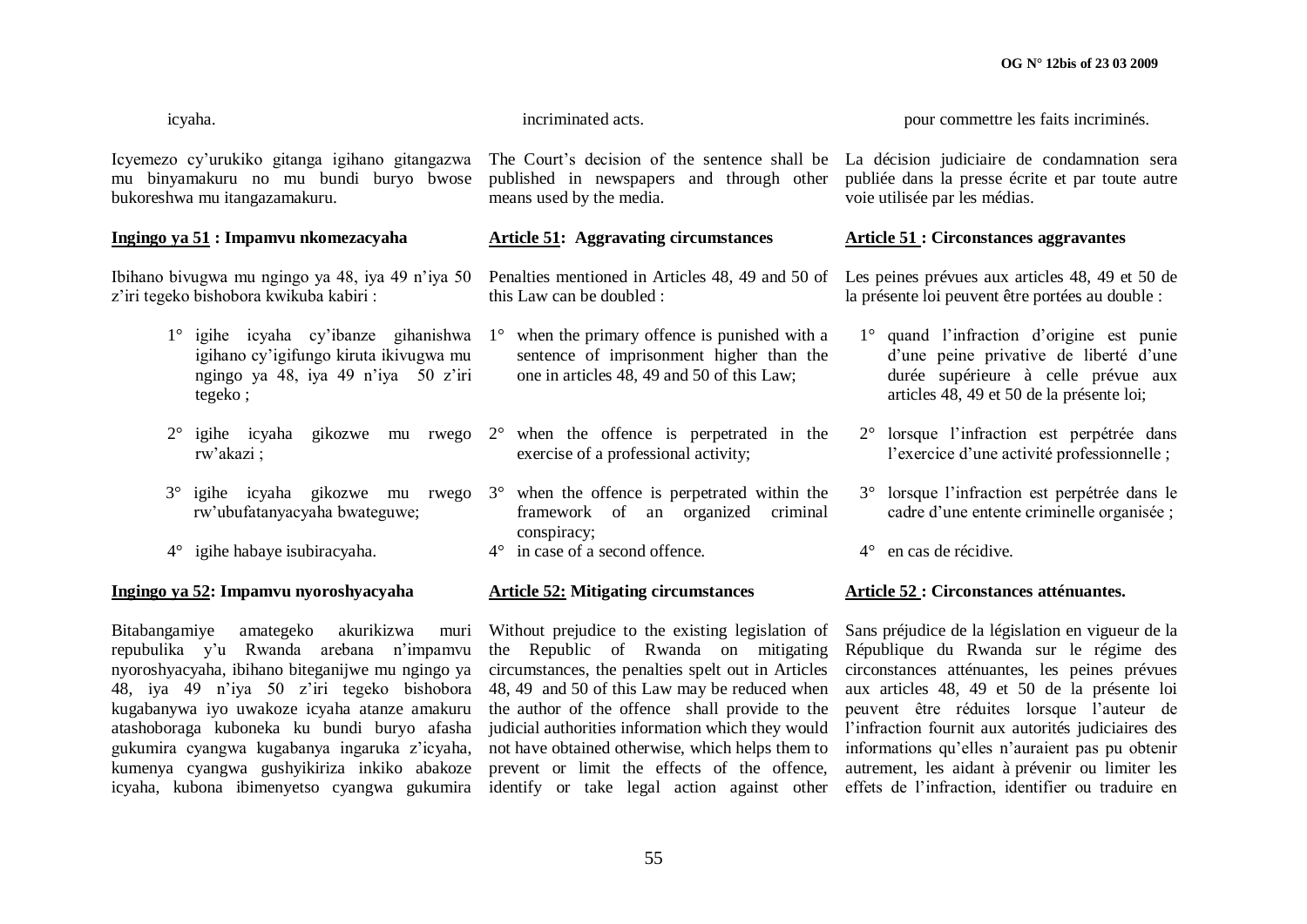ibindi byaha biteganyijwe mu ngingo ya 2, igice cya offenders, find evidence or prevent that other justice les autres auteurs de l"infraction, trouver 1° n"iya 4 z"iri tegeko.

#### **Ingingo ya 53: Ibihano ku bindi byaha**

Ahanishwa igifungo cy"imyaka itanu (5) kugeza ku myaka icumi (10) n"ihazabu y"amafaranga y"u Rwanda ibihumbi magana atanu (500.000) kugeza kuri miliyoni eshanu (5.000.000) cyangwa kimwe muri ibyo bihano:

- 1° umuyobozi wese w"imirimo cyangwa umukozi wo mu biro by"abashinzwe gutanga amakuru bavugwa mu ngingo ya 3 y"iri tegeko uzaba yameneye ibanga abandi bantu ku byerekeye ibikorwa bikemangwa byagaragarijwe Ishami rishinzwe iperereza ku mari mu rwego rw"imirimo ye;
- 2° uzaba yangije cyangwa yarigitishije, abizi, inyandiko zibitswe ku buryo buteganywa n"iri tegeko ;
- 3° uzaba yakoze cyangwa yagerageje gukora, ibikorwa bisabirwa umwirondoro n"iri tegeko, akoresheje umwirondoro utari wo ;
- 4° uzaba yamenyeshejwe iby"iperereza ku iyezandonke, uzaba yakoresheje uburyo bwose bwo kuburira abantu bakorwaho iperereza ;

offences spelt out in Articles 2, 1º and 4 of this des preuves ou empêcher que d"autres Law be committed.

#### **Article 53: Penalties for other offences**

The following shall be punished with five (5) to ten (10) years of imprisonment and a fine from five hundred thousand (500,000) to five million (5,000,000) Rwandan francs or any of these penalties:

- reporting entities referred to in Article 3 of this Law who, in the exercice of their duties, shall have revealed to third parties the suspicious transaction report made to the Financial Investigation Unit or on their follow up;
- any person who knowingly has destroyed or  $2^{\circ}$ withdrawn records or documents whose conservation is envisaged by this Law;
- any person who has performed or attempted  $3^\circ$ to perform under a false identity the transactions for which the declaration of identity is prescribed by this Law;
- any person who, having been informed  $4^\circ$ because of their profession, of an investigation for money laundering, shall have informed by all means the persons

infractions prévues aux articles 2, 1° et 4 de la présente loi soient commises.

# **Article 53: Peines pour d'autres infractions**

Sera puni d'un emprisonnement de cinq (5) à dix (10) ans et d"une amende de cinq cent mille (500.000) à cinq millions (5.000.000) de francs rwandais ou de l"une de ces peines :

- 1° any executive official or clerk of the 1° tout dirigeant ou préposé des entités déclarantes désignés à l"article 3 de la présente loi qui auront révélé aux tiers les déclarations d"opérations suspectes faites à la Cellule de renseignements financiers dans le cadre de l"exécution de leurs activités;
	- 2° quiconque aura sciemment détruit ou soustrait des registres ou documents dont la conservation est prévue par la présente loi ;
	- 3° quiconque aura réalisé ou tenté de réaliser sous une fausse identité les opérations pour lesquelles la déclaration de l"identité est prescrite par la présente loi ;
	- 4° quiconque, ayant eu connaissance en raison de leur profession, d"une enquête pour des faits de blanchiment de capitaux, en aura informé par tous moyens la ou les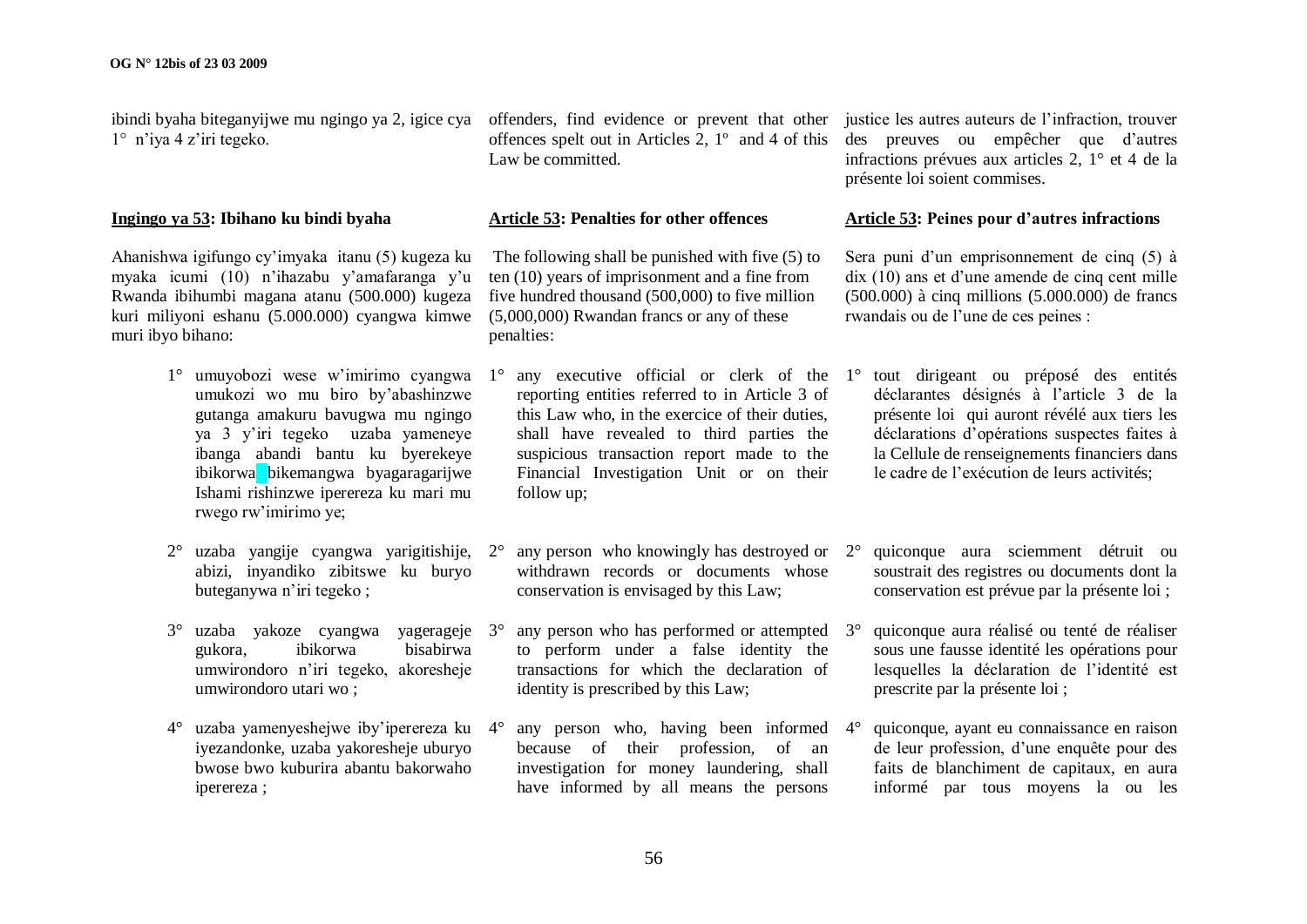# subject to the investigation;

- 5° uzaba yatangarije abacamanza cyangwa abandi bakozi ba Leta babifitiye ububasha inyandiko azi ko zituzuye cyangwa azi ko zirimo amakosa ;
- 6° uzaba yaciye ku mategeko ajyanye n"ibanga ry"amakuru yakusanyijwe hakurikijwe ingingo z"iri tegeko zirebana no kubuza kuyahishura cyangwa kuyatangaza, uretse iyo habayeho impamvu ziteganywa n"iri tegeko cyangwa n"andi mategeko ;
- 7° uzaba atatanze raporo z"ibikorwa bikemangwa zivugwa muri iri tegeko, kandi imiterere y"ibyo bikorwa yatuma hakekwa ko amafaranga yaba yaraturutse kuri kimwe mu byaha bifitanye isano n"iyezandonke cyangwa gutera inkunga iterabwoba ;
- 8° uzaba yatanze cyangwa yakiriye amafaranga y"inoti n"ibiceri afite umubare uri hejuru y"ikigero cyashyizweho n"Ishami rishinzwe iperereza ku mari ;
- 9° uzaba yishe amategeko ajyanye n"iyohereza ry"amafaranga mu rwego mpuzamahanga.
- any person who has communicated to  $5^\circ$ judicial authorities or competent civil servants' documents that he/she knew were truncated or erroneous;
- $6^{\circ}$  any person who shall have disregarded the  $6^{\circ}$ rules related to the secrecy of information collected under the provisions of this Law, related to the prohibition to reveal them or communicate them except in the cases provided for in this Law or for other purposes than those provided for in this Law;
- $7^\circ$  any person who shall have not submitted the  $7^\circ$ suspicious transaction report provided for in this Law, notwithstanding the fact that the transaction lead to deduce that the funds could come from one of the offences related to money laundering and to financing of terrorism;
- any person who shall have carried out or  $8^\circ$ accepted payments in cash for sums superior to the threshold set by the Financial Investigation Unit;
- any person who shall have violated the legel  $9^\circ$ provisions related to the international transfer of funds.

personnes visées par l"enquête ;

- 5° quiconque aura communiqué aux autorités judiciaires ou aux fonctionnaires compétents des documents qu"il savait tronqués ou erronés ;
- quiconque aura méconnu les règles relatives au secret des informations recueillies au titre des dispositions de la présente loi, à l"interdiction de les divulguer ou les communiquer hors les cas prévus par la présente loi ou à de fins autres que celles visées par la présente loi ;
- 7° quiconque n"aura pas procédé à la déclaration de soupçons prévue par la présente loi, alors que les circonstances de l"opération amenaient à déduire que les fonds pouvaient provenir d"une des infractions liées au blanchiment de capitaux et financement du terrorisme ;
- 8° quiconque aura effectué ou accepté des règlements en espèces pour des sommes supérieures à un seuil fixé par la Cellule de renseignements financiers ;
- 9° quiconque aura contrevenu aux dispositions légales relatives aux transferts internationaux de fonds ;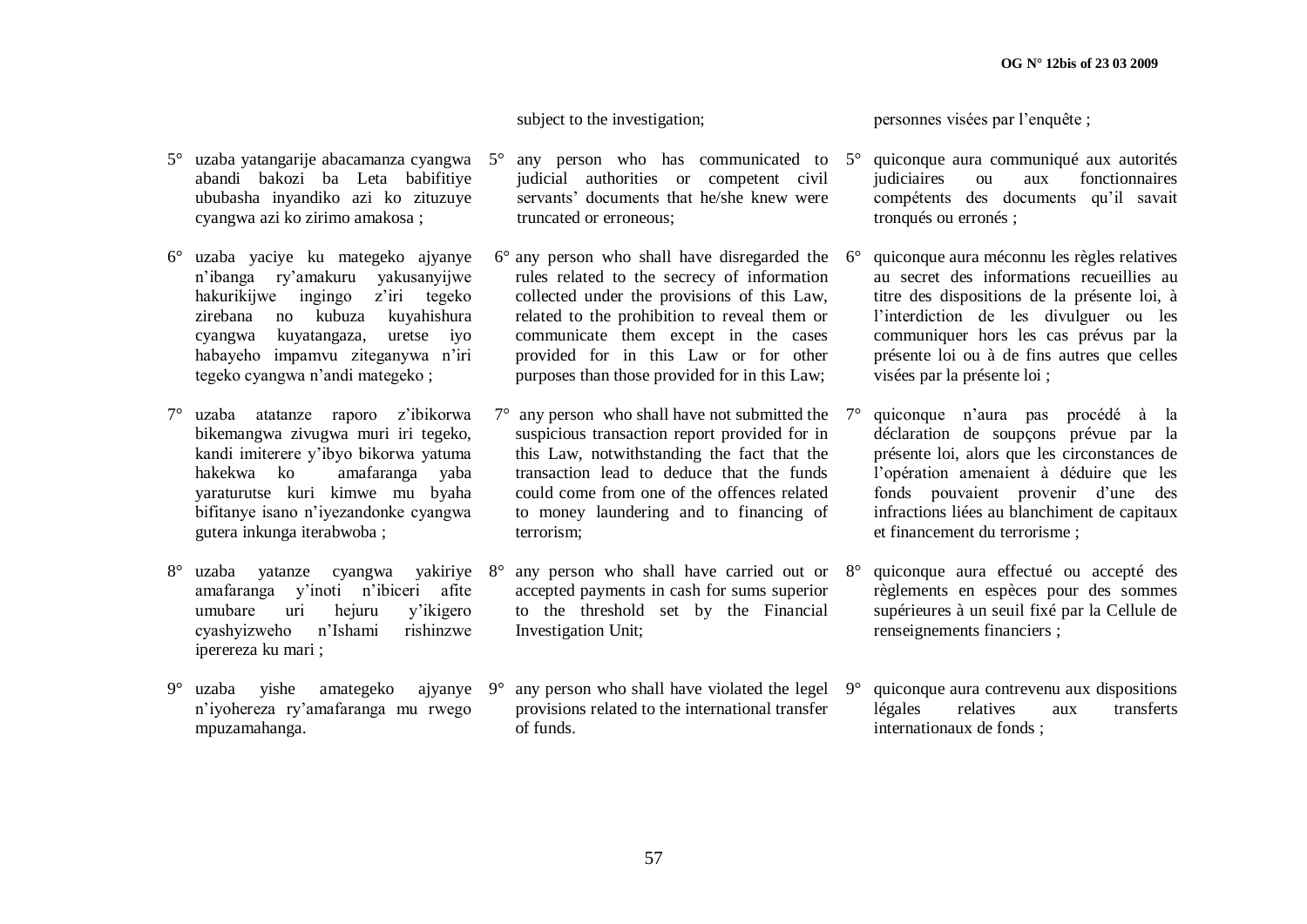#### **Ingingo ya 54: Kutubahiriza itegeko**

Urwego rushinzwe kugenzura cyangwa guhana amakosa y"akazi rushobora, bitewe n"uburangare cyangwa kutubahiriza amahame yo gukumira iyezandonke kandi hakurikijwe ingingo ziteganywa n"amabwiriza agenga umwuga n"imiyoborere, guha ibihano banki, ikindi kigo cy"imari, undi muntu ku giti cye cyangwa umuryango bivugwa mu ngingo ya 3 y"iri tegeko bituzuza zimwe mu nshingano bisabwa n"iri tegeko.

# **Ingingo ya 55 : Icyemezo gishingana Article 55: Protective measure by'agateganyo**

Perezida w"Urukiko rubifitiye ububasha ashobora, abyibwirije cyangwa abisabwe n"Ubushinjacyaha Bukuru, gushyiraho icyemezo gishingana by"agateganyo, harimo n"ihagarika ry"amafaranga n"iry"ibikorwa bijyanye n"amafaranga uko byaba bimeze kose bishobora gufatirwa cyangwa kunyagwa hakurikijwe ibivugwa muri iri tegeko. Icyemezo gishingana by"agateganyo gishobora gukurwaho bisabwe n"Ubushinjacyaha Bukuru cyangwa ishami rishinzwe iperereza ku imari.

#### **Ingingo ya 56: Ifatira**

Ubushinjacyaha Bukuru cyangwa Urukiko rubifitiye ububasha bishobora gufatira amafaranga cyangwa umutungo bikomoka ku byaha biteganywa n"iri

# A President of a competent Court may, automatically or upon request of the National Public Prosecution Authority, order, at the Poursuites Judiciaires ordonner, aux frais de expenses of the State, any protective measures, including the freezing of funds and financial transactions on property, whatever their nature, that can be seized or confiscated under the terms of this Law. The lifting of these measures may be ordered at any time at the request of the National Public Prosecution Authority, or of the Financial Investigation Unit.

**Article 54: Failure to follow the law**

administrative regulations.

When, as a result of either a serious lack of vigilance or a shortcoming in the organization of the internal procedures of money laundering prevention, a bank, a financial institution or any other physical or legal person referred to in Article 3 of this Law shall have not met one of the obligations assigned to them under this Law, the disciplinary or supervisory authority may impose sanctions according to the conditions provided for by the professional and

#### **Article 56: Seizure**

competent Court may seize the funds and the la juridiction compétente peut saisir les fonds et

#### **Article 54: Inexécution de la loi**

Lorsque, par suite soit d'un grave défaut de vigilance, soit d"une carence dans l"organisation des procédures internes de prévention du blanchiment de capitaux, une banque, un autre établissement financier ou toute autre personne physique ou morale visée à l"article 3 de la présente loi aura manqué à l"une des obligations qui lui sont assignées par la présente loi, l"autorité de discipline ou de contrôle pourra lui infliger des sanctions dans les conditions prévues par les règlements professionnels et administratifs.

#### **Article 55: Mesure conservatoire**

Le Président de la juridiction compétente peut, d"office ou sur requête de l"Organe National de l"Etat, toutes mesures conservatoires, y compris le gel des fonds et des opérations financières sur des biens, quelle qu"en soit la nature, susceptibles d"être saisis ou confisqués en vertu de la présente loi. La mainlevée de ces mesures peut être ordonnée à tout moment à la demande de l"Organe National de Poursuites Judiciaires ou de la Cellule de renseignements financiers.

# **Article 56: Saisie**

The National Public Prosecution Authority or L"Organe National de Poursuites Judiciaires ou property that are related to offences under this les biens en relation avec les infractions prévues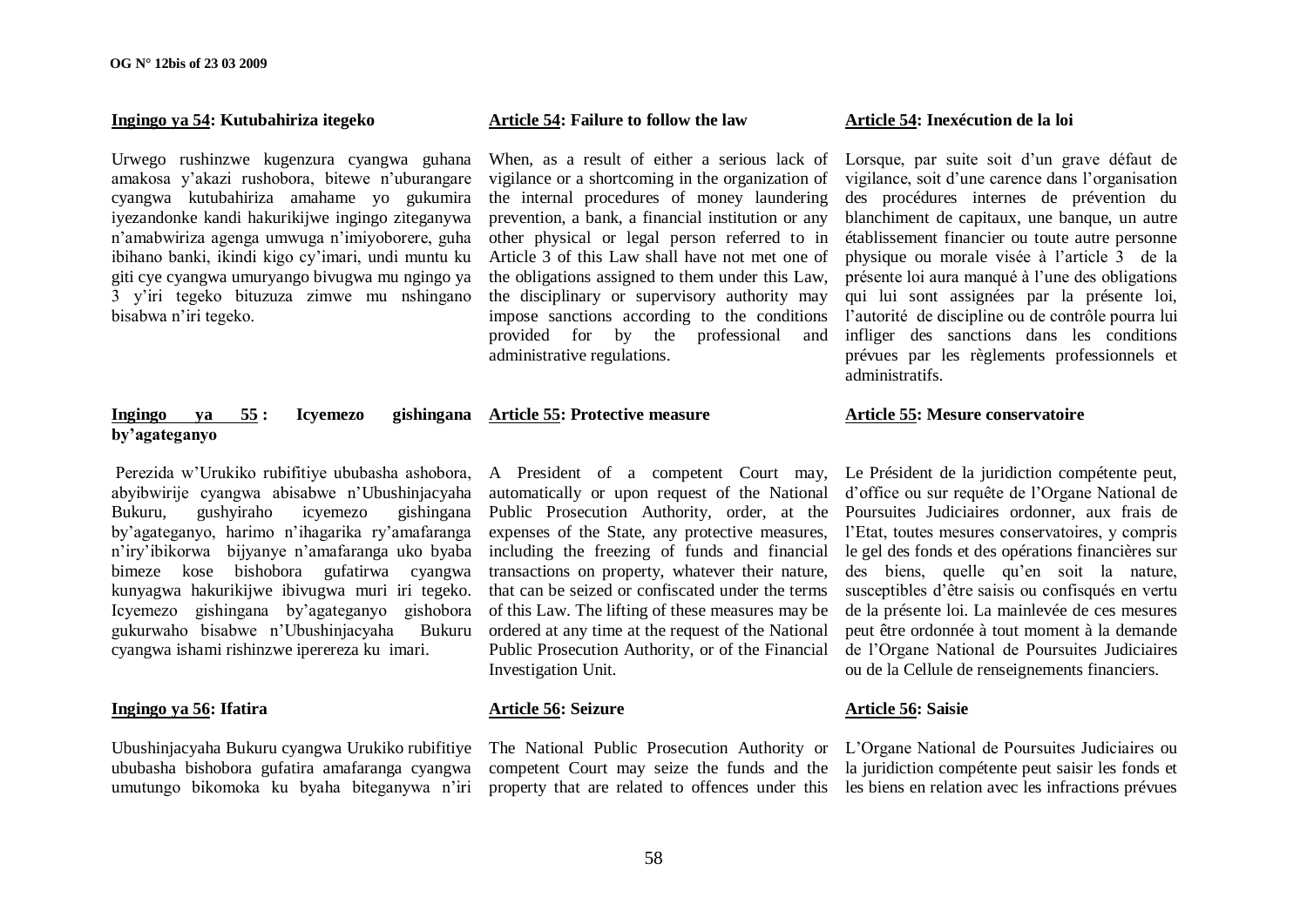tegeko. Iyo indonke itagaragara mu mutungo w"uregwa, Ubushinjacyaha Bukuru cyangwa Urukiko rubifitiye ububasha bishobora gufatira undi mutungo w"uregwa kugeza ku gaciro gahwanye n"umubare w"amafaranga ungana na ya ndonke.

# **Ingingo ya 57: Ubunyage**

Igihe uregwa yahamwe n"icyaha giteganywa n"iri tegeko hategekwa ko habaho kunyaga:

- 1° umutungo ukomoka ku cyaha harimo ibyabyawe n"uwo mutungo n"izindi nyungu zose zawukomotseho hatitawe ku muntu uwutunze keretse nyir"umutungo agaragaje ko yawubonye mu buryo nyabwo;
- 2° umutungo ufitwe mu buryo butaziguye cyangwa buziguye na nyir"uguhamwa n"icyaha cy"iyezandonke, keretse agaragaje inkomoko yawo yemewe n"uburenganzira awufiteho.

Icyemezo cy"ubunyage kigaragaza uwo mutungo n"ibisobanuro bya ngombwa by"uko uteye n"aho uri.

**Ingingo ya 58: Icyemezo cy'ubunyage**

Law. If the proceeds of the crime cannot be raised from the properties of the suspects, the National Public Prosecution Authority or the competent Court may seize other assets which are in the property of the suspects up to the amount of the alleged proceeds of the offences.

# **Article 57: Confiscation**

In case of a conviction for offences provided for in this Law, the confiscation shall be ordered :

- 1° for property objects of the offence, including revenues and other advantages which were drawn from it, whoever the owner may be, unless their owner establishes that he/she acquired them in good faith;
	- 2° for the property belonging, directly or indirectly, to a person convicted of money laundering, to his/her spouse and his/her children, unless they establish their licit origins and their property right.

The decision ordering dispossession shall indicate the concerned assets and the details necessary for their identification and location.

# **Article 58: Order of confiscation**

Iyo ikirego cyashyikirijwe Urukiko rubifitiye The competent Court to which the matter has

par la présente loi. Si le produit du crime ne peut pas être retrouvé dans le patrimoine de la personne soupçonnée, l"Organe National de Poursuites Judiciaires ou la juridiction compétente peut saisir d"autres choses qui se trouvent dans le patrimoine de la personne soupçonnée à concurrence du montant du produit supposé de l"infraction.

#### **Article 57: Confiscation**

En cas de condamnation pour les infractions prévues par la présente loi, il la confiscation est ordonnée sur :

- 1° les biens, objets de l´infraction, y compris les revenus et autres avantages qui en ont été tirés, à quelque personne qu´ils appartiennent, à moins que leur propriétaire n´établisse qu´il les a acquis de bonne foi ;
- 2° les biens appartenant, directement ou indirectement, à une personne condamnée pour fait de blanchiment de capitaux, à son conjoint et à ses enfants, à moins que les intéressés n"en établissent l"origine licite ainsi que leur droit de propriété.

La décision ordonnant une confiscation désigne les biens concernés et donne les précisions nécessaires pour eur identification et localisation.

# **Article 58: Ordonnance de confiscation**

La juridiction compétente saisie peut rendre une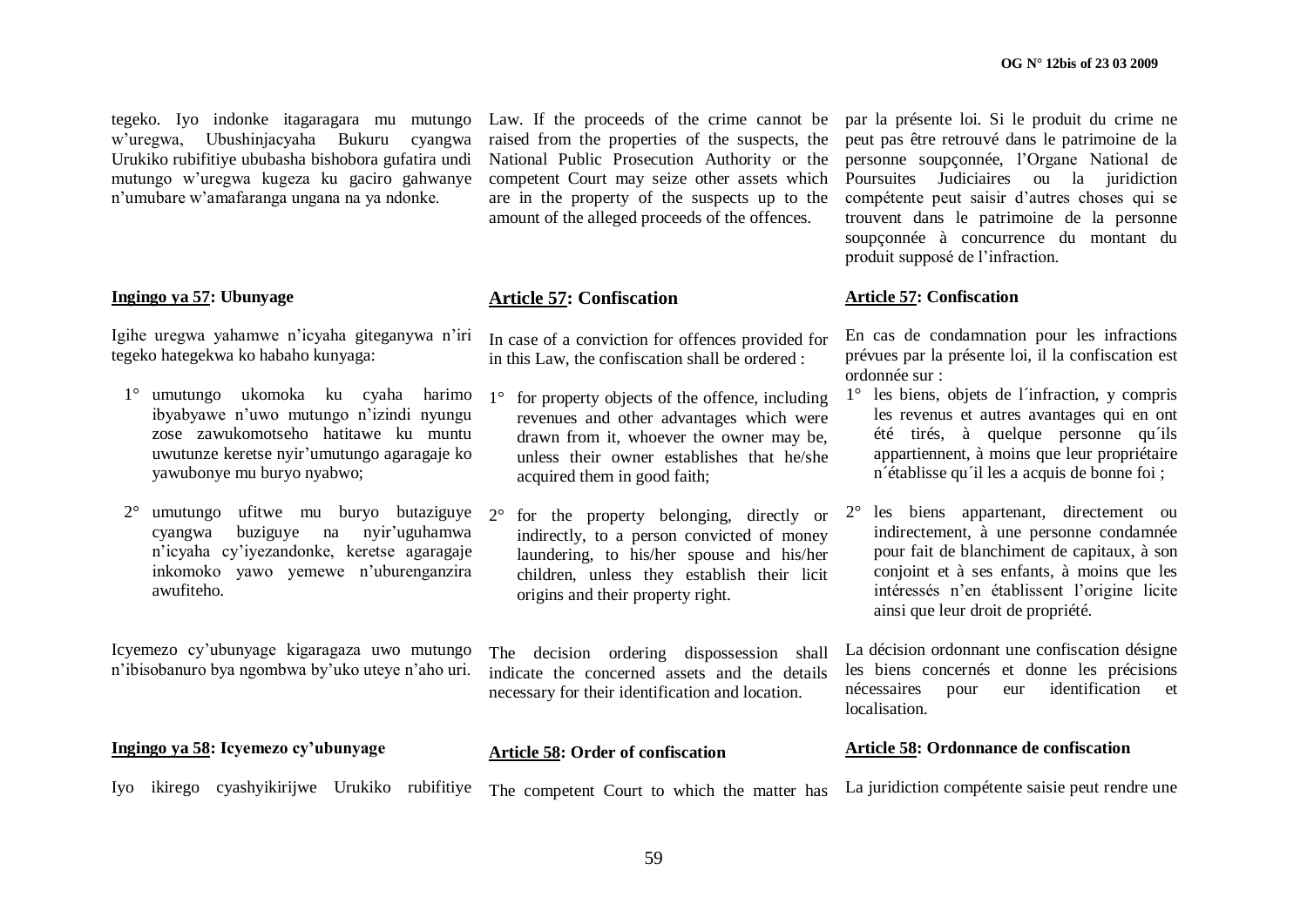cy"ubunyage iyo :

- haruguru ari indonke y"icyaha.
- 2° uwakoze icyaha cyabyaye indonke 2° the perpetrator of the offence which adashobora gukurikiranwa ku mpamvu z"uko atazwi cyangwa z"uko kumukurikirana mu butabera bidashoboka ku mpamvu ziteganywa n"itegeko.

# **Ingingo ya 59: Ubunyage bw'umutungo w'umutwe w'abagizi ba nabi**

Umutungo wose w'umutwe w'abagizi ba nabi All the properties upon which a criminal Doivent être confisqués tous les biens sur ugomba kunyagwa, igihe uwo mutungo ufitanye isano na kimwe mu byaha bivugwa mu ngingo ya 2, agace ka 1° n"iya 4 z"iri tegeko.

# **Ingingo ya 60: Itakazagaciro ry'ibikorwa**

Nta gaciro kiba gifite, igikorwa cyose cyaba kishyuwe cyangwa gitanzwe ku buntu hagati y"abantu bazima cyangwa mu rwego rw"irage, hagamijwe kurengera umutungo uri muri gahunda yo kunyagwa. Iyo amasezerano asheshwe harabayeho kwishyura, ikiguzi gisubizwa umuguzi mu gihe bigaragaye ko habayeho kwishyura koko.

ububasha, urwo rukiko rushobora gufata icyemezo been referred may issue an order of confiscation ordonnance de confiscation si : if:

- are the proceeds of an offence;
- generated the proceeds cannot be charged before the Law either because he/she is not known or because it is legally impossible to prosecute him/her.

# **Article 59: Confiscation of property of a Article 59: Confiscation des biens d'une criminal organization**

grouping, association or organization exercises properties are linked with one of the offences under Articles 2, 1º and 4 of this Law.

# **Article 60: Nullity of certain acts**

charge inter vivos or causa mortes whose entre vifs ou à cause de mort qui a pour but de purpose shall be to withdraw assets from soustraire des biens aux mesures de confiscation confiscation measures under this Law shall be prévues par la présente loi. En cas d'annulation null and void. In case of the annulment of a d'un contrat à titre onéreux, le prix n'est restitué contract in return of payment, the price is à l'acquéreur que dans la mesure où il a été delivered to the purchaser only if it was actually effectivement versé.paid.

- $1^{\circ}$  hagaragajwe ko umutungo wavuzwe  $1^{\circ}$  it is proven that the aforementioned assets  $1^{\circ}$  il est prouvé que lesdits biens constituent le produit d"une infraction ;
	- l'auteur des faits ayant généré le produit ne peut être poursuivi soit parce qu'il est inconnu, soit parce qu"il y a impossibilité légale de le poursuivre.

# **association criminelle**

authority, must be confiscated when these organisation criminelle exerce un pouvoir de lesquels un groupement, une association ou une disposition, lorsque ces biens ont un lien avec l'une des infractions prévues aux articles 2, 1<sup>°</sup> et 4 de la présente loi.

#### **Article 60: Nullité de certains actes**

Any act carried out in return of payment or at no Est nul tout acte passé à titre onéreux ou gratuit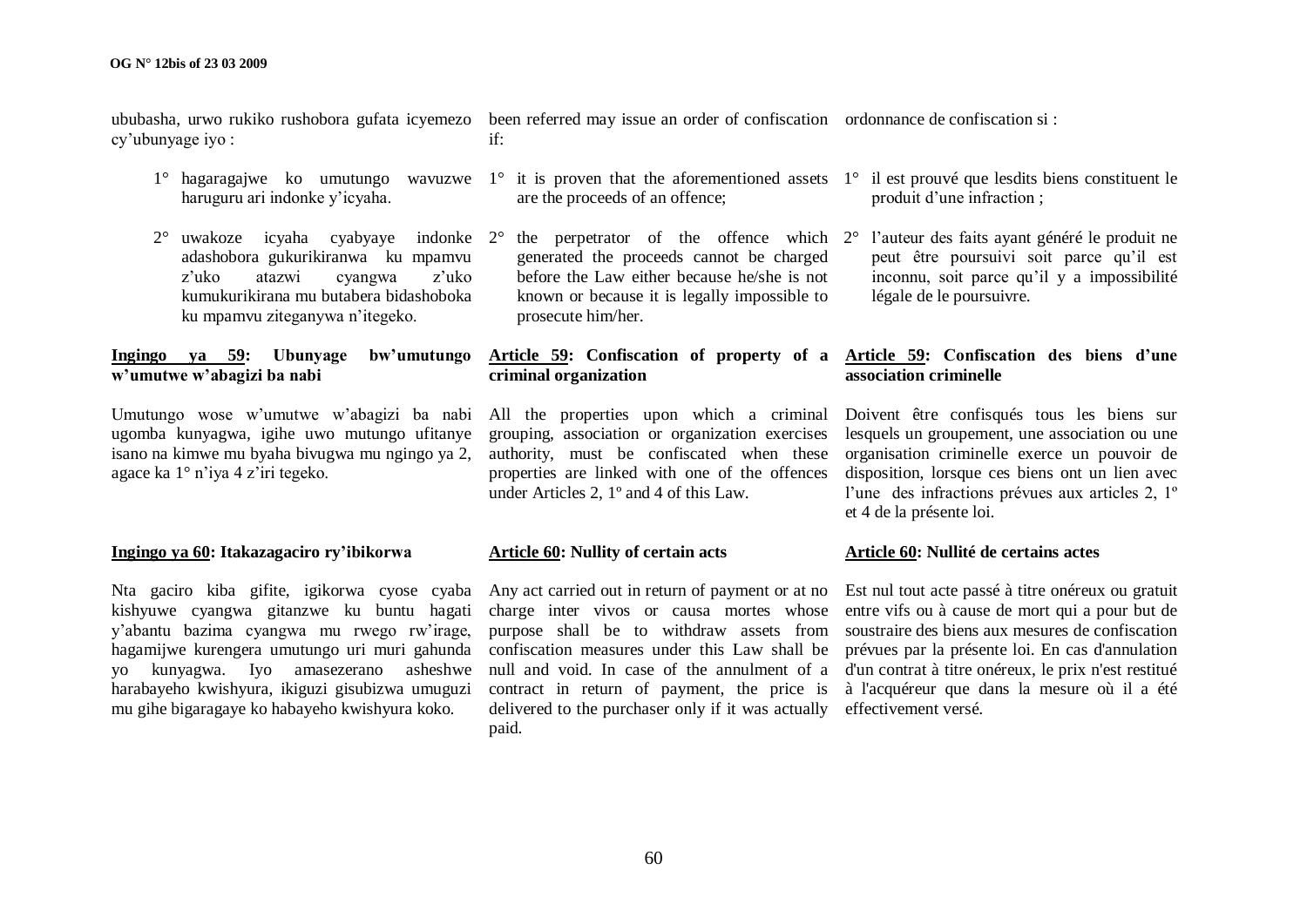#### **Ingingo ya 61: Iherezo ry'umutungo wanyazwe**

Umutungo wanyazwe ushyikirizwa Leta na yo ikaba The confiscated resources or assets shall be Les ressources ou les biens confisqués sont ishobora kuwugabagabanya mu bigega byashyiriweho kurwanya iyezandonke, iterabwoba, ubugizi bwa nabi mpuzamahanga buteguye cyangwa ubucuruzi bw"ibiyobyabwenge. Uburenganzira bw"abandi bantu kuri uwo mutungo bukomeza kubahirizwa kugeza ku gaciro kabwo igihe babubonye mu nzira zemewe.

Igihe hafashwe icyemezo cy"ubunyage ukurikiranweho icyaha adahari, umutungo wanyazwe ushyikirizwa Leta ukagurishwa binyuze mu nzira zabigenewe. Icyakora, iyo Urukiko rubifitiye ububasha rugize umwere ukurikiranyweho icyaha biturutse ku isubirishamo ry"urubanza ryabaye, rutegeka Leta gusubiza mu gaciro k"amafaranga umutungo wanyazwe.

# **UMUTWE WA VII: INGINGO ZISOZA**

# **Ingingo ya 62: Ikurwaho ry'ingingo zinyuranyije n'iri tegeko**

Ingingo zose z"amategeko abanziriza iri kandi zinyuranyije na ryo, by'umwihariko ingingo ya 25, iya 26 n'iya 27 z'Itegeko n° 23/2003 ryo ku wa 07/08/2003 rikumira kandi rica burundu ruswa n"ibindi byaha bifitanye isano na yo zivanyweho.

#### **Article 61: Fate of confiscated property**

vested in the State which may allocate them to a Fund designated for combating money laundering, terrorism, transnational organized crime, illicit traffic of drugs and psychotropic substances. They remain burdened on to the amount of their value, of the charge legally made up to the profit of third parties.

In the event of confiscation by default, the En cas de confiscation prononcée par défaut, les confiscated assets are vested to the State and are liquidated according to the relevant procedures. However, if the competent court aquits the prosecuted person following the case review, it orders the restitution of the confiscated assets in ordonne la restitution en valeur par l"Etat des monetary terms by the State.

#### **CHAPTER VII: FINAL PROVISIONS**

#### **Article 62: Repealing provisions**

All prior legal provisions contrary to this Law are hereby repealed, in particular Articles 25, 26 and 27 of the Law n° 23/2003 of 07/8/2003 aims at prevention, suppression and punishment of 07/08/2003 relative à la prévention et à la corruption and related offences.

#### **Article 61: Sort des biens confisqués**

dévolus à l'Etat qui peut les affecter à un fonds de lutte contre le blanchiment de capitaux, le terrorisme, la criminalité transnationale organisée ou le trafic illicite des stupéfiants et substances psychotropes. Ils demeurent grevés, à concurrence de leur valeur, des droits réels licitement constitués au profit des tiers.

biens confisqués sont dévolus à l"Etat et liquidés suivant les procédures prévues en la matière. Toutefois, si la juridiction compétente acquitte la personne poursuivie après révision, elle biens confisqués.

#### **CHAPITRE VII : DISPOSITIONS FINALES**

#### **Article 62: Disposition abrogatoire**

Toutes les dispositions antérieures contraires à la présente loi sont abrogées, notamment les articles 25, 26 et 27 de la Loi n° 23/2003 du répression de la corruption et des infractions connexes.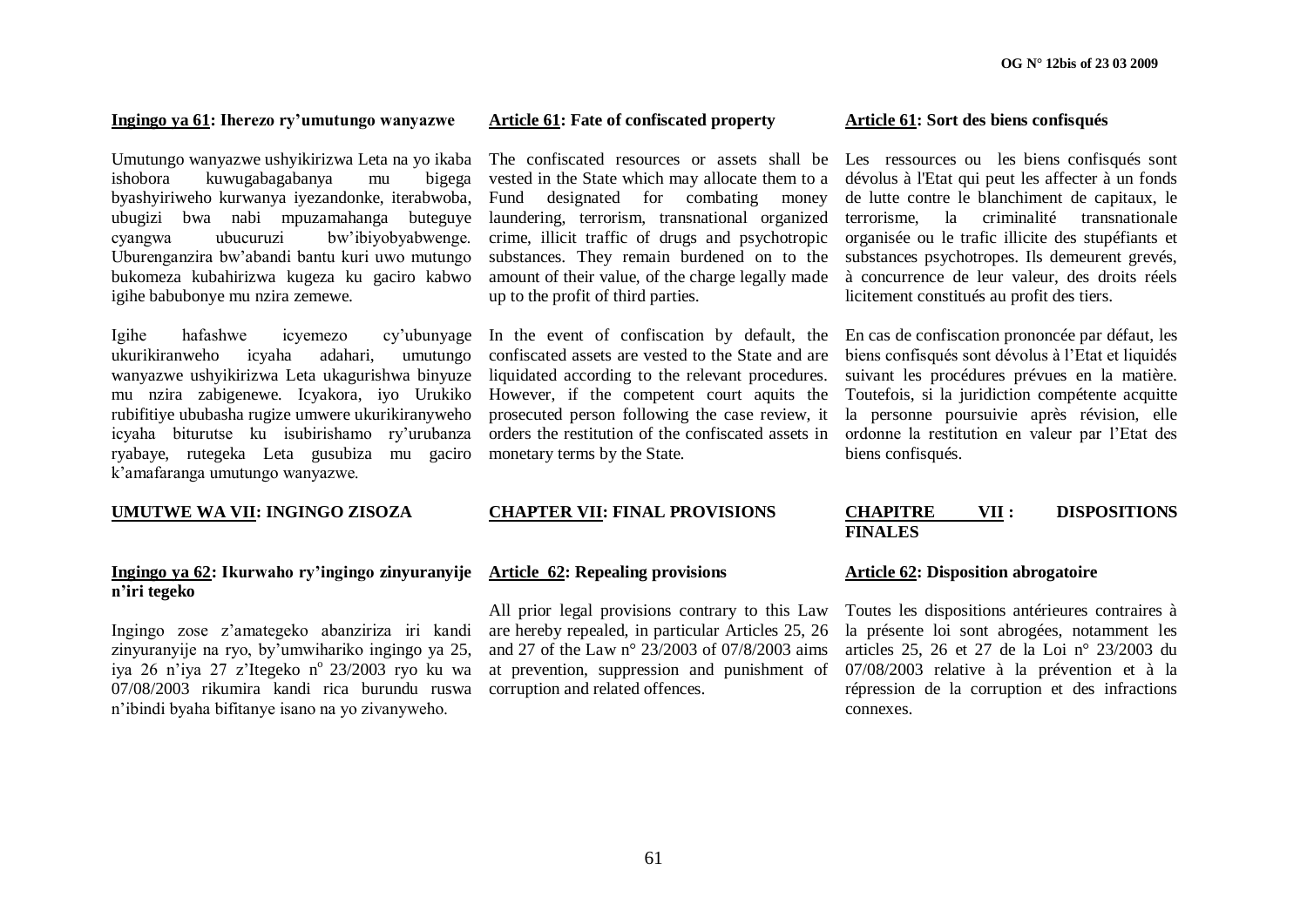**OG N° 12bis of 23 03 2009**

| <b>63:</b><br><b>Igihe</b><br>Ingingo<br>va<br>gukurikizwa                                                           | itegeko ritangira Article 63: Commencement                                                                             | Article 63: Entrée en vigueur                                                                                    |  |  |  |  |
|----------------------------------------------------------------------------------------------------------------------|------------------------------------------------------------------------------------------------------------------------|------------------------------------------------------------------------------------------------------------------|--|--|--|--|
| tegeko ritangira gukurikizwa<br>Iri<br>ku<br>munsi<br>ritangarijweho mu Igazeti ya Leta ya Repubulika<br>y'u Rwanda. | This Law shall come into force on the date of its<br>publication in the Official Gazette of the<br>Republic of Rwanda. | La présente loi entre en vigueur le jour de sa<br>publication au Journal Officiel de la République<br>du Rwanda. |  |  |  |  |
| Kigali, kuwa 09/09/2008                                                                                              | Kigali, on 09/09/2008                                                                                                  | Kigali, le 09/09/2008                                                                                            |  |  |  |  |
| Perezida wa Repubulika<br><b>KAGAME Paul</b><br>$(s\acute{e})$                                                       | The President of the Republic<br><b>KAGAME Paul</b><br>$(s\acute{e})$                                                  | Le Président de la République<br><b>KAGAME Paul</b><br>$(s\acute{e})$                                            |  |  |  |  |
| Minisitiri w'Intebe<br><b>MAKUZA Bernard</b><br>$(s\acute{e})$                                                       | The Prime Minister<br><b>MAKUZA Bernard</b><br>$(s\acute{e})$                                                          | Le Premier Ministre<br><b>MAKUZA Bernard</b><br>$(s\acute{e})$                                                   |  |  |  |  |
| Bibonywe kandi bishyizweho Ikirango cya<br>Repubulika:                                                               | Seen and sealed with the Seal of the Republic:                                                                         | Vu et scellé du Sceau de la République :                                                                         |  |  |  |  |
| Minisitiri w'Ubutabera / Intumwa Nkuru ya Leta                                                                       | The Minister of Justice/Attorney General                                                                               | Le Ministre de la Justice / Garde des Sceaux                                                                     |  |  |  |  |
| <b>KARUGARAMA Tharcisse</b><br>$(s\acute{e})$                                                                        | <b>KARUGARAMA Tharcisse</b><br>$(s\acute{e})$                                                                          | <b>KARUGARAMA Tharcisse</b><br>$(s\acute{e})$                                                                    |  |  |  |  |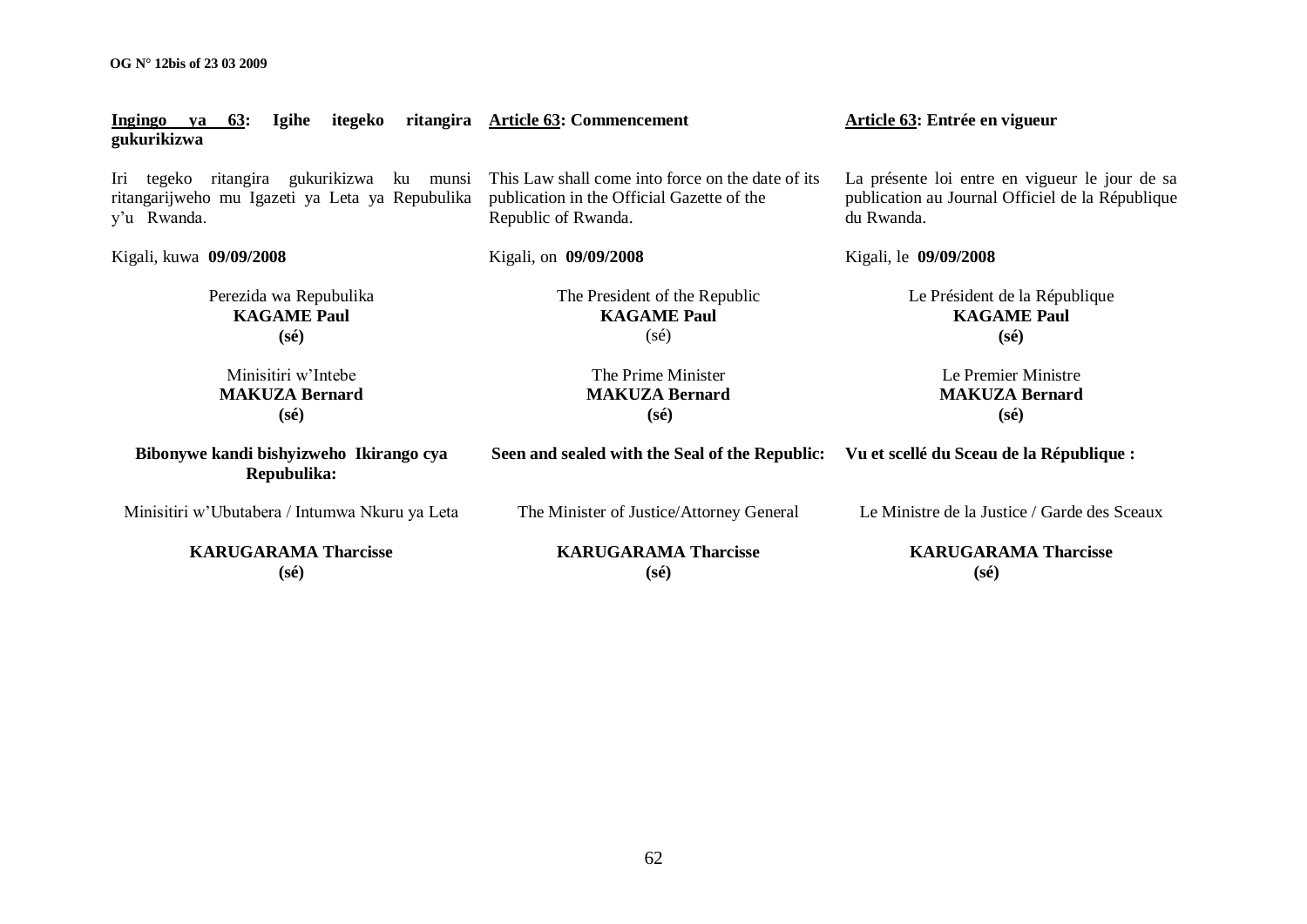| ITEGEKO N°56/2008 RYO KUWA 10/09/2008<br><b>RIGENGA</b><br><b>INZIBUTSO</b><br><b>N'AMARIMBI</b><br><b>JENOSIDE</b><br><b>YAKOREWE</b><br><b>BY'ABAZIZE</b><br><b>ABATUTSI MU RWANDA</b> | $N^{\circ}56/2008$<br><b>LAW</b><br>10/09/2008<br><b>GOVERNING</b><br>OF<br><b>MEMORIAL</b><br><b>SITES</b><br><b>AND</b><br><b>CEMETERIES</b><br>OF<br>VICTIMS OF THE GENOCIDE AGAINST THE<br><b>TUTSI IN RWANDA</b> | LOI N°56/2008 DU 10/09/2008 PORTANT<br><b>ORGANISATION</b><br><b>DES</b><br><b>SITES</b><br>MEMORIAUX ET CIMETIERES POUR<br><b>LES</b><br><b>VICTIMES</b><br><b>DU</b><br><b>GENOCIDE</b><br>PERPETRE CONTRE LES TUTSI AU<br><b>RWANDA</b> |  |  |
|------------------------------------------------------------------------------------------------------------------------------------------------------------------------------------------|-----------------------------------------------------------------------------------------------------------------------------------------------------------------------------------------------------------------------|--------------------------------------------------------------------------------------------------------------------------------------------------------------------------------------------------------------------------------------------|--|--|
| <b>ISHAKIRO</b>                                                                                                                                                                          | <b>TABLE OF CONTENTS</b>                                                                                                                                                                                              | <b>TABLE DES MATIERES</b>                                                                                                                                                                                                                  |  |  |
| UMUTWE WA MBERE: INGINGO RUSANGE                                                                                                                                                         | <b>CHAPTER ONE: GENERAL PROVISIONS</b>                                                                                                                                                                                | <b>CHAPITRE PREMIER: DISPOSITIONS</b><br><b>GENERALES</b>                                                                                                                                                                                  |  |  |
| Ingingo ya mbere: Icyo itegeko rigamije                                                                                                                                                  | <b>Article One: Purpose of this Law</b>                                                                                                                                                                               | Article premier : Objet de la loi                                                                                                                                                                                                          |  |  |
| Ingingo ya 2: Ibisobanuro by'amagambo                                                                                                                                                    | <b>Article 2: Definitions of terms</b>                                                                                                                                                                                | <b>Article 2 : Définitions des termes</b>                                                                                                                                                                                                  |  |  |
| Ingingo ya 3: Aho inzibutso n'amarimbi bibarizwa<br>nk'umutungo                                                                                                                          | Article 3: Memorial sites and cemeteries as part of<br>property                                                                                                                                                       | Article 3 : Sites mémoriaux et cimetières<br>considérés comme patrimoine                                                                                                                                                                   |  |  |
| Ingingo ya 4: Gushyingura                                                                                                                                                                | <b>Article 4: Burial</b>                                                                                                                                                                                              | <b>Article 4 : Inhumation</b>                                                                                                                                                                                                              |  |  |
| <b>Uruhare</b><br>rw'ubuyobozi<br>$\overline{\text{Ingingo}}$ ya 5:<br>mu<br>gushyingura                                                                                                 | Article 5: The role of the administration in burial                                                                                                                                                                   | Article 5 : Rôle de l'autorité en inhumation                                                                                                                                                                                               |  |  |
| Ingingo ya 6: Kwimura imibiri y'abashyinguwe                                                                                                                                             | <b>Article 6: Transfer of buried remains</b>                                                                                                                                                                          | Ingingo ya 6 : Transfert des corps inhumés                                                                                                                                                                                                 |  |  |
| Ingingo ya 7: Umutekano w'inzibutso n'amarimbi                                                                                                                                           | Article 7: Safety of memorial sites and cemeteries                                                                                                                                                                    | Aricle 7 : Sécurité des sites mémoriaux et<br>cimetières                                                                                                                                                                                   |  |  |
| Ingingo ya 8: Imyubakire y'inzibutso n'amarimbi                                                                                                                                          | <b>Article 8: Construction of memorial sites and cemeteries</b>                                                                                                                                                       | Article 8 : Construction des sites mémoriaux<br>et cimetières                                                                                                                                                                              |  |  |

63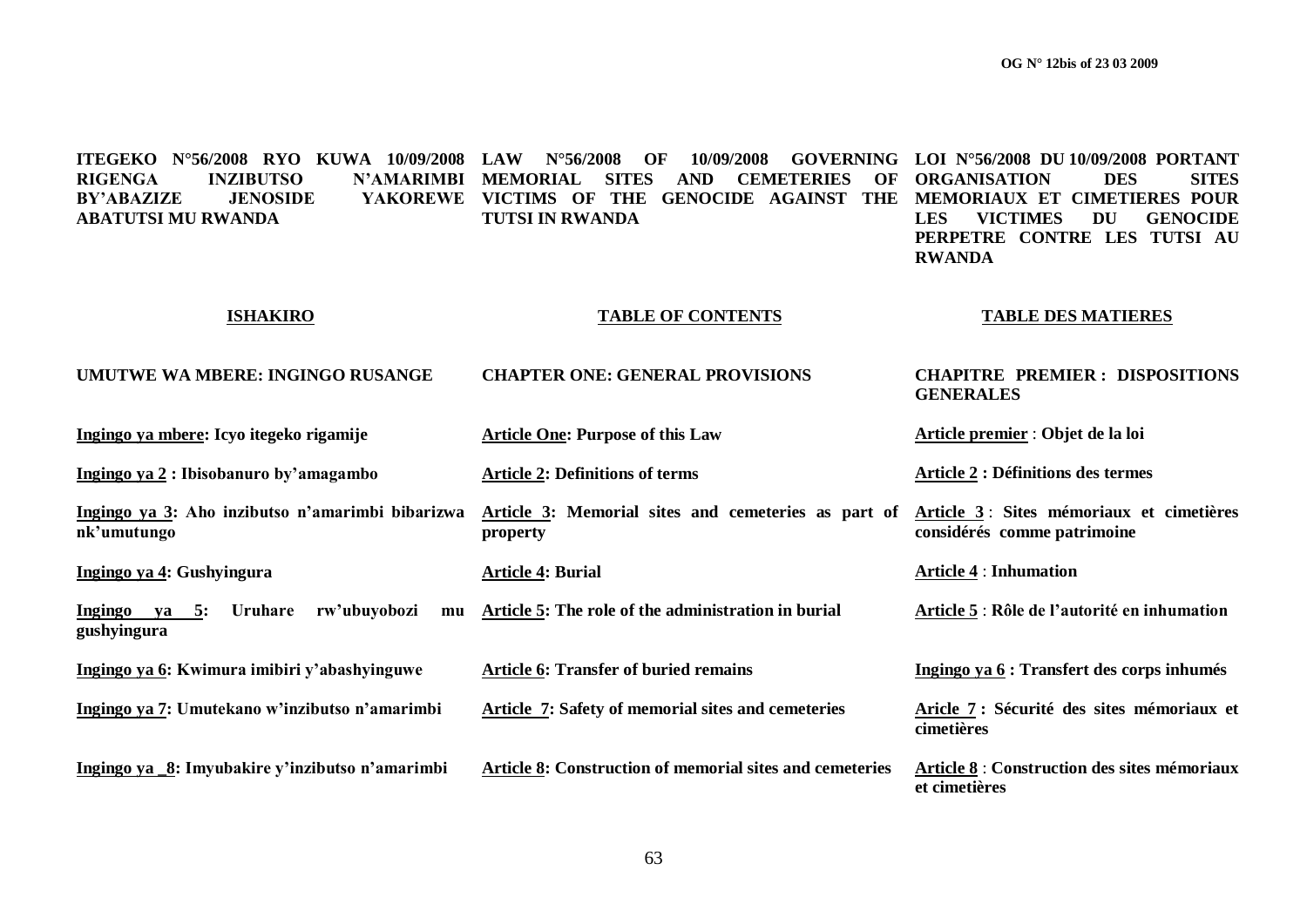| Ingingo ya 9: Ibikorwa bikorerwa ku nzibutso<br>n'amarimbi                                     | Article 9: Activities carried out at memorial sites and<br>cemeteries                                                   | Article 9 : Activités aux sites mémoriaux et<br>aux cimetières                                    |  |  |
|------------------------------------------------------------------------------------------------|-------------------------------------------------------------------------------------------------------------------------|---------------------------------------------------------------------------------------------------|--|--|
| UMUTWE WA II: INZIBUTSO N'AMARIMBI                                                             | <b>MEMORIAL</b><br><b>SITES</b><br><b>CHAPTER</b><br>$\Pi$ :<br><b>AND</b><br><b>CEMETERIES</b>                         | <b>CHAPITRE II: SITES MEMORIAUX ET</b><br><b>CIMETIERES</b>                                       |  |  |
| <b>ICYICIRO CYA MBERE: INZIBUTSO</b>                                                           | <b>SECTION ONE: MEMORIAL SITES</b>                                                                                      | <b>SECTION I : SITES MEMORIAUX</b>                                                                |  |  |
| Ingingo ya 10: Ibyiciro by'inzibutso                                                           | <b>Article 10: Categories of memorial sites</b>                                                                         | Article 10 : Catégories des sites mémoriaux                                                       |  |  |
| rw'Igihugu n'urw'Akarere                                                                       | Ingingo ya 11: Ibiranga urwibutso ku rwego Article 11: Features of a memorial site at the district or<br>national level | Article 11: Caractéristiques d'un site<br>mémorial au niveau national ou au niveau<br>du District |  |  |
| Ingingo ya $12$ :<br>Imibiri y'abazize<br>jenoside<br>itarashyinguwe                           | Article 12: Remains of the bodies of the victims of<br>genocide                                                         | Article 12 : Corps des victimes du génocide<br>non encore inhumés                                 |  |  |
| Ingingo ya 13: Abantu baguye mu mazi                                                           | Article 13: Persons submerged to death                                                                                  | <b>Article 13 : Personnes noyées</b>                                                              |  |  |
| Ingingo ya 14: Inzibutso zo mu mahanga                                                         | <b>Article 14: Foreign memorial sites</b>                                                                               | Article 14 : Sites mémoriaux se trouvant à<br>l'étranger                                          |  |  |
| Ingingo ya 15: Gusura inzibutso                                                                | <b>Article 15: Visiting memorial sites</b>                                                                              | Article 15 : Visite des sites mémoriaux                                                           |  |  |
| Ingingo ya 16: Kutimura inzibutso                                                              | Article 16: Non transferability of memorial sites                                                                       | Non transférabilité des sites<br>Article 16:<br>mémoriaux                                         |  |  |
| neza inzibutso                                                                                 | Ingingo ya 17: Amafaranga yo kubaka no gufata Article 17: Funds for construction and maintanance of<br>memorial sites   | Article 17: Fonds pour la construction et<br>l'entretien des sites mémoriaux                      |  |  |
| Ingingo ya 18: Abakozi bashinzwe inzibutso                                                     | Article 18: Staff responsible for memorial sites                                                                        | Ingingo ya 18: Agents responsables des<br>sites mémoriaux                                         |  |  |
| ICYICIRO CYA II: AMARIMBI RUSANGE YA SECTION II: PUBLIC GENOCIDE CEMETERIES<br><b>JENOSIDE</b> |                                                                                                                         | <b>SECTION II : CIMETIERES COMMUNS</b><br><b>DU GENOCIDE</b>                                      |  |  |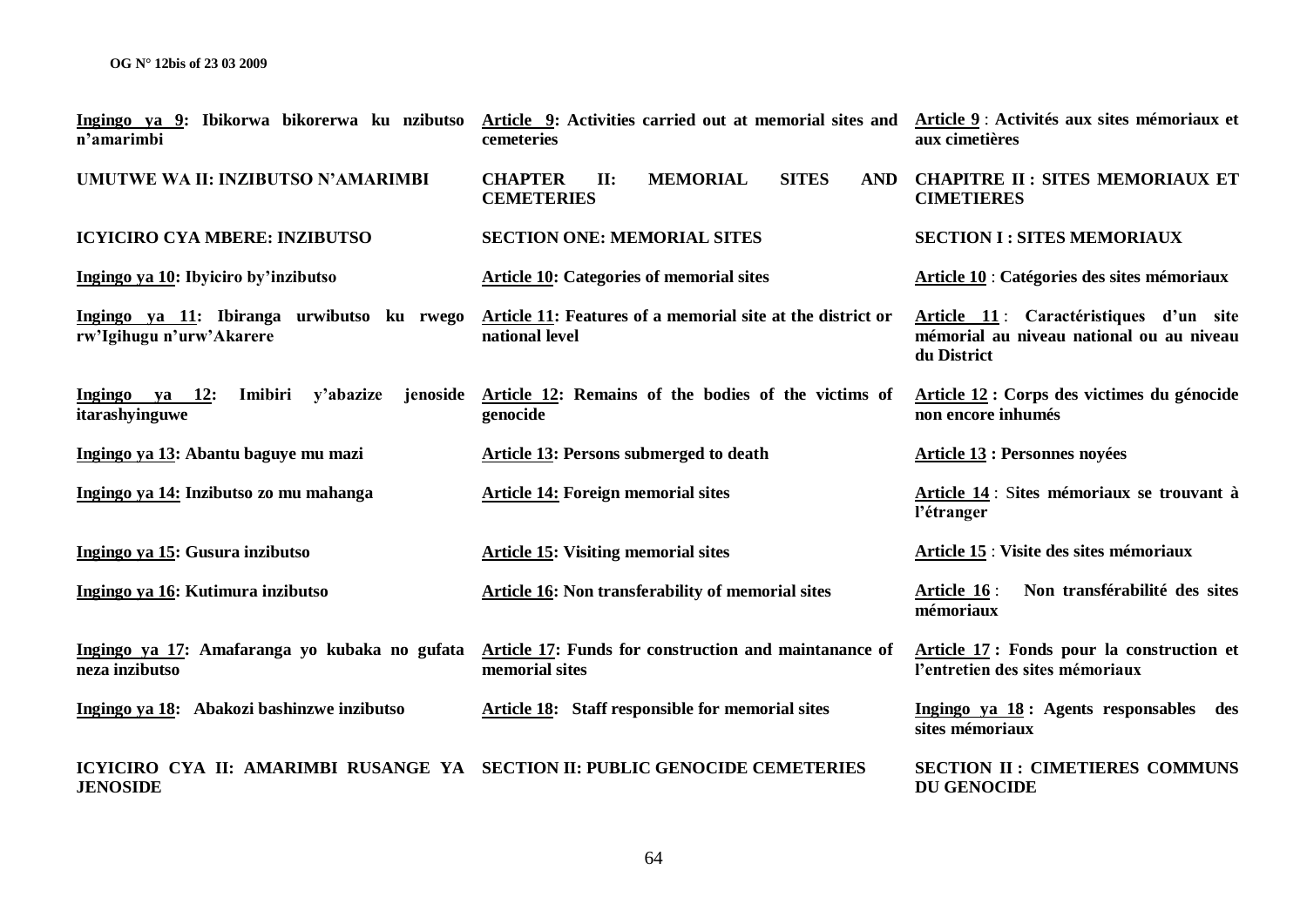**Article 19 : Modèle de construction et** 

|                                                                                                   |                                                                                                                 | entretien des cimetières                                        |
|---------------------------------------------------------------------------------------------------|-----------------------------------------------------------------------------------------------------------------|-----------------------------------------------------------------|
| Ingingo ya 20: Kutimura amarimbi                                                                  | <b>Article 20: Non transferability of cemeteries</b>                                                            | Aricle 20:<br>Non transférabilité<br>des<br>cimetières          |
| <b>UMUTWE WA III: IBIHANO</b>                                                                     | <b>CHAPTER III: PENALTIES</b>                                                                                   | <b>CHAPITRE III: PEINES</b>                                     |
| Ingingo ya 21: Kwangiza imibiri y'abazize jenoside                                                | Article 21: Destroying the remains of genocide victims                                                          | Article 21: Destruction des corps des<br>victimes du génocide   |
|                                                                                                   | <u>Ingingo ya 22</u> : Gusenya inzibutso cyangwa amarimbi Article 22: Demolishing memorial sites and cemeteries | Article 22: Démolition des sites mémoriaux<br>ou cimentières    |
| Ingingo ya 23: Kwiba imibiri                                                                      | Ingingo ya 23: Theft of remains                                                                                 | Ingingo ya $23:$ Vol de corps                                   |
| Ingingo ya 24 : Ubufatanyacyaha                                                                   | <b>Article 24: Complicity</b>                                                                                   | <b>Article 24 : Complicité</b>                                  |
| Ingingo ya 25: Ubudasaza                                                                          | <b>Article 25: Imprescriptibility</b>                                                                           | Article 25 : Imprescriptibilité                                 |
| UMUTWE WA IV: INGINGO ZISOZA                                                                      | <b>CHAPTER IV: FINAL PROVISIONS</b>                                                                             | IV:<br><b>DISPOSITIONS</b><br><b>CHAPITRE</b><br><b>FINALES</b> |
| Ingingo ya 26: Ivanwaho ry'ingingo zinyuranyije Article 26: Abrogating provisions<br>n'iri tegeko |                                                                                                                 | <b>Article 26 :</b> Disposition abrogatoire                     |

**Article 19: Construction and neatness of cemeteries** 

**Ingingo ya 27: Igihe itegeko ritangirira gukurikizwa Article 27: Commencement**

**Ingingo ya 19: Imyubakire n'isuku by'amarimbi** 

**Article 27 : Entrée en vigueur**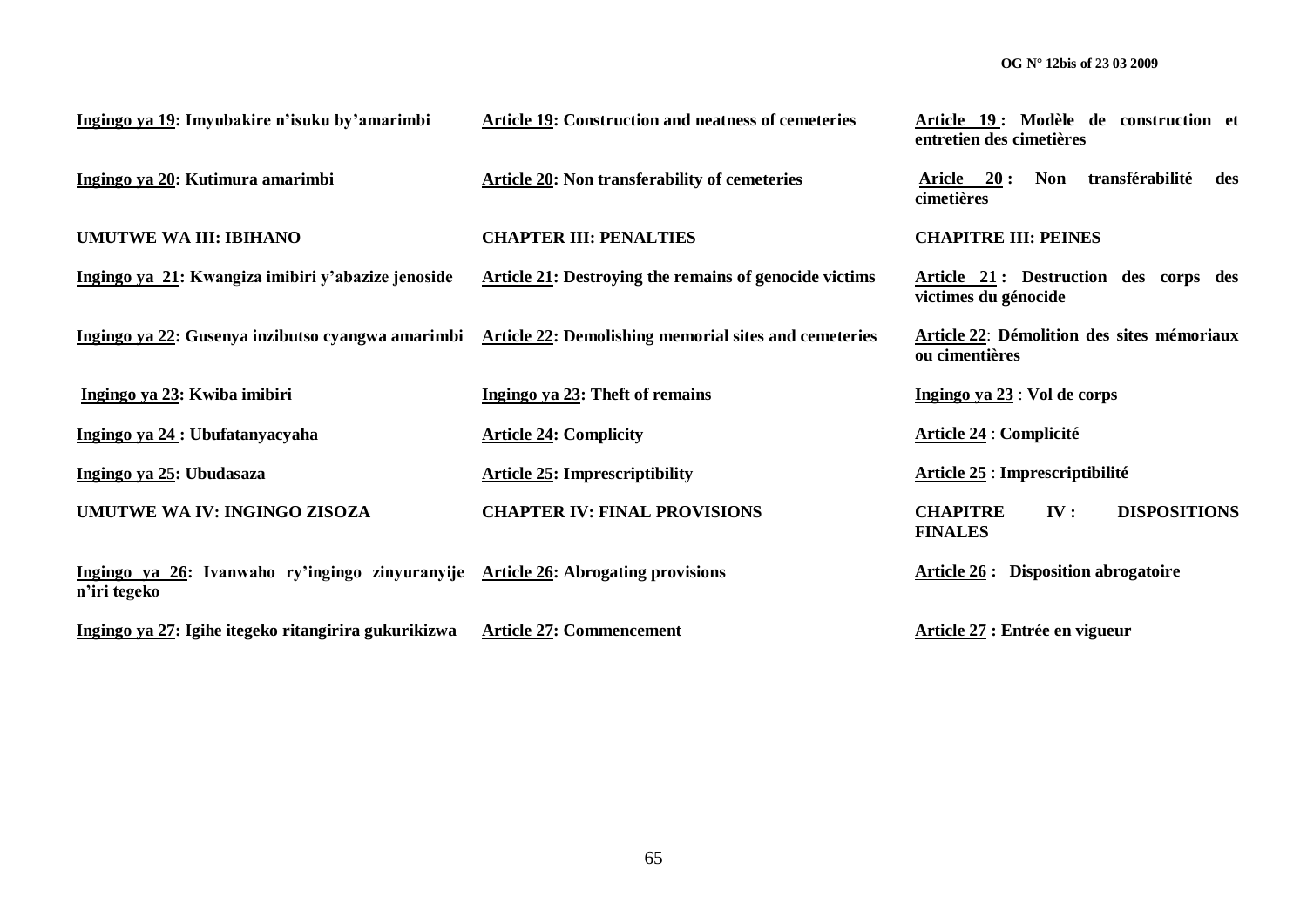|                    |                  |                 | ITEGEKO N°56/2008 RYO KUWA 10/09/2008 LAW N°56/2008 OF                    |                 |  | 10/09/2008 |                                   |               |                 |            | GOVERNING LOI $N^{\circ}56/2008$ DU 10/09/2008 PORTANT |
|--------------------|------------------|-----------------|---------------------------------------------------------------------------|-----------------|--|------------|-----------------------------------|---------------|-----------------|------------|--------------------------------------------------------|
| <b>RIGENGA</b>     | <b>INZIBUTSO</b> |                 | N'AMARIMBI MEMORIAL SITES AND                                             |                 |  |            | <b>CEMETERIES OF ORGANISATION</b> |               |                 | <b>DES</b> | <b>SITES</b>                                           |
| <b>BY'ABAZIZE</b>  |                  | <b>JENOSIDE</b> | YAKOREWE VICTIMS OF THE GENOCIDE AGAINST THE MEMORIAUX ET CIMETIERES POUR |                 |  |            |                                   |               |                 |            |                                                        |
| ABATUTSI MU RWANDA |                  |                 |                                                                           | TUTSI IN RWANDA |  |            |                                   | LES.          | <b>VICTIMES</b> | - DU       | <b>GENOCIDE</b>                                        |
|                    |                  |                 |                                                                           |                 |  |            |                                   |               |                 |            | PERPETRE CONTRE LES TUTSI AU                           |
|                    |                  |                 |                                                                           |                 |  |            |                                   | <b>RWANDA</b> |                 |            |                                                        |
|                    |                  |                 |                                                                           |                 |  |            |                                   |               |                 |            |                                                        |

**Twebwe, KAGAME Paul,** Perezida wa Repubulika;

**We, KAGAME Paul,** President of the Republic;

**Nous, KAGAME PAUL** Président de la République ;

**REPUBLIQUE DU RWANDA**

**INTEKO ISHINGA AMATEGEKO YEMEJE, THE PARLIAMENT HAS ADOPTED AND WE LE PARLEMENT A ADOPTE, ET NOUS NONE NATWE DUHAMIJE, DUTANGAJE SANCTION, PROMULGATE THE FOLLOWING ITEGEKO RITEYE RITYA KANDI DUTEGETSE LAW AND ORDER IT BE PUBLISHED IN THE LOI DONT LA TENEUR SUIT ET KO RYANDIKWA MU IGAZETI YA LETA YA OFFICIAL GAZETTE OF THE REPUBLIC OF ORDONNONS QU'ELLE SOIT PUBLIEE REPUBULIKA Y'U RWANDA RWANDA**

#### **INTEKO ISHINGA AMATEGEKO:**

#### **THE PARLIAMENT:**

Umutwe w"Abadepite, mu nama yawo yo ku wa 21/07/2008;

ryavuguruwe kugeza ubu, cyane cyane mu ngingo 51, 62, 90, 92, 93, 94, 108, 118, 179 and 201; zaryo, iya 14, iya 51, iya 62, iya 90, iya 92, iya 93, iya 94, iya 108, iya 118, iya 179 n"iya 201;

Ishingiye ku Itegeko Nshinga rya Repubulika y'u Pursuant to the Constitution of the Republic of Rwanda of Rwanda ryo ku wa 04 Kamena 2003 nk"uko 04 June 2003 as amended to date especially in Articles 14,

The Chamber of Deputies, in its session of 21/07/2008;

Ishingiye ku Itegeko Ngenga nº 16/2004 ryo ku wa Pursuant to Organic Law nº 16/2004 of 19/06/2004 19/06/2004 rigena imiterere, ububasha n"imikorere determining the organisation, competence and functioning by"Inkiko Gacaca zishinzwe gukurikirana no gucira of Gacaca Courts charged with prosecuting and trying the imanza abakoze ibyaha bya jenoside n"ibindi byaha perpetrators of the crime of genocide and other crimes

#### **LE PARLEMENT :**

La Chambre des Députés, en sa séance du 21/07/2008;

**SANCTIONNONS, PROMULGUONS LA** 

**AU JOURNAL OFFICIEL DE LA** 

Vu la Constitution de la République du Rwanda du 04 juin 2003, telle que révisée à ce jour, spécialement en ses articles 14, 51, 62, 90, 92, 93, 94, 108, 118, 179 et 201;

Vu la Loi Organique n° 16/2004 du 19/06/2004 portant organisation, compétence et fonctionnement des Juridictions Gacaca chargées des poursuites et du jugement des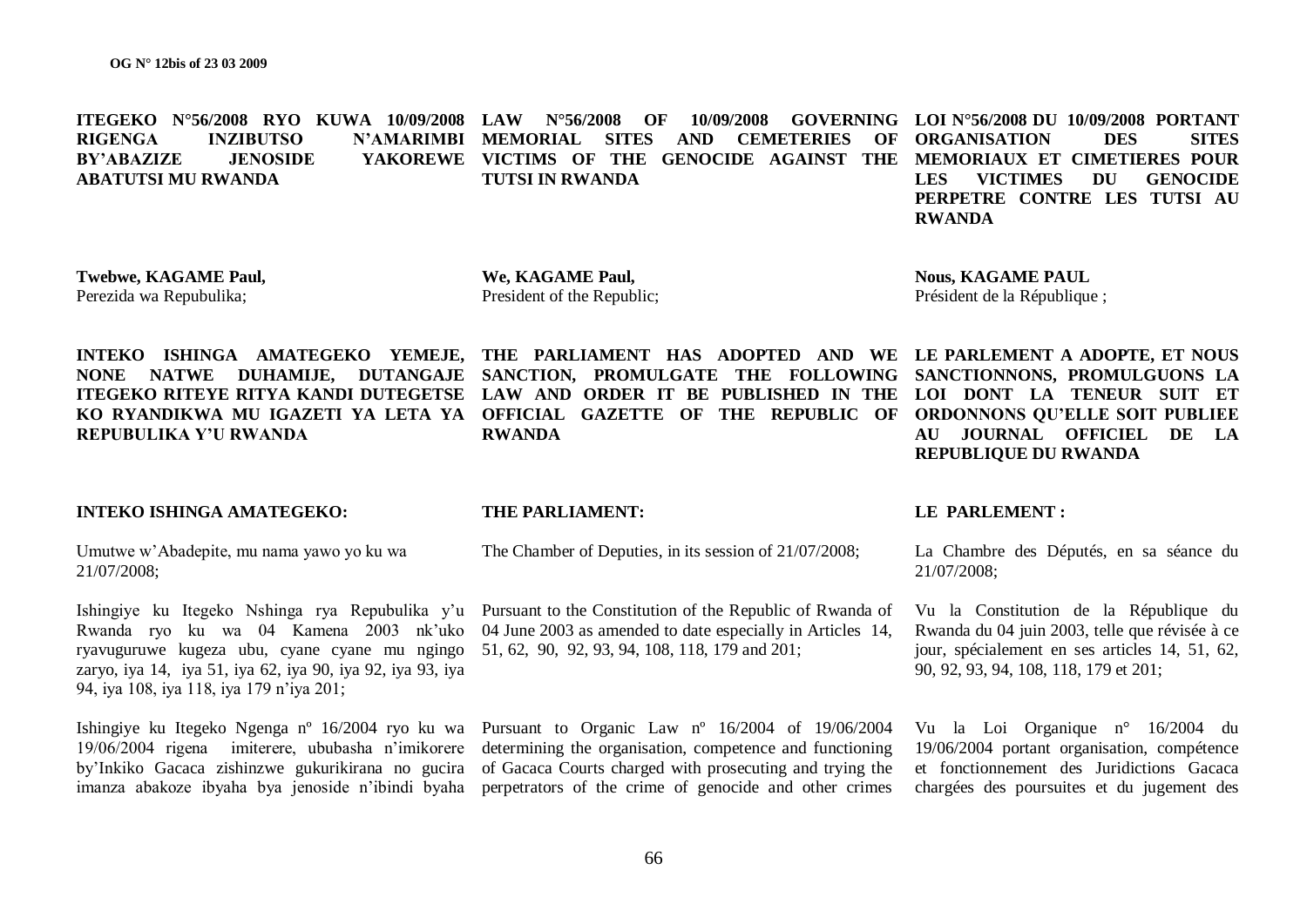mbere Ukwakira 1990 n"iya 31 Ukuboza 1994, nk"uko ryahinduwe kandi ryujujwe kugeza ubu;

Imaze kubona Itegeko nº 12/2001 ryo ku wa 24/01/2001 rishyiraho amarimbi kandi riyubahisha ;

Ishingiye ku Itegeko nº 08/2006 ryo ku wa 24/02/2006 rigena imiterere, imitunganyirize n"imikorere y"Akarere cyane cyane mu ngingo yaryo iya 20 n"iya 83 ;

Ishingiye ku itegeko nº 10/2006 ryo ku wa 03/03/2006 rigena imiterere, imitunganyirize n"imikorere y"Umujyi wa Kigali cyane cyane mu ngingo yaryo iya 112 n'iya 179 ;

# **YEMEJE:**

**UMUTWE WA MBERE: INGINGO RUSANGE**

**Ingingo ya mbere: Icyo itegeko rigamije**

Iri tegeko rigenga inzibutso n"amarimbi z"abazize jenoside yakorewe Abatutsi mu Rwanda.

# **Ingingo ya 2 : Ibisobanuro by'amagambo**

Muri iri tegeko, amagambo akurikira avuga:

a) **Jenoside** ni jenoside yakorewe Abatutsi hagati

byibasiye inyokomuntu byakozwe hagati y"itariki ya against humanity, committed between October 1, 1990 and December 31, 1994 as modified and complemented to date;

> Considering Law nº 12/2001 of 24/01/2001 establishing and imposing respect of the graveyards;

> Pursuant to Law nº 08/2006 of 24/02/2006 determining the organization and the functioning of the District especially in Articles 20 and 83 ;

> Pursuant to Law nº 10/2006 of 03/03/2006 determining the organization and functioning of the City of Kigali especially in Articles 112 and 179;

#### **ADOPTS:**

#### **CHAPTER ONE: GENERAL PROVISIONS**

**Article One: Purpose of this Law** 

This Law governs memorial sites and cemeteries of victims of the Genocide against the Tutsi in Rwanda.

# **Article 2: Definitions of terms**

Fort he purpose of this Law, the following terms shall mean:

y'itariki ya mbere Ukwakira 1990 n'iya 31 Ukuboza Tutsis between 1 October 1990 and 31 December 1994; a) **Genocide** is the genocide that was committed against the

infractions constitutives du crime de génocide et d"autres crimes contre l"humanité commis entre le 1<sup>er</sup> octobre 1990 et le 31 décembre 1994 telle que modifiée et complétée à ce jour,

Considérant la Loi n° 12/2001 du 24/01/2001 portant création des cimetières et imposant leur respect ;

Vu la Loi n° 08/2006 du 24/02/2006 portant organisation et fonctionnement du District spécialement en ses articles 20 et 83 ;

Vu la Loi n° 10/2006 du 03/03/2006 portant organisation et fonctionnement de la Ville de Kigali spécialement en ses articles 112 et 179 ;

#### **ADOPTE :**

#### **CHAPITRE PREMIER : DISPOSITIONS GENERALES**

#### **Article premier : L'objet de la loi**

La présente loi porte organisation des sites mémoriaux et cimetières pour les victimes du génocide perpétré contre les Tutsi au Rwanda.

#### **Article 2 : Définitions des termes**

Au sens de la présente loi, on entend par :

a) **Génocide** : le génocide perpétré contre les Tutsi entre le premier octobre 1990 et le 31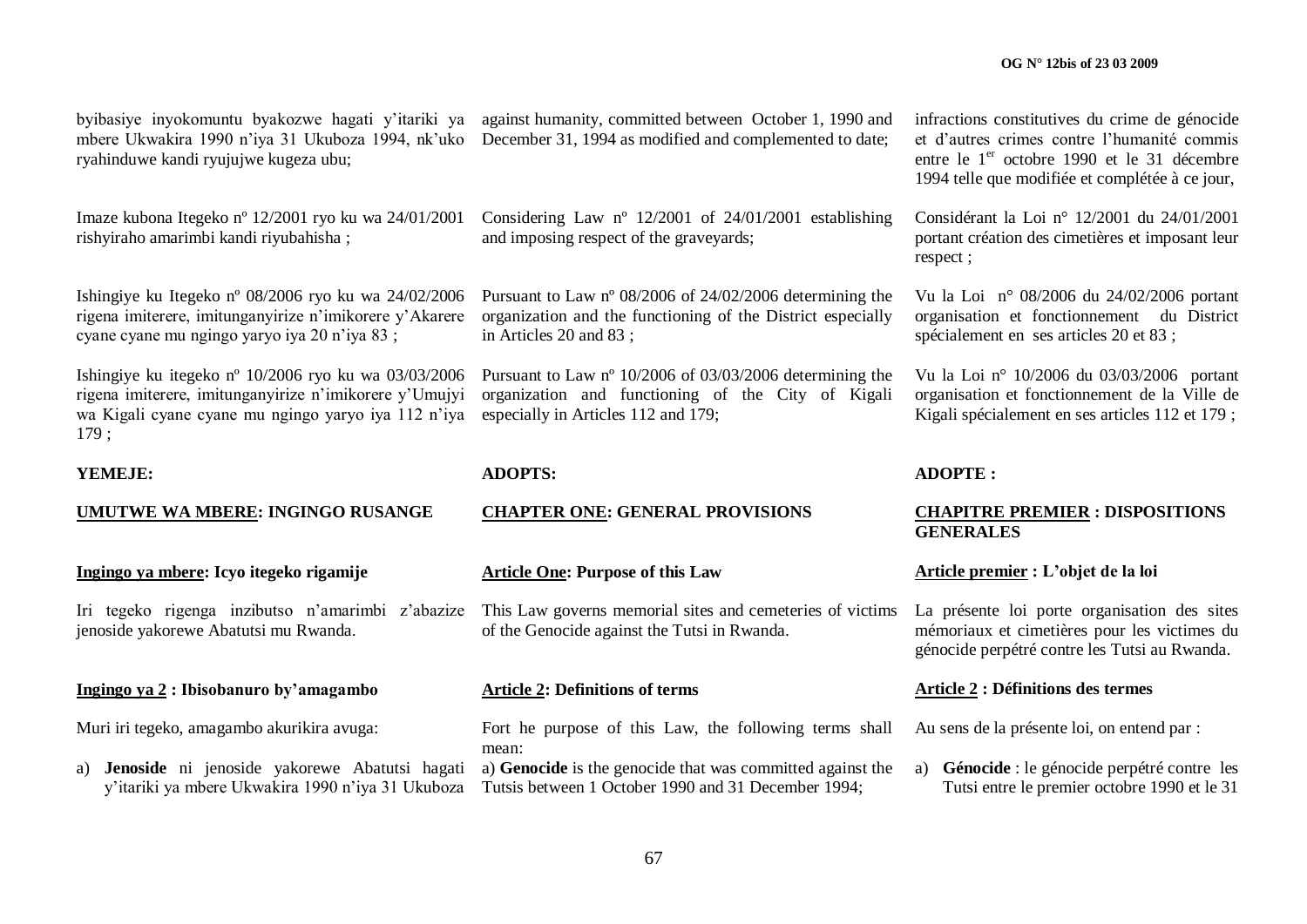1994;

- b) **Urwibutso rwa jenoside** ni ahantu hashyinguwe abantu bazize jenoside cyangwa hatashyinguwe hafite cyangwa hasobanura amateka yihariye mu itegurwa no mu ishyirwa mu bikorwa rya jenoside;
- c) **Irimbi rya jenoside** ni ahantu hashyinguwe mu buryo bwa rusange imibiri y"abantu bazize jenoside yakorewe Abatutsi.

# **Ingingo ya 3: Aho inzibutso n'amarimbi bibarizwa nk'umutungo**

Inzibutso n"amarimbi by"abantu bazize jenoside yakorewe Abatutsi biri mu mutungo rusange wa Leta.

Ku bwumvikane bwa Leta y"u Rwanda n"inzego mpuzamahanga zibishinzwe, inzibutso zishobora gushyirwa mu mutungo w"isi byemejwe n"Iteka rya Perezida.

# **Ingingo ya 4: Gushyingura**

Imibiri y"abantu bazize jenoside ishyingurwa mu cyubahiro mu nzibutso cyangwa mu marimbi ya jenoside bitangiwe uruhushya n"urwego rushinzwe kubicunga.

bwo bwose imibiri y"abazize jenoside.

- b) **Genocide memorial site** is a place where victims of genocide were buried and which has a special history in the planning and execution of Genocide;
- c) **Genocide cemetery** is a public place where remains of victims of the Genocide against the Tutsi in Rwanda were collectively buried.

# **Article 3: Memorial sites and cemeteries as part of property**

Memorial sites and cemeteries of victims of the Genocide against the Tutsi shall be in the public domain.

Upon agreement between the Government of Rwanda and relevant international institutions, memorial sites may be placed under universal patrimony upon approval by a Presidential Order.

# **Article 4: Burial**

Remains of genocide victims shall be buried in honor in genocide memorial sites or at genocide cemeteries upon approval by an organ that is responsible for their management.

Birabujijwe gutwika no kwangiza ku buryo ubwo ari It is prohibited to set on fire and destroy whatsoever the remains of the genocide victims.

décembre 1994 ;

- b) **Site mémorial du génocide** : un lieu où sont inhumées les victimes du génocide et qui constitue un lieu particulier de l"histoire de la planification et la perpétration du génocide ;
- c) **Cimetière du génocide** : un lieu où sont inhumés d"une façon commune les corps des victimes du génocide perpétré contre les Tutsi.

# **Article 3** : S**ites mémoriaux et cimetières comme patrimoine**

Les sites mémoriaux et cimetières pour les victimes du génocide perpétré contre les Tutsi font partie du patrimoine public de l"Etat.

Un arrêté présidentiel peut, sur l"accord entre l"Etat Rwandais et les instances internationales habilitées, affecter les sites mémoriaux au patrimoine universel.

#### **Article 4** : **Inhumation**

Les corps des victimes du génocide sont inhumés en toute dignité dans des sites mémoriaux ou dans des cimetières du génocide sur autorisation de l"organe en charge de ces sites.

Il est interdit d"incinérer et de détruire de quelque sorte que ce soit les corps des victimes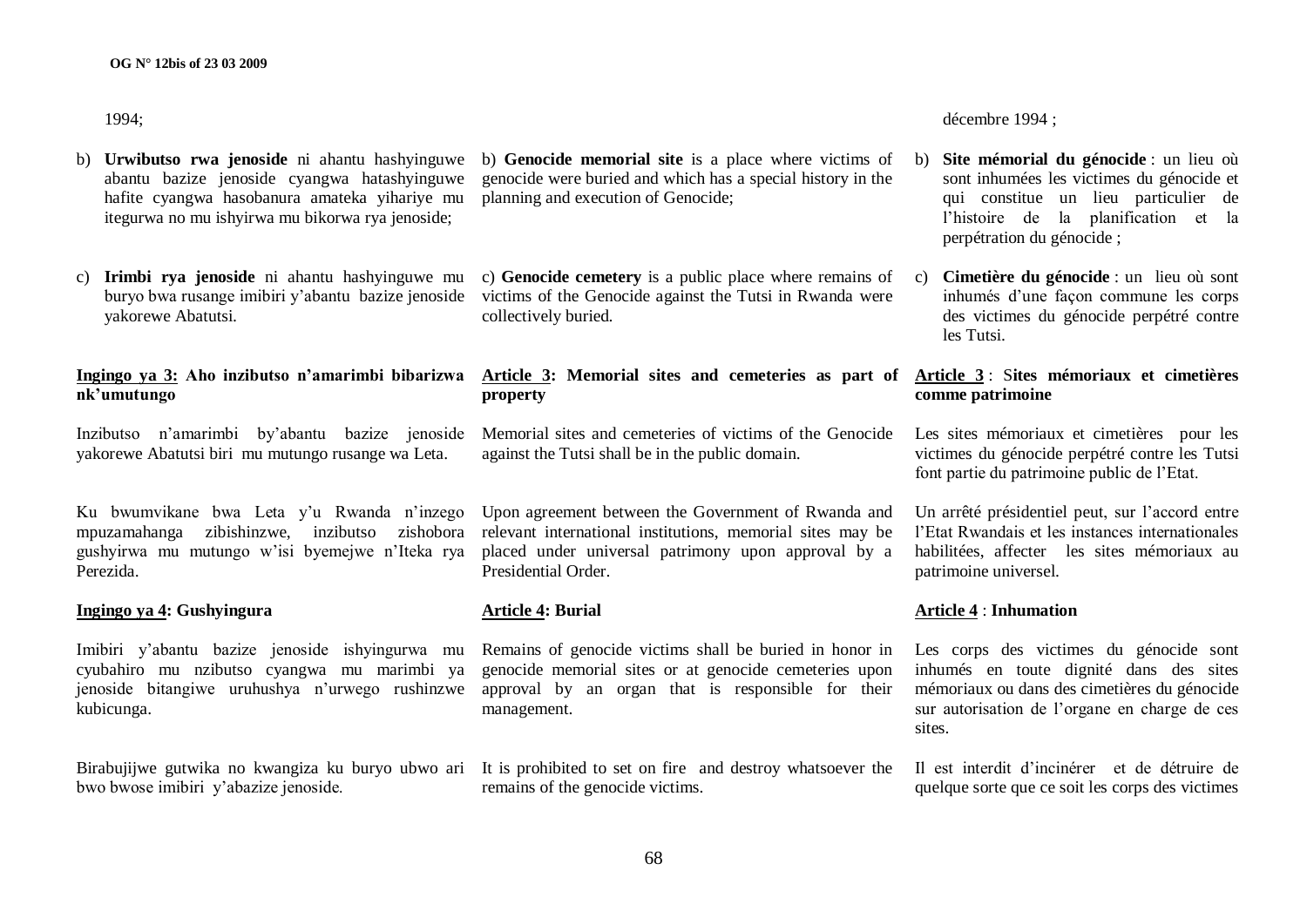du génocide.

| Ingingo ya 5: Uruhare<br>rw'ubuyobozi<br>mu<br>gushyingura                                                                                                                                                                                                   | Article 5: Role of the administration in burial                                                                                                                                                                                                                                                                                                   | Article 5:<br>Rôle<br>de l'autorité<br>dans<br>l'inhumation                                                                                                                                                                                                                        |  |  |  |
|--------------------------------------------------------------------------------------------------------------------------------------------------------------------------------------------------------------------------------------------------------------|---------------------------------------------------------------------------------------------------------------------------------------------------------------------------------------------------------------------------------------------------------------------------------------------------------------------------------------------------|------------------------------------------------------------------------------------------------------------------------------------------------------------------------------------------------------------------------------------------------------------------------------------|--|--|--|
| Ubuyobozi bw'Akarere bufite inshingano yo gushakisha<br>imibiri y'abazize jenoside itarashyingurwa cyangwa<br>yashyinguwe nabi no gukora ibishoboka byose ngo<br>ishyingurwe mu cyubahiro mu gihe kitarenze amezi<br>atandatu (6) kuva imibiri ibonetse.     | The District administration shall have the responsibility of<br>searching for remains of the genocide victims which are not<br>yet buried or which were not accorded a descent burial and<br>to do whatever possible to accord them a descent burial<br>within a period not exceeding six (6) months from the time<br>the remains are discovered. | L'administration du District a l'obligation de<br>rechercher les corps des victimes du génocide<br>non encore inhumés ou mal inhumés, pour les<br>inhumer avec dignité dans un délai ne<br>dépassant pas six (6) mois à compter de la<br>découverte de ces corps.                  |  |  |  |
| Kwimura<br>imibiri<br><b>Ingingo</b><br>6:<br>va<br>y'abashyinguwe                                                                                                                                                                                           | <b>Article 6: Transfer of buried remains</b>                                                                                                                                                                                                                                                                                                      | Article 6 : Transfert des corps inhumés                                                                                                                                                                                                                                            |  |  |  |
| jenoside<br>yarashyinguwe<br>Imibiri<br>y'abazize<br>yari<br>vimurirwa mu nzibutso n'amarimbi ya jenoside<br>biteganywa n'iri tegeko iyo ba nyir'abantu bazize<br>babyibwirije<br>jenoside<br>bayimuye<br>cyangwa<br>babyumvikanyeho n'ubuyobozi bw'Akarere. | Remains of genocide victims which were formerly buried,<br>shall be transferred to genocide memorial sites and<br>cemeteries as provided for by this Law, upon the initiative<br>of the relatives or upon consultation with the District<br>administration.                                                                                       | Les corps des victimes du génocide déjà<br>inhumés sont transférés dans les sites<br>mémoriaux et les cimetières du génocide<br>prévus par la présente loi à l'initiative des<br>membres des familles des victimes ou de<br>accord avec l'administration du<br>commun<br>District. |  |  |  |
| Ingingo ya 7: Umutekano w'inzibutso n'amarimbi                                                                                                                                                                                                               | Article 7: Safety of memorial sites and cemeteries                                                                                                                                                                                                                                                                                                | Aricle 7 : Sécurité des sites mémoriaux et<br>cimetières                                                                                                                                                                                                                           |  |  |  |
| Buri Karere gashyiraho uburyo bwo gucunga<br>umutekano w'inzibutso n'amarimbi bya jenoside biri<br>mu ifasi yako.                                                                                                                                            | Every District shall set the modalities for protecting<br>genocide memorial sites and cemeteries in its territory.                                                                                                                                                                                                                                | Chaque District doit instaurer un système de<br>sécurisation des sites mémoriaux et cimetières<br>du génocide qui sont sur son territoire.                                                                                                                                         |  |  |  |
| Ingingo ya 8: Imyubakire y'inzibutso n'amarimbi                                                                                                                                                                                                              | Article 8: Construction of memorial sites and and cemeteri Aricle 8 : Construction des sites mémoriaux                                                                                                                                                                                                                                            | et cimetières                                                                                                                                                                                                                                                                      |  |  |  |
| Bitabangamiye                                                                                                                                                                                                                                                | ibiteganywa n'iri tegeko, uburyo Without prejudice to provisions of this Law, the modalities<br>bukurikizwa mu kubaka inzibutso n'amarimbi bya to be respected in the construction of genocide memorial                                                                                                                                           | Sans préjudice des dispositions de la présente<br>loi, le modèle de construction, d'inhumation                                                                                                                                                                                     |  |  |  |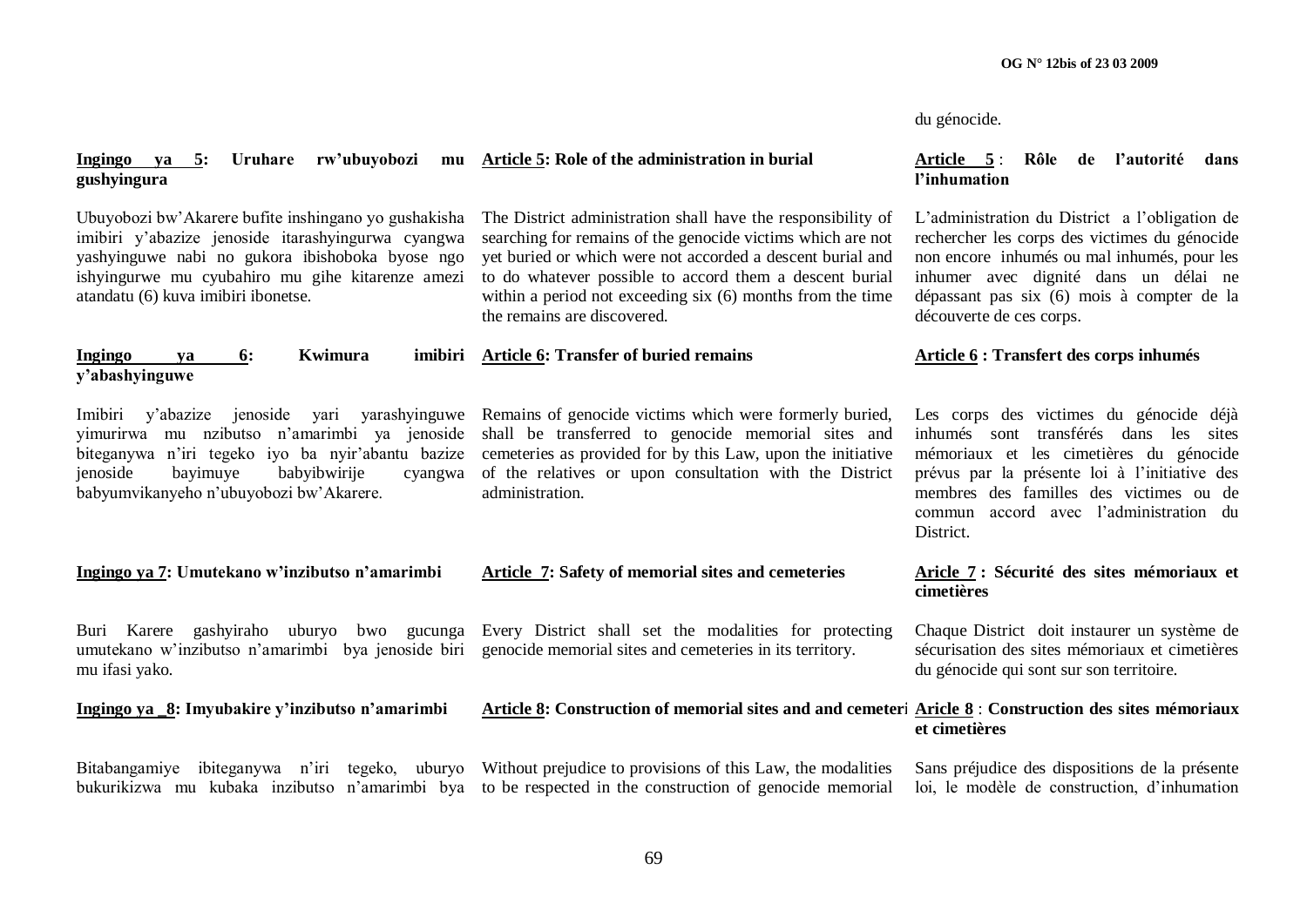jenoside, gushyingura mu cyubahiro imibiri y"abazize jenoside n"uburyo bwo kuzifata neza bishyirwaho n"Iteka rya Minisitiri ufite kwibuka mu nshingano ze. Iri teka kandi rigena ibimenyetso biranga inzibutso n"amarimbi by"abazize jenoside.

**Ingingo ya 9: Ibikorwa bikorerwa ku nzibutso Article 9: Activities at memorial sites and cemeteries n'amarimbi**

**Uretse ibikorwa bikorerwa ku nzibutso n'amarimbi biteganywa n'iri tegeko, ibindi bikorwa bihakorerwa bitangirwa uruhushya na Minisitiri ufite kwibuka mu nshingano ze.**

# **UMUTWE WA II: INZIBUTSO N'AMARIMBI**

**ICYICIRO CYA MBERE: INZIBUTSO** 

# **Ingingo ya 10: Ibyiciro by'inzibutso**

Hashyizweho inzibutso za jenosideku rwego rw"Igihugu no ku rwego rw"Akarere. Buri rwibutso rwa jenoside rugira ikimenyetso cya jenoside.

Urwibutso rwa jenoside ku rwego rw"Igihugu rugomba kuba rufite amateka yihariye yo ku rwego rw"Igihugu mu byerekeye gutegura no gushyira mu bikorwa jenoside. Iteka rya Minisitiri ufite kwibuka mu nshingano ze rigena inzibutso za jenoside zo ku rwego rw"Igihugu.

sites and cemeteries, descent burial of the remains of genocide victims and the procedure for their maintenance shall be established by an Order of the Minister in charge of commemoration. The Order shall also designate symbols to identify genocide memorial sites and cemeteries.

With exception to activities that are conducted at memorial sites as provided for by this Law, other activities that are conducted shall be authorised by the Minister in charge of commemoration.

### **CHAPTER II: MEMORIAL SITES AND CEMETERIES**

#### **SECTION ONE: MEMORIAL SITES**

#### **Article 10: Categories of memorial sites**

There is hereby established genocide memorial sites at the National and District level. Every genocide memorial site shall bear a genocide symbol.

The genocide memorial site at the national level shall have a special history on matters relating to planning and execution of genocide. An Order of the Minister in charge of commemoration shall determine genocide memorial sites at the national level.

avec dignité des victimes du génocide, d"entretien des sites mémoriaux et cimetières du génocide est déterminé par l"arrêté du Ministre ayant la mémoire dans ses attributions. Cet arrêté détermine également les caractéristiques des sites mémoriaux et cimetières du génocide.

# **Article 9 : Activités aux sites mémoriaux et aux cimetières**

Excepté les activités prévues par la présente loi, toutes les autres activités aux sites mémoriaux et cimetières sont autorisées par le Ministre ayant la mémoire dans ses attributions.

# **CHAPITRE II : SITES MEMORIAUX ET CIMETIERES**

#### **SECTION I : SITES MEMORIAUX**

#### **Artilce 10** : **Catégories des sites mémoriaux**

Il est établi des sites mémoriaux du génocide au niveau national et au niveau de District. Chaque site mémorial du génocide présente un signe caractéristique du génocide.

Le site mémorial national du génocide doit présenter l"histoire du génocide au niveau national en ce qui concerne la planification et la perpétration du génocide. L'arrêté du Ministre ayant la mémoire du génocide dans ses attributions détermine les sites mémoriaux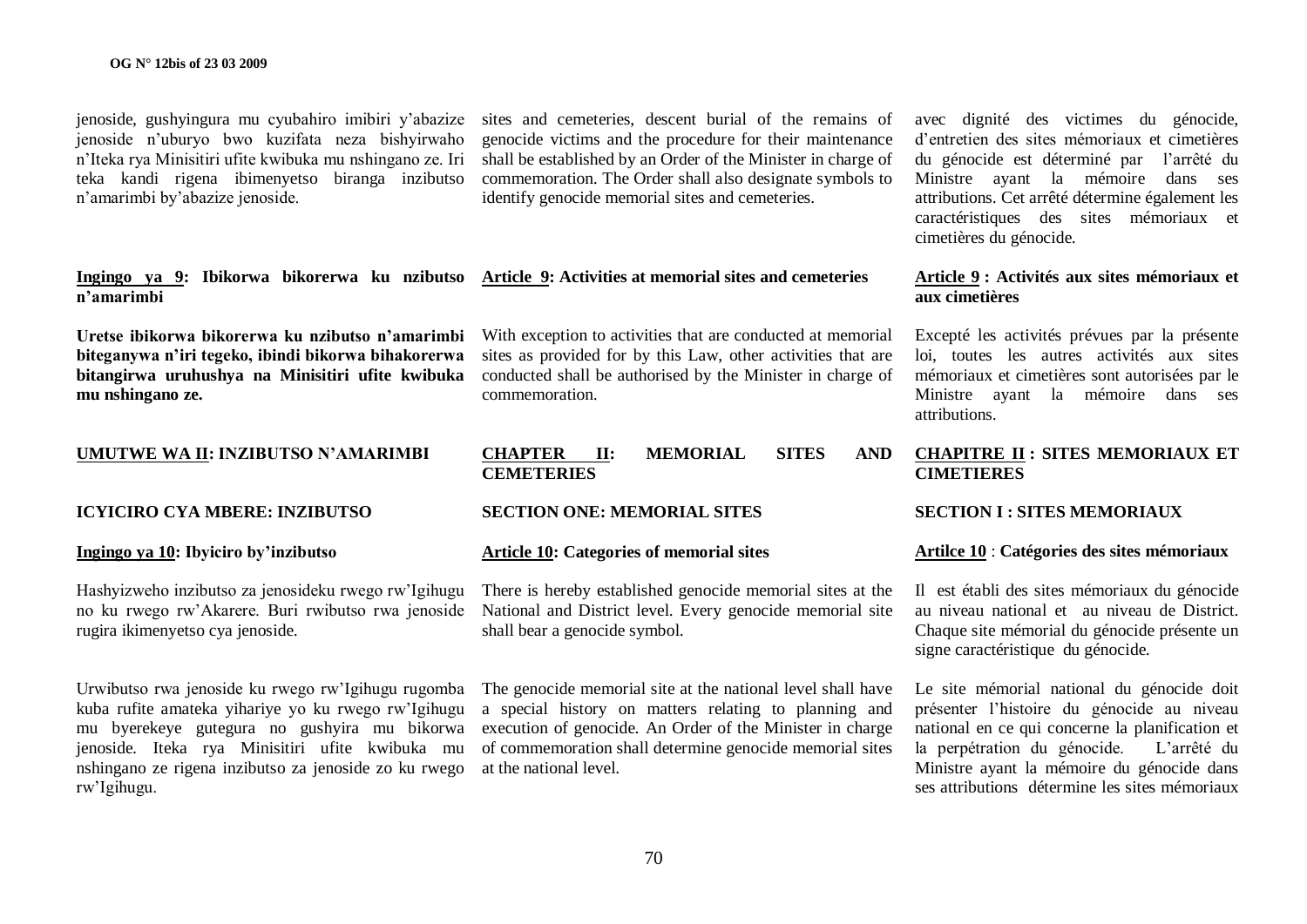de standard national.

Muri buri Karere hari nibura urwibutso rumwe ruri mu rwego rw"Akarere. Mu bigaragaza urwibutso mu rwego rw"Akarere hagomba kuba harimo n"amateka ya jenoside yabereye muri ako Karere. **Ingingo ya 11: Ibiranga urwibutso rwa jenoside**  Urwibutso rwa jenoside ku rwego rw"igihugu n"urw"akarere rurangwa n"inzu y"urwibutso ifite ikimenyetso kiyiranga irimo nibura ibi bikurikira: 1. aho bakirira abantu; 2. ahajya amafoto n"inyandiko byerekana amateka y"u Rwanda mbere ya jenoside; 3. ahajya amazina n"amafoto n"umwirondoro w"abazize jenoside aho bishoboka; 4. ahashyirwa amateka y"uko jenoside yateguwe n"uko yashyizwe mu bikorwa; 5. ahabikwa ibimenyetso bya jenoside birimo imibiri cyangwa amagufwa y"abazize jenoside, In each District, there shall be at least a memorial site at the district level. Among the indications of a memorial site at the District level, there shall be included a genocide history that was committed in that District. **Article 11: Features of a genocide memorial site** The genocide memorial site at the national and the district level shall be characterised by a genocide building with a symbol and including at least the following: 1. a reception room; 2. a show area of photos and archives to indicate Rwandan history before genocide; 3. a particular place where to indicate names, photos and the curriculum vitae of the genocide victims where possible; 4. a reserved place indicating how genocide was planned and executed ; 5. where to preserve evidence of genocide including body remains, bones, pieces of clothes or any other ítem Il est établi au moins un site mémorial dans chaque District. Parmi les indications des sites mémoriaux et cimetières des victimes du génocide au niveau de District doit figurer l"histoire particulière du génocide au niveau de ce District. **Article 11** : **Caractéristiques d'un site mémorial du génocide** Un site mémorial du génocide au niveau national et au niveau du district est caractérisé par une construction ayant un signe d"identification contenant au moins les éléments suivants : 1. le lieu de réception ; 2. le lieu d"affichage des photos et mentions reflétant l"histoire rwandaise avant le génocide ; 3. le lieu d"affichage des noms, des photos et d"identification complète des victimes du génocide là où c"est possible ; 4. le lieu invoquant le déroulement de la planification et l"exécution du génocide ; 5. le lieu réservé à la conservation des preuves du génocide à savoir les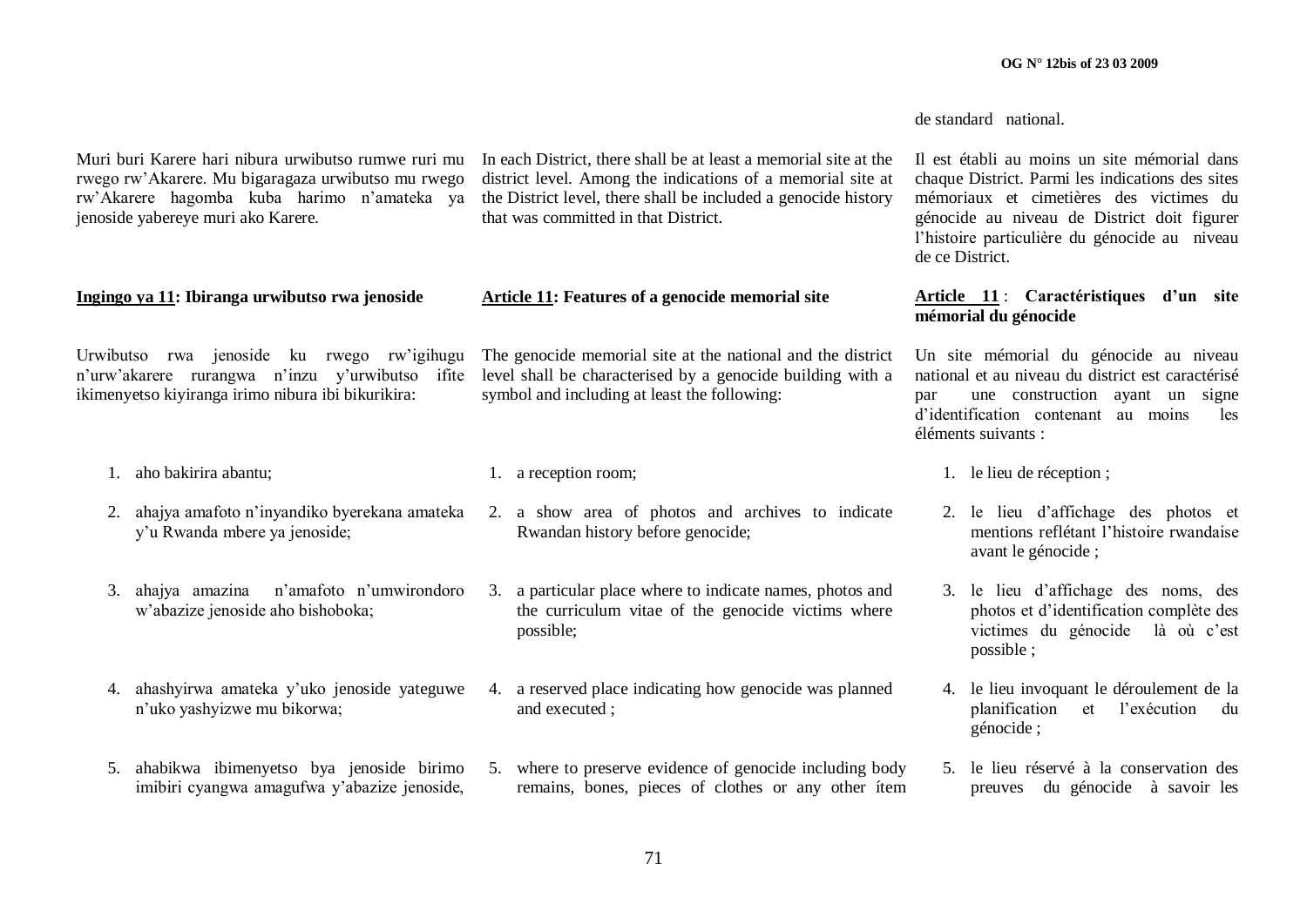#### **OG N° 12bis of 23 03 2009**

imyenda yabo cyangwa ikindi kintu gishobora kuba cyarabarangaga;

- 6. ahabikwa ibikoresho n"intwaro byakoreshejwe mu gukora jenoside;
- 7. ahajya amazina n"amafoto ya ba ruharwa mu gutegura no gushyira mu bikorwa jenoside;
- 8. ahajya icyumba cy"inama abaje gusura basobanurirwamo amateka ya jenoside y"aho urwibutso ruri;
- 9. ahagenerwa ububiko bw"ibitabo, cassette, filimi, ubuhamya n"ibindi bigaragaza amateka ya jenoside cyane cyane ku rwego urwibutso rurimo;
- 10. aho bakirira abantu bahagiriye ibibazo by"ihungabana;
- 11. ahajya amazina n"amafoto y"abantu bagaragaje ubutwari mu kurokora Abatutsi.

rwego rw"Igihugu n"urw"Uturere.

capable of identifying victims;

- 6. where to preserve tools and weapons which were used during the genocide;
- 7. a particular place to put names and photos of planners and executors of genocide;
- 8. a hall in which visitors shall receive explanations relating to the history of the genocide of a place where the memorial site is located;
- 9. where to place archives for books, cassettes, films, testimonies and other ítems that indicate the genocide history specifically about the area where the memorial site is located;
- 10. councelling halls for people who encounter trauma;
- 11. where to place names and photos of heroic characters who tried in saving the Tutsis.

Buri rwibutso rwa jenoside rw"Igihugu rugira Every national memorial site shall have a master plan of igishushanyo mbonera cy'inzibutso za jenoside zo ku memorial sites in the country and of the District memorial sites.

corps ou ossements des victimes, leurs habits ou tout autre objet pouvant les identifier.

- 6. le lieu de dépôt des objets et armes utilisés pendant le génocide ;
- 7. le lieu d"affichage des noms et des photos des planificateurs et exécuteurs du génocide ;
- 8. une salle de conférence où sont reçus les visiteurs pour recevoir des explications à propos de l"histoire du génocide du lieu où se trouve le site mémorial ;
- 9. un archivage, un lieu de conservation des livres, de cassettes, de films, de témoignages et d"autres documents reflétant l"histoire du génocide spécialement le lieu dans lequel est situé le site mémorial ;
- 10. un lieu d"accueil des personnes traumatisées lors de la visite ;
- 11. un lieu d"affichage des noms et photos des personnes qui ont manifesté l"héroïsme dans la survie des Tutsi ;

Chaque site mémorial du génocide au niveau national doit avoir un schéma directeur indiquant les sites mémoriaux nationaux ainsi que ceux des Districts.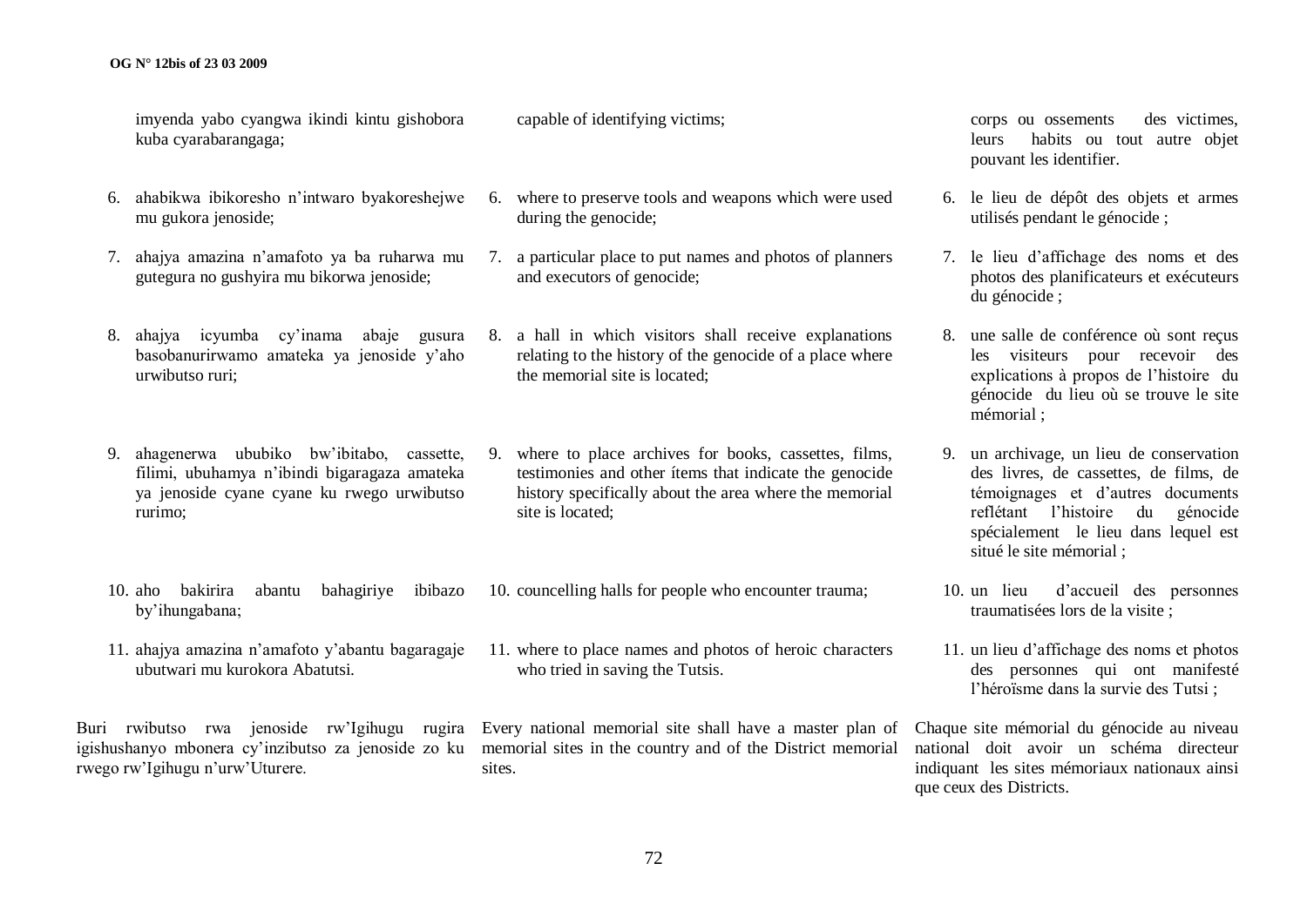rugira igishushanyo mbonera cy"amarimbi ya jenoside cemeteries of genocide victims located in that district. ari muri ako Karere.

# **itarashyinguwe**

Imibiri y"abazize jenoside itarashyinguwe kubera impamvu zo kubika ibimenyetso bya jenoside ku buryo burambye igomba gutunganywa ikabikwa mu buryo itangirika, igashyirwa ahantu mpeshagaciro kandi igasurwa gusa mu buryo bwo kunamira abazize jenoside.

Imibiri yangiritse cyangwa itarashoboye gutunganywa ngo ibikwe mu buryo buteganywa mu gika kibanziriza iki ishyingurwa mu cyubahiro mu gihe kitarenze umwaka umwe (1) kuva iri tegeko ritangajwe.

#### **Ingingo ya 13: Abantu baguye mu mazi**

Urwibutso rwa jenoside rwo ku rwego rw"Igihugu n"urwo ku rwego rw"Akarere, bitewe n"aho ruri rugena ahantu hihariye hagaragaza amateka y"abaroshywe mu mazi kubera jenoside.

**Ingingo ya 14: Inzibutso zo mu mahanga**

Buri rwibutso rwa jenoside rwo ku rwego rw"Akarere Every district memorial site shall have a master plan of the

#### **Ingingo ya 12: Imibiri y'abazize jenoside Article 12: Remains of the genocide victims who are not yet buried**

Remains of genocide victims who are not yet buried due to preservation of genocide evidence on a durable manner shall be preserved and be placed in a respectable place and only be visited under circumstances of paying tribute to genocide victims.

The damaged remains or those which were not preserved for storage as provided for by the preceding paragraph shall be buried with respect within a period not exceeding one (1) year from the day this Law is published.

#### **Article 13: Persons submerged to death**

The genocide memorial site at the national level and at the District level, depending on its location, shall indicate a place describing the history of persons who were submerged due to the genocide.

#### **Article 14: Foreign memorial sites**

Chaque site mémorial du génocide au niveau du District doit avoir un schéma directeur indiquant les cimetières des victimes du génocide se trouvant dans ce District.

## **Article 12 : Corps des victimes du génocide non encore inhumés**

Les corps des victimes du génocide non encore inhumés pour des raisons de conservation de façon durable des preuves du génocide doivent être traités, bien conservés, placés à un endroit respectable et visités seulement dans le cadre de rendre mémoire aux victimes du génocide.

Les corps endomagés ou qui n'ont pas été traités pour les conserver comme le prévoit l"alinéa précédent sont inhumés en toute dignité dans un délai ne dépassant pas une (1) année à compter de la publication de la présente loi.

#### **Article 13 : Personnes noyeés**

Le site mémorial du génocide au niveau national ou au niveau du District suivant son emplacement, détermine un lieu spécifique qui reflète l"histoire des personnes noyées à cause du génocide.

#### **Article 14 : Sites mémoriaux se trouvant à l'étranger**

Inzibutso za jenoside zishobora no kubakwa mu bindi Genocide memorial sites may also be constructed in other Des sites mémoriaux peuvent être construits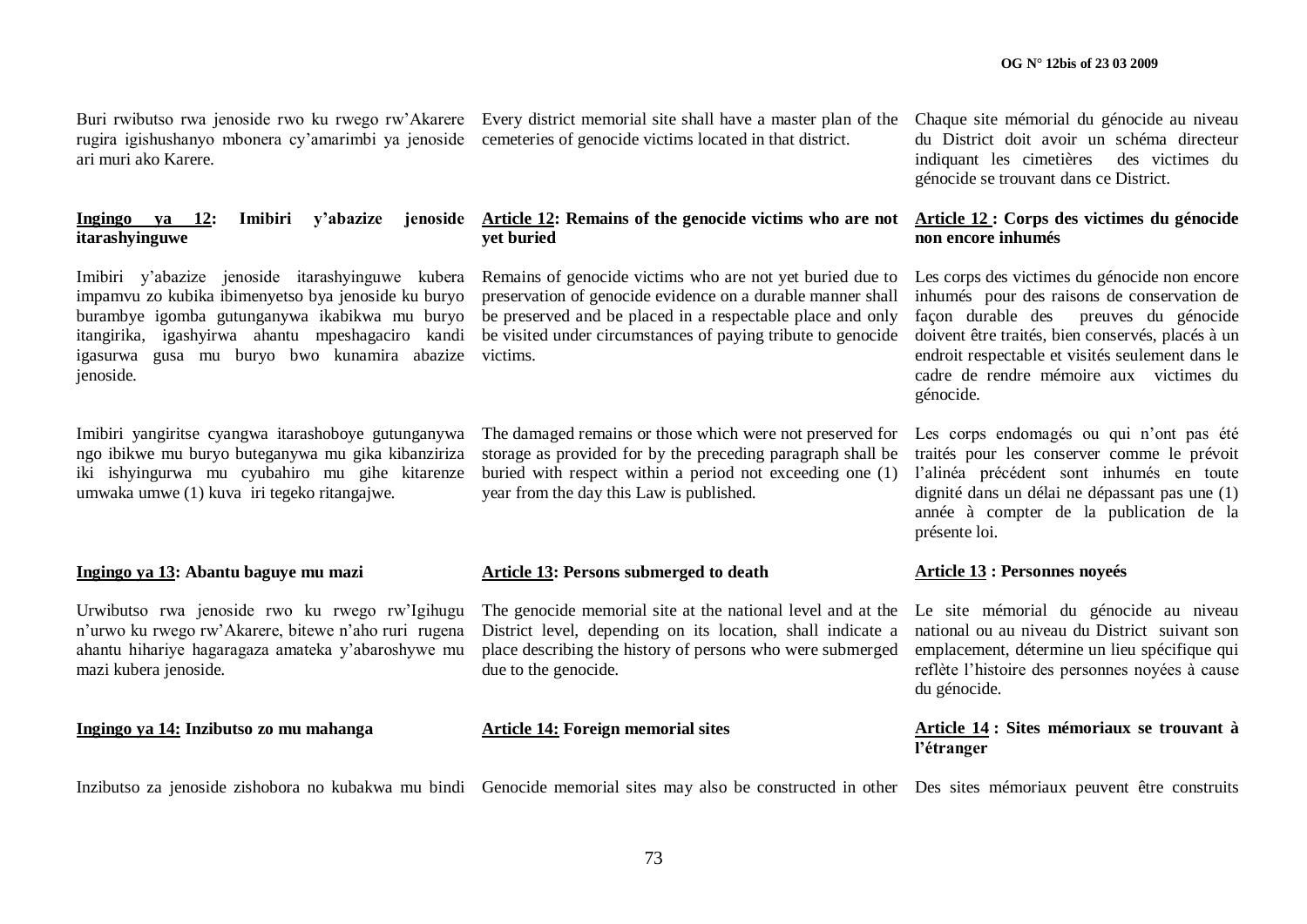bihugu, ku bwumvikane bw"u Rwanda n"ibyo bihugu.

Minisiteri ifite ububanyi n"amahanga mu nshingano zayo ni yo ishinzwe gukurikirana inzibutso za jenoside ziteganywa mu gika cya mbere cy"iyi ngingo, ibifashijwemo na Komisiyo y"Igihugu yo kurwanya ienoside

#### **Ingingo ya 15: Gusura inzibutso**

Inzibutso zisurwa buri munsi hagati ya saa moya za mu gitondo na saa kumi n"ebyiri z"umugoroba kandi mu mutuzo abazisura bayobowe n"abakozi babishinzwe. Abasuye urwibutso bashobora gutanga inkunga yo kurufata neza babyibwirije.

**Ingingo ya 16: Kutimura inzibutso**

Inzibutso z"abazize jenoside zihoraho, bityo ntizishobora kwimurwa.

#### **Ingingo ya 17: Amafaranga yo kubaka no gufata neza inzibutso**

jenoside akomoka:

- 1. ku ngengo y"imari ya Leta;
- 2. ku mpano zinyuranye;
- 3. ku nkunga zinyuranye.

countries upon agreement between Rwanda and those dans d"autres pays sur l"accord entre le countries.

The Ministry in charge of foreign affairs, in collaboration with the National Commission for the fight against genocide, shall be responsible for management of genocide memorial sites referred to in Paragraph One of this Article.

#### **Article 15: Visiting memorial sites**

Memorial sites shall be visited every day between 7.00 am La visite de sites mémoriaux se déroule dans le to 6.00 pm in order and under supervision of the staff in charge. Persons visiting the genocide memorial site may donate for the maintenance of the memorial sites at their own initiative.

#### **Article 16: Non transferability of memorial sites**

Genocide memorial sites are permanent and non Les sites mémoriaux du génocide sont transferable.

#### **Article 17: Funds for construction and maintenance of Article 17 : Fonds pour la construction et memorial sites**

Amafaranga yo kubaka no gufata neza inzibutso za Funds for construction and maintenance of genocide Les fonds pour la construction et l"entretien memorial sites shall come from:

- 1. national budget ;
- 2. various donations;
- 3. various aid.

Rwanda et ces pays.

Le Ministère ayant les affaires étrangères dans ses attributions en collaboration avec la Commission Nationale de lutte contre le génocide est responsable de la gestion des sites mémoriaux mentionnés à l"alinéa premier du présent article.

#### **Article 15** : **Visite des sites mémoriaux**

calme chaque jour de 7h00 à 18h00. Les visiteurs sont guidés par les agents responsables du site. De leur propre volonté, les visiteurs peuvent accorder un don pour le bon entretien du site.

#### **Article 16** : **Non transférabilité des sites mémoriaux**

permanents et ne peuvent pas être transférés en autre endroit.

# **l'entretien des sites mémoriaux**

des sites mémoriaux du génocide proviennent :

- 1. du budget ordinaire de l"Etat ;
- 2. des dons variés :
- 3. d"aides diverses.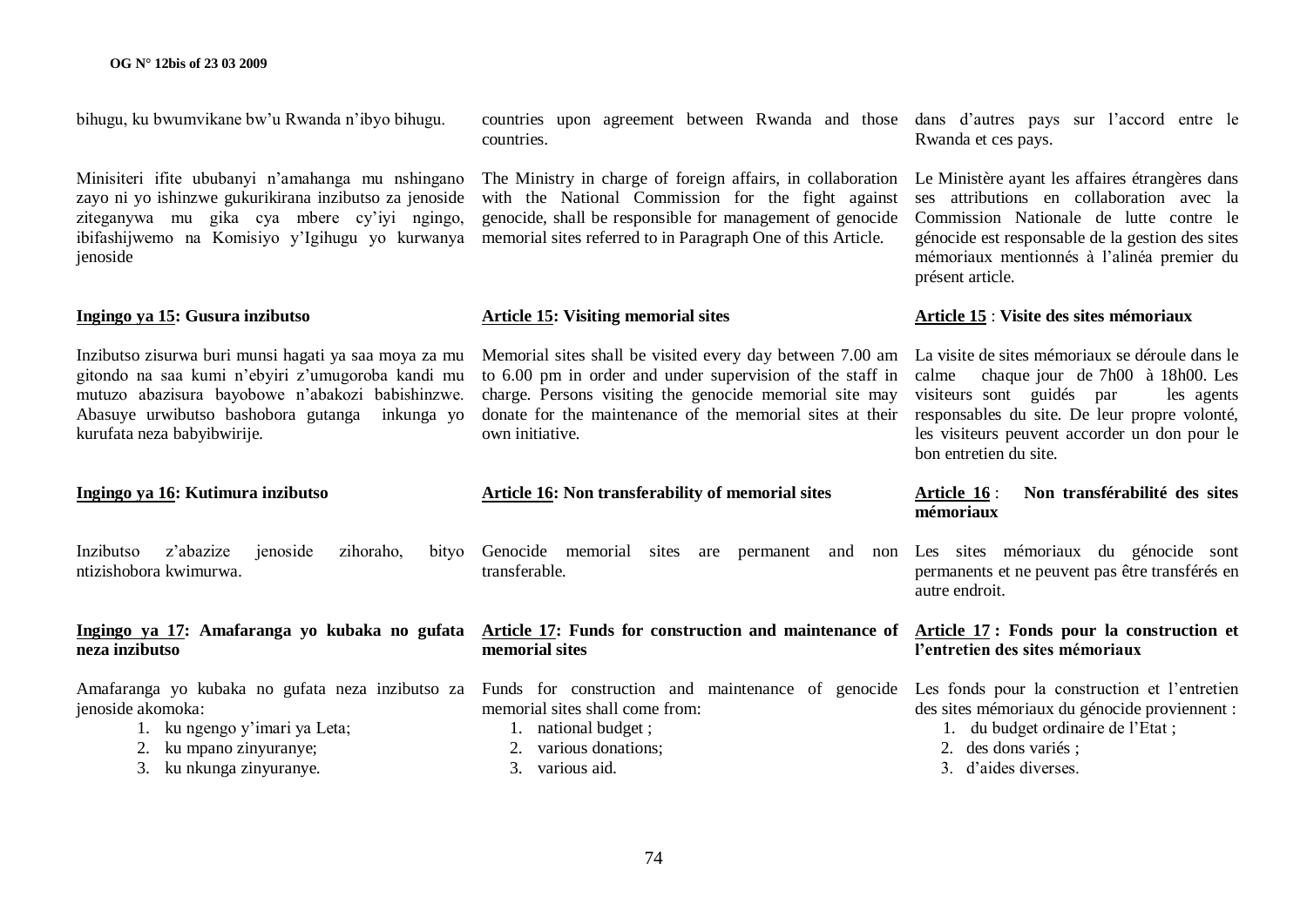#### **Ingingo ya 18: Abakozi bashinzwe inzibutso**

Buri rwibutso rugira abakozi ba ngombwa bashinzwe gucunga no gufata neza ibiranga urwo rwibutso kandi bafite ubumenyi buhagije bubafasha gusobanura neza amateka ya jenoside.

Abakozi bashinzwe imicungire y"inzibutso ku rwego rw"Igihugu n"urw"Akarere bagengwa n"amategeko agenga abakozi ba Leta.

#### **ICYICIRO CYA II: AMARIMBI RUSANGE YA SECTION II: PUBLIC GENOCIDE CEMETERIES JENOSIDE**

**Ingingo ya 19: Imyubakire n'isuku by'amarimbi** 

Amarimbi rusange ya jenoside agomba kuba yubatse mu buryo buhesha agaciro abayashyinguwemo, azitiye kandi afite ikimenyetso kiyaranga. Ubuyobozi bw"Akarere bugomba gukora ibishoboka byose ngo amarimbi ari mu ifasi yako ahorane isuku.

#### **Ingingo ya 20: Kutimura amarimbi**

Amarimbi rusange ya jenoside ntiyimurwa.

**Article 18: Staff responsible for memorial sites**

Every memorial site shall have the necessary staff responsible for management and maintance of features of the memorial site and who possess sufficient knowledge to enable them explain the genocide history.

The staff responsible for management of memorial sites at the national and district level shall be governed by the General Statutes governing Public Service.

#### **Article 19: Construction and neatness of cemeteries**

Public genocide cemeteries shall be constructed in a dignified manner for those laid to rest therein, fenced and shall have a symbol identifying them. The District administration shall do what is possible to ensure neatness of the cemeteries in its jurisdiction.

#### **Article 20: Non transferability of cemeteries**

The public genocide cemeteries are non transferable.

**Ingingo ya 18 : Agents responsables des sites mémoriaux**

Chaque site dispose d"un personnel nécessaire chargé de la gestion et l"entretien des signes caractéristiques du site et ayant une connaissance suffisante leur permettant de bien expliquer l"histoire du génocide.

Les agents en charge de la gestion des sites mémoriaux au niveau national et au niveau des districts sont régis par le statut des agents de la Fonction Publique.

## **SECTION II** : **CIMETIERES COMMUNS DU GENOCIDE**

#### **Article 19 : Modèle de construction et entretien des cimetières**

Les cimetières communs pour les victimes du génocide sont construits de façon à rendre dignité à ceux qui y sont inhumés, clôturés et présenter des caractéristiques qui doivent les identifier. L"autorité du District doit tout faire pour que les cimetières de son ressort soient toujours propres.

#### **Article 20 : Non transférabilité des cimetières**

Les cimetières communs du génocide ne sont pas transférables.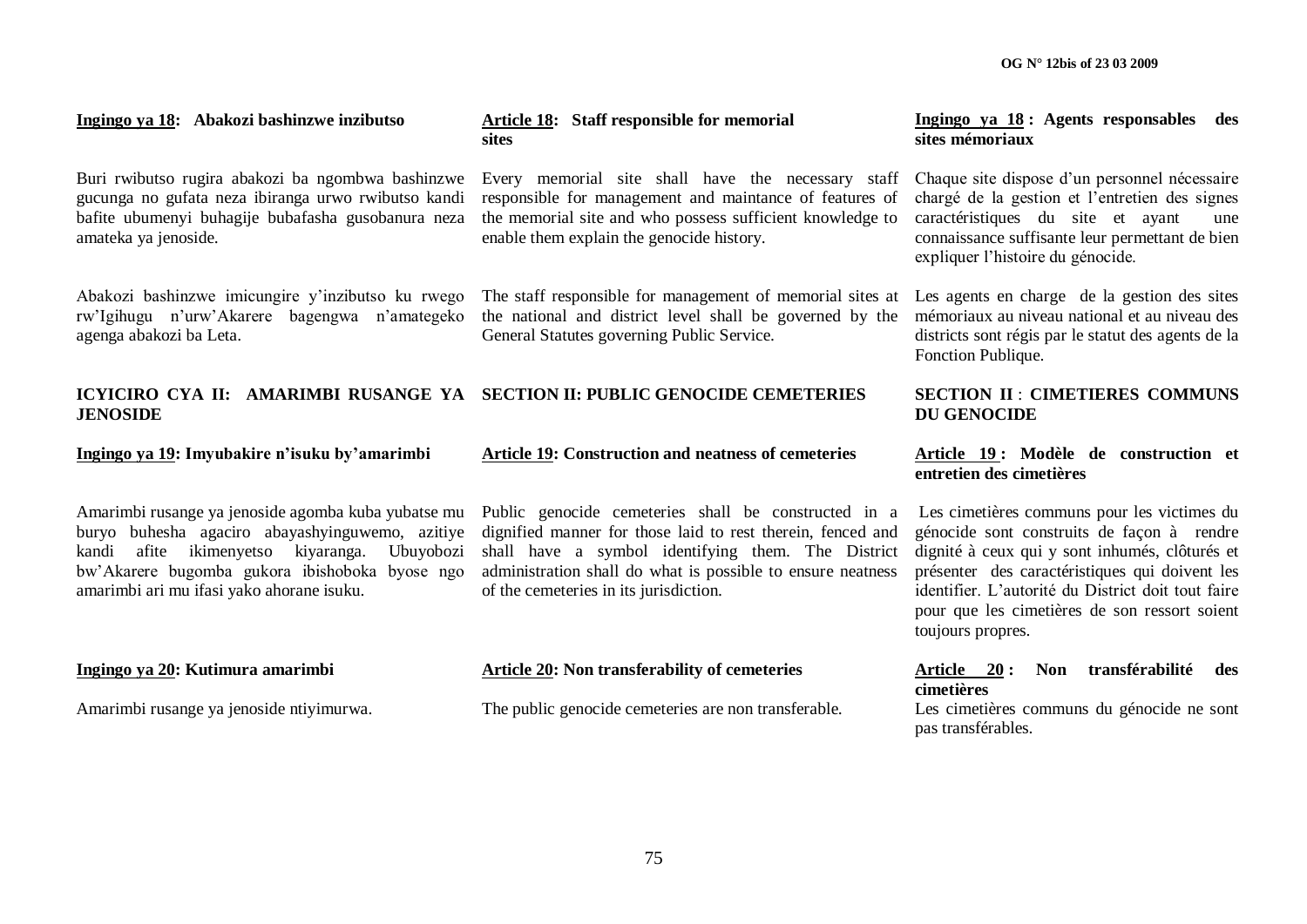#### **UMUTWE WA III: IBIHANO**

#### **Ingingo ya 21: Kwangiza imibiri y'abazize jenoside**

wese uzaba yatwitse cyangwa yangije ku bushake, akoresheje uburyo ubwo ari bwo bwose, imibiri a sentence of life imprisonment. y"abazize jenoside.

Ahanishwa igihano cy'igifungo cya cy"umwihariko umuntu wese uzasenya urwibutso rwa jenoside cyangwa irimbi rya jenoside.

#### **Ingingo ya 23: Kwiba imibiri**

Ahanishwa igifungo cyo kuva ku myaka icumi (10) kugeza ku myaka makumyabiri (20) n"ihazabu y"amafaranga y"u Rwanda kuva ku bihumbi magana atanu (500.000 Frw) kugeza kuri miliyoni ebyiri (2.000.000 Frw) umuntu wese uziba imibiri y"abazize jenoside cyangwa ibimenyetso biri mu rwibutso rw"abazize jenoside.

Igihe icyaha giteganywa mu gika cya mbere cy"iyi In case the offence referred to in Paragraph One of this rihanishwa guseswa.

# **CHAPTER III: PENALTIES**

#### **Article 21: Destroying the remains of genocide victims**

Ahanishwa igihano cy"igifungo cya burundu, umuntu Any person, who destroys or burns deliberately the remains of genocide victims, by use of any method shall be liable to

#### **Ingingo ya 22: Gusenya inzibutso cyangwa amarimbi Article 22: Demolishing memorial sites and cemeteries**

Any person who vandalises a genocide memorial site or a genocide cemetery shall be liable to a sentence of life imprisonment with special provisions.

#### **Article 23: Theft of remains**

Any person who steals the remains of genocide victims or evidences which are in the genocide memorial shall be liable to an imprisonment of ten (10) to twenty (20) years and a fine of five hundred thousand (500.000 Rwf) to two million Rwanda francs (2.000.000 Rwf).

ngingo gikozwe n"ishyirahamwe iryo ariryo ryose Article is committed by any association, it shall be subject to dissolution.

#### **CHAPITRE III: PEINES**

#### **Article 21 : Destruction des corps des victimes du génocide**

Est passible d"une peine d"emprisonnement à vie, toute personne qui, intentionnellement, incinère ou détruit de quelque manière que ce soit les corps des victimes du génocide.

#### **Article 22: Démolition des sites mémoriaux ou cimentières**

Est passible d"une peine d"emprisonnement à perpétuité avec réclusion criminelle toute personne qui démolit un site mémorial du génocide ou un cimetière du génocide.

## **Article 23** : **Vol de corps**

Est passible d"une peine d"emprisonnement de dix  $(10)$  à vingt  $(20)$  ans et d'une amende de cinq cent mille (500.000 Frw) à deux millions de francs rwandais (2.000.000 Frw) toute personne qui vole les corps des victimes du génocide ou toute preuve du génocide se trouvant dans le site mémorial.

Au cas où l"infraction prévue à l"alinéa premier du présent article est commise par une association de quelque nature que ce soit, elle est sanctionnée par la dissolution.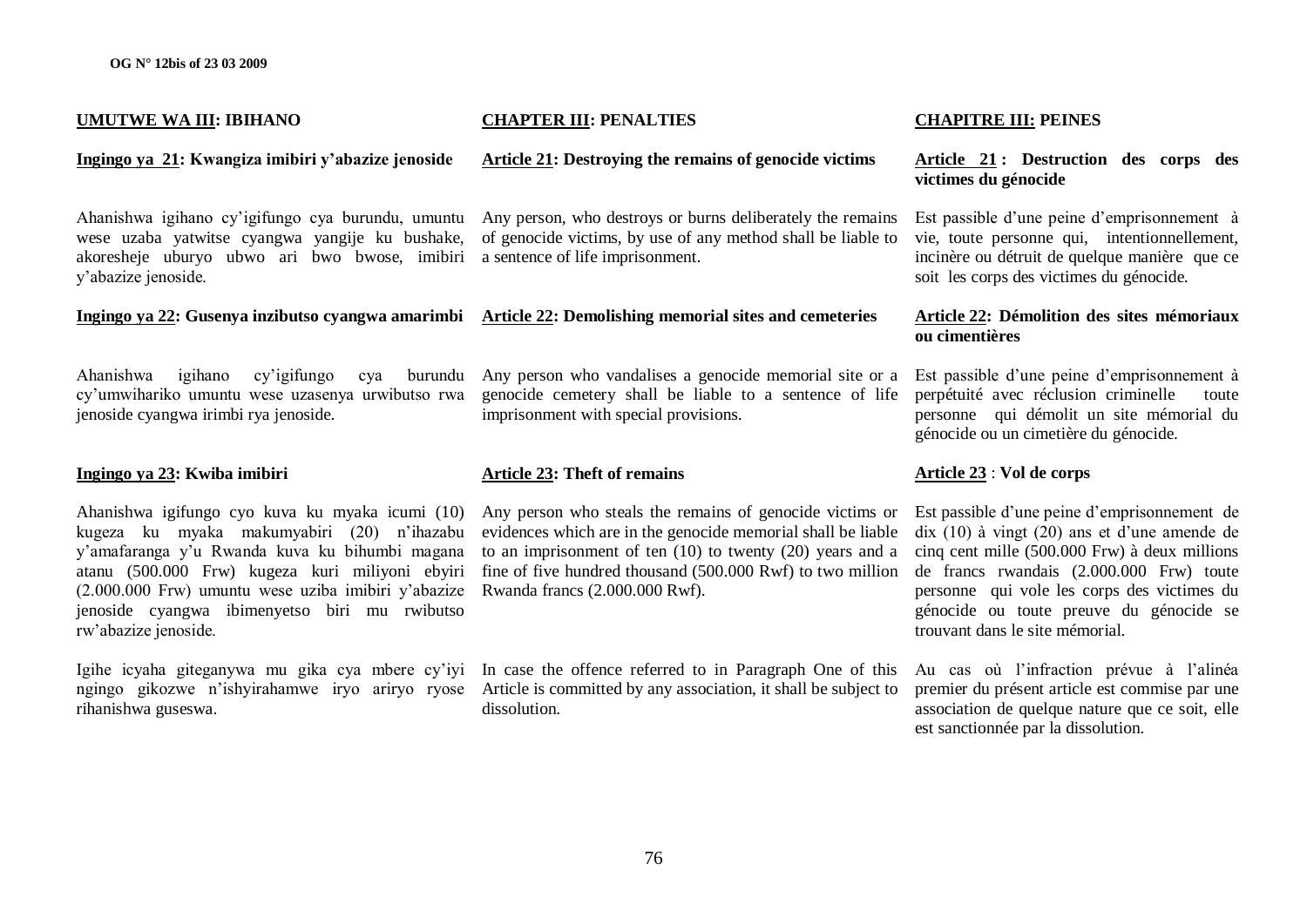| Ingingo ya 24 : Ubufatanyacyaha                                                                                                                                                                                                                                                           | <b>Article 24: Complicity</b>                                                                                                                                                                                                                                                                                               | Article 24 : Complicité                                                                                                                                                                                                                                                                                                                                                    |
|-------------------------------------------------------------------------------------------------------------------------------------------------------------------------------------------------------------------------------------------------------------------------------------------|-----------------------------------------------------------------------------------------------------------------------------------------------------------------------------------------------------------------------------------------------------------------------------------------------------------------------------|----------------------------------------------------------------------------------------------------------------------------------------------------------------------------------------------------------------------------------------------------------------------------------------------------------------------------------------------------------------------------|
| Bitabangamiye ingingo zijyanye n'uburyozwacyaha<br>n'ubufatanyacyaha ziteganywa n'igitabo cy'amategeko<br>ahana, umuntu wese uzaba yamenye umugambi wo<br>gukora icyaha giteganywa n'iri tegeko, cyangwa<br>yamenye ko cyakozwe, akabihishira, ahanishwa ibihano<br>byagenewe icyo cyaha. | Without prejudice to provisions relating to liability and<br>complicity provided for by Criminal Code, any person who<br>is aware of any plan of a criminal offence provided for by<br>this Law or who is aware of the commission of offence and<br>conceals it, shall be liable to penalties provided for that<br>offence. | Sans préjudice aux dispositions relatives à la<br>responsabilité pénale et la complicité prévues<br>par le code pénal, toute personne ayant pris<br>connaissance de l'intention de commettre ou a<br>pris connaissance de la commission de toute<br>infraction prévue par la présente loi, ne le<br>signale pas, est passible des peines prévues<br>pour cette infraction. |
| ngingo ya 25: Ubudasaza                                                                                                                                                                                                                                                                   | <b>Article 25: Imprescriptibility</b>                                                                                                                                                                                                                                                                                       | Article 25 : Imprescriptibilité                                                                                                                                                                                                                                                                                                                                            |
| Ibyaha biteganywa n'iri tegeko ntibisaza.                                                                                                                                                                                                                                                 | Offences provided for by this Law are not subject to<br>prescription.                                                                                                                                                                                                                                                       | Les infractions prévues par la présente loi sont<br>imprescriptibles.                                                                                                                                                                                                                                                                                                      |
| <b>UMUTWE WA IV: INGINGO ZISOZA</b>                                                                                                                                                                                                                                                       | <b>CHAPTER IV: FINAL PROVISIONS</b>                                                                                                                                                                                                                                                                                         | <b>CHAPITRE IV: DISPOSITIONS FINALES</b>                                                                                                                                                                                                                                                                                                                                   |
| Ingingo ya 26: Ivanwaho ry'ingingo zinyuranye n'iri Article 26: Abrogating provisions<br>tegeko                                                                                                                                                                                           |                                                                                                                                                                                                                                                                                                                             | <b>Article26 :</b> Disposition abrogatoire                                                                                                                                                                                                                                                                                                                                 |
| zinyuranyije na ryo zivanyweho.                                                                                                                                                                                                                                                           | Ingingo zose z'amategeko abanziriza iri kandi All previous legal provisions contrary to this Law are hereby<br>repealed.                                                                                                                                                                                                    | Toutes les dispositions légales antérieures<br>contraires à la présente loi sont abrogées.                                                                                                                                                                                                                                                                                 |
| Ingingo ya 27: Igihe itegeko ritangirira gukurikizwa                                                                                                                                                                                                                                      | <b>Article 27: Commencement</b>                                                                                                                                                                                                                                                                                             | Article 27 : Entrée en vigueur                                                                                                                                                                                                                                                                                                                                             |
| ritangira<br>gukurikizwa<br>tegeko<br>Iri<br>ritangarijweho mu Igazeti ya Leta ya Repubulika y'u in the Official Gazette of the Republic of Rwanda.<br>Rwanda.                                                                                                                            | ku munsi This Law shall come into force on the date of its publication                                                                                                                                                                                                                                                      | La présente loi entre en vigueur le jour de sa<br>publication au Journal Officiel de la<br>République du Rwanda.                                                                                                                                                                                                                                                           |
| Kigali, kuwa 10/09/2008                                                                                                                                                                                                                                                                   | Kigali, on 10/09/2008                                                                                                                                                                                                                                                                                                       | Kigali, le 10/09/2008                                                                                                                                                                                                                                                                                                                                                      |
| Perezida wa Repubulika<br><b>KAGAME Paul</b><br>$(s\acute{e})$                                                                                                                                                                                                                            | The President of the Republic<br><b>KAGAME Paul</b><br>$(s\acute{e})$                                                                                                                                                                                                                                                       | Le Président de la République<br><b>KAGAME Paul</b><br>$(s\acute{e})$                                                                                                                                                                                                                                                                                                      |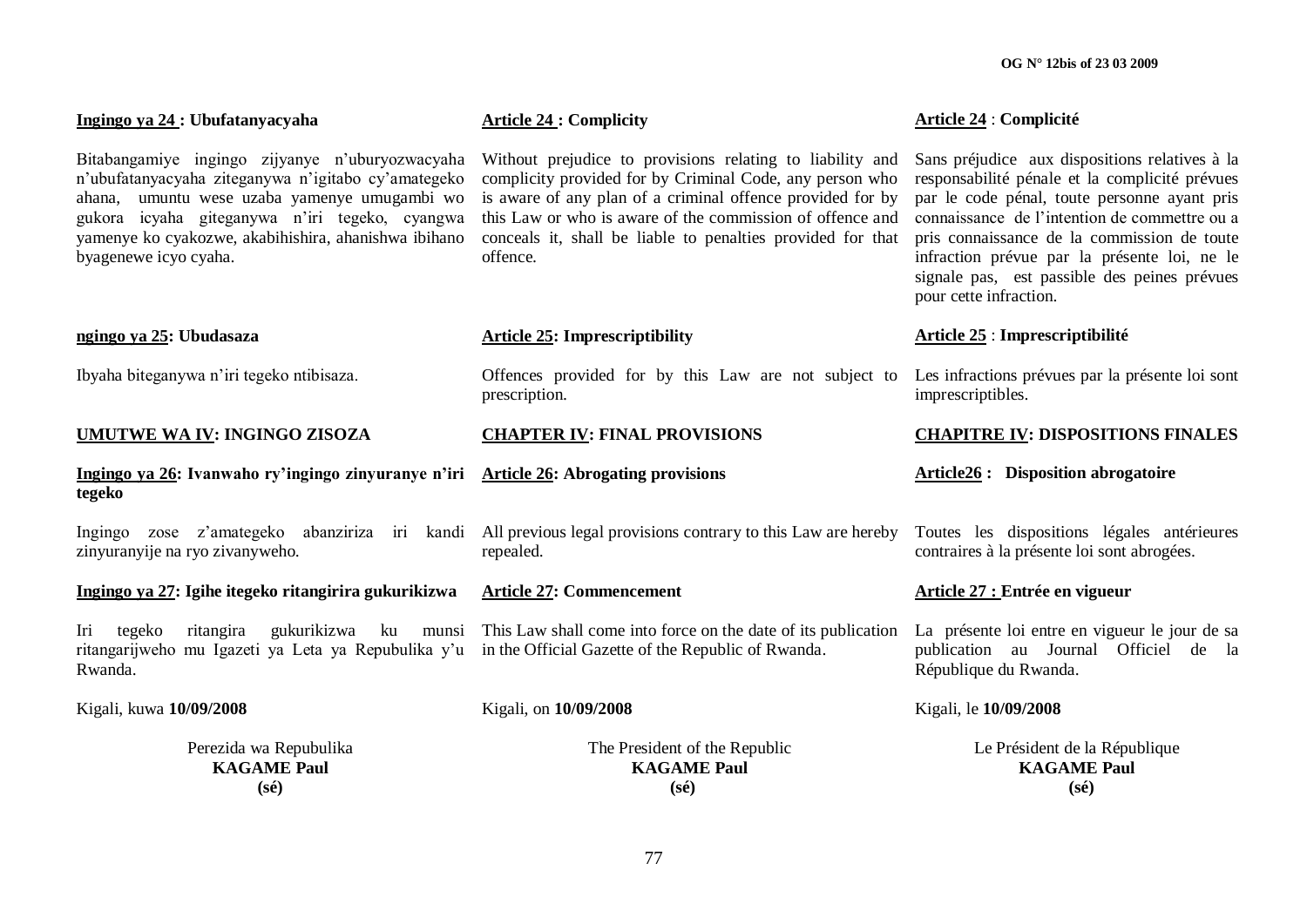| Minisitiri w'Intebe                                    | The Prime Minister                             | Le Premier Ministre                           |
|--------------------------------------------------------|------------------------------------------------|-----------------------------------------------|
| <b>MAKUZA Bernard</b>                                  | <b>MAKUZA Bernard</b>                          | <b>MAKUZA Bernard</b>                         |
| $(s\acute{e})$                                         | $(s\acute{e})$                                 | $(s\acute{e})$                                |
| Bibonywe kandi bishyizweho Ikirango cya<br>Repubulika: | Seen and sealed with the Seal of the Republic: | Vu et scellé du Sceau de la République :      |
| Minisitiri w'Ubutabera/Intumwa Nkuru ya Leta           | The Minister of Justice / Attorney General     | Le Ministre de la Justice / Garde des Sceaux  |
| <b>KARUGARAMA Tharcisse</b><br>$(s\acute{e})$          | <b>KARUGARAMA Tharcisse</b><br>$(s\acute{e})$  | <b>KARUGARAMA Tharcisse</b><br>$(s\acute{e})$ |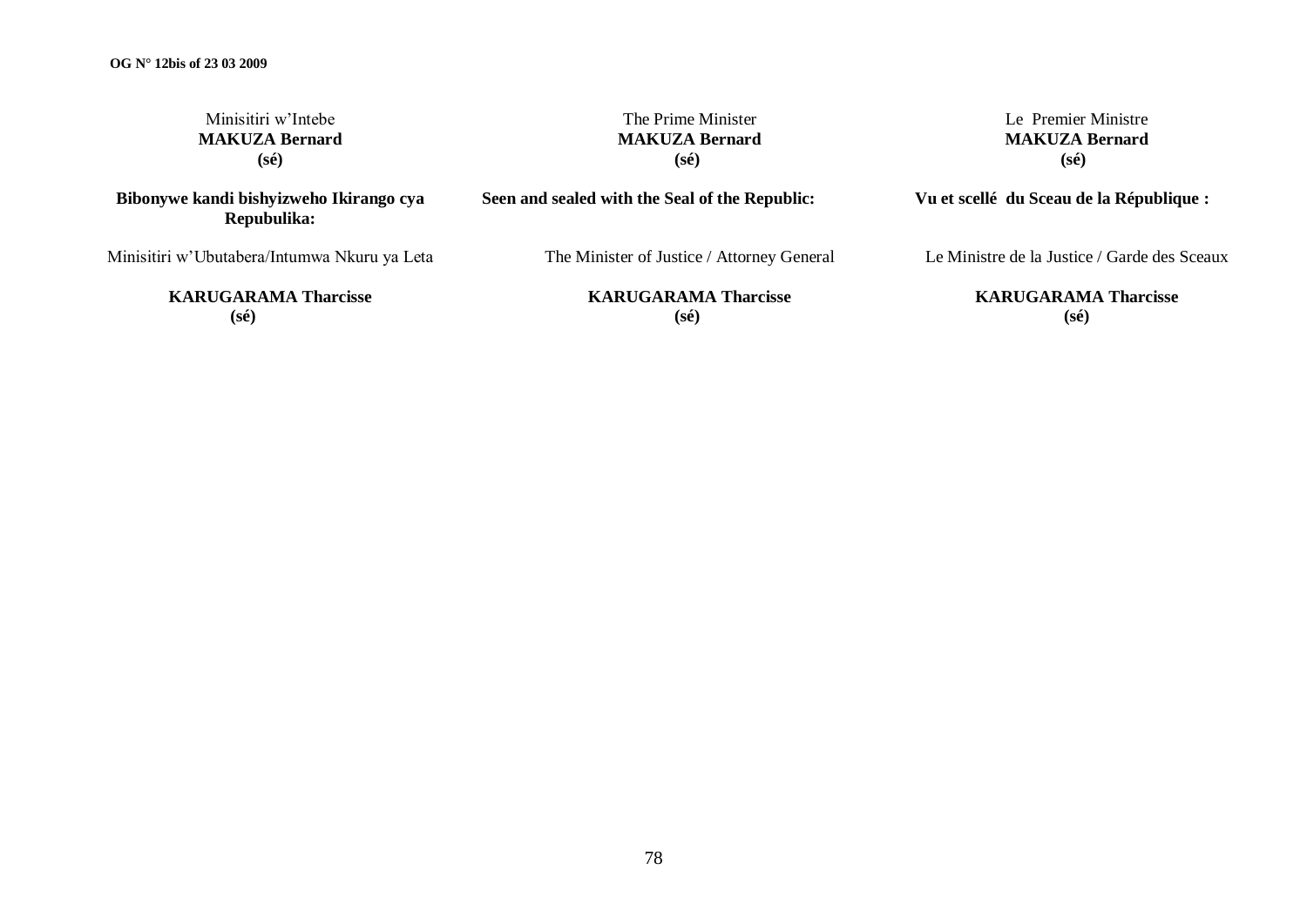| ITEGEKO N°57/2008 RYO KUWA 10/09/2008 LAW<br><b>RYEREKEYE</b><br><b>KUBUZA</b><br>ITUMIZWA, IKORESHWA N'ICURUZWA MANUFACTURING,<br><b>RY'AMASASHE</b><br><b>AKOZWE</b><br>PULASITIKI MU RWANDA | $N^{\circ}$<br>57/2008<br>OF<br>10/09/2008<br>IKORWA, RELATING TO THE PROHIBITION OF<br>MURI USE AND SALE OF POLYTHENE BAGS<br><b>IN RWANDA</b> | LOI Nº57/2008 DU 10/09/2008 PORTANT<br>INTERDICTION DE LA FABRICATION,<br>IMPORTATION, L'IMPORTATION, L'UTILISATION ET<br><b>COMMERCIALISATION</b><br>LA<br><b>DES</b><br>SACHETS EN PLASTIQUE AU RWANDA |
|------------------------------------------------------------------------------------------------------------------------------------------------------------------------------------------------|-------------------------------------------------------------------------------------------------------------------------------------------------|----------------------------------------------------------------------------------------------------------------------------------------------------------------------------------------------------------|
| <b>ISHAKIRO</b>                                                                                                                                                                                | <b>TABLE OF CONTENTS</b>                                                                                                                        | <b>TABLE DES MATIERES</b>                                                                                                                                                                                |
| <b>INGINGO</b><br><b>UMUTWE</b><br><b>MBERE:</b><br><b>WA</b><br><b>RUSANGE</b>                                                                                                                | <b>CHAPTER ONE: GENERAL</b><br><b>PROVISIONS</b>                                                                                                | <b>CHAPITRE PREMIER:</b><br><b>DISPOSITIONS GENERALES</b>                                                                                                                                                |
| Ingingo ya mbere: Icyo itegeko rigamije                                                                                                                                                        | <b>Article One: Purpose of this Law</b>                                                                                                         | Article Premier : Objet de la loi                                                                                                                                                                        |
| Ingingo ya 2: Igisobanuro cya "sashe ikozwe<br>muri pulasitiki"                                                                                                                                | Article 2: Definition of the term "polythene<br>bags"                                                                                           | Article 2: Définition de « sachet en<br>plastique »                                                                                                                                                      |
| Ingingo ya $3:$ Ibibujijwe                                                                                                                                                                     | <b>Article 3: Prohibitions</b>                                                                                                                  | <b>Article 3 : Interdictions</b>                                                                                                                                                                         |
| Ingingo ya 4 : Ikoreshwa ridasanzwe kandi rya Article 4: Exceptional and necessary use<br>ngombwa                                                                                              |                                                                                                                                                 | <b>Article 4 : Utilisations exceptionnelles et</b><br>essentielles                                                                                                                                       |
| UMUTWE WA II: GUTANGA URUHUSHYA<br><b>NO KUGENZURA</b>                                                                                                                                         | <b>CHAPTER II : AUTHORISATION AND</b><br><b>CONTROL</b>                                                                                         | <b>CHAPITRE II: CONTROLE ET</b><br><b>AUTORISATION</b>                                                                                                                                                   |
| Ingingo ya 5: Itangwa ry' uruhushya                                                                                                                                                            | <b>Article 5: Authorisation</b>                                                                                                                 | <b>Article 5: Autorisation</b>                                                                                                                                                                           |
| Ingingo ya 6: Igenzura                                                                                                                                                                         | Article 6: Control                                                                                                                              | Article 6 : Contrôle                                                                                                                                                                                     |
| UMUTWE WA III: INGINGO ZIHANA                                                                                                                                                                  | <b>CHAPTER III : PENAL PROVISIONS</b>                                                                                                           | <b>CHAPITRE III: DISPOSITIONS PENALES</b>                                                                                                                                                                |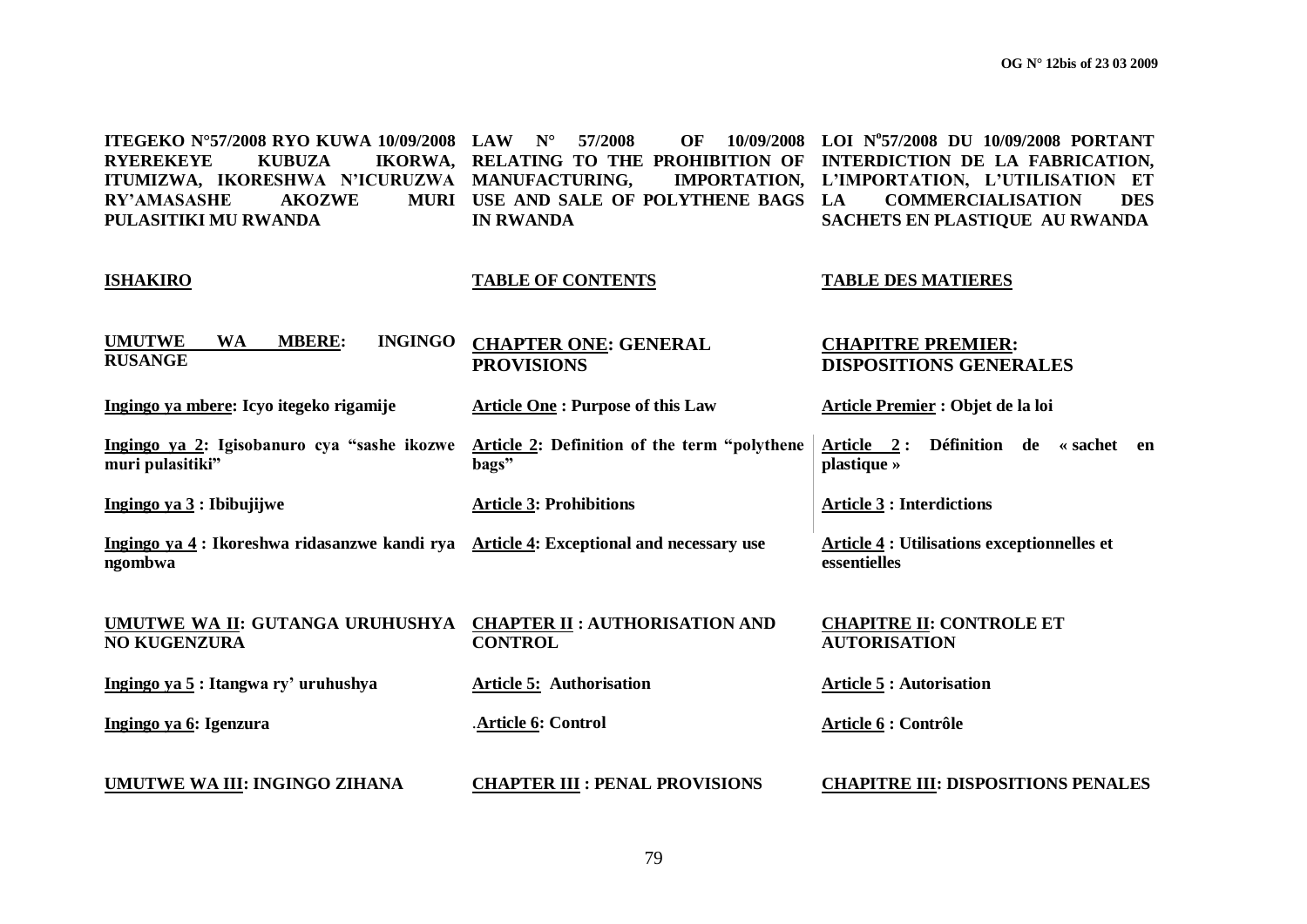**Ingingo ya 7 : Ibihano Article 7 : Penalties Article 7 : Peines**

**Ingingo ya 8: Ivanwaho ry'ingingo zinyuranyije Article 8 : Abrogating provisions n'iri tegeko Article 8: Disposition abrogatoire** 

**Ingingo ya 9: Igihe iri tegeko ritangira Article 9: Commencement gukurikizwa**

**Article 9: Entrée en vigueur**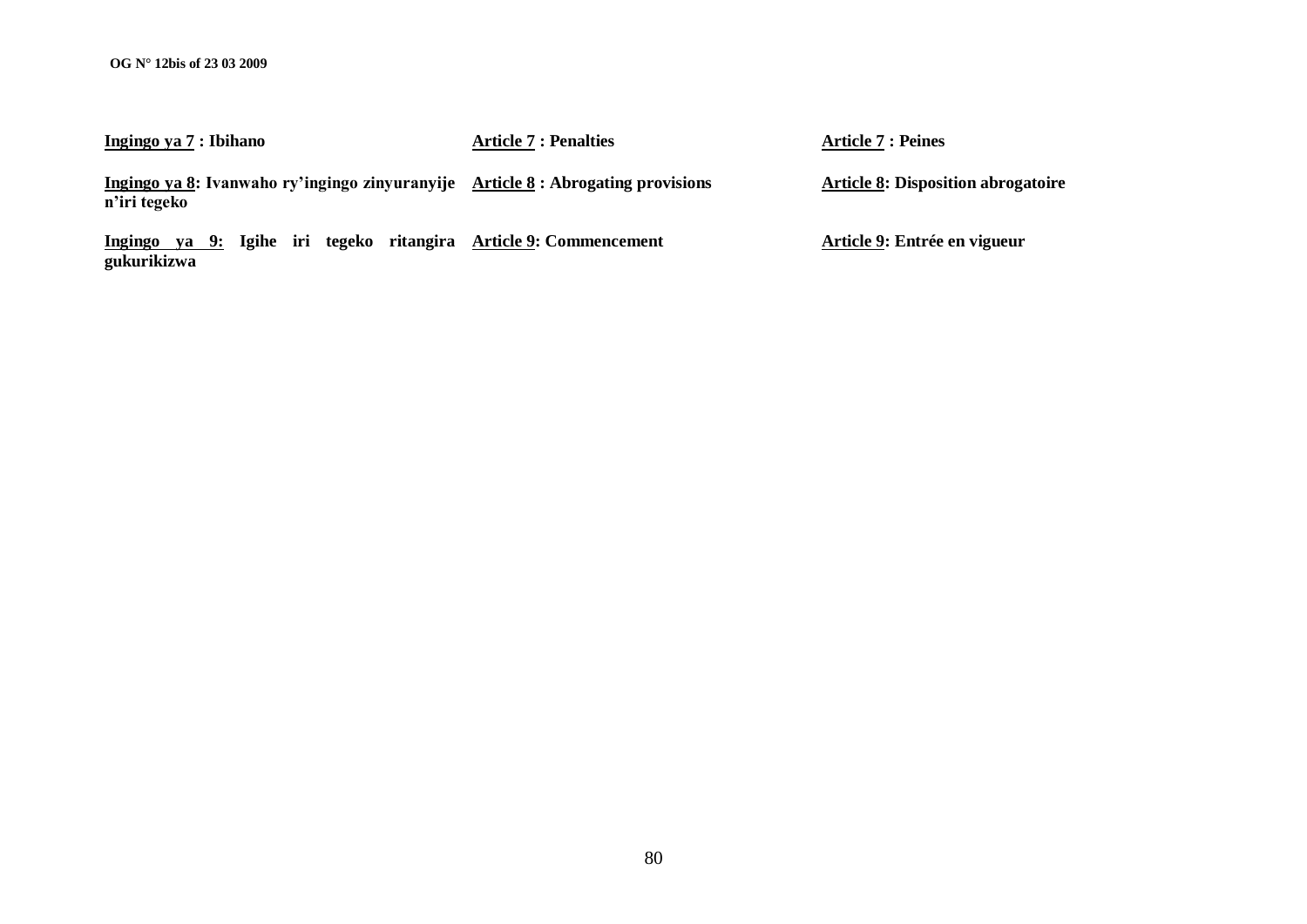**ITEGEKO N°57/2008 RYO KUWA 10/09/2008 LAW N°57/2008 OF 10/09/2008 RELATING LOI N<sup>o</sup> 57/2008 DU 10/09/2008 PORTANT RYEREKEYE KUBUZA IKORWA,**  ITUMIZWA, IKORESHWA N'ICURUZWA MANUFACTURING, IMPORTATION, **RY'AMASASHE AKOZWE PULASITIKI MU RWANDA**

THE PROHIBITION OF **MURI USE AND SALE OF POLYTHENE BAGS LA IN RWANDA L'IMPORTATION, L'UTILISATION ET** 

**LA COMMERCIALISATION DES SACHETS EN PLASTIQUE AU RWANDA**

**Twebwe, KAGAME Paul,** Perezida wa Repubulika;

**INTEKO ISHINGA AMATEGEKO YEMEJE, NONE NATWE DUHAMIJE, DUTANGAJE ITEGEKO RITEYE RITYA DUTEGETSE KO RYANDIKWA IGAZETI YA LETA YA REPUBULIKA Y'U GAZETTE OF THE REPUBLIC OF RWANDA.**

#### **INTEKO ISHINGA AMATEGEKO: THE PARLIAMENT: LE PARLEMENT :**

Umutwe w"Abadepite, mu nama yawo yo ku wa 02 Nyakanga 2008;

Ishingiye ku Itegeko Nshinga rya Repubulika y"u Rwanda ryo ku wa 4 Kamena 2003 nk"uko ryavuguruwe kugeza ubu cyane cyane mu ngingo zaryo, iya 49, iya 62, iya 66, iya 67, iya 90, iya 93, iya 108, iya 118 n"iya 201;

Ishingiye ku Itegeko Ngenga n° 4/2005 ryo ku wa 08/04/2005 rigena uburyo bwo kurengera, kubungabunga no guteza imbere ibidukikije mu Rwanda cyane cyane mu ngingo zaryo iya 26, iya **We, KAGAME Paul,** President of the Republic;

**THE PARLIAMENT HAS ADOPTED AND WE SANCTION, PROMULGATE THE FOLLOWING LAW AND ORDER IT BE PUBLISHED IN THE OFFICIAL RWANDA.**

The Chamber of Deputies, in its session of 02 July 2008;

Pursuant to the Constitution of the Republic of Rwanda of 04 June 2003 as amended to date, especially in Articles 49, 62, 66, 67, 66, 90, 93, 108, 118, and 201;

Pursuant to Organic Law n° 04/2005 of 08/04/2005 determining the modalities for protection Conservation and Management of the Environment especially in Articles 26, 32, **Nous, KAGAME Paul,** Président de la République ;

**LE PARLEMENT A ADOPTE ET NOUS SANCTIONNONS, PROMULGUONS LA LOI DONT LA TENEUR SUIT ET ORDONNONS QU'ELLE SOIT PUBLIEE AU JOURNAL OFFICIEL DE LA REPUBLIQUE DU RWANDA.**

**INTERDICTION DE LA FABRICATION,** 

La Chambre des Députés, en sa séance du 02 juillet 2008 ;

Vu la Constitution de la République du Rwanda du 04 juin 2003, telle que révisée à ce jour, spécialement en ses articles 49, 62, 66, 67, 90, 93, 108, 118, et 201 ;

Vu la Loi Organique nº 04/2005 du 08/04/2005, portant protection, sauvegarde et promotion de l"environnement au Rwanda, spécialement en ses articles 26,32, 33,34, 35, 65, 74, 75,77, 88 et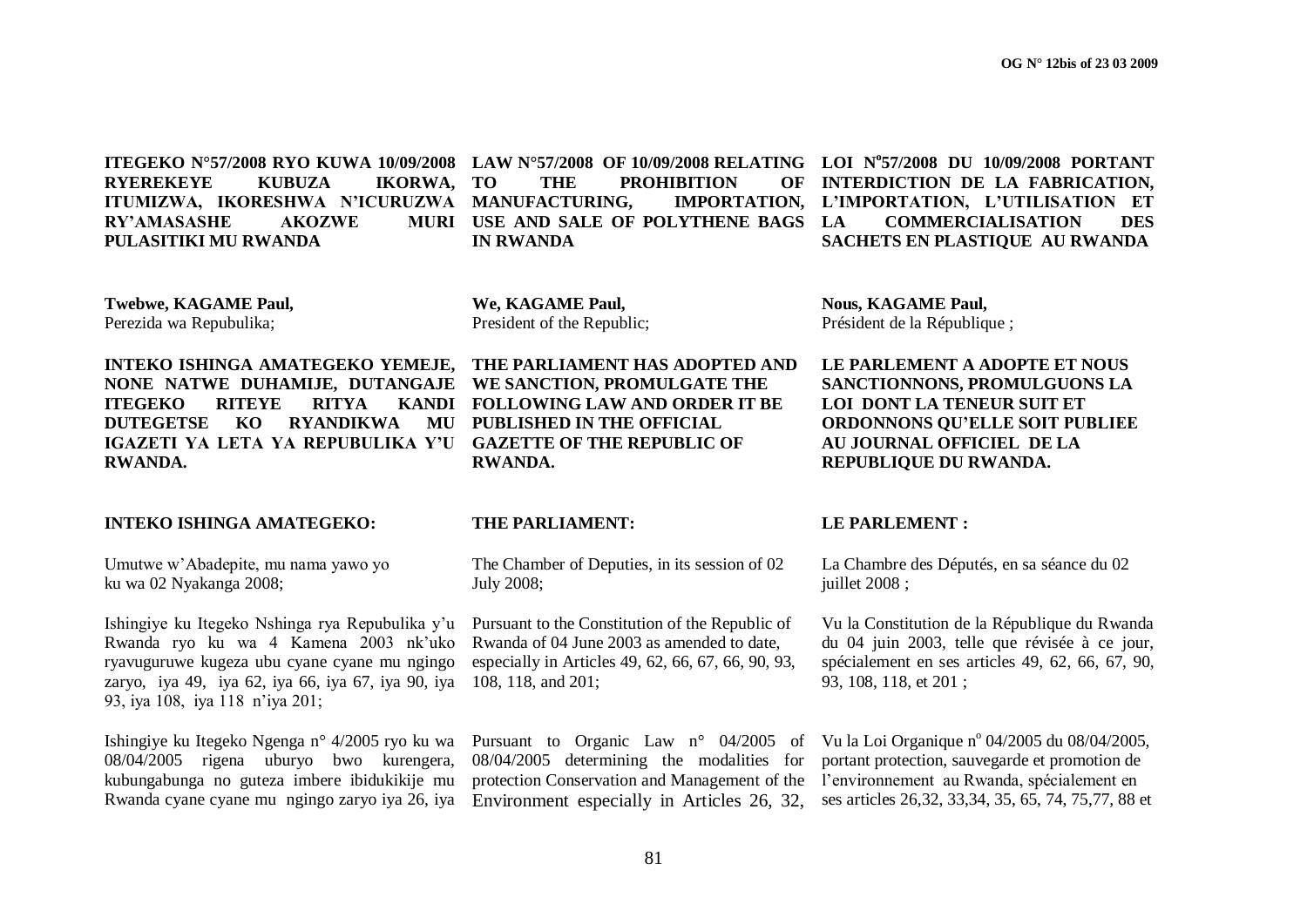32, iya 33, iya 34, iya 35 n"iya 65, iya 74, iya 75 33, 34, 35, 65, 74, 75, 77, 88 and 109; iya 77, iya 88 n"iya 109 ; 109 ;

**ADOPTS:**

Ishingiye ku Itegeko n° 03/2002 ryo kuwa 19/01/2002 rishyiraho Ikigo cy"Igihugu Gitsura Ubuziranenge;

Ishingiye ku Itegeko n° 16/2006 ryo ku wa 03/04/2006 rigena imiterere, imikorere n"inshingano by"Ikigo cy"Igihugu cyo kubungabunga Ibidukikije (REMA);

Pursuant to Law n° 03/2002 of 19/01/2002 establishing the Rwandan Bureau of Standards;

Pursuant to Law n° 16/2006 of 03/04/2006 determining the organization, functioning and attributions Rwanda Environment Management Authority (REMA);

Vu la Loi nº 03/2002 du 19/01/2002 portant création de l"Office Rwandais de Normalisation ;

Vu la Loi nº 16/2006 du 03/04/2006 portant organisation, fonctionnement et attributions de l"Office Rwandais de Protection de l"Environnement (REMA) ;

#### **YEMEJE:**

#### **UMUTWE WA MBERE: INGINGO RUSANGE CHAPTER ONE: GENERAL PROVISIONS CHAPITRE PREMIER: DISPOSITIONS GENERALES**

#### **Ingingo ya mbere: Icyo itegeko rigamije**

Iri tegeko rigamije kubuza gukora, gukoresha, gutumiza no gucuruza amasashe akozwe muri pulasitiki mu Rwanda.

#### **Ingingo ya 2: Igisobanuro cya "sashe ikozwe muri pulasitiki"**

Muri iri itegeko "**isashe ikozwe muri pulasitiki"**  ni igikoresho mvaruganda cy"uburemere buke (faible densité/low density) gikozwe n"uruhererekane rw"imiti y"ubutabire yitwa "ethene/ éthylène iteye itya:  $(CH_2=CH_2)$ . Akenshi

#### **Article One : Purpose of this Law**

This Law prohibits the manufacturing, usage, importation and sale of polythene bags in Rwanda.

**Article 2: Definition of the term "polythene bags"**

In this Law, a **"poythene bag"** is a synthetic industrial product with a low density composed of numerous chemical molecules ethene with a chemical formula;  $(CH<sub>2</sub>=CH<sub>2</sub>)$ . In most cases the bag is used in packaging of various

#### **Article Premier : Objet de la loi**

**ADOPTE:**

La présente loi a pour objet l'interdiction de la fabrication, de l"utilisation, de l"importation et de la commercialisation des sachets en plastique au Rwanda.

#### **Article 2 : Définition de « sachet en plastique »**

Aux termes de la présente loi, le terme « **sachet en plastique »** désigne un matériel synthétique de faible densité composé de plusieurs molécules chimiques simples, appelé "éthylène" de formule chimique :  $(CH_2=CH_2)$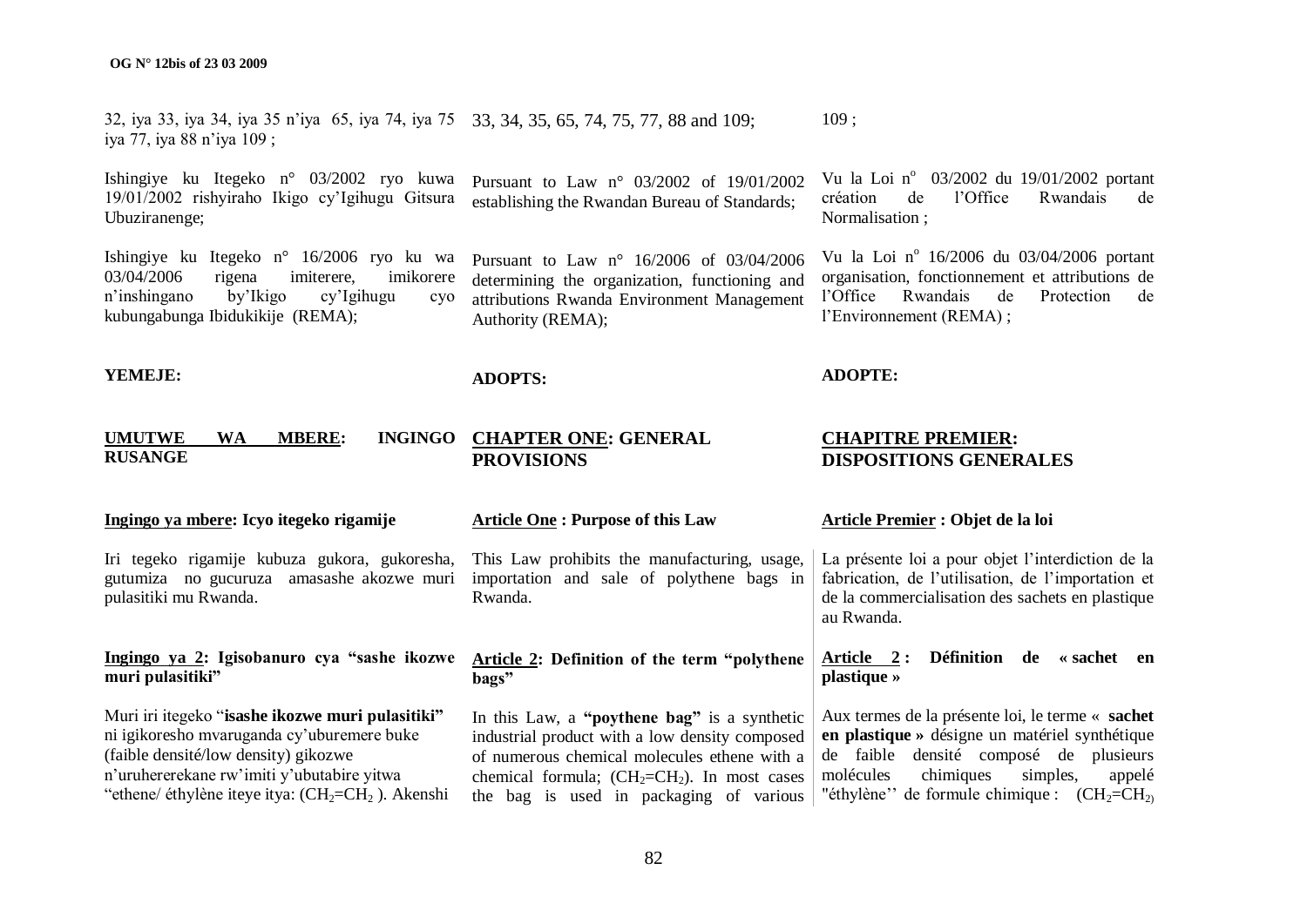iyo sashe ikoreshwa mu gupfunyika ibintu bitandukanye**.**

Gukora, gukoresha, gutumiza no gucuruza amasashe akozwe muri pulasitiki birabujijwe mu

**Ingingo ya 4 : Ikoreshwa ridasanzwe kandi rya**

gukoreshwa mu buryo budasanzwe mu Rwanda.

Urwo rutonde ruvugururwa mu gihe cyose bibaye

**Ingingo ya 3 : Ibibujijwe**

Rwanda.

**ngombwa**

ngombwa**.**

products.

## **Article 3: Prohibitions**

Manufacturing, using, importing and selling polythene bags is hereby prohibited in Rwanda.

## **Article 4: Exceptional and necessary use**

Haseguriwe ibivugwa mu ngingo ya 3 y"iri tegeko, Iteka rya Minisitiri w"Intebe rishyiraho urutonde rw"amasashe akozwe muri pulasitiki akenewe Notwithstanding the provisions of Article 3 of this Law, an Order of the Prime Minister shall establish a list of polythene bags necessary to be used in exceptional cases in Rwanda**.**

> The list shall be up dated at any time where it is deemed necessary**.**

#### **UMUTWE WA II: GUTANGA URUHUSHYA CHAPTER II : AUTHORISATION AND NO KUGENZURA**

#### **Ingingo ya 5 : Itangwa ry' uruhushya**

Hakurikijwe ibivugwa mu ngingo ya 4 y"iri tegeko, umuntu ushaka gukora, gukoresha, gutumiza no gucuruza amasashe akozwe muri pulasitiki, abisabira uruhushya mu nyandiko Ikigo cy"Igihugu cyo kubungabunga ibidukikije.

Iyo nyandiko igomba kugaragaza impamvu asaba The application letter should indicate the La demande doit être dûment motivée et

# **CONTROL**

#### **Article 5: Authorisation**

Pursuant to Article 4 of this Law, any person who requires to manufacture, to use, to import and to sell polythene bags shall apply for a written authorisation from Rwanda Environment Management Authority.

.Dans plusieurs cas,ce sachet est utilisé comme emballage pour divers produits.

#### **Article 3 : Interdictions**

La fabrication, l'utilisation, l'importation et la commercialisation des sachets en plastique sont interdites au Rwanda.

#### **Article 4 : Utilisations exceptionnelles et essentielles**

Sans préjudice aux dispositions de l"article 3 de la présente loi, un arrêté du Premier Ministre détermine la liste des types de sachets en plastique qui pourront être utilisés exceptionnellement au Rwanda.

Cette liste est actualisée chaque fois que de besoin.

#### **CHAPITRE II: CONTROLE ET AUTORISATION**

### **Article 5 : Autorisation**

Dans le cadre des dispositions de l"article 4 de la présente loi, toute personne qui désire fabriquer, importer, utiliser ou commercialiser les sachets en plastique, adresse une demande d"autorisation écrite à l"Office Rwandais de Protection de l"Environnement.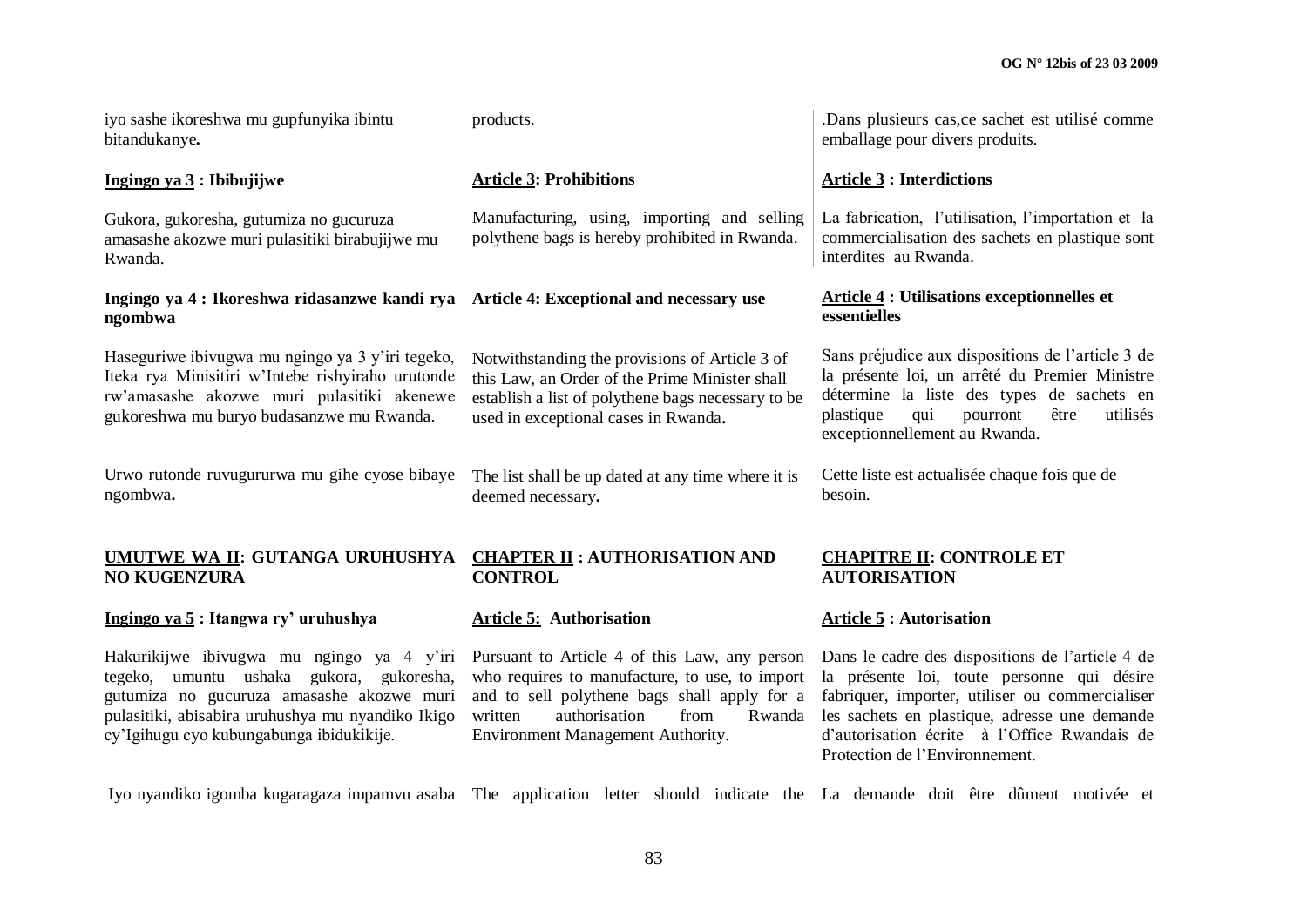urwo ruhushya n"uburyo azacunga umwanda uturuka kuri ayo masashe akozwe muri pulasitiki.

Uwasabye uruhushya ahabwa igisubizo mu gihe kitarenze iminsi makumyabiri (20) y"akazi .

## **Ingingo ya 6: Igenzura**

Inzego zishinzwe kugenzura imikoreshereze y"amasashe akozwe muri pulasitiki mu Rwanda ni abagenzacyaha ba Polisi, abagenzuzi ba gasutamo, abakozi b"Ikigo cy"Igihugu cyo Kubungabunga Ibidukikije, abakozi b"Ikigo cy"Igihugu Gitsura Ubuziranenge, inzego z'umutekano, abayobozi b' inzego z"ibanze, n"abandi bakozi bakenewe bahabwa ububasha n"iteka rya Minisitiri ufite ubutabera mu nshingano ze.

#### **Ingingo ya 7 : Ibihano**

Umuntu wese utubahirije ibivugwa mu ngingo ya 3 y"iri tegeko ahanwa ku buryo bukurikira :

Inganda zikora amasashe akoze muri pulasitiki, ibigo by"ubucuruzi cyangwa umuntu wese bafatanywe amasashe akozwe muri pulasitiki abujijwe batabyemerewe biri muri bubiko bwabo, bayakora cyangwa bayakoresha, bahanishwa igifungo cy"amezi atandatu (6) kugeza ku mezi

reasons for the request and the ways through which he or she will manage the polythene waste.

The applicant shall be given a response in a period not exceeding twenty (20) working days.

#### **Article 6: Control**

Institutions in charge of controlling the use of polythene bags are Judicial Police, Custom officers, Rwanda Environment Management Authority staff, Rwanda Bureau of Standards staff, Security Organs, Local Authorities and other necessary personnel authorized by an Order of the Minister in charge of justice.

#### **Article 7 : Penalties**

Any person who contravenes provisions of Article 3 of this Law shall be punished as follows :

Industries which manufacture polythene bags, commercial companies or any person found in possession of prohibited polythene bags without autorisation in their stores, manufacturing or using them, shall be punished by an imprisonment of six (6) months to twelve (12) présenter les modalités de gestion des déchets issus de l"utilisation de ces sachets en plastique.

Le requérant doit obtenir la réponse dans un délai ne dépassant pas vingt (20) jours ouvrables.

#### **Article 6 : Contrôle**

Les institutions habilitées à exercer le contrôle de l"utilisation des sachets en plastique sont la police judiciaire, les Agents de la douane,le personnel de l"Office Rwandais de Protection de l"Environnement, le personnel de l"Office Rwandais de Normalisation, les Organes en charge de la Sécurité Nationale, les autorités locales et autre personnel nécessaire désigné par arrêté du Ministre ayant la justice dans ses attributions.

#### **UMUTWE WA III: INGINGO ZIHANA CHAPTER III : PENAL PROVISIONS CHAPITRE III: DISPOSITIONS PENALES**

#### **Article 7 : Peines**

Quiconque agit contrairement aux dispositions de l"article 3 de la présente loi est sanctionné des peines suivantes :

Les industries qui fabriquent les sachets en plastique, les entreprises commerciales ou toute personne physique ayant dans leurs stocks des sachets interdits sans autorisation en les fabricant ou en les utilisant, sont punis d'une peine d"emprisonnement de six (6) à douze (12)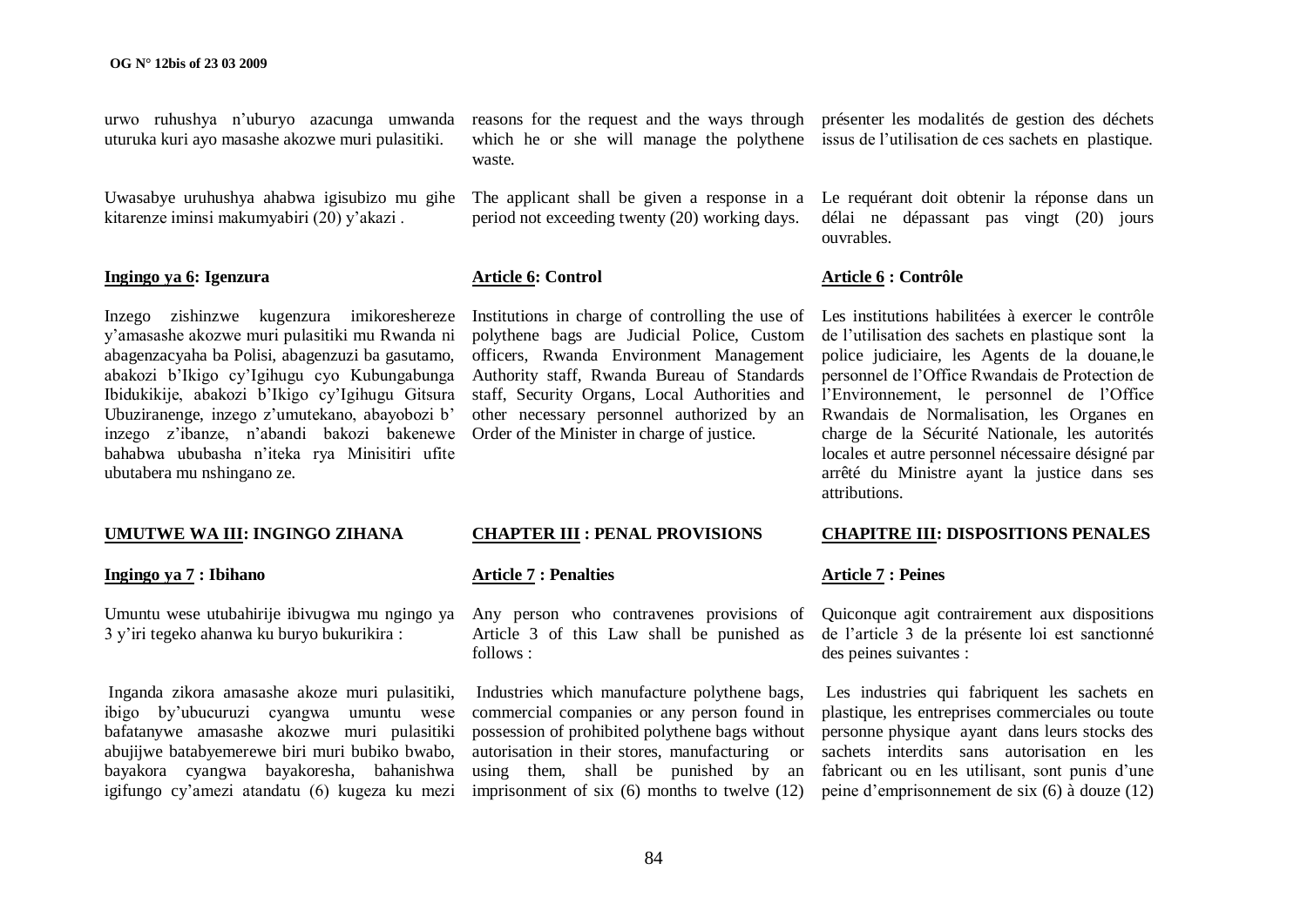| cumi n'abiri (12) n'ihazabu y'amafaranga y'u<br>Rwanda kuva ku bihumbi ijana (100.000 Frw)<br>kugeza ku mafaranga ibihumbi magana atanu<br>(500.000 Frw) cyangwa kimwe muri ibyo bihano.                                | months and a fine of one hundred thousand<br>$(100.000 \text{ Rwf})$ to five hundred<br>thousand<br>(500.000 Rwf) Rwandan francs or one of the<br>two penalties.                                                          | mois et d'une amende de cent mille (100.000<br>Frw) à cinq cent mille (500.000 Frw) francs<br>rwandais ou l'une de ces peines seulement.                                                                       |
|-------------------------------------------------------------------------------------------------------------------------------------------------------------------------------------------------------------------------|---------------------------------------------------------------------------------------------------------------------------------------------------------------------------------------------------------------------------|----------------------------------------------------------------------------------------------------------------------------------------------------------------------------------------------------------------|
| Umuntu wese utabyemerewe ugurisha amasashe<br>akozwe muri pulasitiki ahanishwa ihazabu<br>y'amafaranga y'u Rwanda kuva ku bihumbi icumi<br>(10.000 Frw) kugeza ku mafaranga ibihumbi<br>magana itatu (300.000 Frw).     | Any unauthorized person who sells polythene<br>bags shall be punished by a fine ranging from<br>ten thousand (10.000 Rwf) to three hundred<br>thousand (300.000 Rwf) Rwandan francs.                                      | Toute personne non autorisée qui vend des<br>sachets en plastique est punie d'une amende<br>allant de dix mille (10.000 Frw) à trois cent<br>mille (300.000 Frw) francs rwandais.                              |
| Umuntu wese utabyemerewe ukoresha amasashe<br>akozwe muri pulasitiki ahanishwa ihazabu<br>y'amafaranga y'u Rwanda kuva ku bihumbi bitanu<br>(5.000) kugeza ku bihumbi ijana 100.000 Frw<br>kandi akamburwa ayo masashe. | Any unauthorized person who uses polythene<br>bags shall be punished by a fine ranging from<br>five thousand (5000 Rwf) to one hundred<br>thousand (100.000 Rwf) Rwandan francs and<br>his/her bags shall be confiscated. | Toute personne non autorisée qui utilise des<br>sachets en plastique est punie d'une amende de<br>cinq mille $(5.000$ Frw) à cent mille $(100.000)$<br>Frw) francs rwandais et ses sachets sont<br>confisqués. |
| Abavugwa bose muri iyi ngingo bamburwa ayo<br>masashe akajyanwa mu bubiko bwabugenewe<br>bushyirwaho na REMA.                                                                                                           | All persons mentioned in this Article shall be<br>dispossessed of their Polythene bags and the<br>bags shall be taken to the appropriate stores<br>established by REMA.                                                   | Tous les sachets appartenant aux catégories<br>mentionnées au présent article sont confisqués<br>et gardés dans un entrepôt aménagé à cet effet<br>par REMA.                                                   |
| Iyo habaye isubiracyaha, igihano cyikuba kabiri.                                                                                                                                                                        | In case of recidivism, the penalty shall be<br>doubled.                                                                                                                                                                   | En cas de récidive, les sanctions sont doublées.                                                                                                                                                               |
| <b>UMUTWE WA IV: INGINGO ZISOZA</b>                                                                                                                                                                                     | <b>CHAPTER IV: FINAL PROVISIONS</b>                                                                                                                                                                                       | <b>CHAPITRE IV : DISPOSITIONS FINALES</b>                                                                                                                                                                      |
| Ingingo ya 8: Ivanwaho ry'ingingo zinyuranyije Article 8 : Abrogating provisions<br>n'iri tegeko                                                                                                                        |                                                                                                                                                                                                                           | <b>Article 8: Disposition abrogatoire</b>                                                                                                                                                                      |
| Ingingo zose z'amategeko abanziriza iri kandi All prior legal provisions contrary to this Law<br>zinyuranyije na ryo zivanyweho.                                                                                        | are hereby repealed.                                                                                                                                                                                                      | Toutes les dispositions légales antérieures et<br>contraires à la présente loi sont abrogées.                                                                                                                  |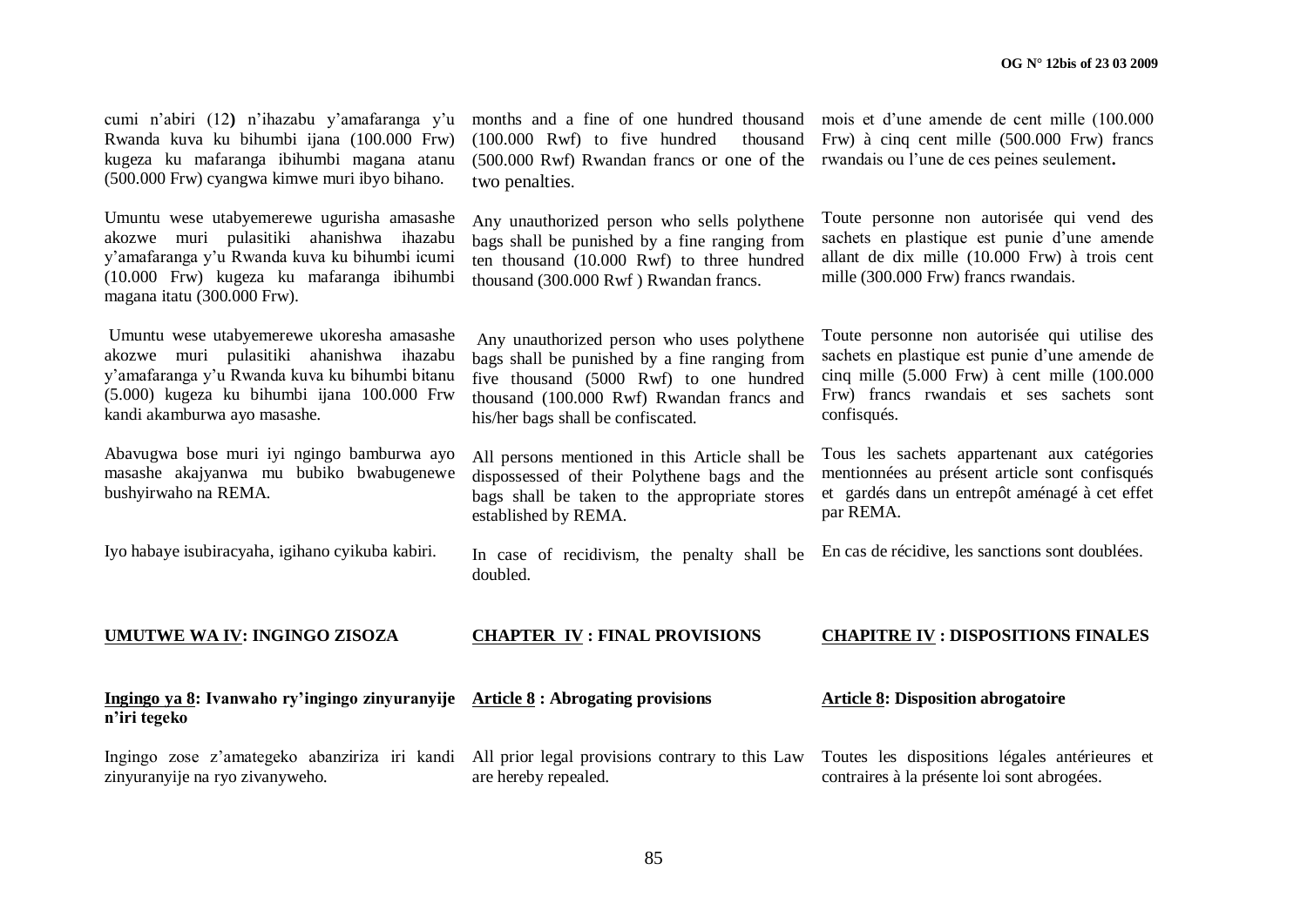Iri tegeko ritangira gukirikizwa ku munsi This Law shall come into force on the date of La présente loi entre en vigueur le jour de sa its publication in the Official Gazette of the publication au Journal Officiel de la République Republic of Rwanda. du Rwanda. Kigali, kuwa **10/09/2008** Perezida wa Repubulika **KAGAME Paul (sé)** Minisitiri w"Intebe **MAKUZA Bernard (sé)** Kigali, on **10/09/2008** The President of the Republic **KAGAME Paul**  $(sé)$ The Prime Minister **MAKUZA Bernard (sé)** Kigali, le **10/09/2008** Le Président de la République **KAGAME Paul (sé)** Le Premier Ministre **MAKUZA Bernard** (sé) **Bibonywe kandi bishyizweho Ikirango cya Repubulika:** Minisitiri w"Ubutabera/Intumwa Nkuru ya Leta **KARUGARAMA Tharcisse (sé) Seen and sealed with the Seal of the Republic :** The Minister of Justice/Attorney General **KARUGARAMA Tharcisse (sé) Vu et scellé du Sceau de la République :** Le Ministre de la Justice/Garde des Sceaux **KARUGARAMA Tharcisse (sé)**

**Ingingo ya 9: Igihe iri tegeko ritangira Article 9: Commencement gukurikizwa**

ritangarijweho mu Igazeti ya Leta ya Repubulika y"u Rwanda.

**Article 9: Entrée en vigueur**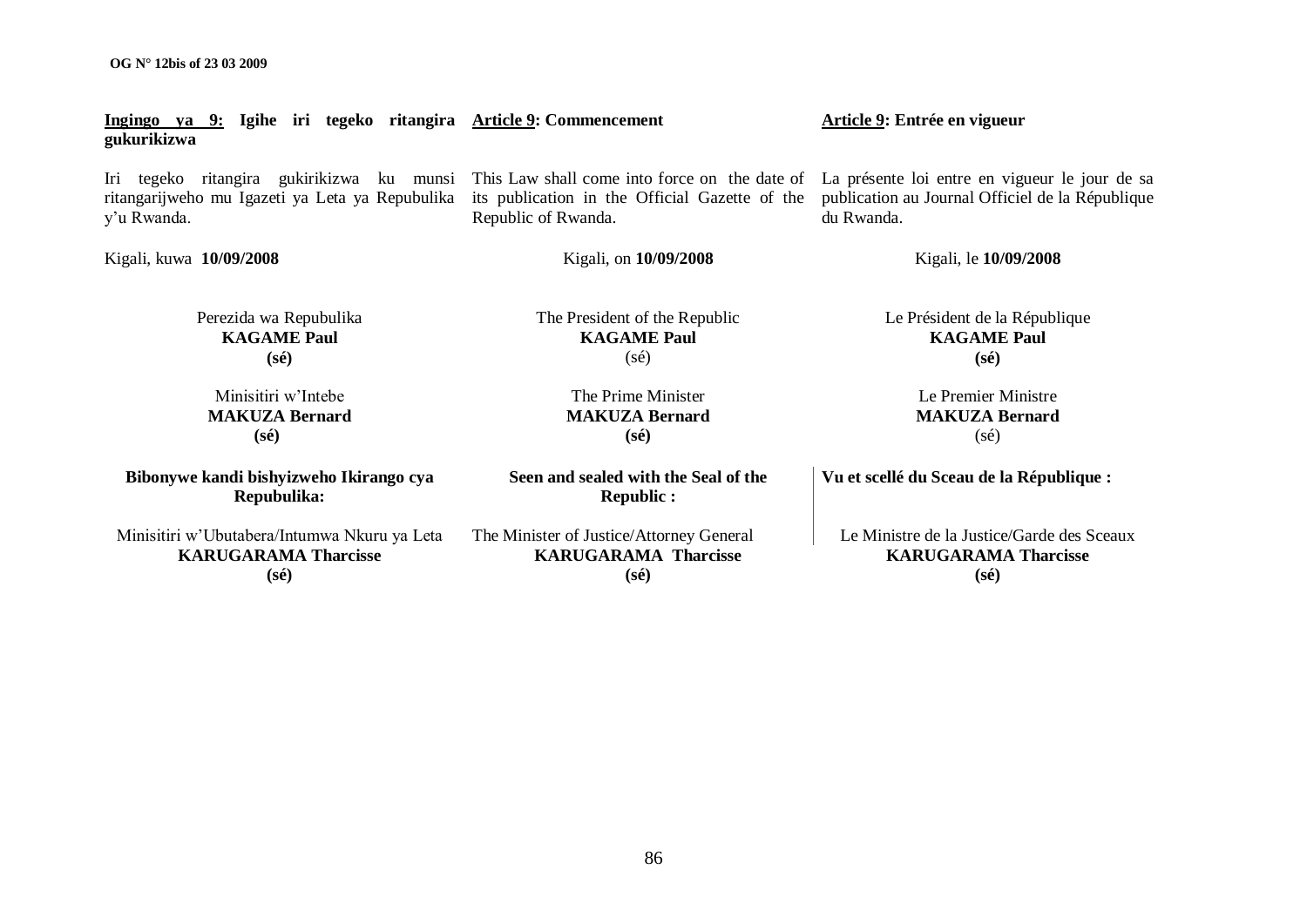**ITEGEKO N°68/2008 RYO KUWA 30/12/2008 LAW N°68/2008 OF 30/12/2008 AUTHORISING THE RYEMERERA KWEMEZA AMASEZERANO HAGATI YA GUVERINOMA THE GOVERNMENT OF THE REPUBLIC OF L'ACCORD ENTRE LE YA REPUBULIKA Y'U N'UMURYANGO W'ABIBUMBYE, AREBANA ENFORCEMENT OF SENTENCES OF THE DU RWANDA ET L'ORGANISATION NO KURANGIZA IMANZA N'URUKIKO MPANABYAHA RWANDA, SIGNED AT KIGALI IN RWANDA ON 04 L'EXECUTION DES PEINES MPUZAMAHANGA RWASHYIRIWEHO U MARCH 2008 RWANDA, YASHYIRIWEHO UMUKONO I KIGALI MU RWANDA KU WA 04 WERURWE 2008 RATIFICATION OF THE AGREEMENT BETWEEN AUTORISANT LA RATIFICATION DE RWANDA AND THE UNITED NATIONS ON THE GOUVERNEMENT DE LA REPUBLIQUE INTERNATIONAL CRIMINAL TRIBUNAL FOR DES NATIONS UNIES RELATIF A LOI N°68/2008 DU 30/12/2008 PRONONCEES PAR LE TRIBUNAL PENAL INTERNATIONAL POUR LE RWANDA, SIGNE A KIGALI AU RWANDA LE 04 MARS 2008** 

| <b>ISHAKIRO</b>                                                        | <b>TABLE OF CONTENTS</b>                                                                                       | <b>TABLE DES MATIERES</b>                         |
|------------------------------------------------------------------------|----------------------------------------------------------------------------------------------------------------|---------------------------------------------------|
| Ingingo ya mbere: Kwemerera kwemeza burundu                            | Article One: Authorization of ratification                                                                     | Article premier : Autorisation de<br>ratification |
| Ingingo ya 2: Ururimi iri tegeko<br>ryateguwemo<br>n'urwo ryasuzumwemo | Article 2: Language of preparation and consideration of Article 2: Langue d'initiation et d'examen<br>this Law | de la présente loi                                |
| Ingingo ya 3: Igihe itegeko ritangira gukurikizwa                      | <b>Article 3: Commencement</b>                                                                                 | Article 3 : Entrée en vigueur                     |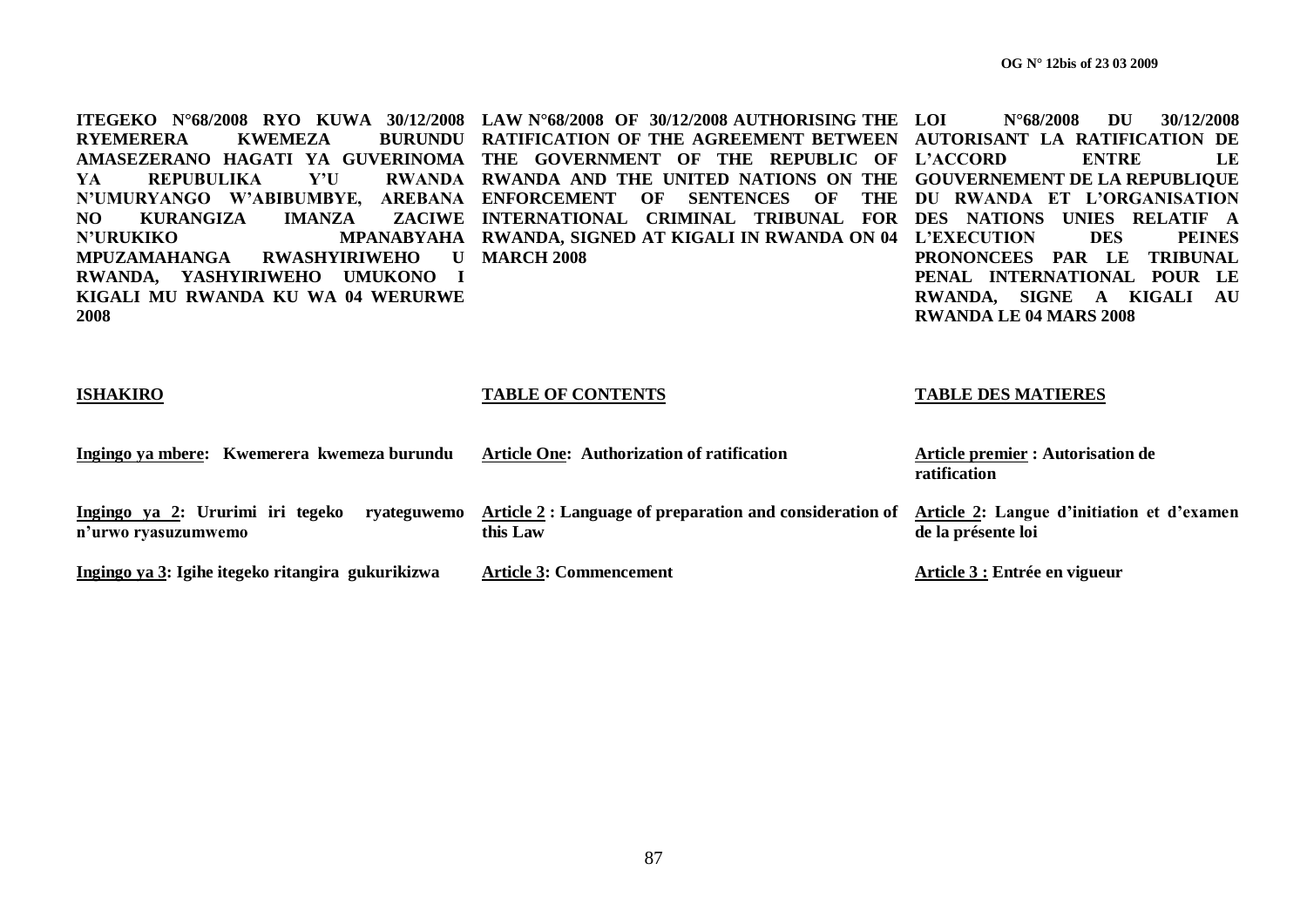**ITEGEKO N°68/2008 RYO KUWA 30/12/2008 LAW N° 68/2008 OF 30/12/2008 AUTHORISING THE RYEMERERA KWEMEZA AMASEZERANO HAGATI YA GUVERINOMA THE GOVERNMENT OF THE REPUBLIC OF YA REPUBULIKA Y'U N'UMURYANGO W'ABIBUMBYE, AREBANA ENFORCEMENT OF SENTENCES OF THE NO KURANGIZA IMANZA N'URUKIKO MPANABYAHA RWANDA, SIGNED AT KIGALI IN RWANDA ON 04 MPUZAMAHANGA RWASHYIRIWEHO U MARCH 2008 RWANDA, YASHYIRIWEHO UMUKONO I KIGALI MU RWANDA KUWA 04 WERURWE 2008 Twebwe, KAGAME Paul, Perezida wa Repubulika; INTEKO ISHINGA AMATEGEKO YEMEJE, THE PARLIAMENT HAS ADOPTED AND WE LE PARLEMENT A ADOPTE ET NOUS RURUNDU RATIFICATION OF THE AGREEMENT BETWEEN RWANDA AND THE UNITED NATIONS ON THE** *ZACIWE INTERNATIONAL CRIMINAL TRIBUNAL FOR* **We, KAGAME Paul, President of the Republic; LOI N°68/2008 DU 30/12/2008 AUTORISANT LA RATIFICATION DE L'ACCORD ENTRE LE GOUVERNEMENT DE LA REPUBLIQUE DU RWANDA ET L'ORGANISATION DES NATIONS UNIES RELATIF A L'EXECUTION DES PEINES PRONONCEES PAR LE TRIBUNAL PENAL INTERNATIONAL POUR LE RWANDA, SIGNE A KIGALI AU RWANDA LE 04 MARS 2008 Nous, KAGAME Paul, Président de la République;** 

**NONE NATWE DUHAMIJE, DUTANGAJE SANCTION, PROMULGATE THE FOLLOWING SANCTIONNONS, PROMULGUONS LA ITEGEKO RITEYE RITYA KANDI DUTEGETSE LAW AND ORDER IT BE PUBLISHED IN THE LOI DONT LA TENEUR SUIT ET KO RYANDIKWA MU IGAZETI YA LETA YA OFFICIAL GAZETTE OF THE REPUBLIC OF ORDONNONS QU'ELLE SOIT PUBLIEE REPUBULIKA Y'U RWANDA RWANDA AU JOURNAL OFFICIEL DE LA REPUBLIQUE DU RWANDA** 

**INTEKO ISHINGA AMATEGEKO:** Umutwe w'Abadepite, mu nama yawo yo kuwa 06 The Chamber of Deputies, in its session of 06 November La Chambre des Députés, en sa séance du 06 Ugushyingo 2008; Umutwe wa Sena, mu nama yawo yo kuwa 28 The Senate, in its session of 28 November 2008; Ugushyingo 2008; Ishingiye ku Itegeko Nshinga rya Repubulika y'u Pursuant to the Constitution of the Republic of Rwanda of Vu la Constitution de la République du Rwanda ryo kuwa 04 Kamena 2003, nk'uko 04 June 2003 as amended to date, especially in Articles 62, Rwanda du 04 juin 2003, telle que révisée à ce **THE PARLIAMENT:** 2008; **LE PARLEMENT:**  novembre 2008; Le Sénat, en sa séance du 28 novembre 2008 ;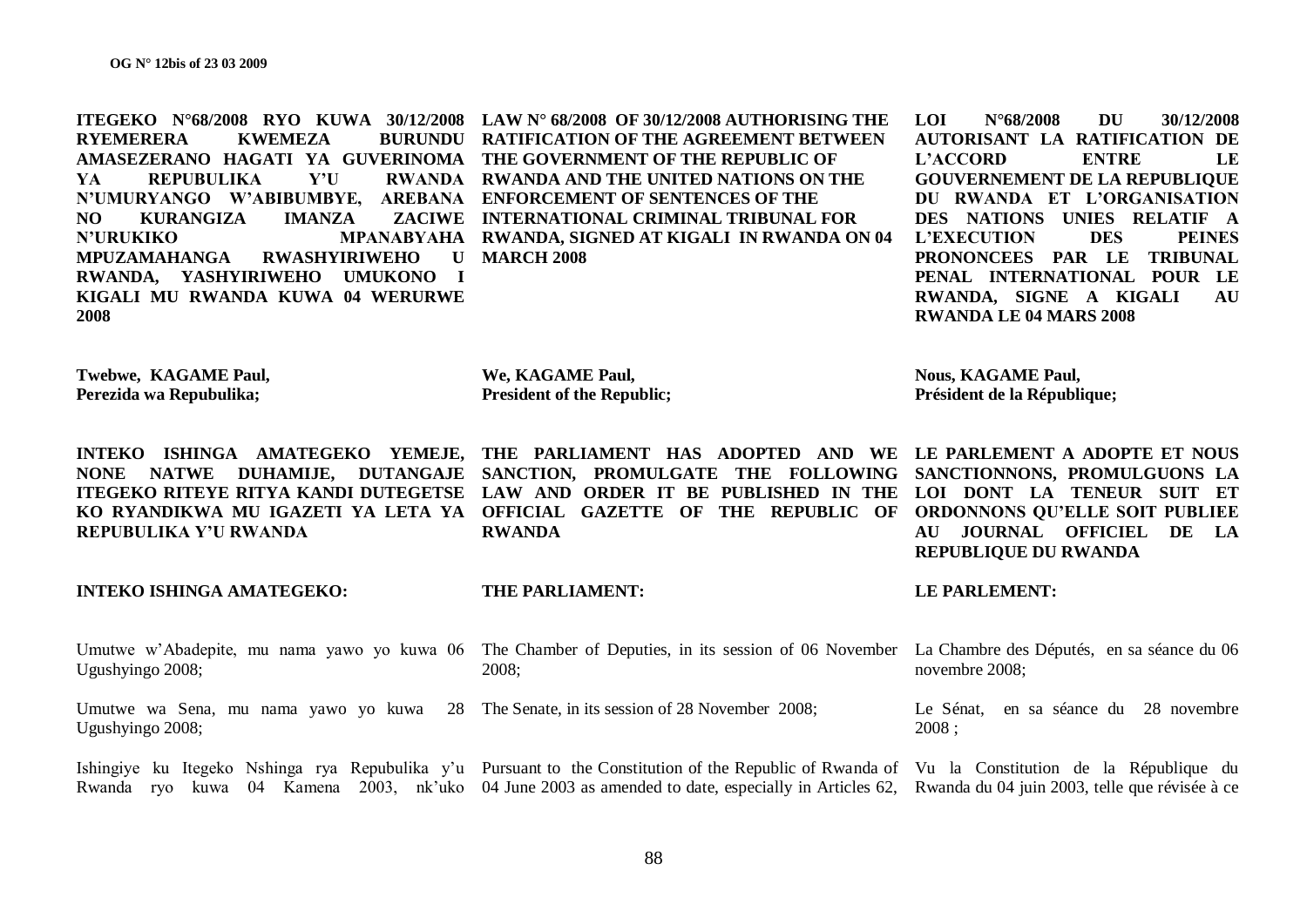ryavuguruwe kugeza ubu, cyane cyane mu ngingo zaryo 66, 67, 88, 89, 90, 92, 93, 95, 108, 189, 190 and 201; iya 62, iya 66, iya 67, iya 88, iya 89, iya 90, iya 92, iya 93, iya 95, iya 108, iya 189, iya 190 n"iya 201;

ya Repubulika y"u Rwanda n"Umuryango w"Abibumbye, arebana no kurangiza imanza zaciwe n"Urukiko Mpanabyaha Mpuzamahanga rwashyiriweho u Rwanda, yashyiriweho umukono i Kigali mu Rwanda ku wa 04 Werurwe 2008;

**YEMEJE:**

# **Ingingo ya mbere: Kwemerera kwemeza burundu**

Amasezerano hagati ya Guverinoma ya Repubulika y"u Rwanda n"Umuryango w"Abibumbye, arebana no kurangiza imanza zaciwe n"Urukiko Mpanabyaha Mpuzamahanga rwashyiriweho u Rwanda, yashyiriweho umukono i Kigali mu Rwanda ku wa 04 Werurwe 2008, yemerewe kwemezwa burundu.

#### **Ingingo ya 2: Ururimi iri tegeko ryateguwemo n'urwo ryasuzumwemo**

Iri tegeko ryateguwe mu rurimi rw"Icyongereza risuzumwa kandi ritorwa mu rurimi rw"Ikinyarwanda.

# **Ingingo ya 3: Igihe itegeko ritangira gukurikizwa**

ritangarijweho mu Igazeti ya Leta ya Repubulika y"u in the Official Gazette of the Republic of Rwanda. Rwanda.

Imaze gusuzuma Amasezerano hagati ya Guverinoma Considering the Agreement between the Government of the Republic of Rwanda and the United Nations on the enforcement of sentences of the International Criminal Tribunal for Rwanda, signed at Kigali in Rwanda on 04 March 2008;

#### **ADOPTS:**

#### **Article One: Authorization of ratification**

The Agreement between the Government of the Republic of Rwanda and the United Nations on the enforcement of sentences of the International Criminal Tribunal for Rwanda, signed at Kigali in Rwanda on 04 March 2008, is hereby authorized to be ratified.

#### **Article 2 : Language of preparation and consideration of this Law**

This Law was prepared in English, considered and adopted in Kinyarwanda.

## **Article 3: Commencement**

Iri tegeko ritangira gukurikizwa ku munsi This Law shall come into force on the date of its publication

jour, spécialement en ses articles 62, 66, 67, 88, 89, 90, 92, 93, 95, 108, 189, 190 et 201;

Considérant l"Accord entre le Gouvernement de la République du Rwanda et l"Organisation des Nations Unies relatif à l"exécution des peines prononcées par le Tribunal Pénal International pour le Rwanda, signé à Kigali au Rwanda le 04 mars 2008;

**ADOPTE:**

#### **Article premier : Autorisation de ratification**

L"Accord entre le Gouvernement de la République du Rwanda et l"Organisation des Nations Unies relatif à l"exécution des peines prononcées par le Tribunal Pénal International pour le Rwanda, signé à Kigali au Rwanda le 04 mars 2008, est autorisé à être ratifié.

#### **Article 2: Langue d'initiation et d'examen de la présente loi**

La présente loi a été initiée en Anglais et a été examinée et adoptée en kinyarwanda.

## **Article 3 : Entrée en vigueur**

La présente loi entre en vigueur le jour de sa publication au Journal Officiel de la République du Rwanda.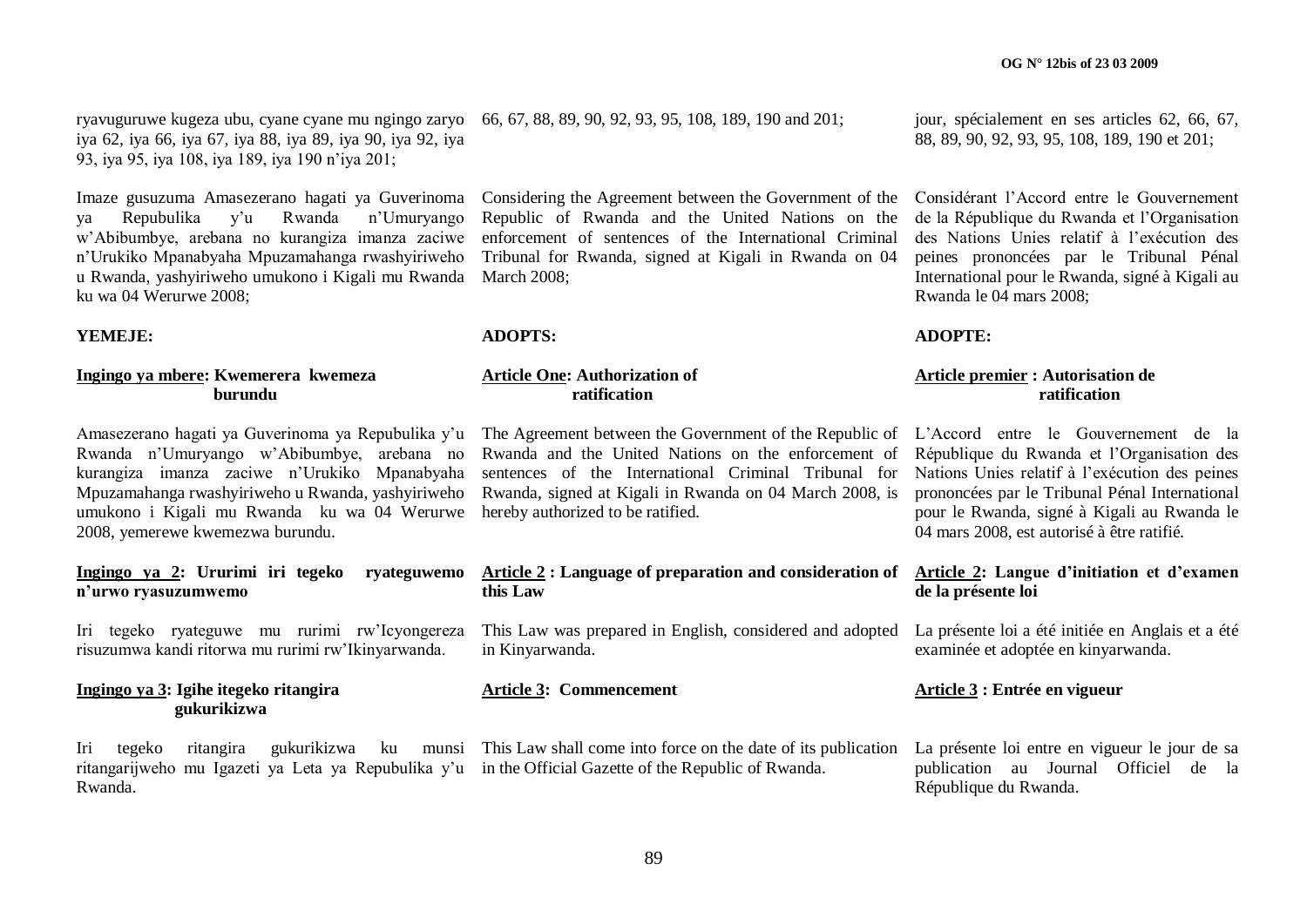| Kigali, kuwa 30/12/2008                                                          | Kigali, on 30/12/2008                                                 | Kigali, le 30/12/2008                                                 |
|----------------------------------------------------------------------------------|-----------------------------------------------------------------------|-----------------------------------------------------------------------|
| Perezida wa Repubulika<br><b>KAGAME Paul</b><br>(sé)                             | The President of the Republic<br><b>KAGAME Paul</b><br>$(s\acute{e})$ | Le Président de la République<br><b>KAGAME Paul</b><br>$(s\acute{e})$ |
| Minisitiri w'Intebe<br><b>MAKUZA Bernard</b><br>$(s\acute{e})$                   | The Prime Minister<br><b>MAKUZA Bernard</b><br>$(s\acute{e})$         | Le Premier Ministre<br><b>MAKUZA Bernard</b><br>$(s\acute{e})$        |
| bishyizweho<br><b>Ikirango</b><br><b>Bibonywe</b><br>kandi<br>cva<br>Repubulika: | Seen and sealed with the Seal of the Republic:                        | Vu et scellé du Sceau de la République :                              |
| Minisitiri w'Ubutabera/ Intumwa Nkuru ya Leta                                    | The Minister of Justice/Attorney General                              | Le Ministre de la Justice/ Garde des Sceaux                           |

**KARUGARAMA Tharcisse (sé)**

**KARUGARAMA Tharcisse (sé)**

**KARUGARAMA Tharcisse (sé)**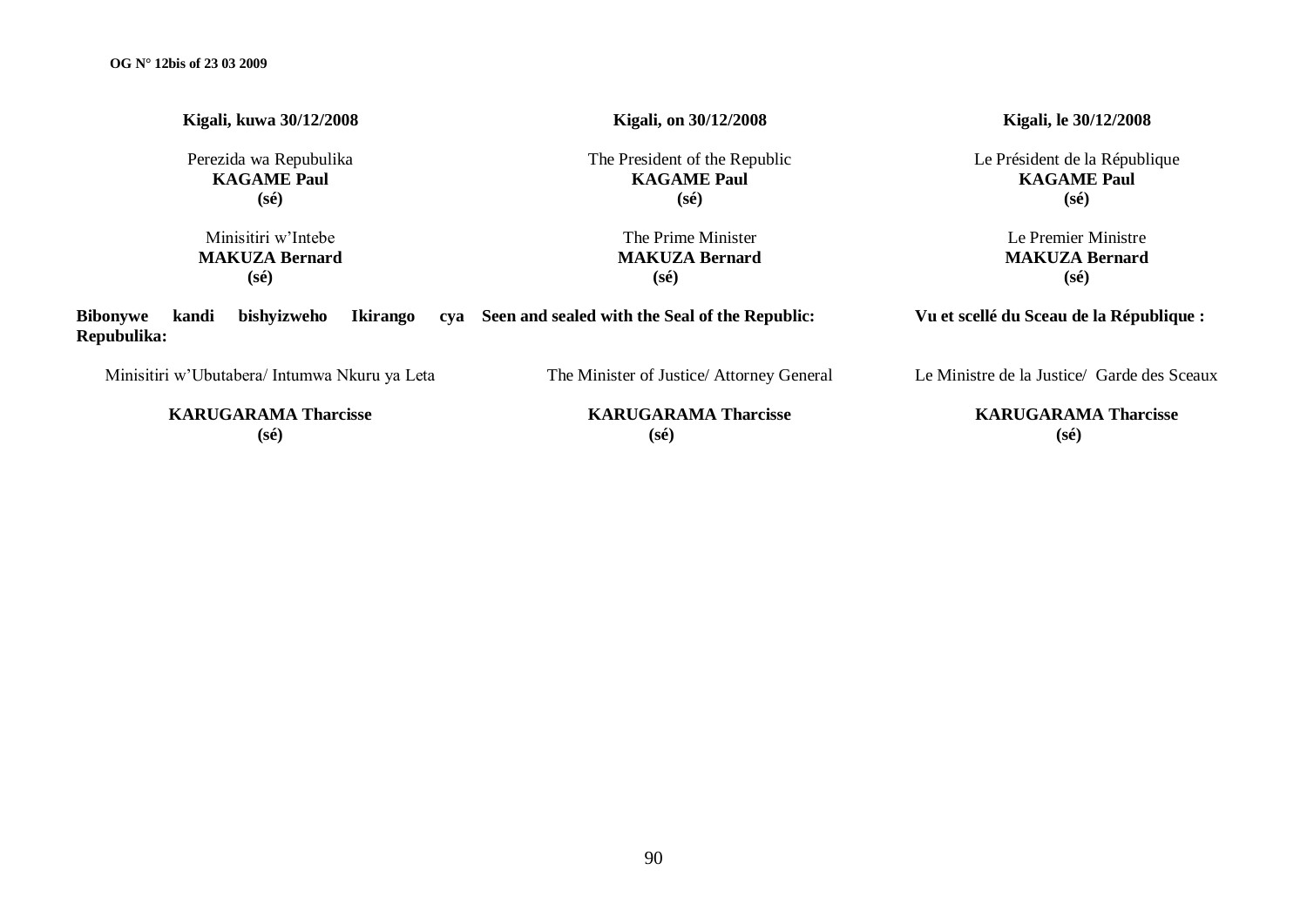**ITEKA RYA PEREZIDA N°62/01 RYO KU PRESIDENTIAL ORDER N°62/01 OF ARRETE PRESIDENTIEL N°62/01 DU WA 05/12/2008 RIVUGURURA KANDI RYUZUZA ITEKA RYA PEREZIDA N° COMPLEMENTING PRESIDENTIAL 19/01 RYO KUWA 01/10/2001 RISHYIRAHO IKIGUZI CY'IGAZETI YA DETERMINING THE SUBSCRIPTION AND DES ABONNEMENTS ET INSERTIONS AU LETA YA REPUBULIKA Y'U RWANDA N'INYANDIKO ZIYITANGARIZWAMO. OFFICIAL GAZETTE OF THE REPUBLIC DU RWANDA MODIFYING ORDER N°19/01 OF 01/10/2001 01/10/2001 PORTANT FIXATION DU TARIF RATES FOR OF RWANDA 05/12/2008 MODIFIANT ET COMPLETANT L'ARRETE PRESIDENTIEL N° 19/01 DU JOURNAL OFFICIEL DE LA REPUBLIQUE**

#### **ISHAKIRO**

#### **TABLE OF CONTENTS**

#### **TABLE DES MATIERES**

| isohokera                                                      | Gazette                                                    | Ingingo ya mbere: Igihe Igazeti ya Leta Article One: Issue periodicity of the Official Article premier: Périodicité de parution du<br><b>Journal Officiel</b> |
|----------------------------------------------------------------|------------------------------------------------------------|---------------------------------------------------------------------------------------------------------------------------------------------------------------|
| Ingingo ya 2: Ifatabuguzi                                      | <b>Article 2: Subscription</b>                             | <b>Article 2 : Abonnement</b>                                                                                                                                 |
| Ingingo ya 3: Ikiguzi                                          | <b>Article 3: Rates</b>                                    | <b>Article 3 : Tarifs</b>                                                                                                                                     |
| teka                                                           | implementation of this Order                               | Ingingo ya 5: Abashinzwe kubahiriza iri Article 5: Authorities responsible for the Article 5: Autorités chargées de l'exécution du<br>présent arrêté          |
| Ivanwaho<br>$va = 4$ :<br>Ingingo<br>zinyuranyije n'iri teka   | ry'ingingo Article 4: Repealing of inconsistent provisions | <b>Article 4 : Disposition abrogatoire</b>                                                                                                                    |
| ya 6: Igihe iteka ritangira Article 6: Commencement<br>Ingingo |                                                            | Article 6 : Entré en vigueur                                                                                                                                  |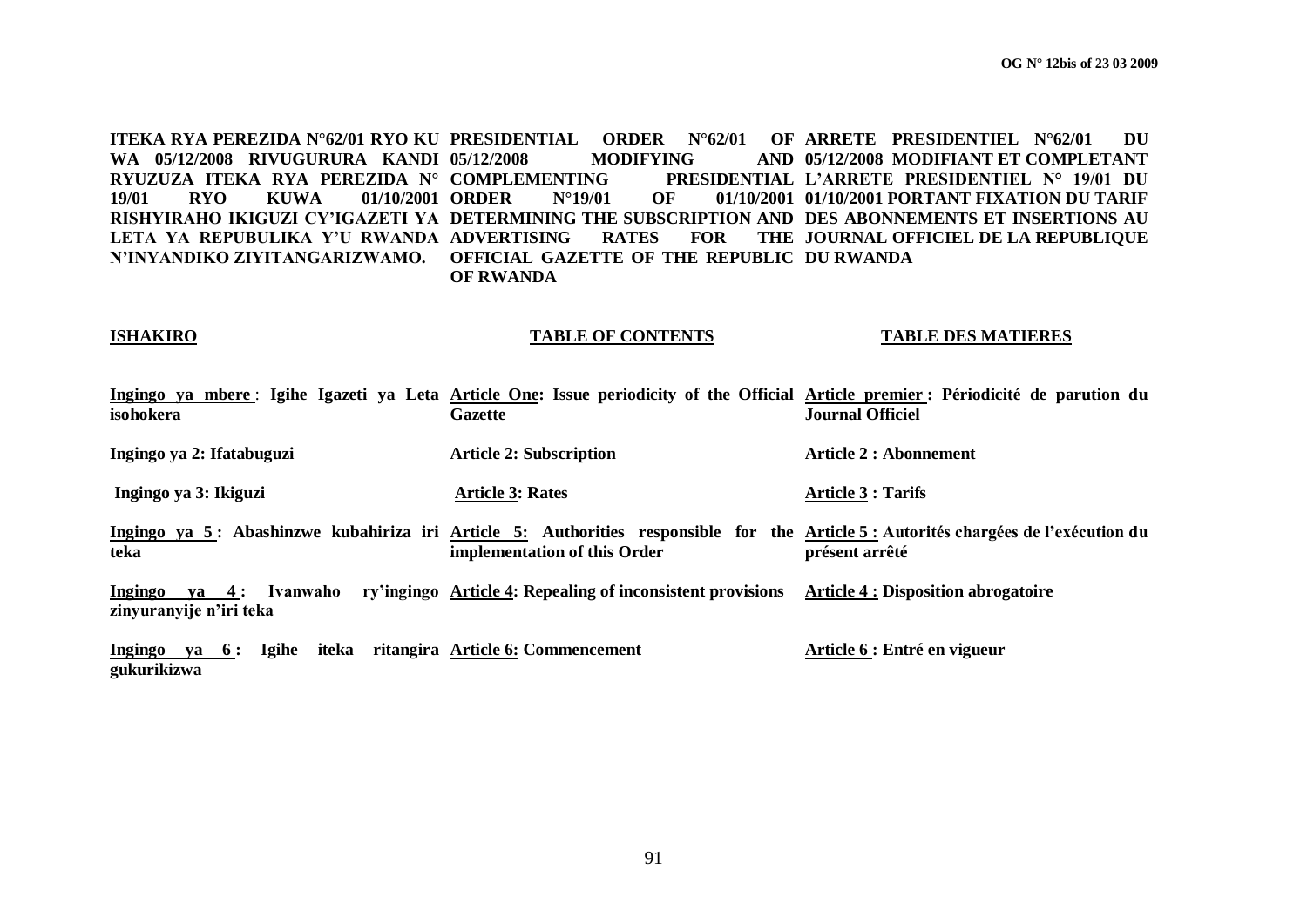**ITEKA RYA PEREZIDA N°62/01 RYO KU**  WA 05/12/2008 RIVUGURURA KANDI 05/12/2008 **RYUZUZA ITEKA RYA PEREZIDA N° COMPLEMENTING PRESIDENTIAL 19/01 RYO KU WA 01/10/2001 RISHYIRAHO IKIGUZI CY'IGAZETI YA**  LETA YA REPUBULIKA Y'U RWANDA ADVERTISING RATES FOR THE **N'INYANDIKO ZIYITANGARIZWAMO. OFFICIAL GAZETTE OF THE REPUBLIC JOURNAL OFFICIEL DE LA REPUBLIQUE PRIMER** N°62/01 **OF ARRETE 05/12/2008 MODIFYING AND ORDER N° 19/01 OF 01/10/2001 PRESIDENTIEL N° 19/01 DU 01/10/2001 SUBSCRIPTION OF RWANDA PRESIDENTIEL N°62/01 DU05/12/2008 MODIFIANT ET COMPLETANT L'ARRETE PORTANT FIXATION DU TARIF DES**  THE ABONNEMENTS ET INSERTIONS AU **DU RWANDA**

| <b>Twebwe, PAGAME Paul,</b> | We, KAGAME Paul,                   | <b>Nous, KAGAME Paul,</b>   |
|-----------------------------|------------------------------------|-----------------------------|
| Perezida wa Repubulika,     | <b>President of the Republic ;</b> | Président de la République; |

Dushingiye ku Itegeko Nshinga rya Repubulika Pursuant to the Constitution of the Republic of Vu la Constitution de la République du Rwanda y'u Rwanda ryo ku wa 04 Kamena 2003, Rwanda of 04 June 2003, as amended to date, du 04 juin 2003, telle que révisée à ce jour, nk"uko ryavuguruwe kugeza ubu, cyane cyane especially in Articles 112, 121 and 201; mu ngingo zaryo iya 112,121 n"iya 201; spécialement en ses articles 112, 121 et 2001;

Dushingiye ku Itegeko Teka n° R/60 ryo ku wa Pursuant to Law Decree n° R/60 of 28/06/1962 Vu l'Ordonnance législative n° R/60 du 28/06/1962 ryerekeye itangazwa ry"Amategeko relating to publication of Laws and Orders of 28/06/1962 sur la publication des actes officiels n"Amabwiriza by"Inzego z"Ubutegetsi bwa Public Administrative bodies, in Article 8; Leta, mu ngingo yaryo ya 8, des autorités publiques, en son article 8 ;

Dusubiye ku Iteka rya Perezida n° 19/01 ryo ku Revisited Presidential Order n° 19/01 of Revu l'Arrêté Présidentiel n° 19/01 du wa 01/10/2001 rishyiraho igiciro cy'Igazeti ya 01/10/2001 determining the subscription and 01/10/2001 portant fixation du tarif des Leta ya Repubulika y'u Rwanda n'inyandiko advertising rates for the Official Gazette of the abonnements et insertions au Journal Officiel de ziyitangarizwamo ; Republic of Rwanda; la République du Rwanda;

Bisabwe na Minisitiri ushinzwe Imirimo On proposal by the Minister for Cabinet Affairs; y"Inama y"Abaminisitiri ; Sur proposition du Ministre chargé des Affaires du Conseil des Ministres ;

Inama y'Abaminisitiri yateranye 14/11/2008 imaze kubisuzuma no kubyemeza ; in its session of 14/11/2008 ; After consideration and adoption by the Cabinet, Après examen et adoption par le Conseil des Ministres, en sa séance du 14/11/2008;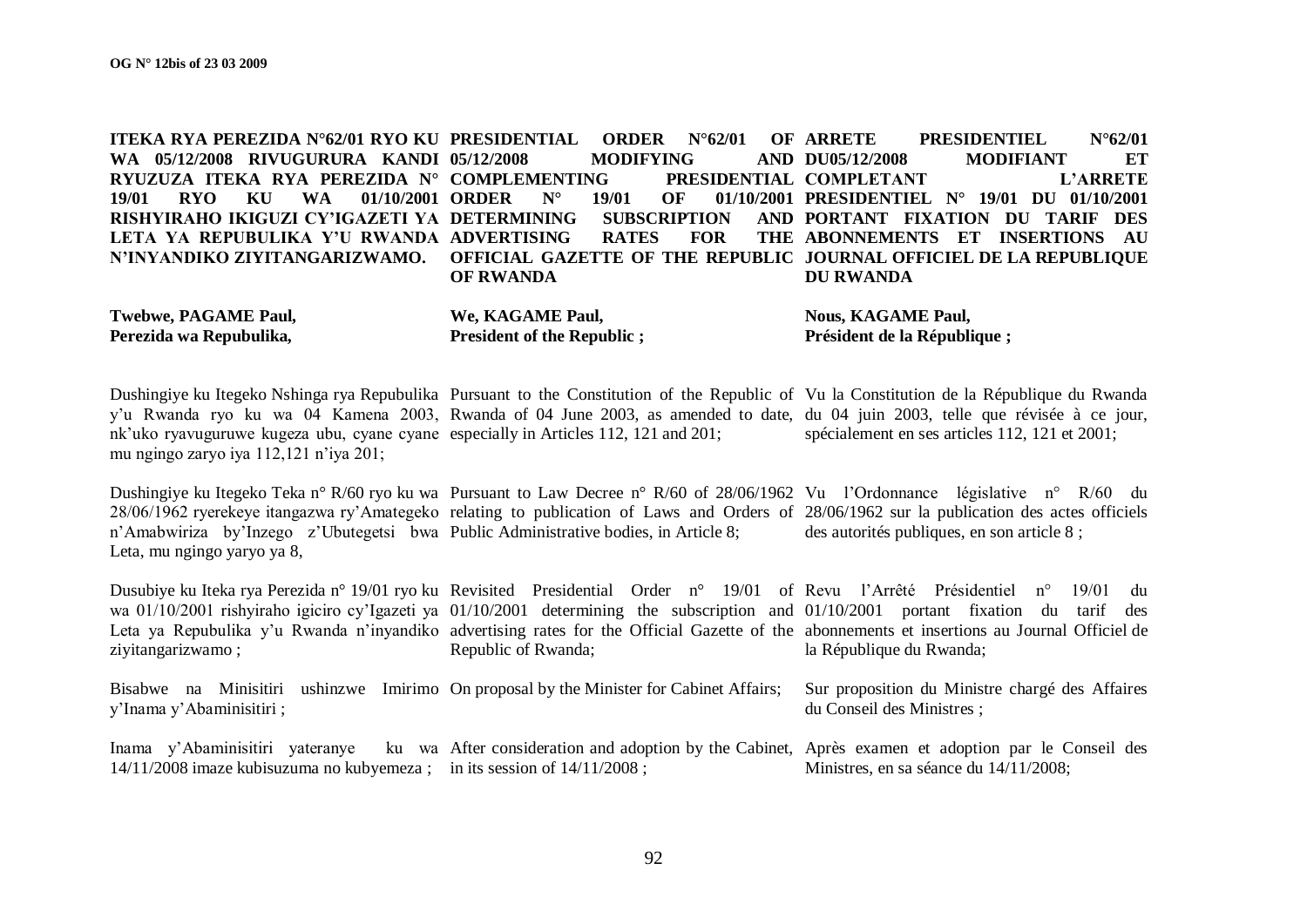#### **TWATEGETSE KANDI DUTEGETSE : HAVE ORDERED AND HEREBY ORDER AVONS ARRETE ET ARRETONS**

| Repubulika y'u Rwanda isohokera                                                                                                  | Ingingo ya mbere: Igihe Igazeti ya Leta ya Article One: Issue periodicity of the Official Article premier: Périodicité de parution du<br><b>Gazette</b>                                                                                                                                                                                                                                                                                                                                                                                                                                                                                                                          | <b>Journal Officiel</b>                   |
|----------------------------------------------------------------------------------------------------------------------------------|----------------------------------------------------------------------------------------------------------------------------------------------------------------------------------------------------------------------------------------------------------------------------------------------------------------------------------------------------------------------------------------------------------------------------------------------------------------------------------------------------------------------------------------------------------------------------------------------------------------------------------------------------------------------------------|-------------------------------------------|
| isohoka buri wa mbere w'icyumweru.                                                                                               | Igazeti ya Leta ya Repubulika y'u Rwanda The Official Gazette shall be issued every Le Journal Officiel de la République du Rwanda<br>Monday.                                                                                                                                                                                                                                                                                                                                                                                                                                                                                                                                    | paraît chaque lundi de la semaine.        |
| Ingingo ya 2: Ifatabuguzi                                                                                                        | <b>Article 2: Subscription</b>                                                                                                                                                                                                                                                                                                                                                                                                                                                                                                                                                                                                                                                   | <b>Article 2: Abonnement</b>              |
| inomero<br>imwe<br>kugura<br>avo<br>kugira ngo serivisi ishinzwe Igazeti ya Leta service paid for.<br>imukorere icyo yishyuriye. | Amafaranga y'ifatabuguzi ry'umwaka wose, All sums due for paying the annual subscription Les sommes dues pour les abonnements annuels,<br>n'ayo fees for one issue and advertisement shall be paid les numéros séparés, ou pour les insertions sont à<br>kwandikishamo inyandiko arihirwa mu Kigo to Rwanda Revenue Authority (RRA); and the verser à l'Office Rwandais des Recettes; la<br>cy'Igihugu cy'Imisoro n'Amahoro (RRA); payer shall present the receipt to the Official personne qui effectue le paiement doit présenter<br>uwishyuye yekerekana urupapuro yishyuriyeho Gazette Service which shall render him/her the le bordereau de paiement au Service du Journal | Officiel qui lui rend le service demandé. |
| Ifatabuguzi ry'umwaka<br>wose<br>n'umwaka<br>wishyuriwe<br>kandi<br>k'umwaka ufatirwa ifatabuguzi.                               | birangirana The annual subscription shall end with the year of L'abonnement annuel expire à la fin de l'année<br>kwishyura payment and payment for the new annual pour laquelle il a été payé et le paiement pour tout<br>bigakorwa mbere y'ukwezi kwa Mutarama subscription shall be made before the month of nouvel abonnement se fait avant le mois de<br>January of the year of subscription.                                                                                                                                                                                                                                                                                | janvier de l'année d'abonnement.          |
| Abishyura batinze barakirwa<br>zihari, zaba zarashize ntibagire icyo babaza.                                                     | bagahabwa Late subscription payers shall be given all issues Les abonnés retardataires recevront également les<br>numero zasohotse batarafata ubuguzi, iyo published before, where there are any left, or else numéros déjà parus s'il en reste, si non, ils ne<br>no claim shall be made.                                                                                                                                                                                                                                                                                                                                                                                       | pourront rien réclamer.                   |
| Ingingo ya 3: Ikiguzi                                                                                                            | <b>Article 3: Rates</b>                                                                                                                                                                                                                                                                                                                                                                                                                                                                                                                                                                                                                                                          | <b>Article 3: Tarifs</b>                  |
| ya Leta mu nshingano ze.                                                                                                         | Ikiguzi cy'Igazeti ya Leta ya Repubulika y'u Subscription and advertising rates for the Official Le tarif des abonnements et insertions au Journal<br>Rwanda n'icy'inyandiko ziyitangarizwamo Gazette of the Republic of Rwanda shall be Officiel de la République du Rwanda est fixé par<br>gishyirwaho n'Iteka rya Minisitiri ufite Igazeti determined by an Order of the Minister in charge arrêté du Ministre ayant le Journal Officiel dans<br>of the Official Gazette.                                                                                                                                                                                                     | ses attributions.                         |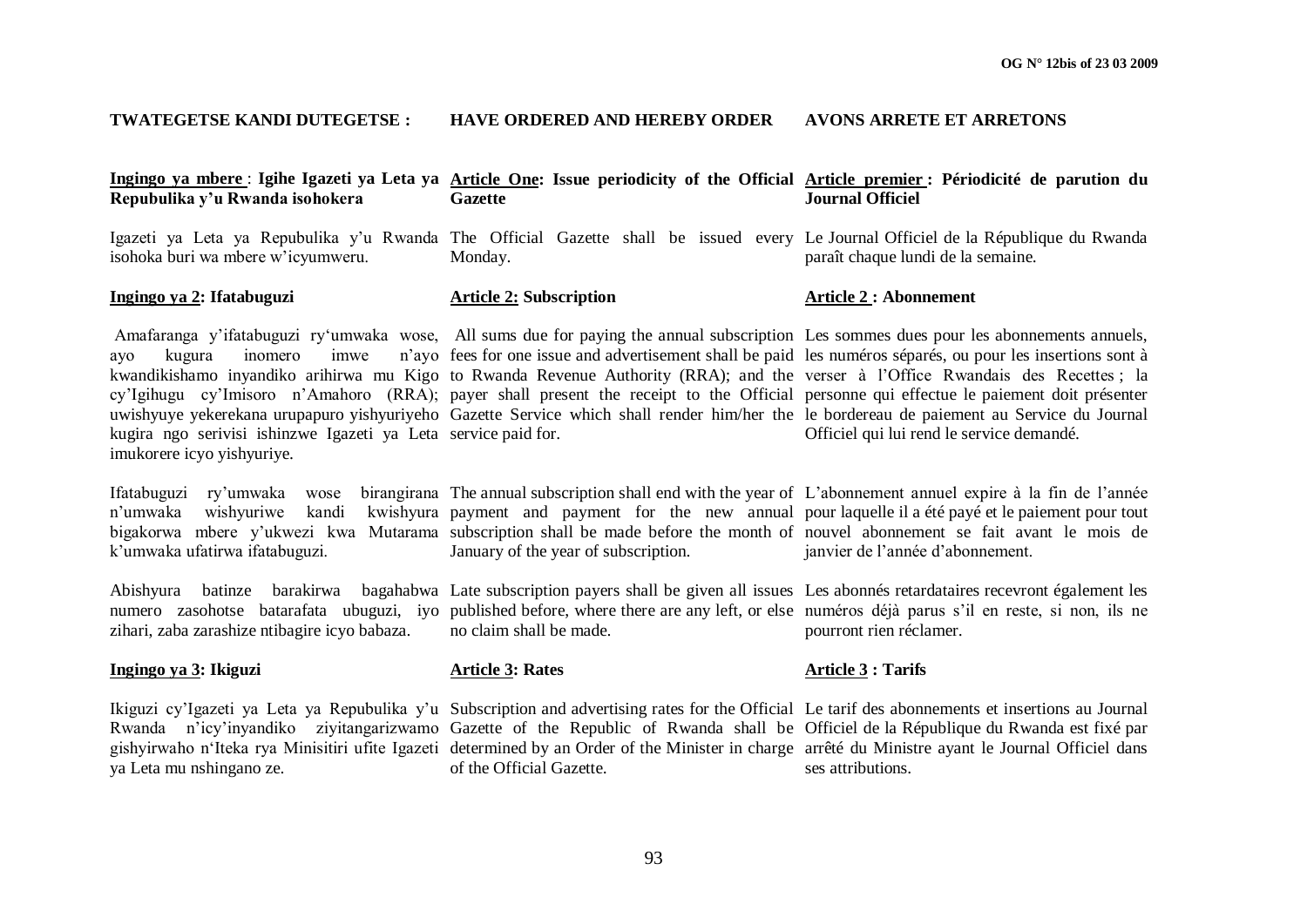| teka                                                                                                              | Ingingo ya 5: Abashinzwe kubahiriza iri Article 5: Authorities responsible for the Article 5: Autorités chargées de l'exécution du<br>implementation of this Order                                                                                                                                                                                                             | présent arrêté                                                        |
|-------------------------------------------------------------------------------------------------------------------|--------------------------------------------------------------------------------------------------------------------------------------------------------------------------------------------------------------------------------------------------------------------------------------------------------------------------------------------------------------------------------|-----------------------------------------------------------------------|
| Minisitiri<br>Minisitiri<br>w'Intebe,<br>n'Igenamigambi<br>Minisitiri<br>na<br>kubahiriza iri teka.               | w'Imari The Prime Minister, the Minister of Finance and Le Premier Ministre, le Ministre des Finances et<br>ushinzwe Economic Planning and the Minister for Cabinet de la Planification Economique et le Ministre<br>Imirimo y'Inama y'Abaminisitiri basabwe Affairs are entrusted with the implementation of chargé des Affaires du Conseil des Ministres sont<br>this Order. | chargés de l'exécution du présent arrêté.                             |
| Ingingo ya 4:<br>Ivanwaho<br>zinyuranyije n'iri teka                                                              | ry'ingingo Article 4: Repealing of inconsistent provisions Article 4 : Disposition abrogatoire                                                                                                                                                                                                                                                                                 |                                                                       |
| zinyuranyije naryo avanyweho.                                                                                     | Ingingo zose z'amateka abanziriza iri kandi All prior provisions contrary to this Order are Toutes les dispositions antérieures contraires au<br>hereby repealed.                                                                                                                                                                                                              | présent arrêté sont abrogées.                                         |
| Ingingo ya 6: Igihe iteka ritangira Article 6: Commencement<br>gukurikizwa                                        |                                                                                                                                                                                                                                                                                                                                                                                | Article 6 : Entré en vigueur                                          |
| Repubulika y'u Rwanda. Agaciro karyo gahera of Rwanda. It takes effect as of 01/01/2009.<br>tariki ya 01/01/2009. | Iri teka ritangira gukurikizwa ku munsi This Order shall come into force on the date of its Le présent arrêté entre en vigueur le jour de sa<br>ritangarijweho mu Igazeti ya Leta ya publication in the Official Gazette of the Republic publication au Journal Officiel de la République                                                                                      | du Rwanda. Il sort ses effets à partir du<br>01/01/2009.              |
| Kigali, kuwa 05/12/2008                                                                                           | Kigali, on 05/12/2008                                                                                                                                                                                                                                                                                                                                                          | Kigali, le 05/12/2008                                                 |
| Perezida wa Repubulika<br><b>KAGAME Paul</b><br>$(s\acute{e})$                                                    | The President of the Republic<br><b>KAGAME Paul</b><br>$(s\acute{e})$                                                                                                                                                                                                                                                                                                          | Le Président de la République<br><b>KAGAME Paul</b><br>$(s\acute{e})$ |
| Minisitiri w'Intebe<br><b>MAKUZA Bernard</b><br>$(s\acute{e})$                                                    | The Prime Minister<br><b>MAKUZA Bernard</b><br>$(s\acute{e})$                                                                                                                                                                                                                                                                                                                  | Le Premier Ministre<br><b>MAKUZA Bernard</b><br>$(s\acute{e})$        |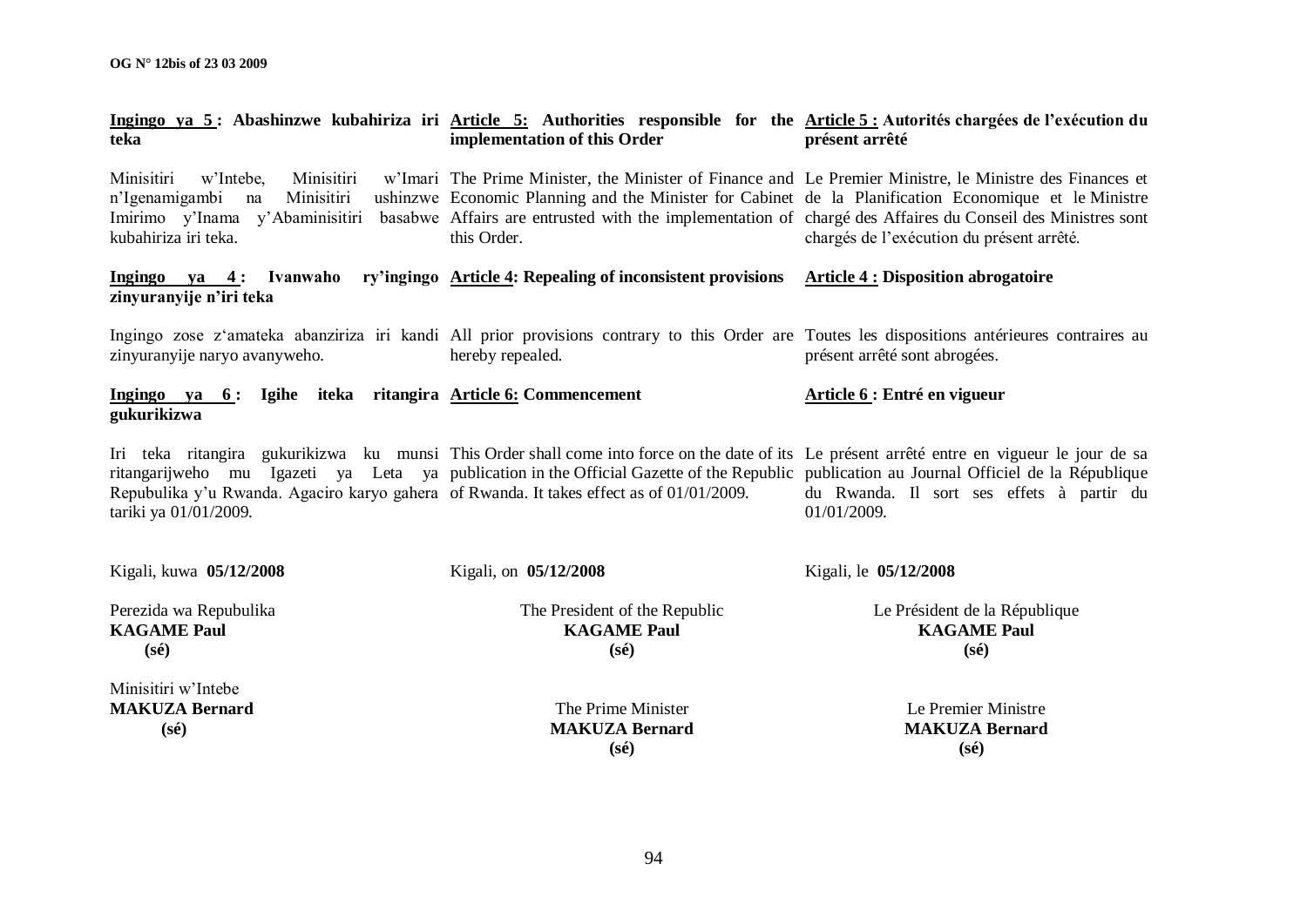| Minisitiri w'Imari n'Igenamigambi                               | The Minister of Finance and Economic Planning                                          | Le Ministre des Finances et de la Planification<br>Economique      |
|-----------------------------------------------------------------|----------------------------------------------------------------------------------------|--------------------------------------------------------------------|
| <b>MUSONI James</b>                                             | <b>MUSONI James</b>                                                                    | <b>MUSONI James</b>                                                |
| $(s\acute{e})$                                                  | $(s\acute{e})$                                                                         | $(s\acute{e})$                                                     |
| Minisitiri<br>Imirimo<br>ushinzwe<br>y'Inama<br>y'Abaminisitiri | The Minister for Cabinet Affairs                                                       | Le Ministre chargé des Affaires du Conseil des<br><b>Ministres</b> |
| Dr. MURIGANDE Charles                                           | Dr. MURIGANDE Charles                                                                  | Dr. MURIGANDE Charles                                              |
| (sé)                                                            | (sé)                                                                                   | $(s\acute{e})$                                                     |
| Repubulika:                                                     | Bibonywe kandi bishyizweho Ikirango cya Seen and sealed with the Seal of the Republic: | Vu et scellé du Sceau de la République :                           |
| Minisitiri w'Ubutabera/Intumwa ya Leta                          | The Minister of Justice/Attorney General                                               | Le Ministre de la Justice/Garde des Sceaux                         |
| <b>KARUGARAMA Tharcisse</b>                                     | <b>KARUGARAMA Tharcisse</b>                                                            | <b>KARUGARAMA Tharcisse</b>                                        |
| (sé)                                                            | $(s\acute{e})$                                                                         | (sé)                                                               |

 **(sé)**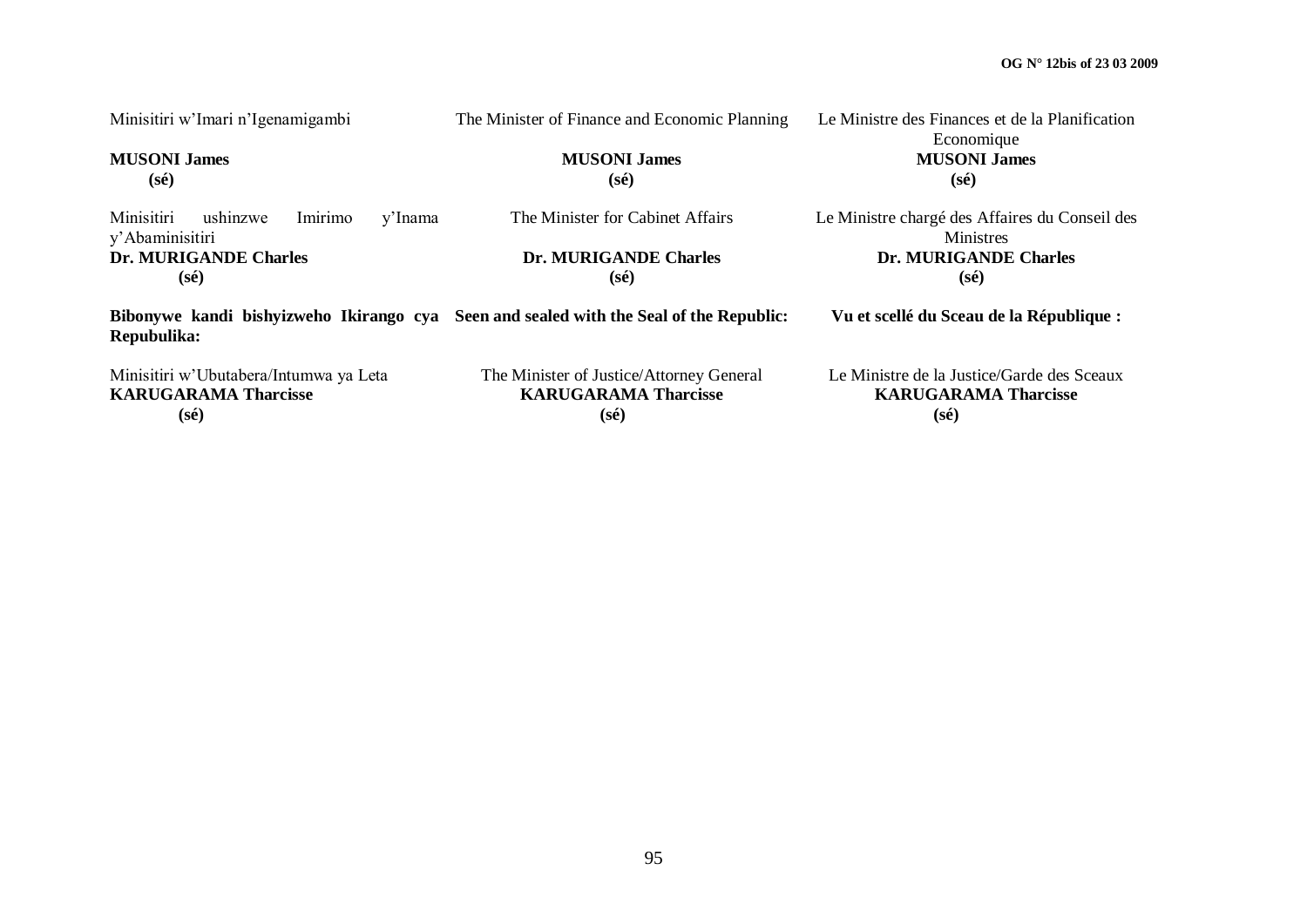**ITEKA RYA MINISITIRI W'INTEBE N°16/03 PRIME MINISTER'S ORDER N°16/03 OF ARRETE DE PREMIER MINISTRE N°16/03 DU RYO KUWA 09/02/2009 RISHYIRAHO 09/02/2009 APPOINTING THE DEPUTY CHIEF UMUKURU WUNGIRIJE W'UBUYOBOZI**  BW'URWEGO RUSHINZWE ITERAMBERE DEVELOPMENT BOARD IN CHARGE OF POUR LA PROMOTION DU DEVELOPPEMENT **MU RWANDA USHINZWE GUTEZA IMBERE HUMAN RESOURCE AND INSTITUTIONAL AU RWANDA CHARGE DU DEVELOPPEMENT UBUMENYI BW'ABAKOZI NO KONGERERA CAPACITY BUILDING UBUSHOBOZI INZEGO EXCECUTIVE OFFICER OF RWANDA DIRECTEUR GENERAL ADJOINT DE L'OFFICE 09/02/2009 PORTANT NOMINATION DU DES RESSOURCES HUMAINES ET DES CAPACITES INSTITUTIONNELLES**

#### **ISHAKIRO Ingingo ya mbere : Ishyirwaho ry'Umukuru w'Ubuyobozi wungirije TABLES OF CONTENTS Article One** : **Appointment of a Deputy Chief Article premier : Nomination du Directeur Général Executive Officer TABLE DES MATIERES Adjoint**

**Ingingo ya 2: Abashinzwe gushyira mu bikorwa iri teka Article 2 : Authorities responsible for implementation of this Order Article 2 : Autorités chargées de la mise en exécution du présent arrêté**

**Ingingo ya 3: Kuvanwaho kw'ingingo zinyuranyije n'iri teka Article 3: Repealing of inconsistent provisions Article 3 : Disposition abrogatoire**

**Ingingo ya 4: Igihe Iteka ritangira gukurikizwa**

**Article 4: Commencement**

**Article 4 : Entrée en vigueur**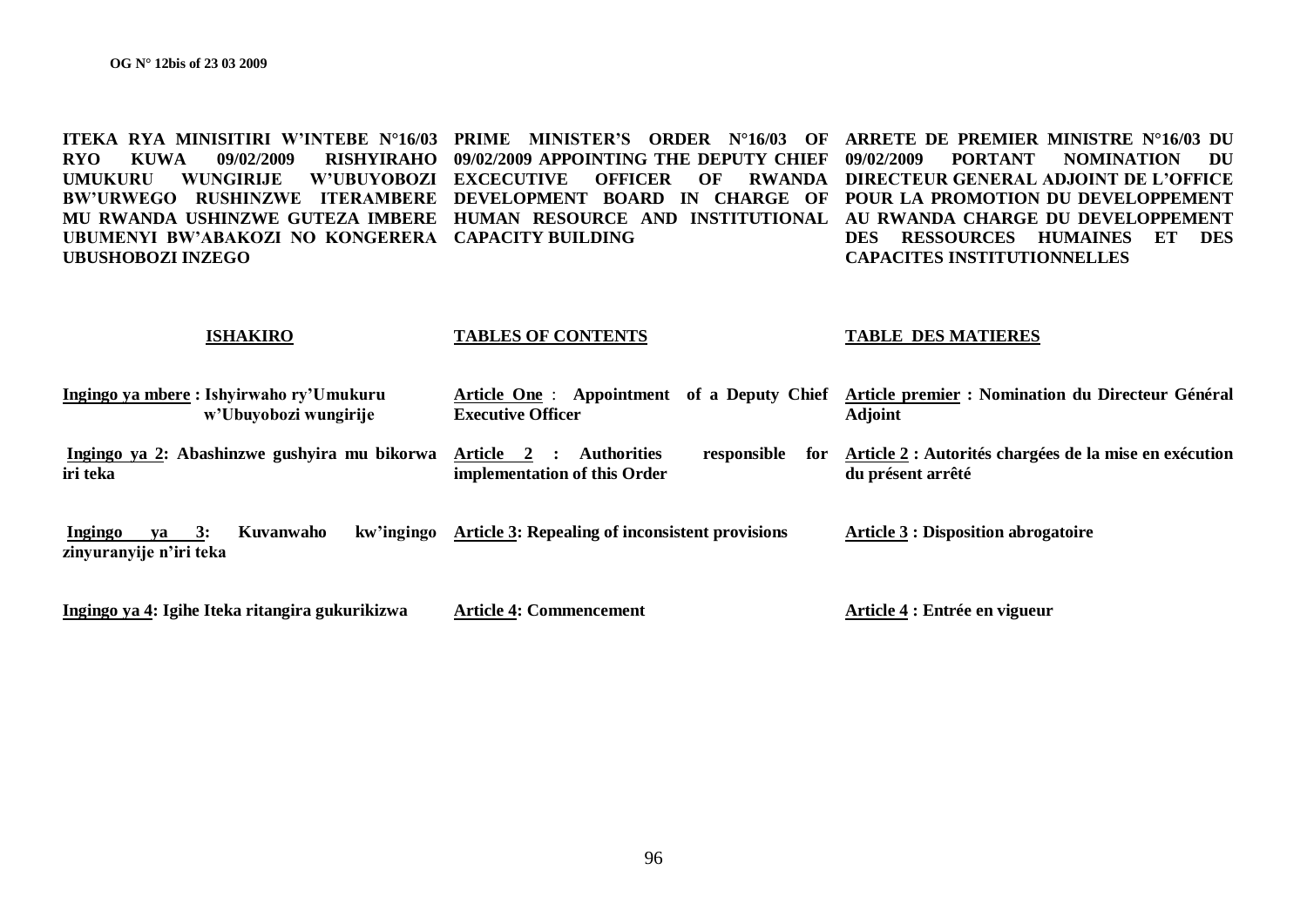**ITEKA RYA MINISITIRI W'INTEBE N°16/03 PRIME MINISTER'S ORDER N°16/03 OF ARRETE DU PREMIER MINISTRE N°16/03 DU RYO KUWA 09/02/2009 RISHYIRAHO UMUKURU WUNGIRIJE W'UBUYOBOZI**  BW'URWEGO RUSHINZWE ITERAMBERE DEVELOPMENT BOARD IN CHARGE OF POUR LA PROMOTION DU DEVELOPPEMENT **MU RWANDA USHINZWE GUTEZA IMBERE HUMAN RESOURCES AND INSTITUTIONAL AU RWANDA CHARGE DU DEVELOPPEMENT UBUMENYI BW'ABAKOZI NO KONGERERA CAPACITY BUILDING UBUSHOBOZI INZEGO 09/02/2009 APPOINTING THE DEPUTY CHIEF OFFICER OF 09/02/2009 PORTANT NOMINATION DU RWANDA DIRECTEUR GENERAL ADJOINT DE L'OFFICE DES RESSOURCES HUMAINES ET DES CAPACITES INSTITUTIONNELLES**

#### **Minisitiri w'Intebe,**

**The Prime Minister,**

**Le Premier Ministre,**

especially in its Articles 88, 89, 112, 113, 121 and ses articles 88, 89, 112, 113, 121 et 201 ;

Ashingiye ku Itegeko Nshinga rya Repubulika y'u Pursuant to the Constitution of the Republic of Vu la Constitution de la République du Rwanda du 04 Rwanda ryo ku wa 4 Kamena 2003, nk'uko Rwanda of 4 June, 2003, as amended to date, juin 2003, telle que révisée à ce jour, spécialement en ryavuguruwe kugeza ubu, cyane cyane mu ngingo zaryo iya 88, iya 89, iya 112, iya 113, iya 121, n"iya 201; 201;

02/09/2008 rishyiraho Urwego rushinzwe Iterambere mu Rwanda rikanagena inshingano, imiterere n"imikorere byarwo, cyane cyane mu ngingo yaryo ya 21;

Bisabwe na Minisitiri w"Ubucuruzi n"Inganda;

(RDB) and determining its responsibilities,  $21:$ 

On proposal by the Minister of Trade and Industry;

Ashingiye ku Itegeko Ngenga n° 53/2008 ryo kuwa Pursuant to the Organic Law n° 53/2008 of Vu la Loi Organique n° 53/2008 de la 02/09/2008 02/09/2008 establishing Rwanda Development Board portant création de l"Office pour la Promotion du organization and functioning, especially in its Article son organisation et son fonctionnement, spécialement en Développement au Rwanda et déterminant sa mission, son article 21;

> Sur proposition du Ministre du Commerce et de l"Industrie;

Bimaze gusuzumwa no kwemezwa n"Inama y"Abaminisitiri mu nama yayo yo kuwa 31/10/2008; After consideration and approval by the Cabinet in its session of 31/10/2008; Après examen et adoption par le Conseil des Ministres en sa séance du 31/10/2008;

**ATEGETSE:**

**HEREBY ORDER:**

**ARRETE :**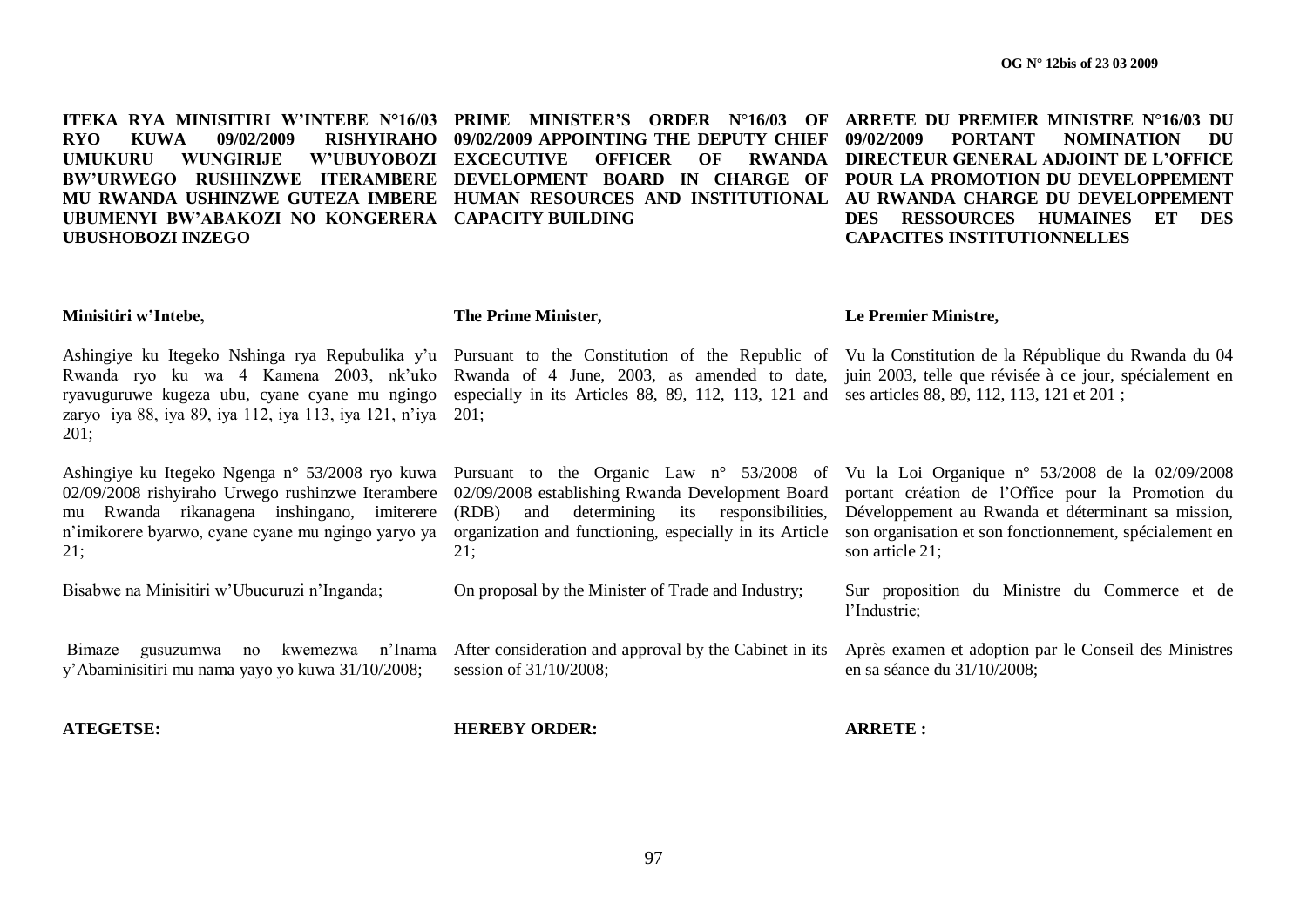| wungirije                                                                                                                                                                                                                                 | <b>Executive Officer</b>                                                                                                                                                                | Ingingo ya mbere : Ishyirwaho ry'Umuyobozi Article One : Appointment of Deputy Chief Article premier : Nomination du Directeur Général<br><b>Adjoint</b>                                                                       |
|-------------------------------------------------------------------------------------------------------------------------------------------------------------------------------------------------------------------------------------------|-----------------------------------------------------------------------------------------------------------------------------------------------------------------------------------------|--------------------------------------------------------------------------------------------------------------------------------------------------------------------------------------------------------------------------------|
| <b>HARORIMANA</b><br><b>Deogratias</b><br>agizwe<br>Bwana<br>Mukuru<br>Wungirije<br>w'Ubuyobozi<br>Umuyobozi<br>bw'Urwego rushinzwe Iterambere mu Rwanda<br>ushinzwe guteza imbere ubumenyi bw'Abakozi no<br>kongerera ubushobozi inzego. | Mr. HARORIMANA Deogratias is hereby appointed<br>the Deputy Chief Executive Officer of Rwanda<br>Development Board in charge of Human Resources<br>and institutional capacity building. | Monsieur HARORIMANA Deogratias est nommé<br>Directeur Général<br>Adjoint de l'Office pour la<br>Promotion du Développement au Rwanda chargé du<br>développement des ressources humaines et des capacités<br>institutionnelles. |
| Ingingo ya 2: Abashinzwe gushyira mu bikorwa iri<br>teka                                                                                                                                                                                  | Article 2:<br><b>Authorities</b><br>responsible<br>for<br>implementation of this Order                                                                                                  | Article 2: Autorités chargées de l'exécution du<br>présent arrêté                                                                                                                                                              |
| Minisitiri w'Ubucuruzi n'Inganda na Minisitiri<br>w'Abakozi ba Leta n'Umurimo basabwe kubahiriza<br>iri teka.                                                                                                                             | The Minister of Trade and Industry and the Minister<br>of Public Service and Labour are entrusted with the<br>implementation of this Order.                                             | Le Ministre du Commerce et de l'Industrie et le Ministre<br>de la Fonction Publique et du Travail sont chargés de<br>l'exécution du présent arrêté.                                                                            |
| Ingingo ya 3: Ivanwaho ry'ingingo zinyuranyije<br>n'iri teka.                                                                                                                                                                             | <b>Article 3: Repealing of inconsistent provisions</b>                                                                                                                                  | <b>Article 3 : Disposition abrogatoire</b>                                                                                                                                                                                     |
| Ingingo zose z'amateka abanziriza iri<br>kandi<br>zinyuranyije na ryo zivanyweho.                                                                                                                                                         | All prior provisions contrary to this Order are hereby<br>repealed.                                                                                                                     | Toutes les dispositions antérieures contraires au présent<br>arrêté sont abrogées.                                                                                                                                             |
| Ingingo ya 4: Igihe Iteka ritangira gukurikizwa                                                                                                                                                                                           | <b>Article 4: Commencement</b>                                                                                                                                                          | Article 4 : Entrée en vigueur                                                                                                                                                                                                  |
| Iri teka ritangira gukurikizwa umunsi ritangarijweho<br>mu Igazeti ya Leta ya Repubulika y'u Rwanda.<br>Agaciro karyo gahera ku wa 31/10/2008.                                                                                            | This Order shall come into force on the date of its<br>publication in the Official Gazette of the Republic of<br>Rwanda. It takes effect as for 31/10/2008.                             | Le présent Arrêté entre en vigueur le jour de sa<br>publication au Journal Officiel de la République du<br>Rwanda. Il sort ses effets à partir du 31/10/2008.                                                                  |
| Kigali, ku wa 09/02/2009                                                                                                                                                                                                                  | Kigali, on 09/02/2009                                                                                                                                                                   | Kigali, le 09/02/2009                                                                                                                                                                                                          |
| Minisitiri w'Intebe                                                                                                                                                                                                                       | The Prime Minister                                                                                                                                                                      | Le Premier Ministre                                                                                                                                                                                                            |
| <b>MAKUZA Bernard</b><br>$(s\acute{e})$                                                                                                                                                                                                   | <b>MAKUZA Bernard</b><br>$(s\acute{e})$                                                                                                                                                 | <b>MAKUZA Bernard</b><br>$(s\acute{e})$                                                                                                                                                                                        |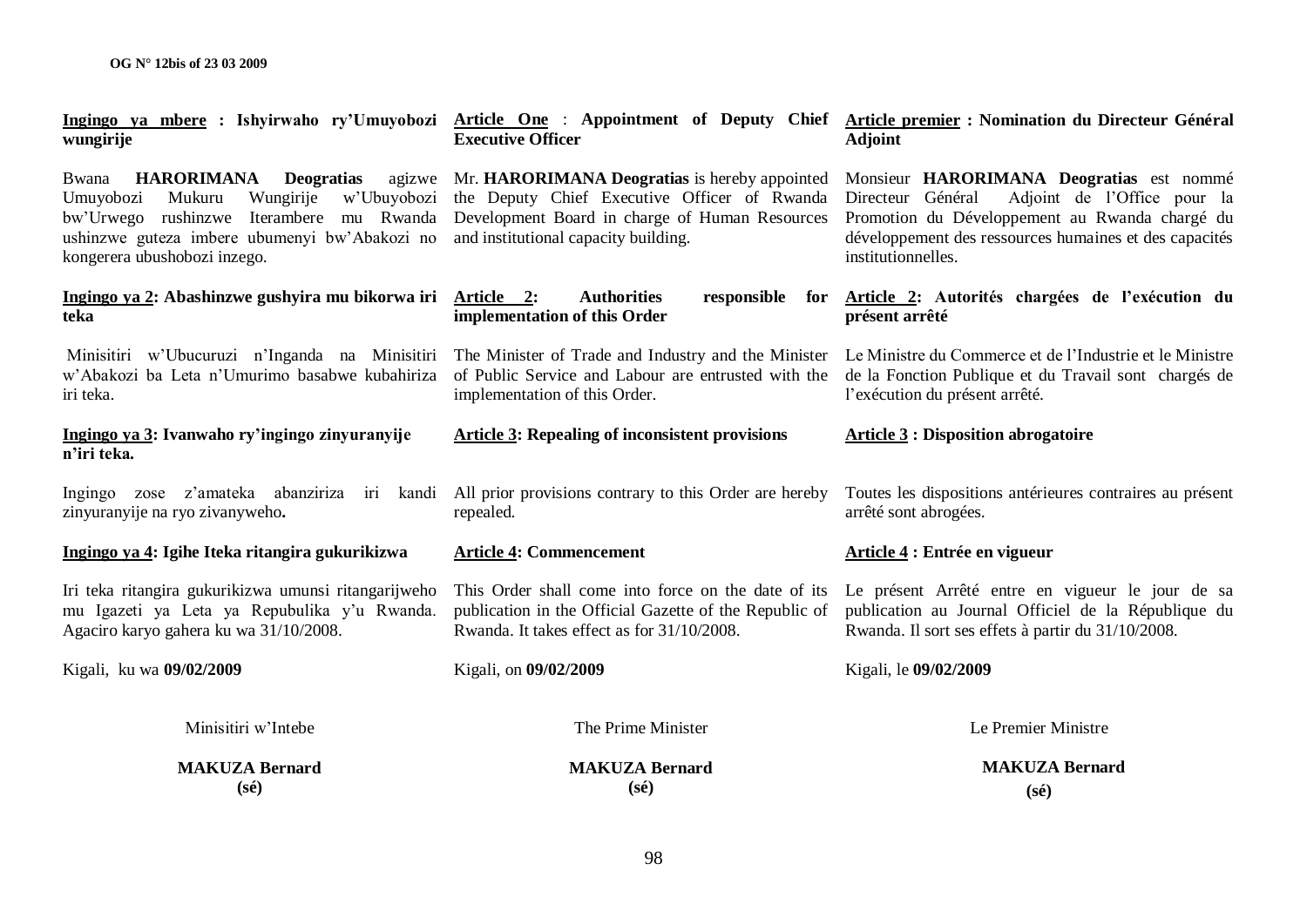Minisitiri w"Ubucuruzi n"Inganda **NSANZABAGANWA Monique (sé)**

Minisitiri w"Abakozi ba Leta n"Umurimo **MUREKEZI Anastase (sé)**

**Bibonywe kandi bishyizweho Ikirango cya Repubulika:** Minisitiri w"Ubutabera/Intumwa Nkuru ya Leta

> **KARUGARAMA Tharcisse (sé)**

The Minister of Trade and Industry **NSANZABAGANWA Monique (sé)**

The Minister of Public Service and Labour **MUREKEZI Anastase (sé)**

**Seen and sealed with the Seal of the Republic:**

The Minister of Justice/Attorney General

 **KARUGARAMA Tharcisse (sé)**

Le Ministre du Commerce et de l"Industrie **NSANZABAGANWA Monique (sé)**

Le Ministre de la Fonction Publique et du Travail **MUREKEZI Anastase (sé)**

**Vu et scellé du Sceau de la République :**

Le Ministre de la Justice/Garde des Sceaux

 **KARUGARAMA Tharcisse (sé)**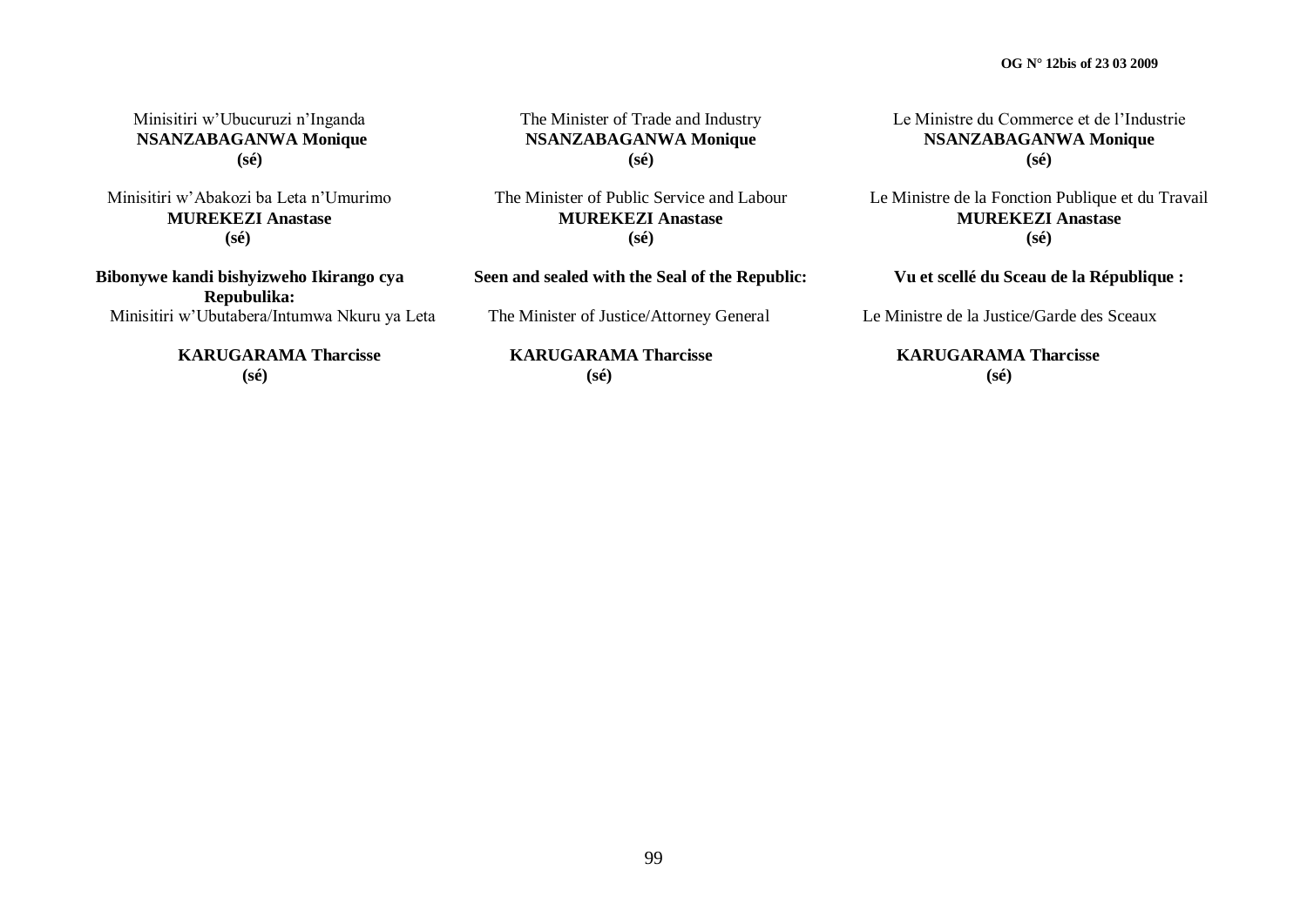**ITEKA RYA MINISITIRI W'INTEBE N°17/03 PRIME MINISTER'S ORDER N°17/03 OF ARRETE DU PREMIER MINISTRE N°17/03 DU RYO KUWA 09/02/2009 RISHYIRAHO 09/02/2009 APPOINTING THE DEPUTY CHIEF UMUKURU WUNGIRIJE W'UBUYOBOZI**  BW'URWEGO RUSHINZWE ITERAMBERE DEVELOPMENT BOARD IN CHARGE OF POUR LA PROMOTION DU DEVELOPPEMENT **MU RWANDA USHINZWE GUTEZA IMBERE PROMOTION OF PRIVATE SECTOR IBIKORWA BY'ABIKORERA EXCECUTIVE OFFICER OF RWANDA DIRECTEUR GENERAL ADJOINT DE L'OFFICE 09/02/2009 PORTANT NOMINATION DU AU RWANDA CHARGE DE LA PROMOTION DU SECTEUR PRIVE**

#### **ISHAKIRO Ingingo ya mbere : Ishyirwaho ry'Umukuru w'Ubuyobozi Wungirije Ingingo ya 2: Abashinzwe gushyira mu bikorwa iri teka Ingingo ya 3: Ivanwaho ry'ingingo zinyuranyije Article 3: Repealing of inconsistent provisions n'iri teka Ingingo ya 4: Igihe Iteka ritangira gukurikizwa TABLES OF CONTENTS Article One** : **Appointment of a Deputy Chief Article premier : Nomination du Directeur Général Executive Officer Article 2 : Authorities responsible for implementation of this Order Article 4: Commencement TABLE DES MATIERES Adjoint Article 2 : Autorités chargées de la mise en exécution du présent arrêté Article 3 : Disposition abrogatoire Article 4 : Entrée en vigueur**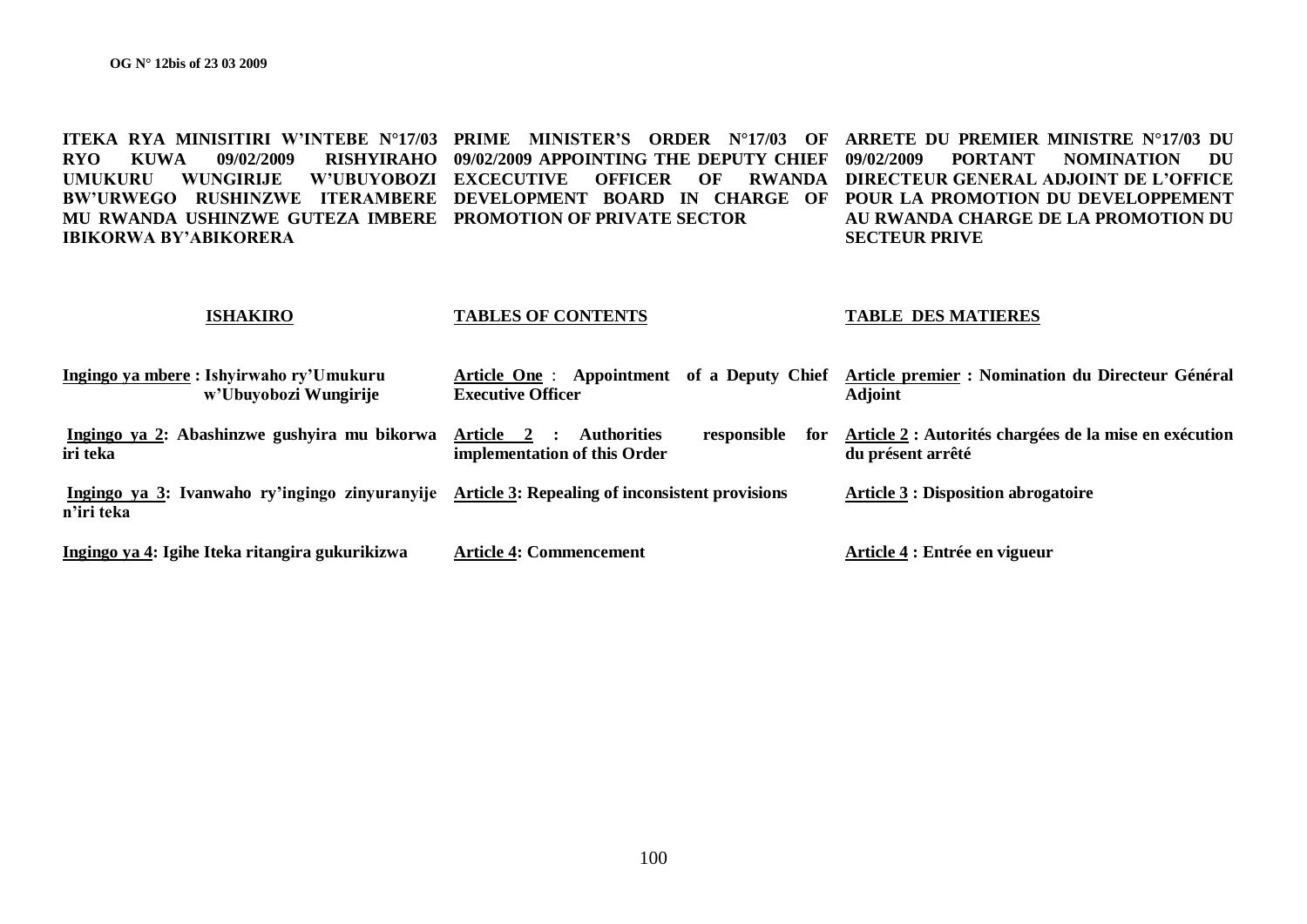**ITEKA RYA MINISITIRI W'INTEBE N°17/03 PRIME MINISTER'S ORDER N°17/03 OF ARRETE DE PREMIER MINISTRE N°17/03 DU RYO KUWA 09/02/2009 RISHYIRAHO 09/02/2009 APPOINTING THE DEPUTY CHIEF UMUKURU WUNGIRIJE W'UBUYOBOZI**  BW'URWEGO RUSHINZWE ITERAMBERE DEVELOPMENT BOARD IN CHARGE OF POUR LA PROMOTION DU DEVELOPPEMENT **MU RWANDA USHINZWE GUTEZA IMBERE PROMOTION OF PRIVATE SECTOR IBIKORWA BY'ABIKORERA Minisitiri w'Intebe,** Ashingiye ku Itegeko Nshinga rya Repubulika y'u Pursuant to the Constitution of the Republic of Vu la Constitution de la République du Rwanda du 04 Rwanda ryo ku wa 4 Kamena 2003, nk"uko ryavuguruwe kugeza ubu, cyane cyane mu ngingo especially in its Articles 88, 89, 112, 113, 121 and ses articles 88, 89, 112, 113, 121 et 201; zaryo iya 88, iya 89, iya 112, iya 113, iya 121, n"iya 201; 201; Ashingiye ku Itegeko Ngenga n° 53/2008 ryo kuwa 02/09/2008 rishyiraho Urwego rushinzwe Iterambere mu Rwanda rikanagena inshingano, imiterere n"imikorere byarwo, cyane cyane mu ngingo yaryo ya 21; Bisabwe na Minisitiri w"Ubucuruzi n"Inganda; Bimaze gusuzumwa no kwemezwa n"Inama y"Abaminisitiri mu nama yayo yo ku wa 31/10/2008; **ATEGETSE: Ingingo ya mbere : Ishyirwaho ry'Umuyobozi Article One** : **Appointment of Deputy Chief Article premier : Nomination du Directeur Général wungirije** Madamu AKAMANZI Claire agizwe Umuyobozi Miss. AKAMANZI Claire is appointed Deputy Chief Madame AKAMANZI Claire est nommé Directeur **OFFICER OF The Prime Minister,** Rwanda of 4 June, 2003, as amended to date, juin 2003, telle que révisée à ce jour, spécialement en Pursuant to the Organic Law n° 53/2008 of Vu la Loi Organique n° 53/2008 de la 02/09/2008 02/09/2008 establishing Rwanda Development Board (RDB) and determining its responsibilities, organization and functioning, especially in its Article son organisation et son fonctionnement, spécialement en 21; On proposal by the Minister of Trade and Industry; After consideration and approval by the Cabinet in its session of 31/10/2008; **HEREBY ORDER: Executive Officer 09/02/2009 PORTANT NOMINATION DU RWANDA DIRECTEUR GENERAL ADJOINT DE L'OFFICE AU RWANDA CHARGE DE LA PROMOTION DU SECTEUR PRIVE Le Premier Ministre,** portant création de l"Office pour la Promotion du Développement au Rwanda et déterminant sa mission, son article 21; Sur proposition du Ministre du commerce et de l"Industrie; Après examen et adoption par le Conseil des Ministres en son séance du 31/10/2008; **ARRETE : Adjoint**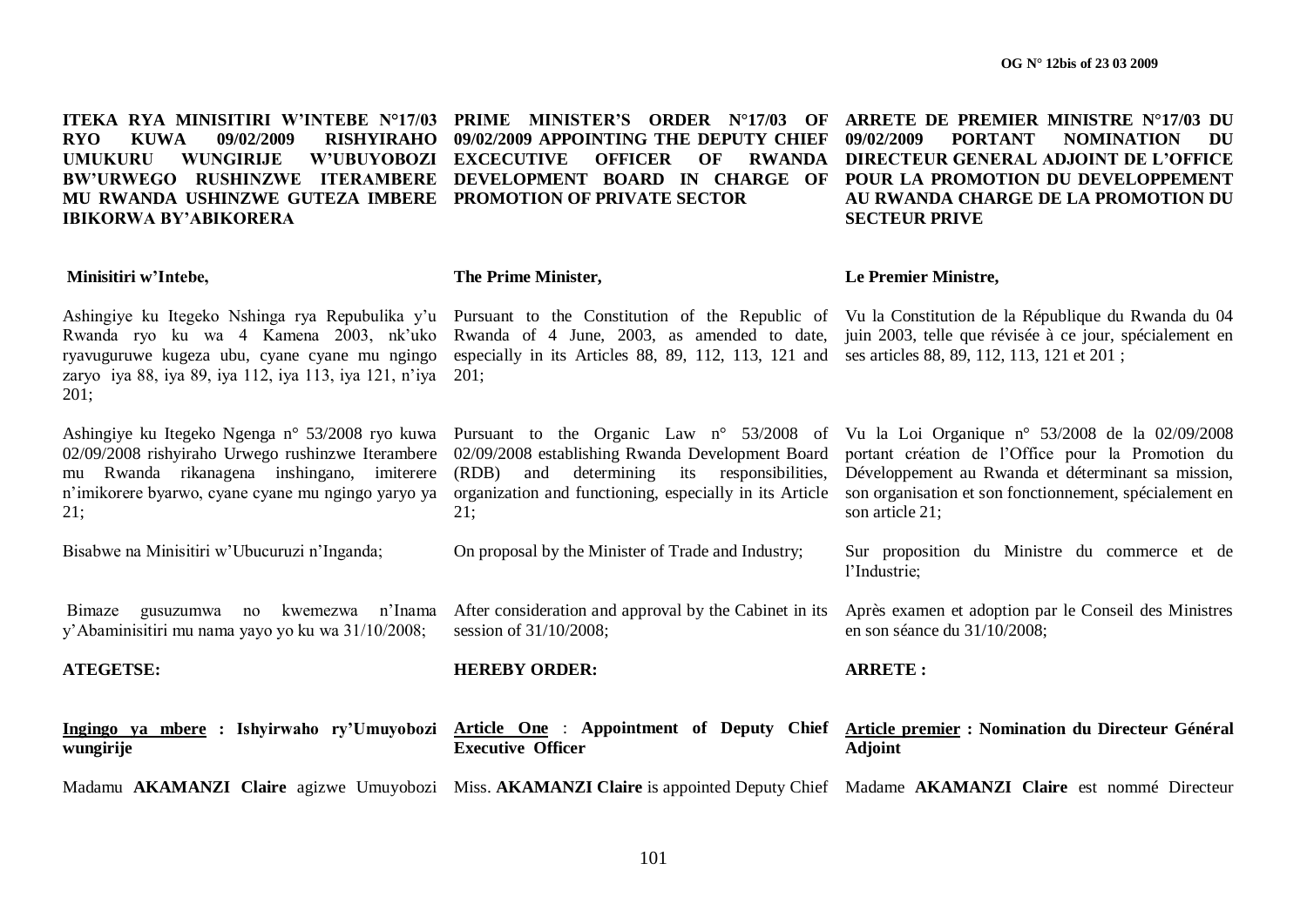| Minisitiri w'Ubucuruzi n'Inganda<br><b>NSANZABAGANWA Monique</b><br>$(s\acute{e})$                                                             | The Minister of Trade and Industry<br><b>NSANZABAGANWA Monique</b><br>$(s\acute{e})$                                                                        | Le Ministre du Commerce et de l'Industrie<br><b>NSANZABAGANWA Monique</b><br>$(s\acute{e})$                                                                                                              |
|------------------------------------------------------------------------------------------------------------------------------------------------|-------------------------------------------------------------------------------------------------------------------------------------------------------------|----------------------------------------------------------------------------------------------------------------------------------------------------------------------------------------------------------|
| $(s\acute{e})$                                                                                                                                 | $(s\acute{e})$                                                                                                                                              | $(s\acute{e})$                                                                                                                                                                                           |
| <b>MAKUZA Bernard</b>                                                                                                                          | <b>MAKUZA Bernard</b>                                                                                                                                       | <b>MAKUZA Bernard</b>                                                                                                                                                                                    |
| Minisitiri w'Intebe                                                                                                                            | The Prime Minister                                                                                                                                          | Le Premier Ministre                                                                                                                                                                                      |
| Kigali, kuwa 09/02/2009                                                                                                                        | Kigali, on 09/02/2009                                                                                                                                       | Kigali, le 09/02/2009                                                                                                                                                                                    |
| Iri teka ritangira gukurikizwa umunsi ritangarijweho<br>mu Igazeti ya Leta ya Repubulika y'u Rwanda.<br>Agaciro karyo gahera ku wa 31/10/2008. | This Order shall come into force on the date of its<br>publication in the Official Gazette of the Republic of<br>Rwanda. It takes effect as for 31/10/2008. | Le présent Arrêté entre en vigueur le jour de sa<br>publication au Journal Officiel de la République du<br>Rwanda. Il sort ses effets à partir du 31/10/2008.                                            |
| Ingingo ya 4: Igihe Iteka ritangira gukurikizwa                                                                                                | <b>Article 4: Commencement</b>                                                                                                                              | Article 4 : Entrée en vigueur                                                                                                                                                                            |
| Ingingo zose z'amateka abanziriza iri<br>kandi<br>zinyuranyije na ryo zivanyweho.                                                              | All prior provisions contrary to this Order are hereby<br>repealed.                                                                                         | Toutes les dispositions antérieures contraires au présent<br>arrêté sont abrogées.                                                                                                                       |
| Ingingo ya 3: Ivanwaho ry'ingingo zinyuranyije<br>n'iri teka.                                                                                  | <b>Article 3: Repealing of inconsistent provisions</b>                                                                                                      | <b>Article 3: Disposition abrogatoire</b>                                                                                                                                                                |
| Minisitiri w'Ubucuruzi n'Inganda na Minisitiri<br>w'Abakozi ba Leta n'Umurimo basabwe kubahiriza<br>iri teka.                                  | The Minister of Trade and Industry and the Minister<br>of Public Service and Labour are entrusted with the<br>implementation of this Order.                 | Le Ministre du Commerce et de l'Industrie et le Ministre<br>de la Fonction Publique et du Travail sont chargés de<br>l'exécution du présent arrêté.                                                      |
| Ingingo ya 2: Abashinzwe gushyira mu bikorwa iri<br>teka                                                                                       | <b>Authorities</b><br>responsible<br><u>Article 2:</u><br>for<br>implementation                                                                             | Article 2: Autorités chargées de l'exécution du<br>présent arrêté                                                                                                                                        |
| Mukuru<br>rushinzwe Iterambere mu Rwanda ushinzwe guteza charge of promotion of the private sector.<br>imbere ibikorwa by'abikorera.           |                                                                                                                                                             | Wungirije w'Ubuyobozi bw'Urwego Executive Officer of Rwanda Development Board in Général Adjoint de l'Office pour la Promotion du<br>Développement au Rwanda chargé de la promotion du<br>secteur privé. |